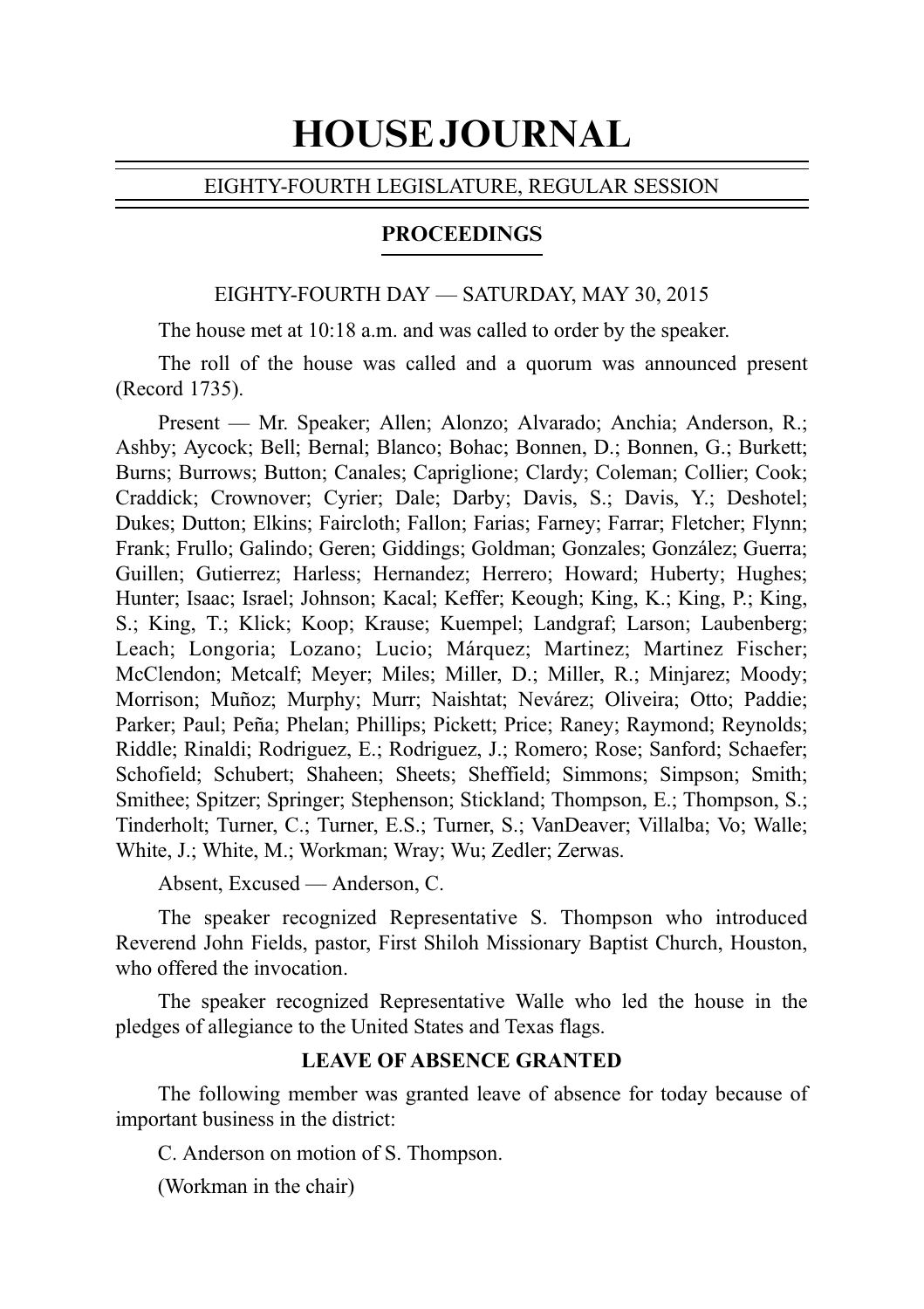# **MESSAGE FROM THE SENATE**

A message from the senate was received at this time (see the addendum to the daily journal, Messages from the Senate, Message No. 1).

# **HR 3374 - NOTICE OF INTRODUCTION**

Pursuant to the provisions of Rule 13, Section 9(f) of the House Rules, the chair announced the introduction of **HR 3374**, suspending the limitations on the conferees for SB 866.

# **HR 3425 - NOTICE OF INTRODUCTION**

Pursuant to the provisions of Rule 13, Section 9(f) of the House Rules, the chair announced the introduction of HR 3425, suspending the limitations on the conferees for **HBi3123**.

# **HR 3387 - NOTICE OF INTRODUCTION**

Pursuant to the provisions of Rule 13, Section 9(f) of the House Rules, the chair announced the introduction of **HR 3387**, suspending the limitations on the conferees for **SB** 55.

# **HR 3394 - NOTICE OF INTRODUCTION**

Pursuant to the provisions of Rule 13, Section 9(f) of the House Rules, the chair announced the introduction of **HR 3394**, suspending the limitations on the conferees for **HBi189**.

# **HR 3137 - ADOPTED**

# **(by C. Turner)**

Representative C. Turner moved to suspend all necessary rules to take up and consider at this time **HR 3137**.

The motion prevailed.

The following resolution was laid before the house:

HR 3137, Congratulating the girls' track team from Seguin High School in Arlington on winning the Class 5A girls track and field state championship at the 2015 UIL Track & Field State Meet.

# **HR 3137** was adopted.

On motion of Representative Krause, the names of all the members of the house were added to **HR 3137** as signers thereof.

# **INTRODUCTION OF GUESTS**

The chair recognized Representative C. Turner who introduced representatives of the Seguin High School girls' track team.

## **HR 3419 - ADOPTED (by S. Thompson)**

Representative S. Thompson moved to suspend all necessary rules to take up and consider at this time **HR** 3419.

The motion prevailed.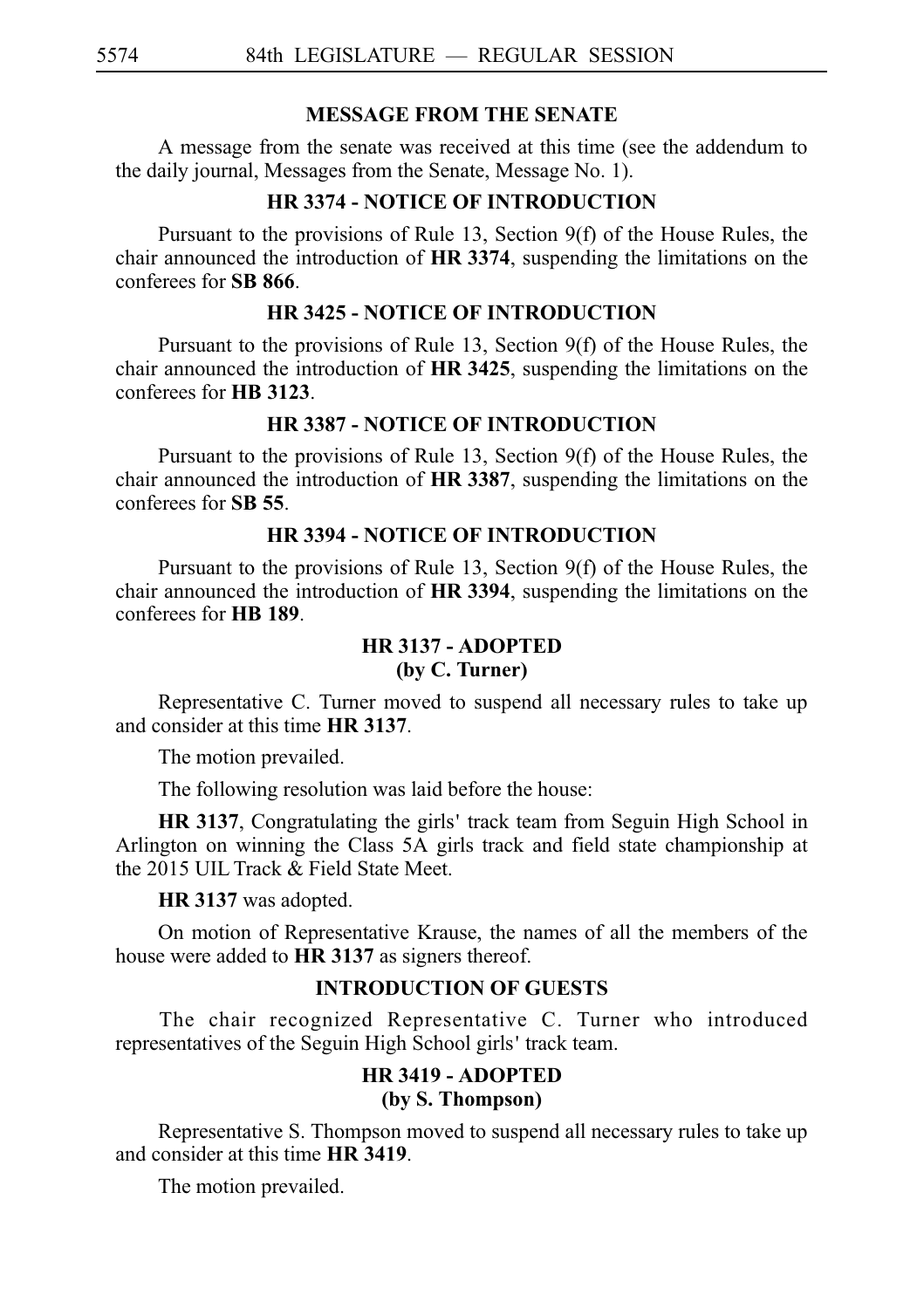The following resolution was laid before the house:

**HR 3419**, In memory of the Honorable Gordon "Doc" Arnold, Jr., of Austin.

**HR 3419** was read and was unanimously adopted by a rising vote.

# **INTRODUCTION OF GUESTS**

The chair recognized Representative S. Thompson who introduced family members of the Honorable Gordon "Doc" Arnold, Jr.

## **RESOLUTIONS ADOPTED**

Representative McClendon moved to suspend all necessary rules to take up and consider at this time the following congratulatory resolutions.

The motion prevailed.

The following resolutions were laid before the house:

**HR 3169** (by McClendon and Dukes), Commending Sandy M. Herrera for her service as a McClendon Legislative Scholar in the office of State Representative Dawnna Dukes.

**HR 3170** (by McClendon and Rose), Commending Rohit Chandan for his service as a McClendon Legislative Scholar in the office of State Representative Toni Rose.

**HR 3171** (by McClendon), Commending Katrina Parkey for her service as a McClendon Legislative Scholar in the office of Speaker Joe Straus.

**HR 3172** (by McClendon), Honoring Heather Riddle for her service as a McClendon Scholar in the office of Speaker Joe Straus during the 84th Texas Legislature.

**HR 3173** (by McClendon), Honoring Eduardo Zerbe for his service as a McClendon Scholar in the office of State Representative Ruth Jones McClendon during the 84th Texas Legislature.

**HR 3174** (by McClendon and Martinez), Honoring Roderick Taylor for his service as a McClendon Scholar in the office of State Representative Armando Martinez during the 84th Texas Legislature.

The resolutions were adopted.

On motion of Representative Leach, the names of all the members of the house were added to HR 3169, HR 3170, HR 3171, HR 3172, HR 3173, and **HR** 3174 as signers thereof.

#### **BILLS AND RESOLUTIONS SIGNED BY THE SPEAKER**

Notice was given at this time that the speaker had signed bills and resolutions in the presence of the house (see the addendum to the daily journal, Signed by the Speaker, House List No. 33).

# **LEAVE OF ABSENCE GRANTED**

The following member was granted leave of absence temporarily for today because of emergency flooding in the district: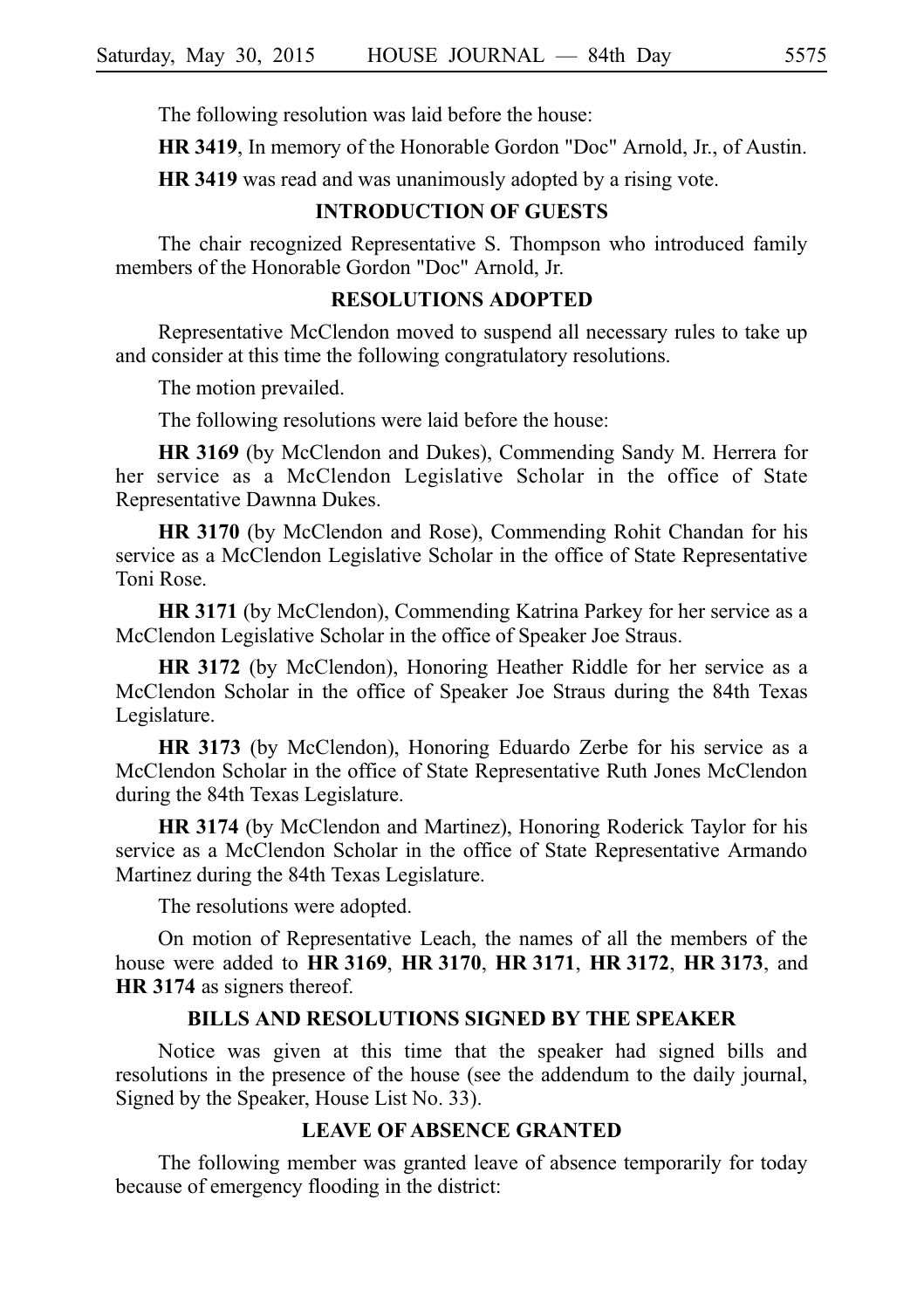Stephenson on motion of Clardy.

(McClendon in the chair)

# **CONGRATULATORY AND MEMORIAL CALENDAR**

On motion of Representative Kacal and by unanimous consent, the house agreed to dispense with the reading of the resolutions on the congratulatory calendar, with the understanding that the resolutions will be recorded in the journal.

**HR 1350** (by González), Honoring Martha Y. Reyes for her service on the Ysleta ISD Board of Trustees.

**HR 1365** (by Canales), Honoring Maria Sandoval for her contributions to the Edinburg Consolidated Independent School District.

**HR 2496** (by M. White), Honoring the legal and research divisions of the Texas Legislative Council and expressing appreciation to the agency.

**HR 2843** (by Guerra), Congratulating Johnathan Simcha Weisfeld-Hinojosa on his service in the office of State Representative Bobby Guerra as a participant in the Rio Grande Valley Legislative Internship Program.

**HR 2845** (by Guerra), Recognizing Professor Glynn Morgan for 52 years of service at The University of Texas–Pan American.

**HR 2848** (by Guerra), Recognizing J. J. Avila for his athletic achievements.

**HR 2853** (by T. King), Congratulating Allyn Archer of San Antonio on his retirement from Holt Company of Texas.

**HR 2857** (by Herrero), Congratulating Celeste Escutia, salutatorian of the Class of 2015 at Collegiate High School in Corpus Christi.

**HR 2858** (by Herrero), Congratulating Hannah Bratton, salutatorian of the Class of 2015 at Tuloso-Midway High School in Corpus Christi.

**HR 2859** (by Herrero), Congratulating Derek Franklin Flores, salutatorian of the Class of 2015 at Robstown High School.

**HR 2860** (by Herrero), Congratulating Marc Christian Carrera Villaceran, salutatorian of the Class of 2015 at Foy H. Moody High School in Corpus Christi.

**HR 2861** (by Herrero), Congratulating Ryan Butler, salutatorian of the Class of 2015 at W. B. Ray High School in Corpus Christi.

**HR 2862** (by Herrero), Congratulating Kyle Eugene Barton, salutatorian of the Class of 2015 at Banquete High School.

**HR 2863** (by J. White), Congratulating Nathan Strong and Carlee Sweeten of Leggett High School on qualifying for the UIL Academic State Meet.

**HR 2864** (by Herrero), Congratulating Phillip Galligan, salutatorian of the Class of 2015 at the Harold T. Branch Academy for Career and Technical Education in Corpus Christi.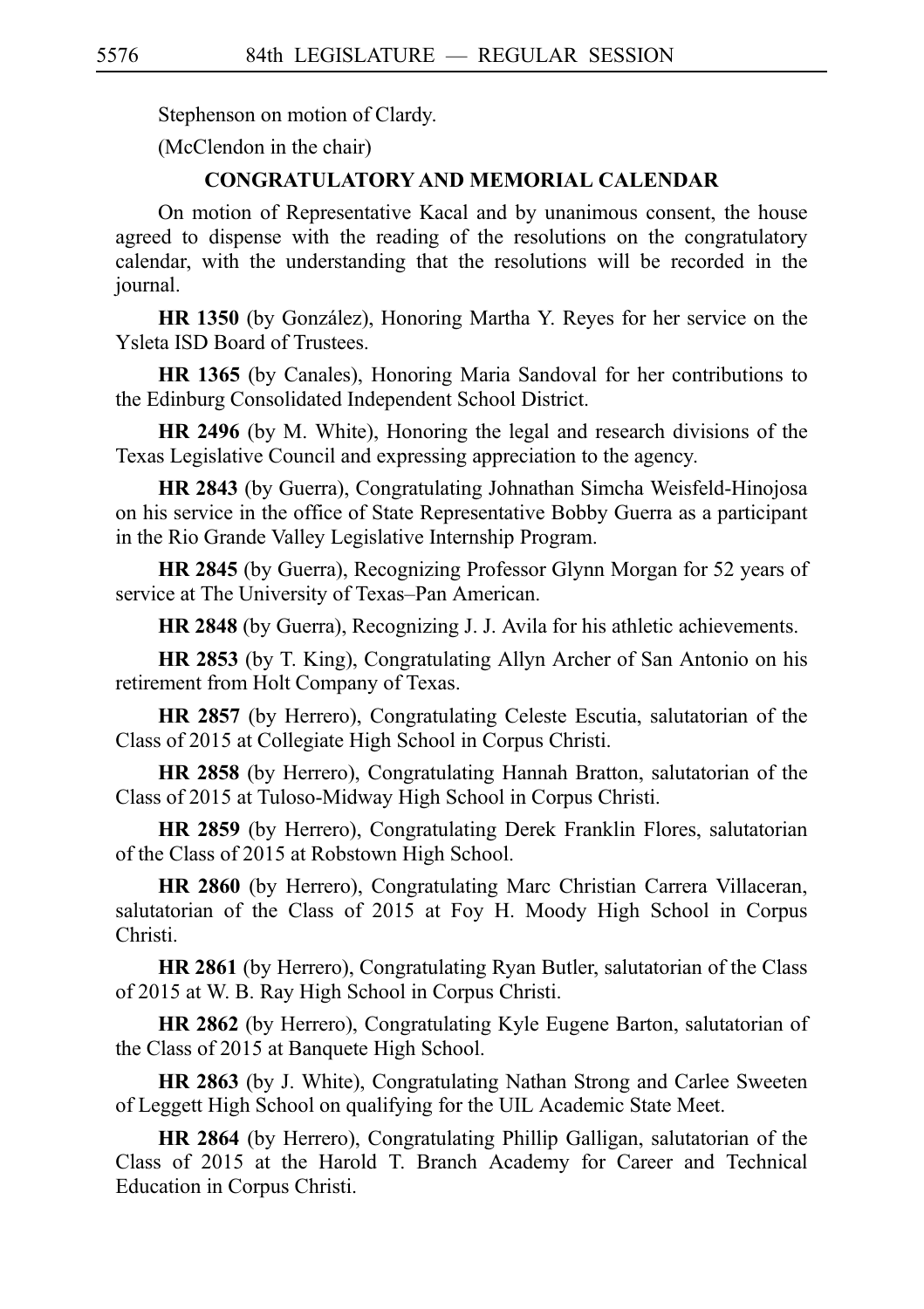**HR 2865** (by Herrero), Congratulating Lucero Escutia, salutatorian of the Class of 2015 at West Oso High School in Corpus Christi.

**HR 2866** (by Herrero), Congratulating Nisha Gupta, salutatorian of the Class of 2015 at Richard King High School in Corpus Christi.

**HR 2867** (by Herrero), Congratulating Sofia Isabella Carrillo, salutatorian of the Class of 2015 at Bishop High School.

**HR 2868** (by Herrero), Congratulating Victoria L. Wahlen, salutatorian of the Class of 2015 at Calallen High School in Corpus Christi.

**HR 2869** (by Herrero), Congratulating Katie Lynn Duncan, salutatorian of the Class of 2015 at Incarnate Word Academy High School in Corpus Christi.

**HR 2870** (by Herrero), Congratulating Natalie Juranek, salutatorian of the Class of 2015 at Agua Dulce High School.

**HR 2871** (by Herrero), Congratulating Cynthia Cervantes, salutatorian of the Class of 2015 at Roy Miller High School in Corpus Christi.

**HR 2872** (by Herrero), Congratulating Amara Hazlewood, salutatorian of the Class of 2015 at Mary Carroll High School in Corpus Christi.

**HR 2873** (by Herrero), Congratulating Savino Rojas, valedictorian of the Class of 2015 at Robstown High School.

**HR 2874** (by Israel), Congratulating Rebecca Buonavita Posa on her receipt of a Graduate Research Fellowship from the National Science Foundation.

**HR 2876** (by Herrero), Congratulating Amy Griffiths, valedictorian of the Class of 2015 at W. B. Ray High School in Corpus Christi.

**HR 2877** (by Herrero), Congratulating Regor Marin, valedictorian of the Class of 2015 at Foy H. Moody High School in Corpus Christi.

**HR 2878** (by Herrero), Congratulating Jacob Ryan Sanchez, valedictorian of the Class of 2015 at the Harold T. Branch Academy for Career and Technical Education in Corpus Christi.

**HR 2879** (by Herrero), Congratulating Olivia Noble, valedictorian of the Class of 2015 at Richard King High School in Corpus Christi.

**HR 2880** (by Herrero), Congratulating Katie Elaine Becker, valedictorian of the Class of 2015 at Bishop High School.

**HR 2881** (by Herrero), Congratulating Makenzie Wright, valedictorian of the Class of 2015 at Banquete High School.

**HR 2882** (by Herrero), Congratulating Justine M. Borchard, valedictorian of the Class of 2015 at Calallen High School in Corpus Christi.

**HR 2883** (by Herrero), Congratulating Christina Marie Matl, valedictorian of the Class of 2015 at Incarnate Word Academy High School in Corpus Christi.

**HR 2884** (by Herrero), Congratulating Destiny Sanchez, valedictorian of the Class of 2015 at West Oso High School in Corpus Christi.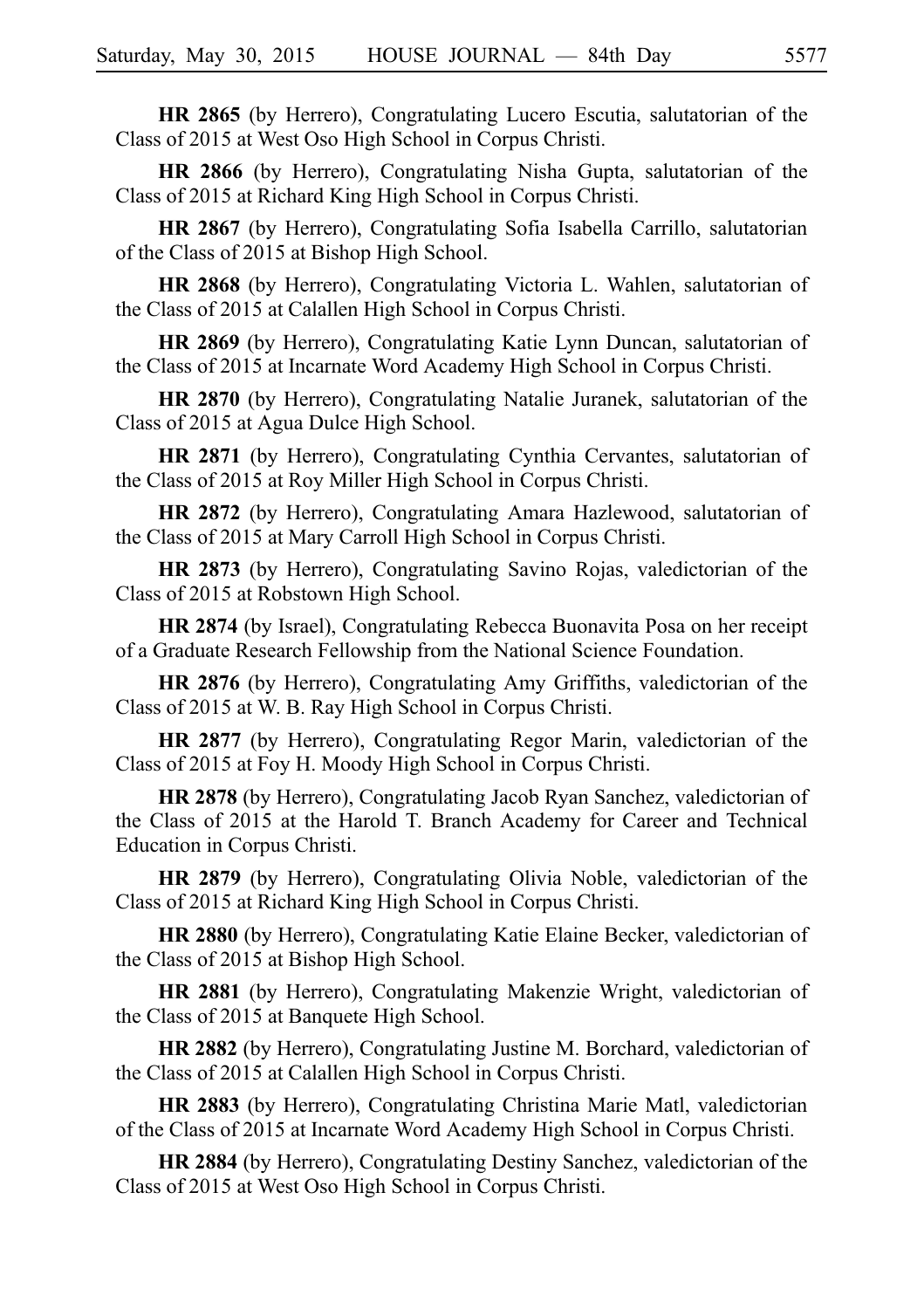**HR 2885** (by Herrero), Congratulating Savannah Harper, valedictorian of the Class of 2015 at Agua Dulce High School.

**HR 2886** (by Herrero), Congratulating Kristina Correa, valedictorian of the Class of 2015 at Tuloso-Midway High School in Corpus Christi.

**HR 2887** (by Herrero), Congratulating Julisiana Palermo, valedictorian of the Class of 2015 at Roy Miller High School in Corpus Christi.

**HR 2888** (by Herrero), Congratulating Gabrielle Marie Lencioni, valedictorian of the Class of 2015 at Mary Carroll High School in Corpus Christi.

**HR 2889** (by Herrero), Congratulating Marisol Martinez, valedictorian of the Class of 2015 at Collegiate High School in Corpus Christi.

**HR 2890** (by Herrero), Congratulating Kristina Correa of Tuloso-Midway High School on winning the annual scholarship essay contest of the Optimist Club of Downtown Corpus Christi.

**HR 2891** (by Tinderholt), Honoring the AWARE Foundation in Arlington for its support of teachers.

**HR 2892** (by C. Anderson), Congratulating Kenneth Kirk Krause of Waco on the occasion of his retirement from the Texas Department of Transportation.

**HR 2893** (by J. White), Congratulating Charlotte Lemoine on her selection as Student of the Week at Jasper Junior High School.

**HR 2894** (by J. White), Congratulating the Buna High School baseball team on winning the District 23-3A championship.

**HR 2895** (by Herrero), Congratulating Dr. Dorothy McClellan on her receipt of a 2015 Platinum Remi Award from the 48th annual WorldFest-Houston International Film Festival.

**HR 2896** (by J. White), Congratulating Raegan Padgett of Hardin-Jefferson High School on being named the Wendy's 12Star Athlete of the Week.

**HR 2897** (by C. Anderson), Congratulating William and Ruth Martin of Waco on their 35th wedding anniversary.

**HR 2898** (by C. Anderson), Honoring James Benjamin Rogers on the occasion of his retirement as director of the W. R. Poage Legislative Library at Baylor University.

**HR 2899** (by Lucio), Congratulating the Gonzalez Elementary School Mystical Mustangs on winning the Destination Imagination state championship and qualifying for the Global Finals.

**HR 2900** (by J. White), Congratulating FCCLA members from Silsbee High School on their performance at state competition.

**HR 2908** (by Price), Congratulating Dr. Paul Matney on his retirement as president of Amarillo College.

**HR 2909** (by Price), Congratulating John Bass on his retirement as executive director of Education Service Center Region 16.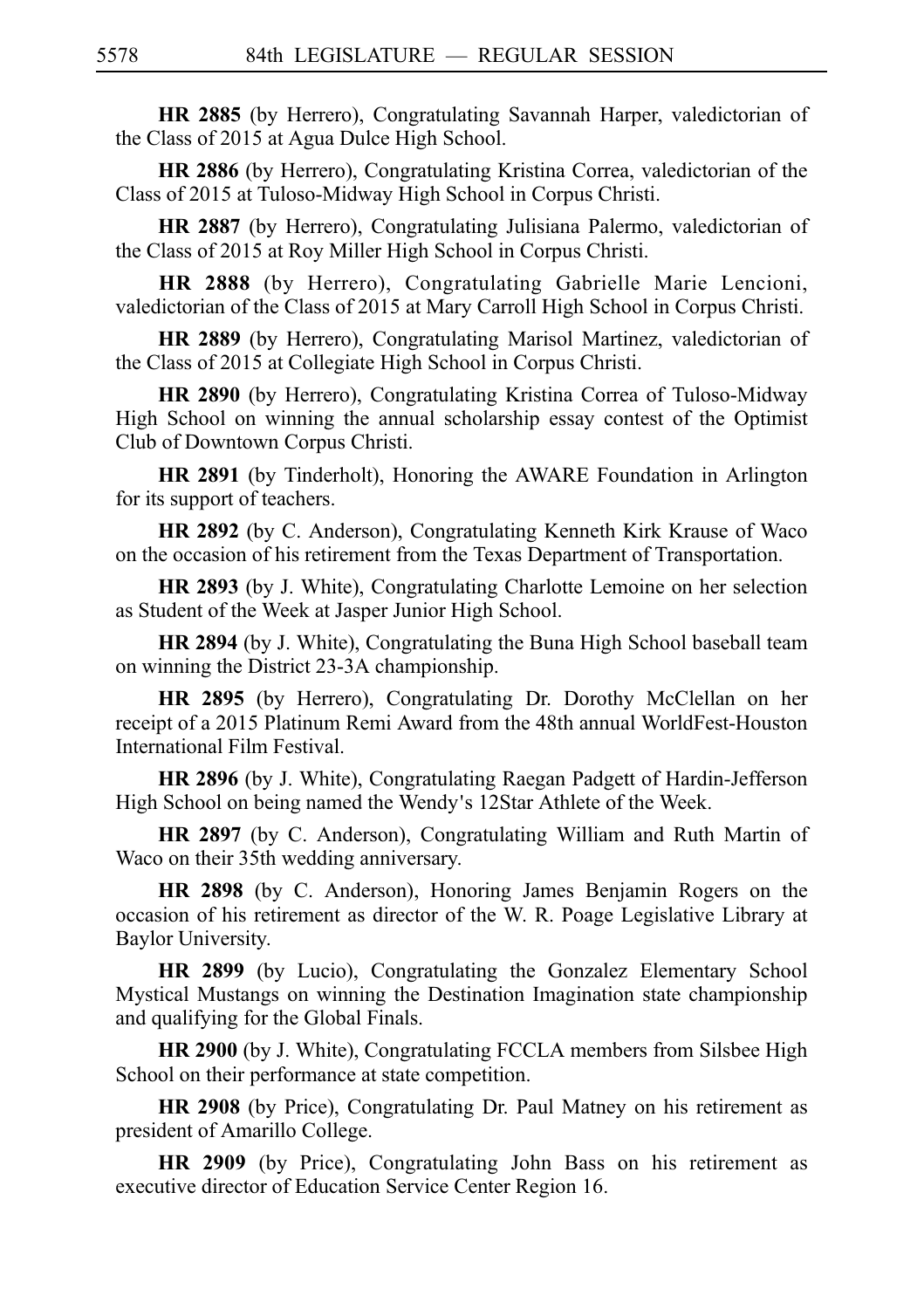**HR 2910** (by Price), Congratulating Superintendent Michael Brown on his retirement from Highland Park Independent School District in Amarillo.

**HR 2911** (by Price), Commemorating the 50th anniversary and the 2015 season of the outdoor musical drama Texas at Palo Duro Canyon State Park.

**HR 2912** (by Price), Commemorating the 75th anniversary of Cal Farley's Boys Ranch.

**HR 2913** (by Price), Commemorating the 70th anniversary of Kids, Incorporated, of Amarillo.

**HR 2914** (by Price), Congratulating 575 Pizzeria in Amarillo on its dish The Omni being named Best Pizza in America in 2014 by Urbanspoon.

**HR 2915** (by Price), Commemorating March 2016 as National Athletic Training Month.

**HR 2916** (by Price), Commemorating the 2015 Dogie Days celebration organized by the Dumas Noon Lions Club.

**HR 2917** (by Price), Commemorating the 75th anniversary of the attack on Pearl Harbor on December 7, 2016.

**HR 2918** (by Price), Commemorating September 16, 2016, as National POW/MIA Recognition Day.

**HR 2919** (by Price), Congratulating Pioneer Natural Resources in Amarillo on its receipt of a 2014 Texas Environmental Excellence Award from the Texas Commission on Environmental Quality.

**HR 2925** (by Israel), Congratulating Erica Crowder of Windermere Primary School in Pflugerville on winning the 2015 H-E-B Excellence in Education Leadership Award in the elementary school category.

**HR 2929** (by Bell), Congratulating Matthew Carlson on his receipt of a Graduate Research Fellowship from the National Science Foundation.

**HR 2930** (by Bell), Congratulating Terry Enloe on his appointment as chief of police of the Magnolia Police Department.

**HR 2932** (by Johnson), Congratulating Pat Stephens of Dallas on her receipt of an Unsung Hero Award from Eta Phi Beta Sorority.

**HR 2933** (by Springer), Congratulating Autumn Boelen and Sheridan Stiteler of Saint Jo High School on their first-place finish in the Friends of the Texas Governor's Mansion 2014-2015 It's Your History Contest.

**HR 2934** (by Springer), Congratulating members of the Gold-Burg High School academic social studies team on winning first place at the UIL Region 3-1A Academic Meet.

**HR 2935** (by Springer), Commemorating the 100th anniversary of the founding of First Baptist Church of Lorenzo.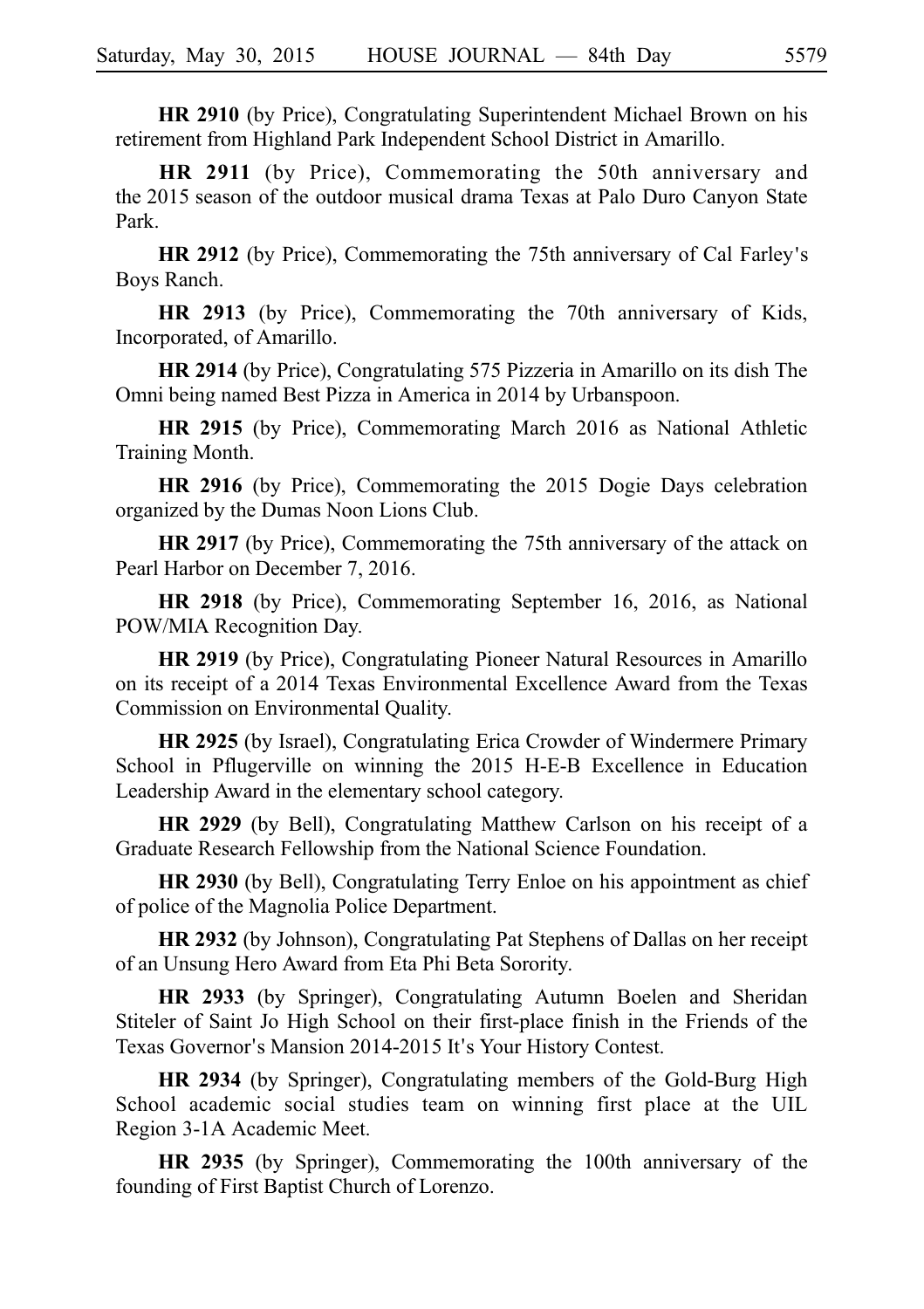**HR 2937** (by Coleman), Commending Beverly Kaufman on her service as chair of the Hobby Center for Public Policy advisory board.

**HR 2942** (by Huberty), Congratulating Dr. Gary R. Christman of Kingwood on his 70th birthday.

**HR 2944** (by J. White), Congratulating students from Kirbyville High School on their performance at the UIL Region 3-3A Academic Meet.

**HR 2945** (by J. White), Congratulating Allison Faith, Sheriyar Hyderali, and Orren Smith of Livingston High School on qualifying for the UIL Academic State Meet.

**HR 2948** (by Button, Koop, and Leach), Commending Dr. David E. Daniel on his service as president of The University of Texas at Dallas and congratulating him on his appointment as deputy chancellor and chief operating officer of The University of Texas System.

**HR 2951** (by Dutton), Honoring Emma Primas of Houston for her contributions to her community.

**HR 2952** (by J. White), Recognizing the winners of the 2015 Lumberton Ledger Awards.

**HR 2955** (by Raymond), Honoring Chris Traylor on the occasion of his retirement as deputy executive commissioner of the Texas Health and Human Services Commission.

**HR 2958** (by C. Anderson), Congratulating students from Reicher Catholic High School in Waco on their performance at the 2015 Texas Association of Private and Parochial Schools 4A academic meet.

**HR 2959** (by C. Anderson), Honoring Jason McNamara on his retirement from the Bosqueville ISD Board of Trustees.

**HR 2960** (by Tinderholt), Congratulating Becca Buechele on being named the winner of the 2014-2015 AWARE Award of Excellence in the high school category.

**HR 2961** (by Tinderholt), Congratulating Jeannie Burt on being named the runner-up for the 2014-2015 AWARE Award of Excellence in the high school category.

**HR 2962** (by Tinderholt), Congratulating Ronda Hay on being named the winner of the 2014-2015 AWARE Award of Excellence in the junior high school category.

**HR 2963** (by Tinderholt), Congratulating Cathy Roden on being named the runner-up for the 2014-2015 AWARE Award of Excellence in the junior high school category.

**HR 2964** (by Tinderholt), Congratulating Tena Phelps on being named the winner of the 2014-2015 AWARE Award of Excellence in the fifth through sixth grade category.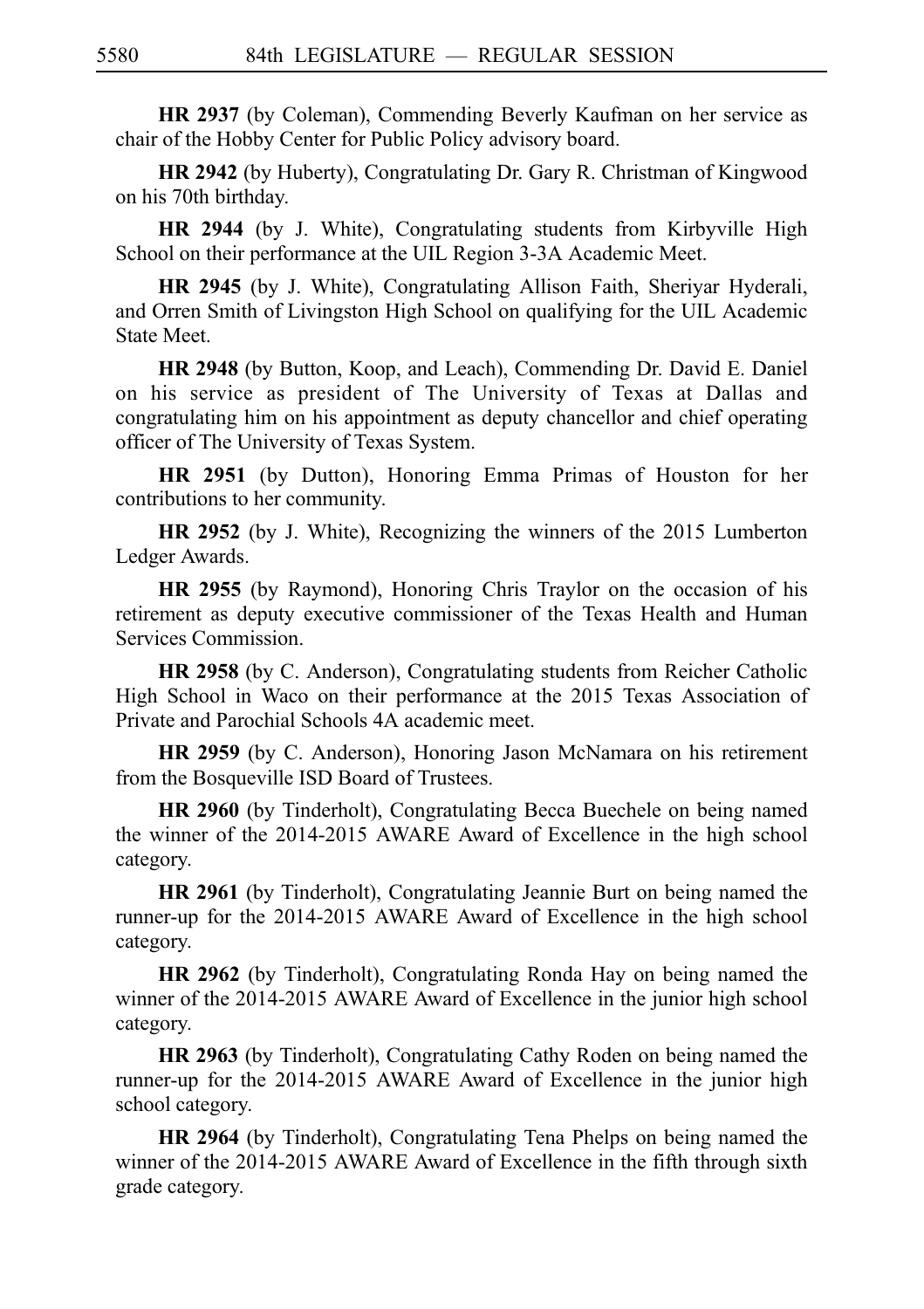**HR 2965** (by Tinderholt), Congratulating Shannon Murton on being named the runner-up for the 2014-2015 AWARE Award of Excellence in the fifth through sixth grade category.

**HR 2966** (by Tinderholt), Congratulating Falon Hanson on being named the winner of the 2014-2015 AWARE Award of Excellence in the second through fourth grade category.

**HR 2967** (by Tinderholt), Congratulating Lena Hancock on being named the runner-up for the 2014-2015 AWARE Award of Excellence in the second through fourth grade category.

**HR 2968** (by Tinderholt), Congratulating Patti Belknap on being named the winner of the 2014-2015 AWARE Award of Excellence in the prekindergarten through first grade category.

**HR 2969** (by Tinderholt), Congratulating Stephanie Faulkner on being named the runner-up for the 2014-2015 AWARE Award of Excellence in the prekindergarten through first grade category.

**HR 2970** (by C. Anderson), Honoring Louis Moncus on his retirement from the Bosqueville ISD Board of Trustees.

**HR 2971** (by C. Anderson), Congratulating Brittany Brewer and Matthew Parsons of Midway High School on their acceptance to the 2015 summer music program at the Boston University Tanglewood Institute.

**HR 2972** (by C. Anderson), Congratulating students of the Midway High School Business Professionals of America team on qualifying to compete at the 2015 National Leadership Conference.

**HR 2973** (by Springer), Recognizing May 18, 2015, as American Heritage Girls Day at the State Capitol.

**HR 2975** (by Schubert), Commending Korey Buscha of La Grange for his service in the U.S. Marine Corps.

**HR 2976** (by Schubert), Congratulating Kodi Schroeder of Caldwell on showing the reserve champion winning steer at the 2015 Junior Market Steer Show at the Star of Texas Fair and Rodeo.

**HR 2978** (by Metcalf), Commending Angela Storseth for her service as district director in the office of State Representative Will Metcalf.

**HR 2979** (by Metcalf), Commending Seth Juergens for his service as chief of staff in the office of State Representative Will Metcalf.

**HR 2980** (by Metcalf), Commending Tana Horn for her service as a legislative intern in the district office of State Representative Will Metcalf.

**HR 2981** (by Metcalf), Commending Sarah Tillman for her service as an intern in the office of State Representative Will Metcalf.

**HR 2982** (by Metcalf), Commending Guadalupe Cuellar for her service as a legislative assistant in the office of State Representative Will Metcalf.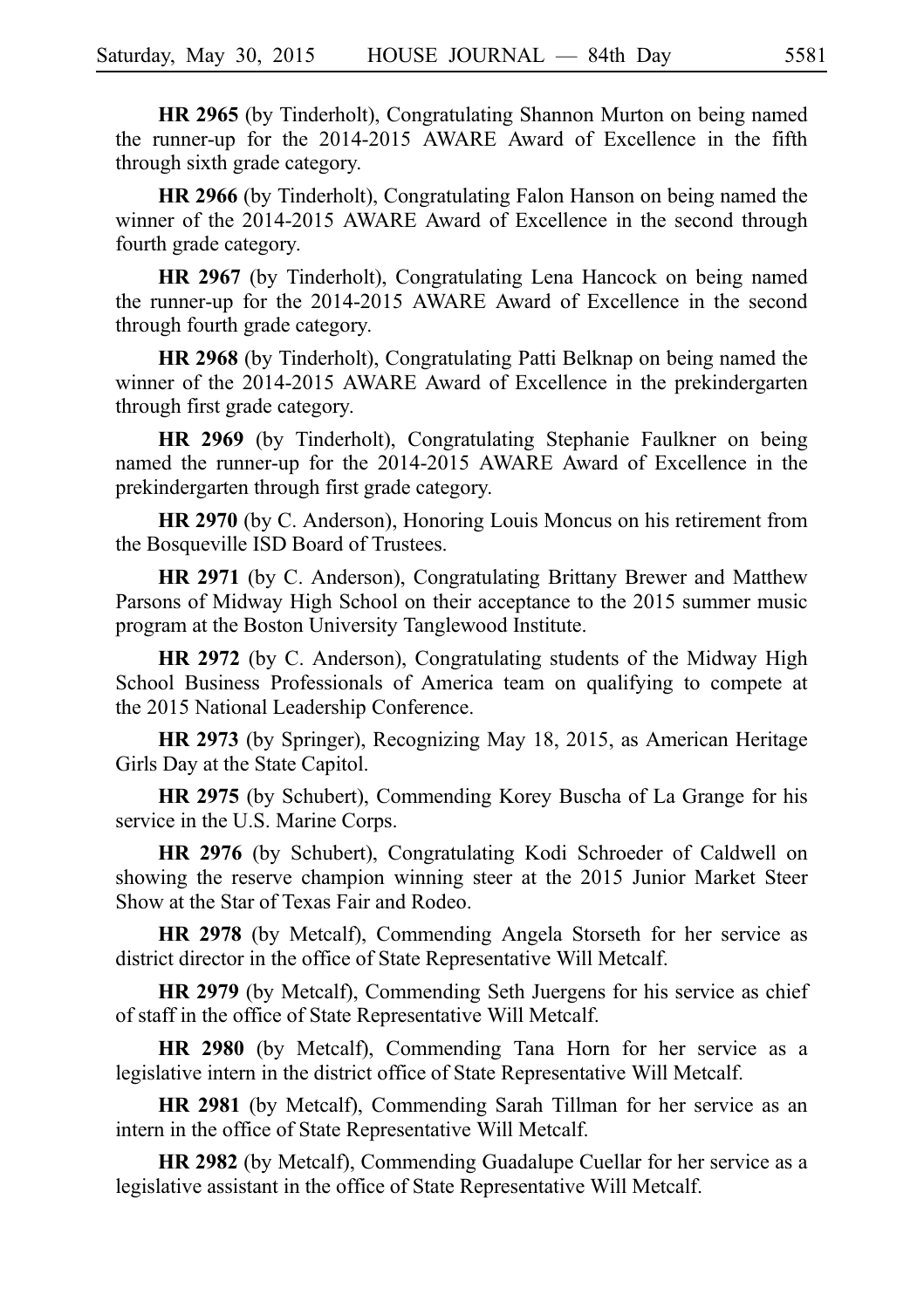**HR 2983** (by Metcalf), Commending Frank Fenlaw on his service as legislative director for Representative Will Metcalf.

**HR 2984** (by Schubert), Congratulating Malcom Brown on his athletic accomplishments and on being selected in the first round of the 2015 NFL Draft.

**HR 2985** (by Blanco), Congratulating Julie Priego of El Paso on her selection as the 2015 Texas Prevention Specialist of the Year by the Texas Certification Board of Addiction Professionals.

**HR 2986** (by Wu), Commending Harrison Humphreys for his service as a legislative intern in the office of State Representative Gene Wu.

**HR 2987** (by Wu), Commending Mariah Berry for her service in the office of State Representative Gene Wu during the 84th Legislative Session.

**HR 2992** (by Faircloth), Recognizing Hey Mikey's Ice Cream of Galveston.

**HR 2994** (by Faircloth), Paying tribute to the life of U.S. Army Sergeant First Class Gary Lamar Collins of Hardin and commemorating the 2015 Concert for Hope.

**HR 2995** (by Dale), Recognizing gymnast Maya Bordas of Austin on her participation in the 2015 Women 's Junior Olympic Level 9 Western Championships.

**HR 2997** (by Herrero), Congratulating Thomas and Sara Hackett of Calallen High School on winning the District 30-5A mixed doubles tennis championship and qualifying for the UIL State Tournament.

**HR 2998** (by Murr), Congratulating the Hondo High School FFA homesite judging team on its championship win at the National Land and Range Judging Contest.

**HR 2999** (by Murr), Congratulating the Hondo High School FFA land judging team on its reserve championship win at the National Land and Range Judging Contest.

**HR 3000** (by Farney), Congratulating Edward and Kay Moraw of Cameron on their 50th wedding anniversary.

**HR 3002** (by Bernal), Congratulating Kathy Bieser of International School of the Americas on her selection as a finalist in the Principal Secondary category of the 2015 H-E-B Excellence in Education Awards.

**HR 3004** (by Moody), Congratulating Marlene Gallegos of Parkland High School on being named Secondary Teacher of the Year by ESC Region 19.

**HR 3005** (by J. White), Commemorating the 50th anniversary of Shady Acres in Newton.

**HR 3007** (by Schubert), Congratulating Carol Johnson of La Grange on her retirement as the Fayette County tax assessor-collector.

**HR 3009** (by Ashby), Recognizing the Atkinson Candy Company in Lufkin for more than eight decades in operation.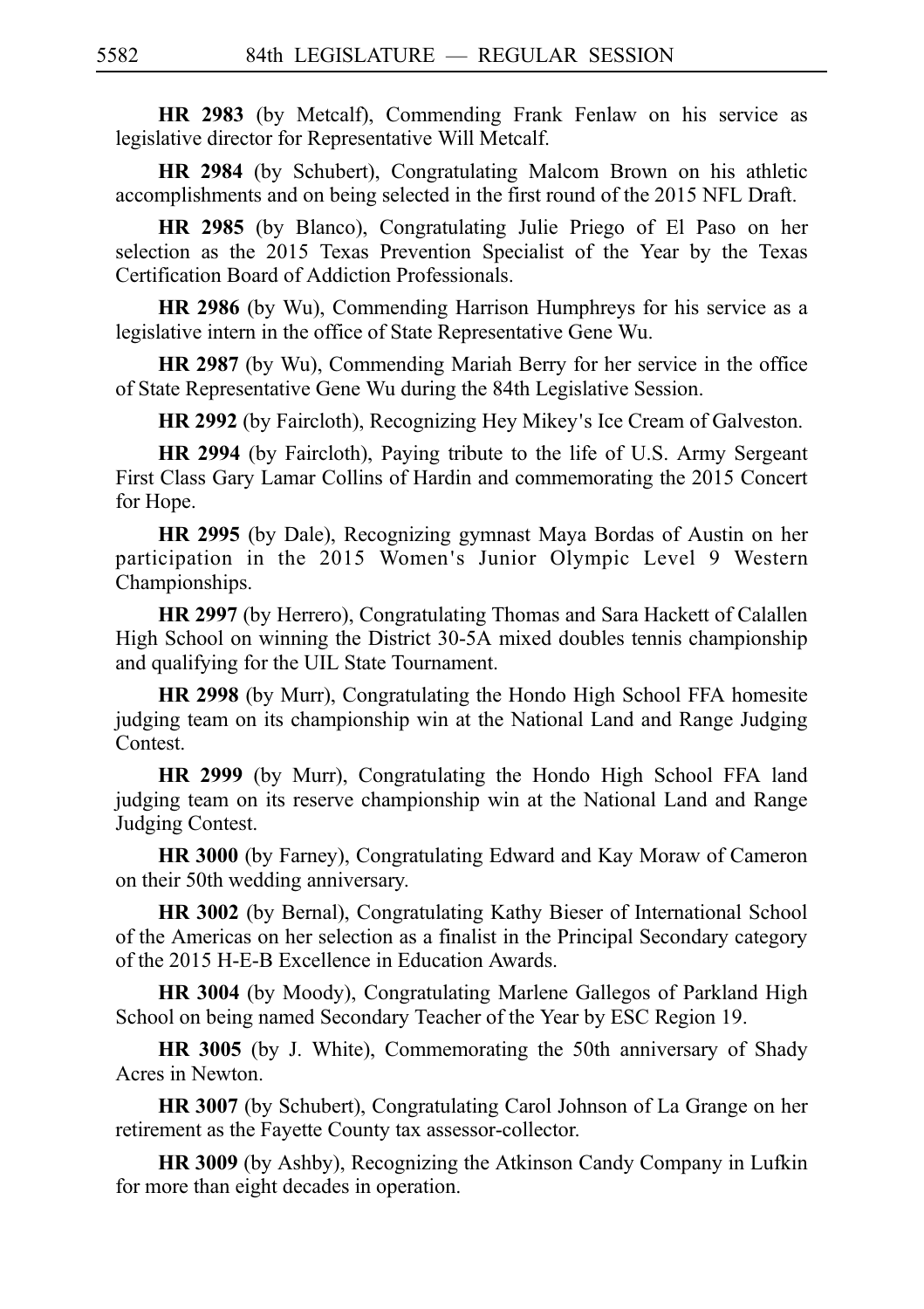**HR 3010** (by C. Anderson), Congratulating Gene and Bobbie Cox of Lorena on their 60th wedding anniversary.

**HR 3011** (by C. Anderson), Congratulating Edgar and Rena Luedeker of Waco on their 74th wedding anniversary.

**HR 3012** (by C. Anderson), Honoring the Altrusa Club of Waco for its scholarship program.

**HR 3014** (by Murr), Congratulating the members of the Ingram FFA agronomy team on winning a state championship at the 2015 State Career Development Event.

**HR 3016** (by Bohac), Congratulating Jake Straker of Houston on attaining the rank of Eagle Scout.

**HR 3017** (by Bohac), Congratulating Bradley and Lindsay Ann Pepper of Houston on the birth of their son, Bradley Allen Pepper, Jr.

**HR 3020** (by Flynn), Congratulating the Greenville High School Robowranglers on their success at the 2015 FIRST Robotics Competition World Championship.

**HR 3021** (by Clardy), Congratulating Joseph Watts on his retirement from the Henderson Independent School District.

**HR 3023** (by Burrows), Congratulating Nina Lee Green Sinclair of Lubbock on the occasion of her 90th birthday.

**HR 3026** (by Martinez Fischer), Commemorating the 50th anniversary of Oliver Wendell Holmes High School in San Antonio.

**HR 3027** (by Martinez Fischer), Congratulating William M. Peña for receiving a 2015 Distinguished Alumnus Award from Texas A&M University.

**HR 3028** (by Martinez Fischer), Congratulating Ricardo Zamora on his retirement from The University of Texas at San Antonio.

**HR 3029** (by Martinez Fischer), Honoring the D. R. Semmes Family YMCA at Tripoint and longtime patron Manuel Vela.

**HR 3031** (by Wu), Commending Caitlyn Wan for her service as a policy analyst in the office of State Representative Gene Wu.

**HR 3032** (by Wu), Commending Elie Wu for her service as a legislative aide in the office of State Representative Gene Wu.

**HR 3033** (by Wu), Commending Andi Gentile for her service as a policy analyst in the office of State Representative Gene Wu.

**HR 3034** (by D. Miller), Honoring Carmen Beierle Rittimann for her contributions to Comal County.

**HR 3035** (by D. Miller), Commemorating the 30th anniversary of the Gästehaus Schmidt reservation service in Fredericksburg.

**HR 3036** (by D. Miller), Congratulating Pat Molak and Mary Jane Nalley on their 40th anniversary as owners of historic Gruene Hall.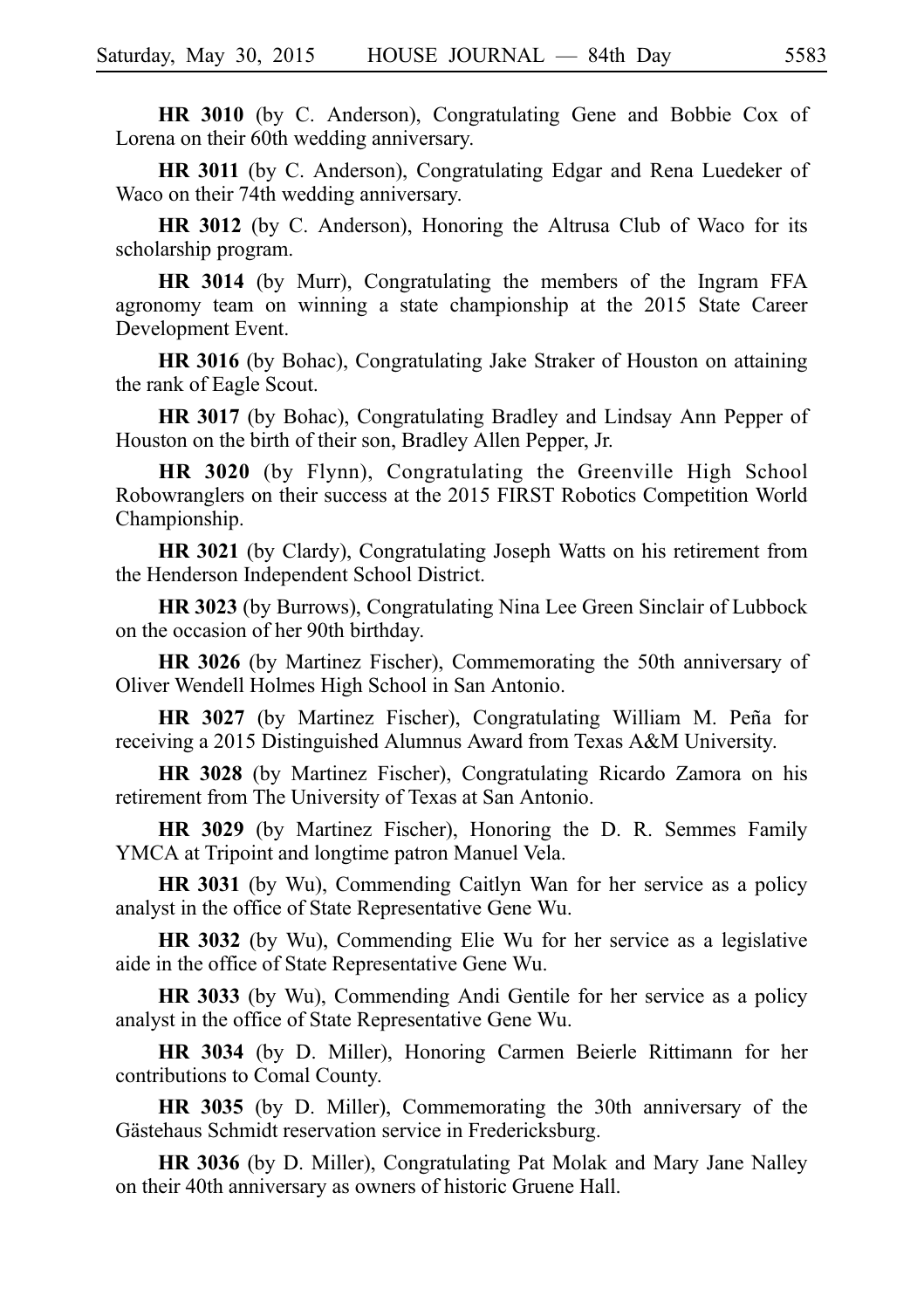**HR 3038** (by J. White), Congratulating Grace B. Hudgins of Woodville on her 100th birthday.

**HR 3039** (by T. King), Commemorating the 75th anniversary of the founding of the Texas State Soil and Water Conservation Board.

**HR 3040** (by Ashby), Commemorating the 60th anniversary of KTRE-TV in Lufkin.

**HR 3041** (by Ashby), Congratulating the San Augustine Drug Company for receiving the Texas Treasure Business Award from the Texas Historical Commission.

**HR 3042** (by Collier), Recognizing Reverend Jack M. Teeler of Fort Worth for his accomplishments and service.

**HR 3045** (by Y. Davis), Honoring Dwaine R. Caraway on his retirement from the Dallas City Council.

**HR 3052** was previously adopted.

**HR 3055** was previously adopted.

**HR 3056** (by Johnson), Commending Democratic Party precinct chair Johnny Jefferson of Precinct 1063 in Dallas County.

**HR 3061** (by Herrero), Congratulating the Class of 2015 at Incarnate Word Academy High School on its graduation.

**HR 3063** (by Y. Davis), Commending Anga Sanders for serving as a Democratic Party precinct chair in Dallas County.

**HR 3065** (by Y. Davis), Commending Amanda Rachelle Johnson for serving as a Democratic Party precinct chair in Dallas County.

**HR 3066** (by Y. Davis), Commending Martin Burrell for serving as a Democratic Party precinct chair in Dallas County.

**HR 3067** (by Y. Davis), Commending Lester Rummans for serving as a Democratic Party precinct chair in Dallas County.

**HR 3068** (by Y. Davis), Commending Lakisha Thomas for serving as a Democratic Party precinct chair in Dallas County.

**HR 3069** (by Y. Davis), Commending Kenetra Lavette Malone for serving as a Democratic Party precinct chair in Dallas County.

**HR 3070** (by Y. Davis), Commending Susie Jones for serving as a Democratic Party precinct chair in Dallas County.

**HR 3071** (by Y. Davis), Commending W. O. Montgomery for serving as a Democratic Party precinct chair in Dallas County.

**HR 3072** (by Y. Davis), Commending Robert Smith for serving as a Democratic Party precinct chair in Dallas County.

**HR 3073** (by Y. Davis), Commending Frances Rizo for serving as a Democratic Party precinct chair in Dallas County.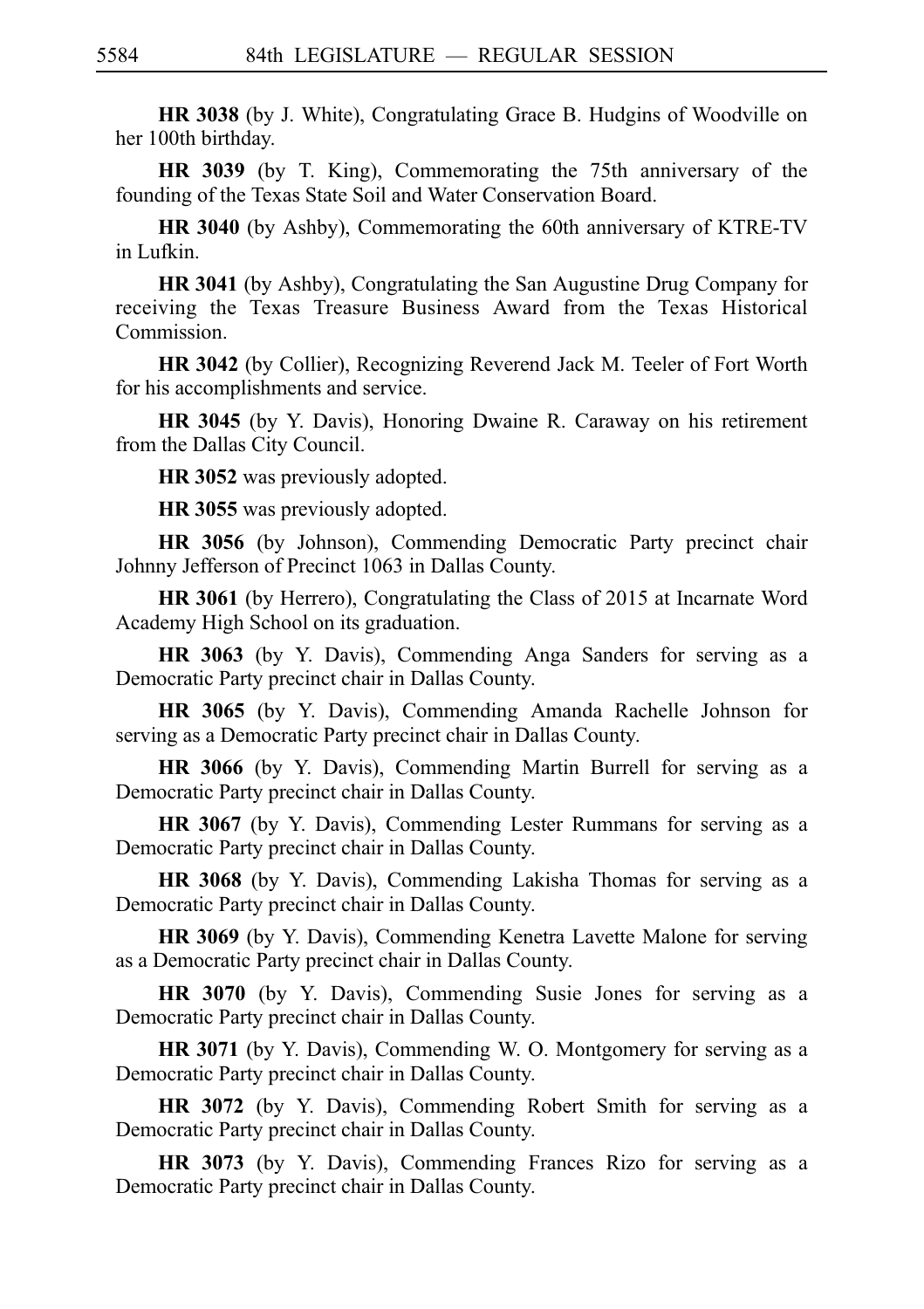**HR 3074** (by Y. Davis), Commending Linda Lydia for serving as a Democratic Party precinct chair in Dallas County.

**HR 3076** (by Y. Davis), Commending Shirley Edwards-Brown for serving as a Democratic Party precinct chair in Dallas County.

**HR 3077** (by Y. Davis), Commending Carla Reynolds-Grogan for serving as a Democratic Party precinct chair in Dallas County.

**HR 3078** (by Y. Davis), Commending Tia Finney for serving as a Democratic Party precinct chair in Dallas County.

**HR 3079** (by Y. Davis), Commending Betty Pittman for serving as a Democratic Party precinct chair in Dallas County.

**HR 3080** (by Y. Davis), Commending Millie Williams for serving as a Democratic Party precinct chair in Dallas County.

**HR 3081** (by Y. Davis), Commending Eyvern Edwards for serving as a Democratic Party precinct chair in Dallas County.

**HR 3083** (by Y. Davis), Commending Sedonia Heard Kidd for serving as a Democratic Party precinct chair in Dallas County.

**HR 3084** (by Y. Davis), Commending Dorothy Whaley for serving as a Democratic Party precinct chair in Dallas County.

**HR 3085** (by Y. Davis), Commending George H. Coleman for serving as a Democratic Party precinct chair in Dallas County.

**HR 3086** (by Y. Davis), Commending Eli Davis for serving as a Democratic Party precinct chair in Dallas County.

**HR 3087** (by Y. Davis), Commending Vivian Hill for serving as a Democratic Party precinct chair in Dallas County.

**HR 3088** (by Y. Davis), Commending Barbara Lewis for serving as a Democratic Party precinct chair in Dallas County.

**HR 3089** (by Nevárez), Commending Jeanette Lachman for her service as a legislative intern in the office of State Representative Poncho Nevárez.

**HR 3090** (by Nevárez), Commending Brianna Menard for her service as a legislative assistant in the office of State Representative Poncho Nevárez.

HR 3091 (by Nevárez), Commending Jose Casillas for his service as a legislative assistant in the office of State Representative Poncho Nevárez.

**HR 3092** (by Nevárez), Honoring Carlos De La Peña for his service as a legislative assistant in the office of State Representative Poncho Nevárez.

**HR 3093** (by Moody), Honoring Volar Center for Independent Living in El Paso on the anniversary of the signing of the Americans with Disabilities Act.

**HR 3094** (by Moody), Congratulating George Valdez Calanche on his retirement from the Texas Department of Criminal Justice.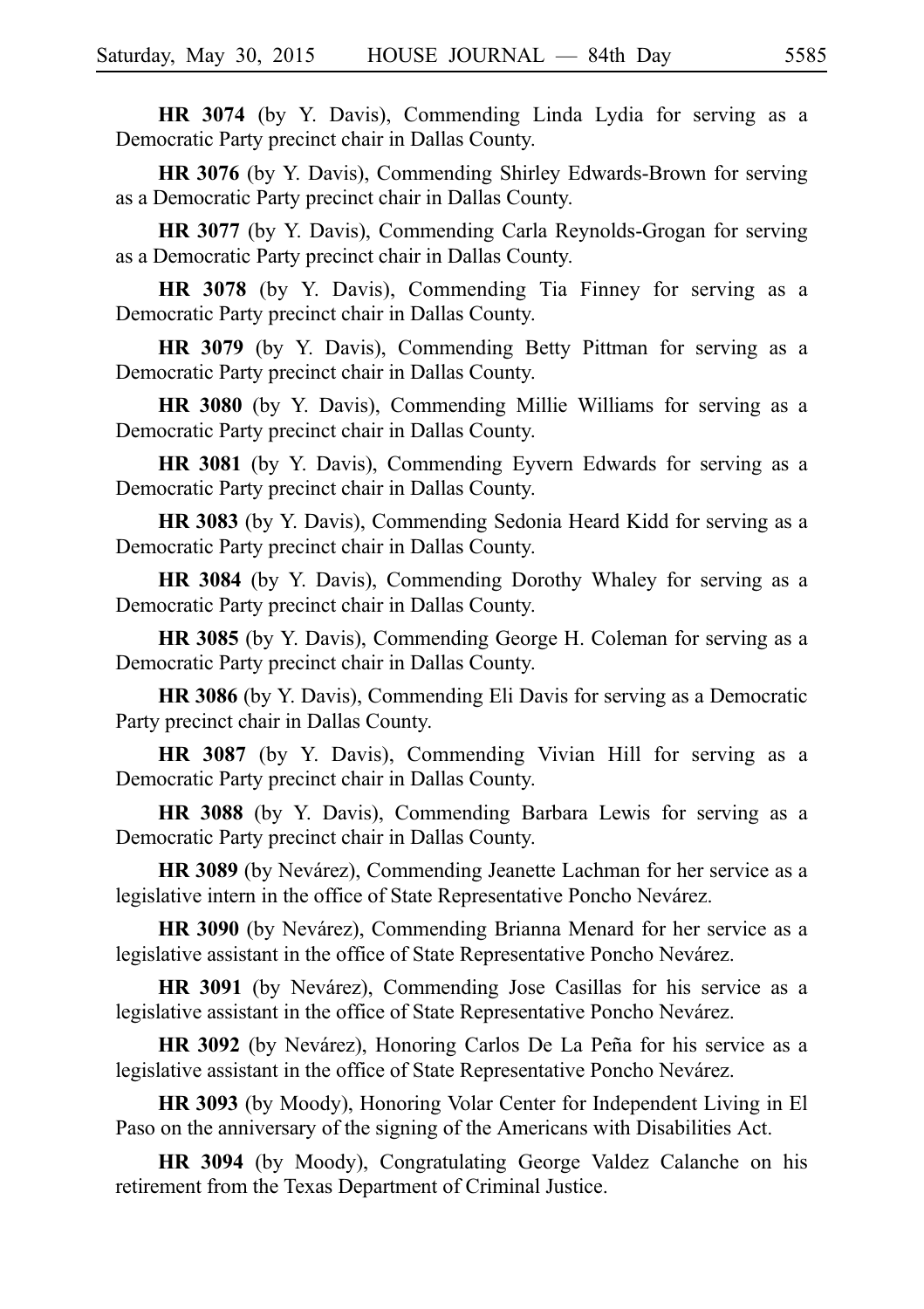**HR 3095** (by Nevárez), Commending Alice Krieger for her service as an intern in the office of State Representative Poncho Nevárez.

**HR 3096** (by Nevárez), Commending Hollyn Dinnes of Austin for her service as a legislative assistant in the office of State Representative Poncho Nevárez.

**HR 3097** (by J. White), Congratulating the Chester High School boys' 4 x 400-meter relay team on its seventh-place finish at the 2015 UIL Track & Field State Meet.

**HR 3098** (by J. White), Congratulating the Newton High School boys' 4 x 100-meter relay team on its fourth-place finish at the 2015 UIL Track  $&$ Field State Meet.

**HR 3099** (by J. White), Congratulating Jordan Welborn of Lumberton High School on her second-place finishes in the Class 5A girls' 1,600-meter and 3,200-meter races at the 2015 UIL Track & Field State Meet.

**HR 3100** (by J. White), Congratulating Mallory Dotson of Deweyville High School on her third-place finish in the Class 3A girls' discus throw at the 2015 UIL Track & Field State Meet.

**HR 3101** (by González), Commemorating the opening of the San Elizario City Hall.

**HR 3105** (by Frank), Congratulating Brenna Moore of Midwestern State University on winning the 2015 NCAA Division II Women 's Golf Championship.

**HR 3106** (by J. White), Congratulating Robert Hunt of Burkeville High School on his participation in the Class 1A shot put event at the 2015 UIL Track & Field State Meet.

**HR 3107** (by J. White), Congratulating JaDarious Spikes of Burkeville High School on his success in the Class 1A 200- and 100-meter dashes at the 2015 UIL Track & Field State Meet.

**HR 3108** (by J. White), Congratulating the Burkeville High School boys' 4 x 200 meter relay team on their participation at the 2015 UIL Track  $\&$ Field State Meet.

**HR 3109** (by J. White), Congratulating Grayland Arnold of Kountze High School on his silver medal finish in the Class 3A boys' 100-meter dash at the 2015 UIL Track & Field State Meet.

**HR 3110** (by Guillen), Congratulating Mariachi Cascabel of Rio Grande City High School on winning Class 5A of the 2015 Texas High School Mariachi Competition.

**HR 3111** (by Guillen), Congratulating Mariachi Grulla de Plata of Grulla High School on winning Class 4A of the 2015 Texas High School Mariachi Competition.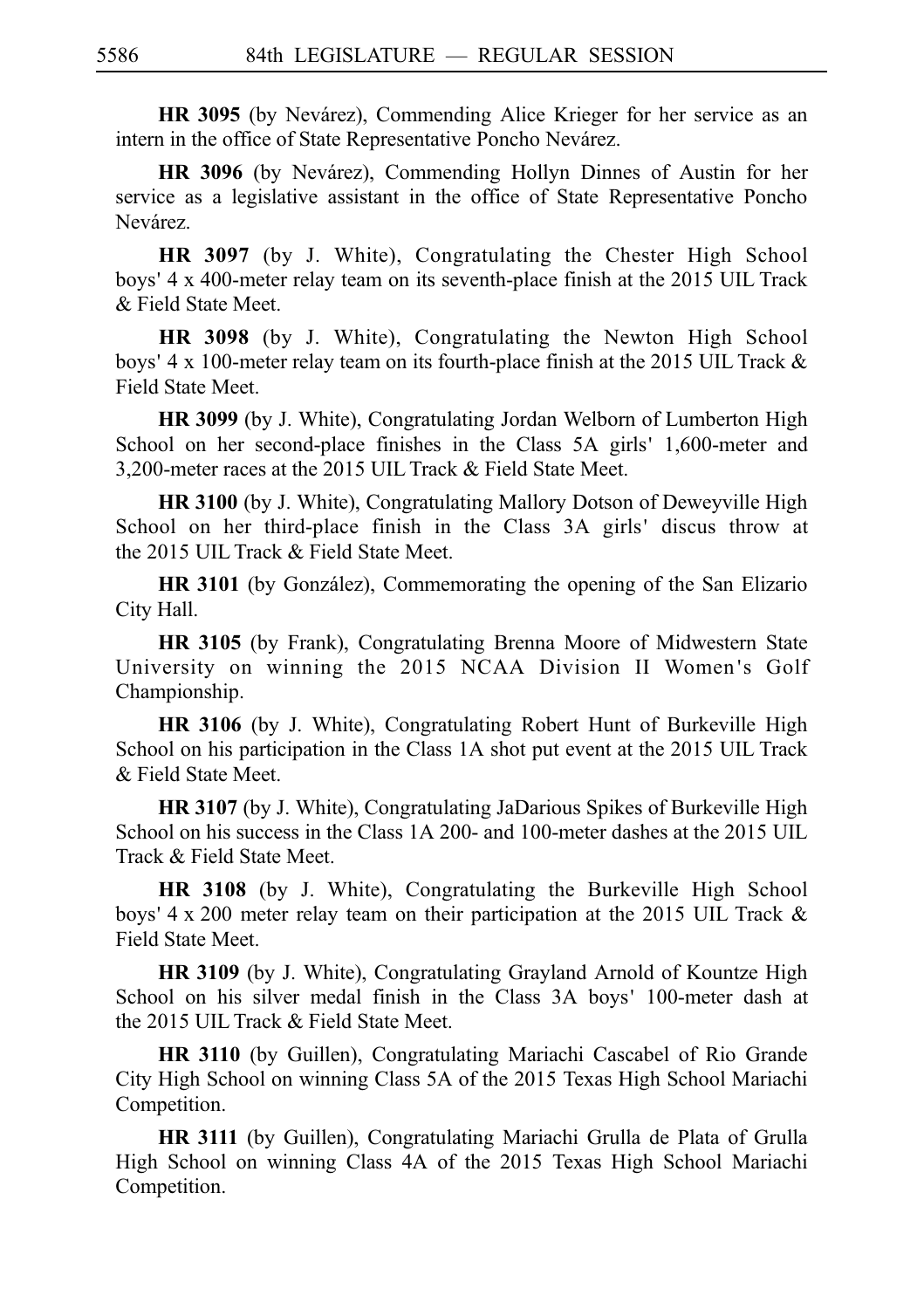**HR 3112** (by Guillen), Congratulating Mariachi Cotuleno of Cotulla High School on winning the Class 3A division of the 2015 Texas High School Mariachi Competition.

**HR 3113** (by Kacal), Commemorating the ribbon cutting for the historic Bishop Joseph Gomez Building in Waco.

**HR 3114** (by Kacal), Congratulating the Bremond High School football team on winning the 2014 UIL 2A Division 2 state championship.

**HR 3115** (by Kacal), Congratulating the Mumford High School boys' basketball team on winning the 2014 UIL 1A Division 1 state championship.

**HR 3116** (by Huberty), Congratulating Alyssa Lehmann, salutatorian of the Class of 2015 at Summer Creek High School in Humble.

**HR 3117** (by Huberty), Congratulating Susan Xu, salutatorian of the Class of 2015 at Kingwood High School.

**HR 3118** (by Huberty), Congratulating Britton Carter on graduating as salutatorian of the Class of 2015 at Atascocita High School in Humble.

**HR 3119** (by Huberty), Congratulating Olivia Ramsey, valedictorian of the Class of 2015 at Humble High School.

**HR 3120** (by Huberty), Congratulating James Scanlon, valedictorian of the Class of 2015 at Atascocita High School.

**HR 3121** (by Huberty), Congratulating Kristen Rosenthal for being named the valedictorian of the Kingwood Park High School Class of 2015.

**HR 3122** (by Huberty), Congratulating Nicholas Segada, salutatorian of the Class of 2015 at Humble High School.

**HR 3123** (by Huberty), Congratulating Michelle Nguyen on being named 2015 valedictorian of Quest Early College High School in Humble.

**HR 3124** (by Huberty), Congratulating Dylan Lu, valedictorian of the Kingwood High School Class of 2015.

**HR 3125** (by Huberty), Congratulating David Fuss, salutatorian of the Class of 2015 at Kingwood Park High School.

**HR 3126** (by Huberty), Congratulating Ryan Zepeda on graduating as valedictorian of the Class of 2015 at Summer Creek High School in Humble.

**HR 3127** (by Keough), Honoring Grace School of Theology for its service.

**HR 3128** (by Bernal), Commemorating the 85th anniversary of Mount Sacred Heart Catholic School in San Antonio.

**HR 3130** (by Paddie), Congratulating Dorothy Craver of Jefferson on her 103rd birthday.

**HR 3134** (by J. White), Congratulating Raegan Padgett of Hardin-Jefferson High School on winning the state championship in the Class 4A girls' 200-meter dash at the 2015 UIL Track & Field State Meet.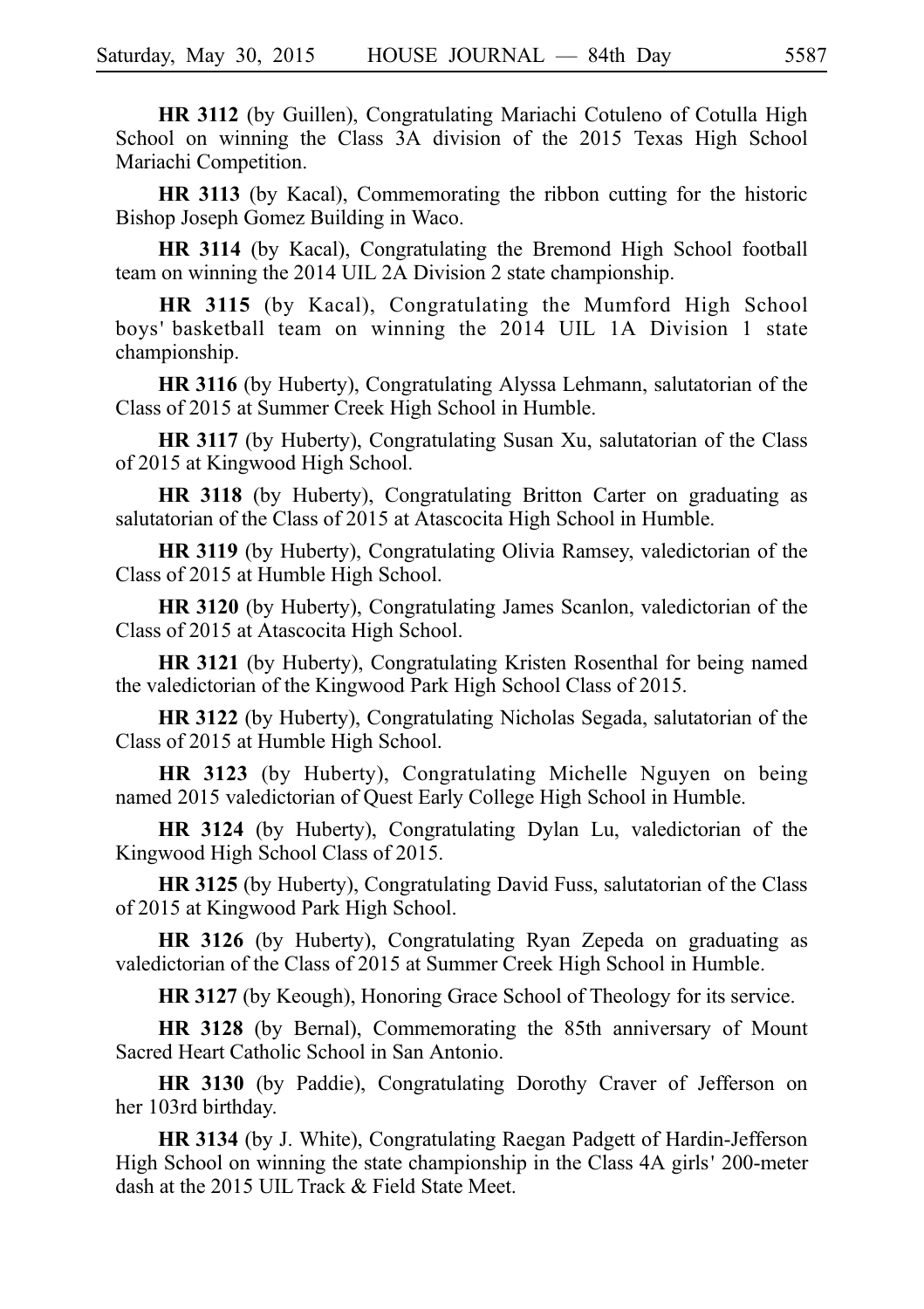**HR 3135** (by J. White), Congratulating Wreagan Taylor of Hardin-Jefferson High School on placing seventh in the Class 4A girls' 100-meter hurdles at the 2015 UIL Track & Field State Meet.

**HR 3136** (by J. White), Congratulating the members of the Hardin-Jefferson High School girls' 4x100-meter and 4x200-meter relay teams on their performance at the 2015 UIL Track & Field State Meet.

**HR 3138** (by C. Turner), Congratulating Tonea Marshall of Seguin High School in Arlington on her success at the 2015 UIL Track & Field State Meet.

**HR 3140** (by Y. Davis), Commending Frederick Douglas Lewis I for serving as a Democratic Party precinct chair in Dallas County.

**HR 3141** (by Y. Davis), Congratulating Keenen Diaz of John A. Dubiski Career High School in Grand Prairie on being accepted into Subiendo: The Academy for Rising Leaders at The University of Texas at Austin.

**HR 3142** was previously adopted.

**HR 3143** (by Morrison), Commemorating the closing of The Corral restaurant in Victoria.

**HR 3145** (by Y. Davis), Commending Jill Anne Brandenburg for serving as a Democratic Party precinct chair in Dallas County.

**HR 3146** (by Huberty), Congratulating Michael Kuta, valedictorian of the Class of 2015 at Hargrave High School in Huffman.

**HR 3147** (by Alonzo), Commending Gabriela Viloria for her service as a legislative intern in the office of State Representative Roberto R. Alonzo.

**HR 3148** (by Alonzo), Commending Shawn Jamal for his service as a legislative intern in the office of State Representative Roberto R. Alonzo.

**HR 3149** (by Alonzo), Commending Deborah Alemu for her service as a sessional staffer in the office of State Representative Roberto R. Alonzo.

**HR 3150** (by Alonzo), Honoring Jingyu Liao for her service as a legislative intern in the office of State Representative Roberto R. Alonzo.

**HR 3151** (by Alonzo), Commending Timothy Haynes for his service as an intern in the office of State Representative Roberto R. Alonzo.

**HR 3152** (by Alonzo), Commending Tina Sohne for her service as a legislative intern in the office of State Representative Roberto R. Alonzo during the 84th Legislative Session.

**HR 3154** (by Sheets), Commending Sheffield A. Kadane for his service to the City of Dallas.

**HR 3155** (by Sheets), Commending the Honorable John Monaco on his service as mayor of Mesquite.

**HR 3157** (by C. Turner), Commending Dr. Robert Cluck for his service as mayor of Arlington.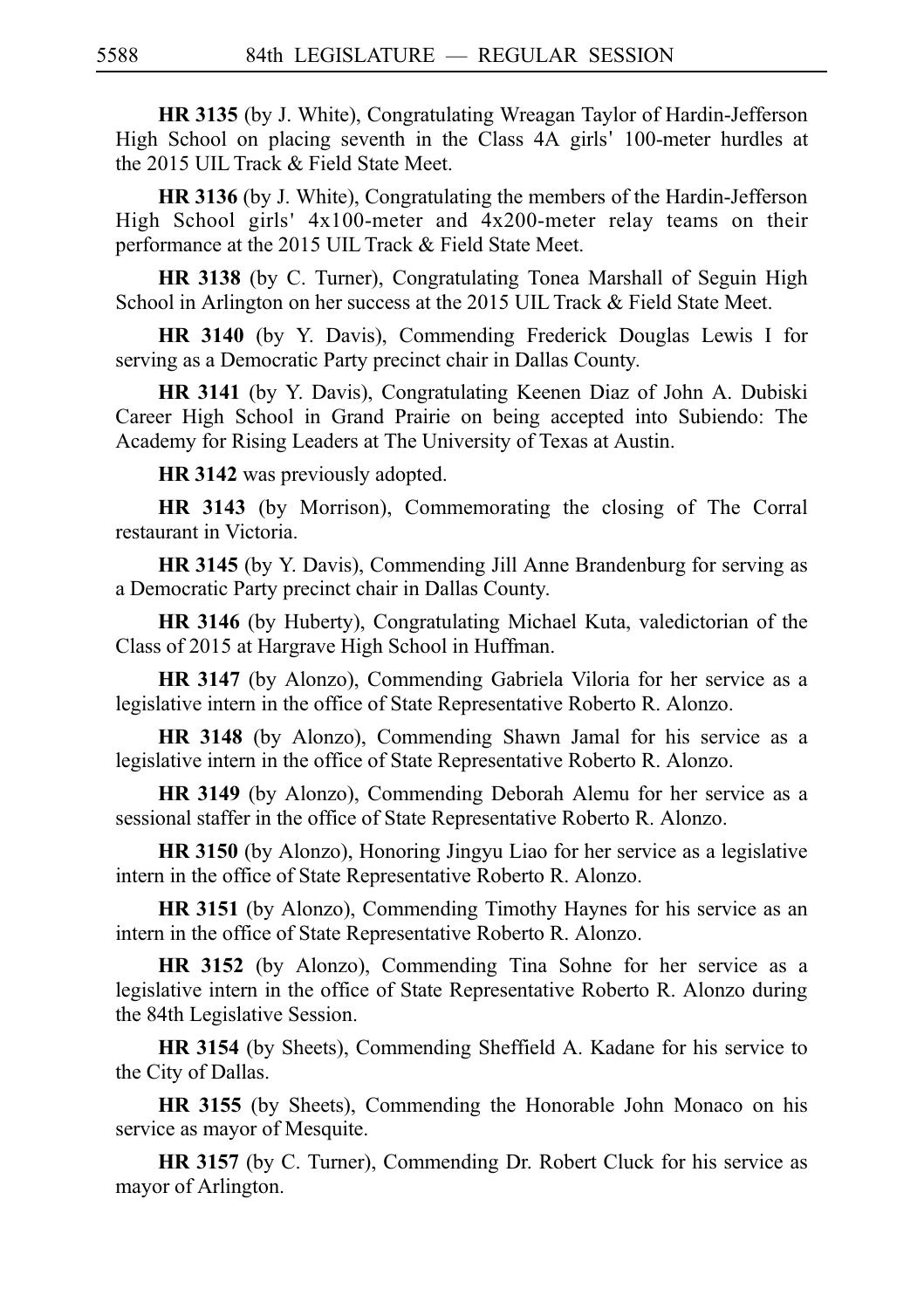**HR 3158** (by Klick), Congratulating Carolyn Sims on her retirement as precinct administrator for Tarrant County Commissioner Gary Fickes.

**HR 3159** (by G. Bonnen), Congratulating Dee Scott on her retirement from the Clear Creek ISD Board of Trustees.

**HR 3162** (by Huberty), Congratulating Shelby Russell, salutatorian of the Class of 2015 at Hargrave High School in Huffman.

**HR 3166** (by Gutierrez), Congratulating Kathryn Mary Criaco of Houston on her graduation from St. Agnes Academy.

**HR 3176** (by Murr), Honoring Llano as a renowned destination for deer hunters.

**HR 3178** (by C. Anderson), Congratulating Clint Stearns of McGregor on his graduation from Texas State Technical College.

**HR 3179** (by C. Anderson), Congratulating the Robinson High School Symphonic Band on its selection to perform at the 2015 UIL State Wind Ensemble Festival.

**HR 3180** (by C. Anderson), Congratulating Dr. Frank Graves, Jr., of McGregor on his graduation from the University of Mary Hardin-Baylor.

**HR 3181** (by C. Anderson), Congratulating Baylor University athletic director Ian McCaw on being named a winner of a 2014-2015 Under Armour Athletic Director of the Year Award.

**HR 3183** (by C. Anderson), Congratulating June Shipper on her retirement from the Waco Symphony Orchestra.

**HR 3185** (by C. Anderson), Congratulating Deanie Parrish and Nancy Parrish on their induction into the Pioneer Hall of Fame by Women in Aviation, International.

**HR 3186** (by C. Anderson), Congratulating Brandon Bray on winning the Class 4A pole vault state championship at the 2015 UIL Track & Field State Meet.

**HR 3187** (by C. Anderson), Congratulating Tracy Jander of Lorena High School on her performance at the 2015 UIL Track and Field State Meet.

**HR 3188** (by C. Anderson), Congratulating Riley Richards of China Spring High School on winning the silver medal in the Class 4A pole vault at the 2015 UIL Track & Field State Meet.

**HR 3189** (by C. Anderson), Congratulating Heather Metzgar of Hewitt Elementary School on her selection as the 2014-2015 Region 12 Assistant Principal of the Year by the Texas Elementary Principals and Supervisors Association.

**HR 3190** (by Hunter), Recognizing EnviroEd of Corpus Christi for its efforts to develop a free-market nongovernmental solution to environmental problems.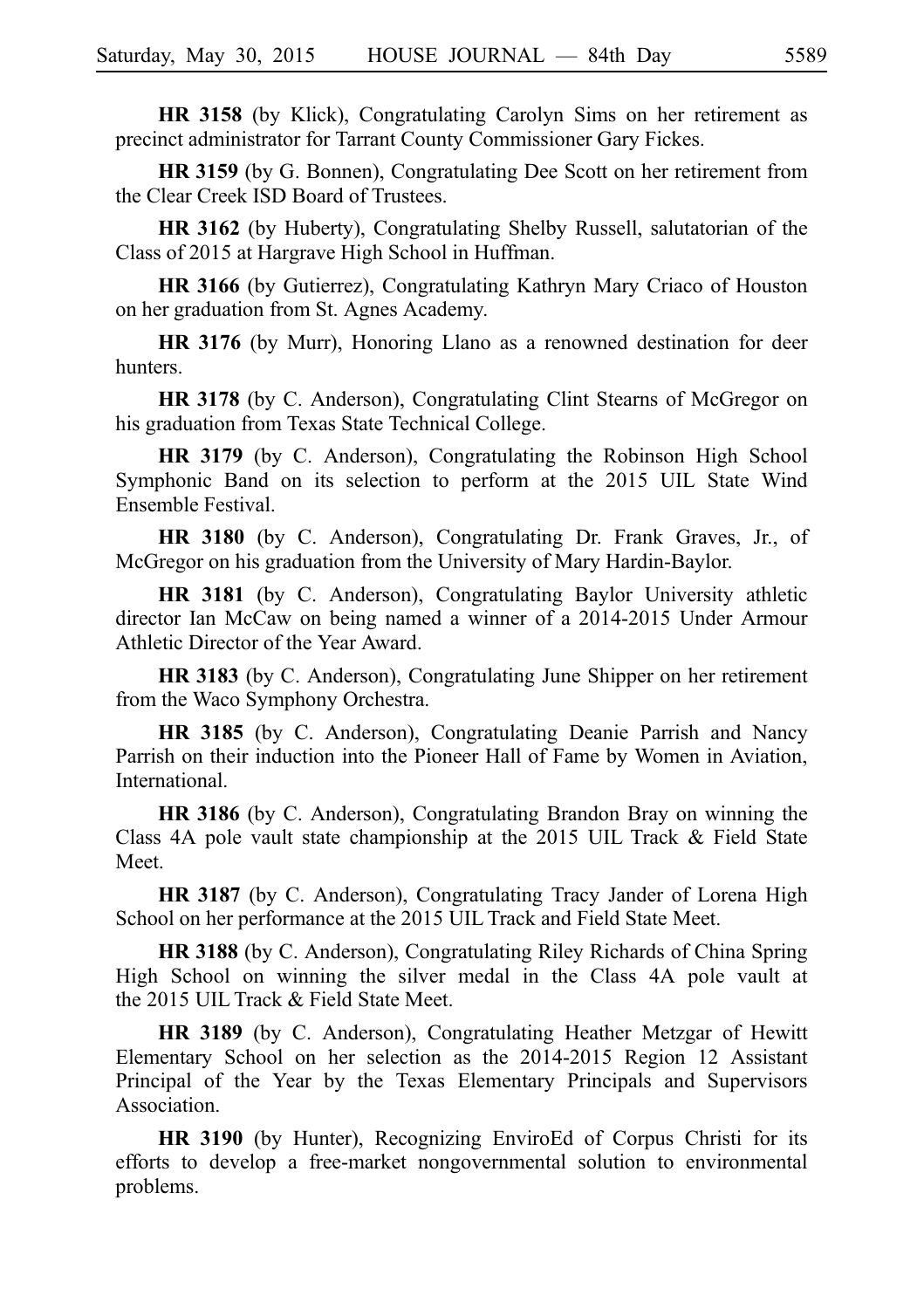**HR 3192** (by González), Congratulating Maria Angeles of Socorro High School on her admission into Subiendo: The Academy for Rising Leaders at The University of Texas at Austin.

**HR 3195** (by J. White), Commending Charles McMillon on his graduation from Jasper High School and his service as a senate messenger and intern in the office of State Senator Donna Campbell.

**HR 3196** (by C. Anderson), Congratulating Helen Gaylor Lipsey of Waco on her 100th birthday.

**HR 3197** (by C. Anderson), Congratulating Steven Moss of Texas State Technical College on the publication of his book, We Could Not Fail: The First African Americans in the Space Program.

**HR 3198** (by J. White), Congratulating Shelby Mixon of Woodville High School on her selection as a Wendy's 12Star Athlete of the Week.

HR 3201 (by Peña), Honoring Emily Reyna for her efforts to support individuals with Down syndrome.

**HR 3202** (by Meyer), Commending Dallas police officer Damon Cole for his effort to uplift a young boy with cancer.

**HR 3203** (by Herrero), Commemorating the 50th annual Nueces County Medical Society Health Fair on August 1, 2015.

**HR 3204** (by J. White), Congratulating Tyanna Barlow of Leggett High School on her performance at the 2015 UIL Track and Field State Meet.

**HR 3205** (by J. White), Congratulating Ezavier Bacon of Leggett High School on his performance at the 2015 UIL Track and Field State Meet.

**HR 3206** (by J. White), Congratulating the members of the Jasper High School boys' relay team on their performance at the 2015 UIL Track and Field State Meet.

**HR 3207** (by Hughes), Congratulating Ray and Marie Davis of Winnsboro on their 65th wedding anniversary.

**HR 3208** (by Hughes), Congratulating M. L. and Doris Wood of Lone Star on their 70th wedding anniversary.

**HR 3214** (by Guillen), Honoring Jesus Gilberto "Chick" Saenz for his career as a special ranger with the Texas and Southwestern Cattle Raisers Association.

**HR 3216** (by Kacal), Honoring the Reverend E. Shaun Williams on his installation as pastor of Pleasant Olive Missionary Baptist Church in Waco.

**HR 3217** (by Meyer), Congratulating Ronald Joseph Gafford on his retirement from Austin Industries in Dallas.

**HR 3218** (by Wu), Commending Phoebe Schirmer for her service as a legislative aide in the office of State Representative Gene Wu during the 84th Legislative Session.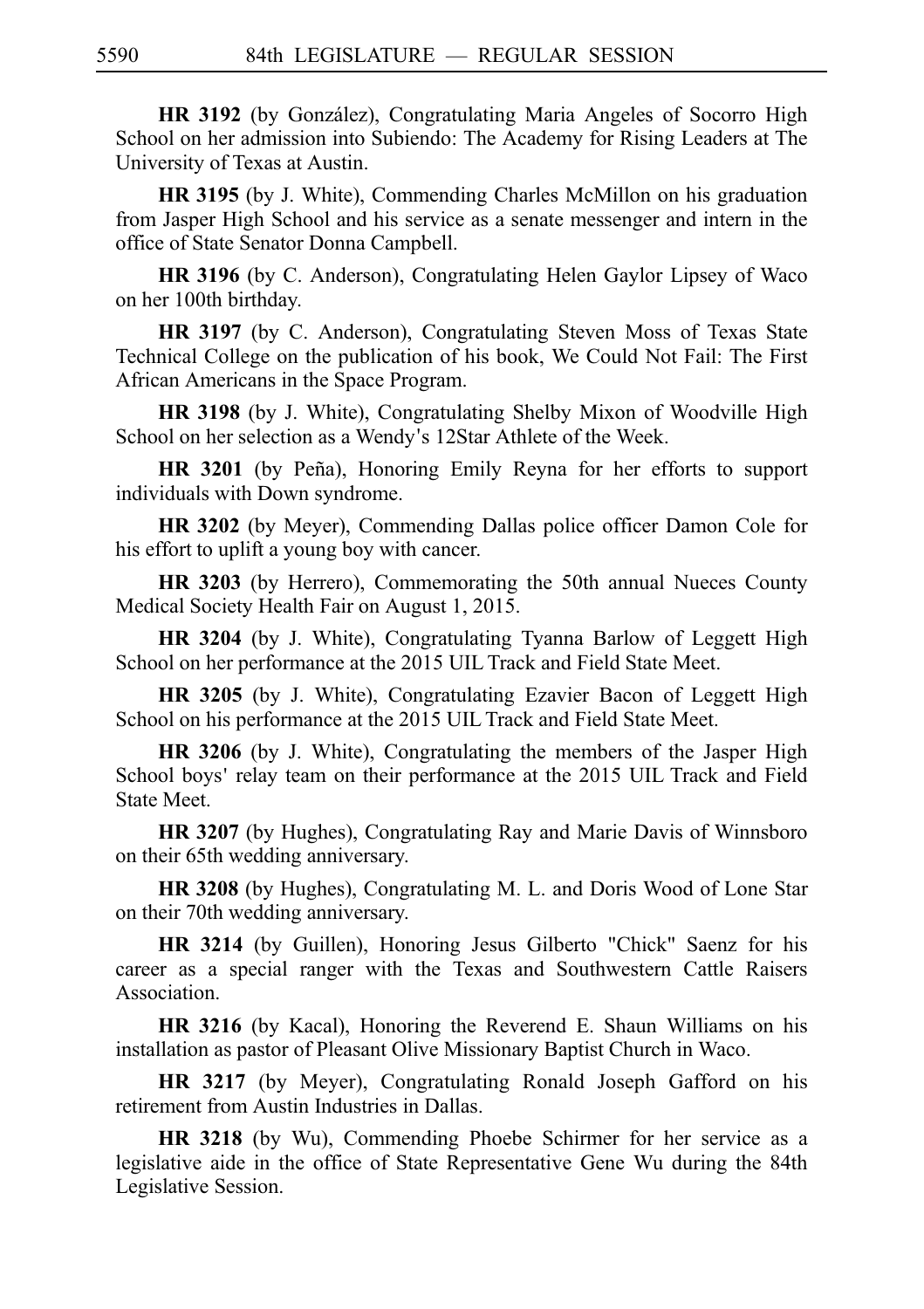**HR 3221** (by Herrero), Congratulating Isaiah Patterson of Foy H. Moody High School in Corpus Christi on winning the bronze medal in the 5A boys' 400-meter dash at the 2015 UIL Track & Field State Meet.

**HR 3222** (by C. Anderson), Congratulating Henry Boehm of Vanguard College Preparatory School in Waco on being named a Forty Acres Scholar by The University of Texas Alumni Association.

**HR 3223** (by Gutierrez), Congratulating Maryellen Rayner on her graduation from St. Agnes Academy in Houston.

**HR 3224** (by Ashby), Congratulating Johnny F. Giles on his retirement from the Lufkin Independent School District.

**HR 3225** (by Lucio), Honoring Rick Diaz, anchor and former news director of KRGV-TV news in Weslaco, for his leadership and achievements.

**HR 3226** (by Clardy), Congratulating Fred Kniffen on his induction into the ITA Men's Collegiate Tennis Hall of Fame.

**HR 3227** (by J. White), Honoring Lonnie B. Grissom, Jr., for his contributions to the logging industry in Tyler County.

**HR 3228** (by J. White), Congratulating the Brookeland High School boys' golf team on its performance at the 2015 UIL Class 2A state tournament.

**HR 3230** (by Kacal), Commemorating the 50th anniversary of the founding of the Heart of Texas Council of Governments.

**HR 3232** (by Israel), Honoring Kyle Edward Kulczyk on earning his master's degree in business administration from Howard Payne University.

**HR 3233** (by C. Anderson), Honoring Tinker Kramer on her retirement from Ridgecrest Retirement and Health Care in Waco.

**HR 3237** (by Frullo), Honoring Dr. Mike Bennett of All Saints Episcopal School in Lubbock for 50 years of service in education.

**HR 3238** (by Frullo), Honoring Glenna Burns of Lubbock for her contributions as an educator and community volunteer.

**HR 3240** (by J. White), Congratulating the Woodville High School softball team on a successful 2015 season.

**HR 3243** (by Minjarez), Commending Dr. Carla Sizer for establishing a Junior Reserve Officers' Training Corps scholarship fund in memory of her son, U.S. Army Specialist Dane R. Balcon, who died while serving his nation in Iraq.

**HR 3244** (by E. Rodriguez), Commending Ashley Alcantara for her service as an aide in the office of State Representative Eddie Rodriguez.

**HR 3245** (by Huberty), Congratulating Carsen Meredith Hartung of Humble on her receipt of an Academic All-American award.

**HR 3247** was previously adopted.

**HR 3248** (by Moody), Commending Daniela Urias for her service as a legislative aide in the district office of State Representative Joe Moody.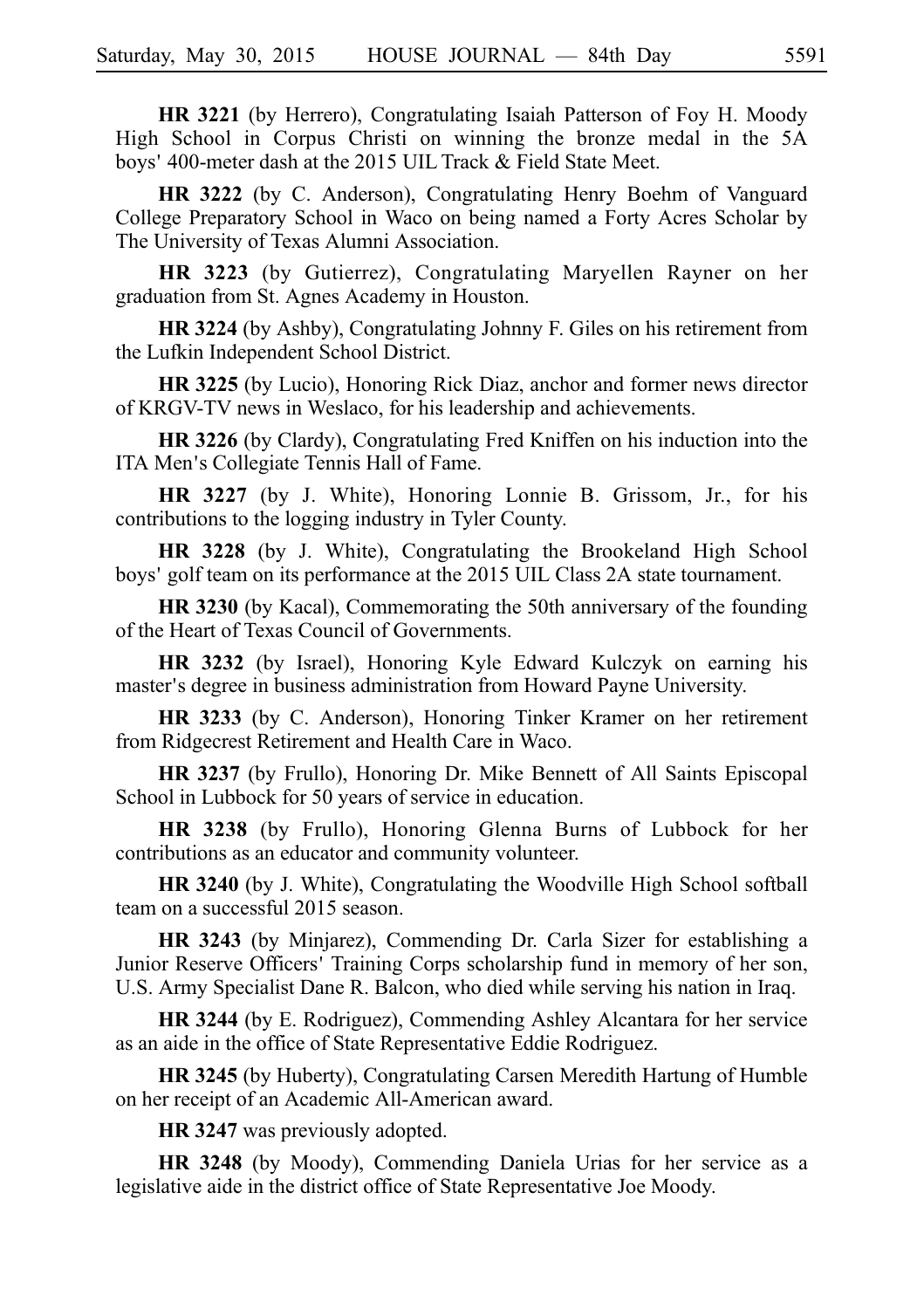**HR 3249** (by Moody), Congratulating Daniel Hernandez for his service as an aide in the district office of State Representative Joe Moody.

**HR 3250** was previously adopted.

**HR 3251** (by Moody), Commending Jane Santa Cruz for her service as a legislative intern in the office of State Representative Joe Moody during the 84th Legislative Session.

**HR 3252** was previously adopted.

**HR 3253** was previously adopted.

**HR 3255** (by E. Rodriguez), Commending Erin Courtney Cusack for her service as an intern in the office of State Representative Eddie Rodriguez.

**HR 3258** (by C. Anderson), Congratulating Stefen Alan Barton of Robinson on his graduation from The University of Texas Medical Branch at Galveston.

**HR 3261** (by Tinderholt), Congratulating Sandy McNutt on the naming of a new elementary school in the Arlington Independent School District in her honor.

**HR 3262** (by Giddings), Congratulating Thomas Dunning of Dallas on his receipt of a 2015 Profiles in Leadership Award.

**HR 3264** (by C. Turner), Commending Angel Jenkins for her service as a legislative aide in the office of State Representative Chris Turner.

**HR 3265** (by C. Turner), Commending Harriet Sedgwick for her service as a legislative aide in the office of State Representative Chris Turner.

**HR 3266** (by C. Turner), Commending Madeleine Bewley for her service as a legislative intern in the office of State Representative Chris Turner.

**HR 3267** (by C. Turner), Commending Mary Claire Phillips on her service as a legislative intern in the office of State Representative Chris Turner.

**HR 3268** (by C. Turner), Commending Anya Callahan for her service as legislative director in the office of State Representative Chris Turner.

**HR 3269** (by C. Turner), Commending Zhuoshi "George" Liu for his service in the office of State Representative Chris Turner as a fellow in the Energy and Environment Law Internship Program of Texas.

**HR 3270** (by Anchia), Congratulating Courtney Bartholomew on her selection as the 2014-2015 Teacher of the Year at Smith Elementary School in the Del Valle Independent School District.

**HR 3273** (by Y. Davis), Congratulating Grand Prairie city manager Tom Hart on being named Public Administrator of the Year by the North Texas chapter of the American Society for Public Administration.

**HR 3274** (by Landgraf), Honoring Jane Sibley of Austin for her civic engagement.

HR 3277 (by Peña), Congratulating Alejandra Zamora on her graduation from Pasadena Early College High School as a member of the Class of 2015.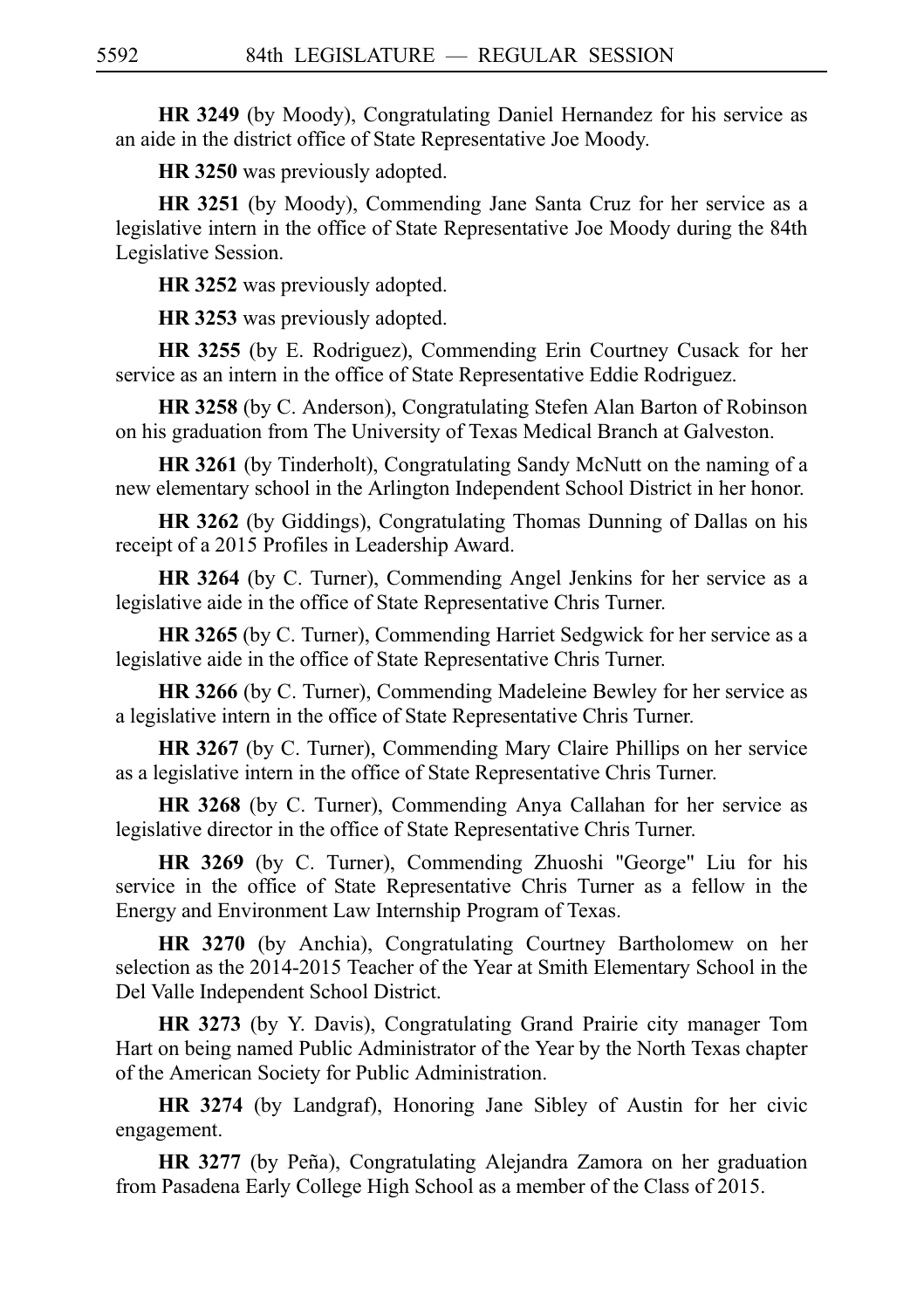**HR 3278** (by Peña), Congratulating Cynthia Maldonado on her graduation from Pasadena Early College High School as a member of the Class of 2015.

**HR 3279** (by Peña), Congratulating Guadalupe Marin on his graduation from Pasadena Early College High School as a member of the Class of 2015.

**HR 3280** (by Peña), Congratulating Jaime Rodriguez on his graduation from Pasadena Early College High School as a member of the Class of 2015.

**HR 3281** (by Peña), Congratulating Jayson Jones on his graduation from Pasadena Early College High School as a member of the Class of 2015.

**HR 3282** (by Peña), Congratulating Brenda Escobar on her graduation from Pasadena Early College High School as a member of the Class of 2015.

HR 3283 (by Peña), Congratulating Brenda Luna on her graduation from Pasadena Early College High School as a member of the Class of 2015.

**HR 3284** (by Peña), Congratulating Evelyn Montoya on her graduation from Pasadena Early College High School as a member of the Class of 2015.

**HR 3285** (by Peña), Congratulating Jocelyn Leon on her graduation from Pasadena Early College High School as a member of the Class of 2015.

**HR 3286** (by Peña), Congratulating Marsella Ramirez on her graduation from Pasadena Early College High School as a member of the Class of 2015.

HR 3287 (by Peña), Congratulating Leslie N. Araujo on her graduation from Pasadena Early College High School as a member of the Class of 2015.

**HR 3288** (by Peña), Congratulating Susana Valdez on her graduation from Pasadena Early College High School as a member of the Class of 2015.

**HR 3289** (by Peña), Congratulating Angelica Salas on her graduation from Pasadena Early College High School as a member of the Class of 2015.

**HR 3290** (by Peña), Congratulating Evelyn Aileen Mendez on her graduation from Pasadena Early College High School as a member of the Class of 2015.

**HR 3291** (by Peña), Congratulating David Olea on his graduation from Pasadena Early College High School as a member of the Class of 2015.

**HR 3292** (by Peña), Congratulating Alondra Moran on her graduation from Pasadena Early College High School as a member of the Class of 2015.

**HR 3293** (by Peña), Congratulating Gabriela Zamora on her graduation from Pasadena Early College High School as a member of the Class of 2015.

**HR 3294** (by Peña), Congratulating Deisy Martinez on her graduation from Pasadena Early College High School as a member of the Class of 2015.

**HR 3295** (by Peña), Congratulating Angel Salazar on his graduation from Pasadena Early College High School as a member of the Class of 2015.

HR 3296 (by Peña), Congratulating Emely Rivera on her graduation from Pasadena Early College High School as a member of the Class of 2015.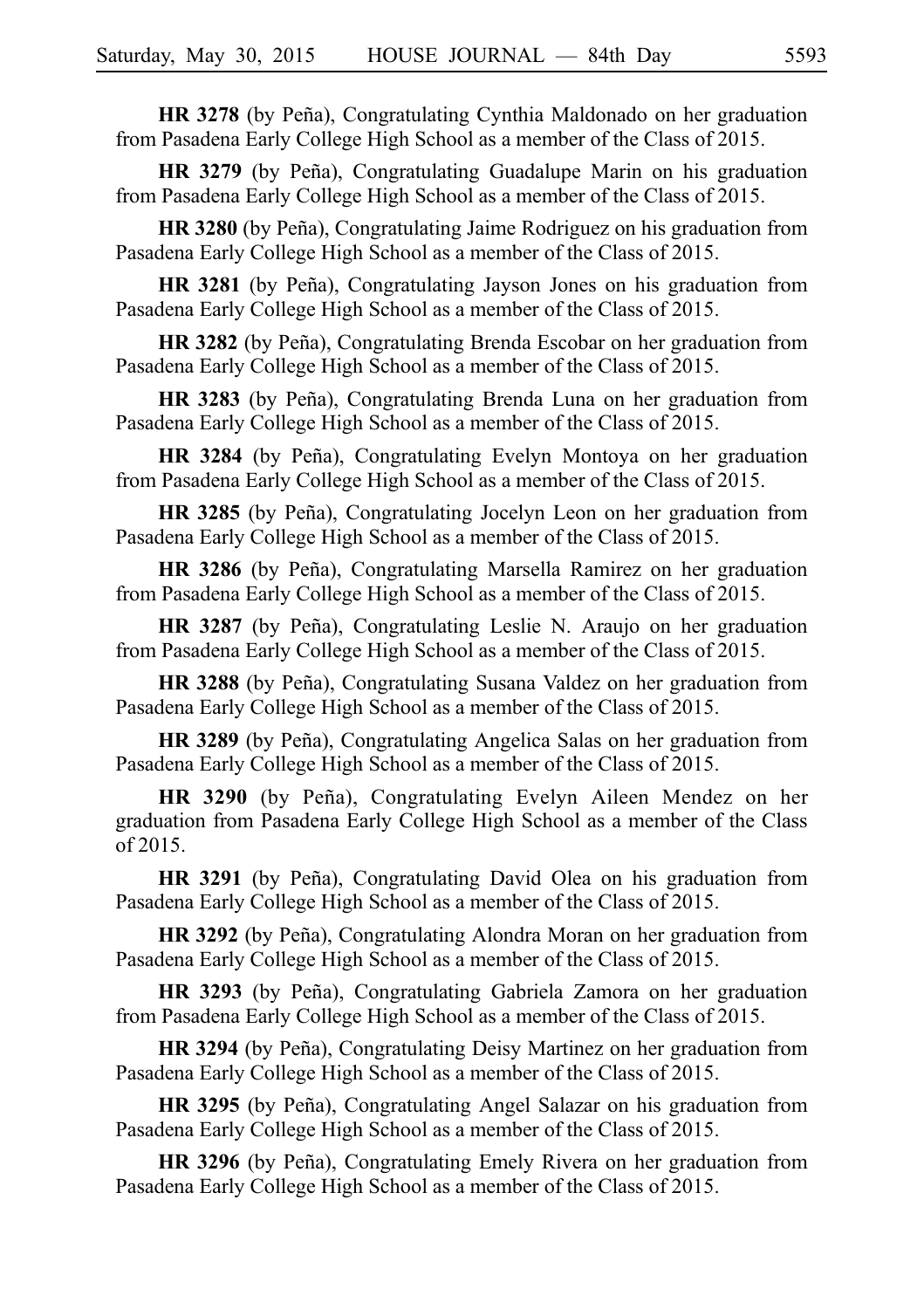**HR 3297** (by Peña), Congratulating Edward Garza on his graduation from Pasadena Early College High School as a member of the Class of 2015.

**HR 3298** (by Guerra), Congratulating Johnathan Simcha Weisfeld-Hinojosa on his service in the office of State Representative Bobby Guerra as a participant in the Rio Grande Valley Legislative Internship Program.

**SCR 49** (Laubenberg - House Sponsor), Congratulating Dr. G. M. Cox on his retirement as the chief of police of Murphy.

The resolutions were adopted.

The following memorial resolutions were laid before the house:

**HCR 118** (by Canales), In memory of former Hidalgo County Commissioner Oscar L. Garza, Jr., of Edinburg.

**HR 2812** (by Hughes), In memory of James Oscar Dear of Mineola.

**HR 2854** (by Naishtat), In memory of Hillary Frances Corgey of Austin.

**HR 2855** (by Y. Davis), In memory of Mozelle Blair of Dallas.

**HR 2875** (by J. White), In memory of Newton County Judge Ronnie Boyett.

**HR 2902** (by Price), In memory of B. T. "Tol" Ware II of Amarillo.

**HR 2903** (by Price), In memory of Dumas Independent School District Superintendent Mark Stroebel.

**HR 2904** (by Price), In memory of Charles Edward Washburn, Jr., Vonnie Williamson Washburn, and Cheryl Anne Dacus of Borger.

**HR 2905** (by Price), In memory of Tracy Wayne Edwards of Dumas.

**HR 2906** (by Price), In memory of Mary Lou Roberts of Amarillo.

**HR 2907** (by Price), In memory of Joseph James Miller of White Deer.

**HR 2920** (by Murr), In memory of Willard Kenneth Jordan of Mason.

**HR 2921** (by Murr), In memory of Joel Ayala, Jr., of Kerrville.

**HR 2922** (by Murr), In memory of Susan Brance Waggoman of Bandera.

**HR 2943** (by Sheffield), In memory of Allen Dwain Place, Sr., of Gatesville.

**HR 2946** (by Márquez), In memory of longtime El Paso resident Barry Coleman.

**HR 2947** (by Herrero), In memory of Ernestina Cavada of Corpus Christi.

**HR 2950** (by Murr), In memory of Bennie M. Hyde of Kerrville.

**HR 2954** (by J. White), In memory of the residents of House District 19 who died during the 84th Legislative Session.

**HR 2957** (by Hughes), In memory of Albert Edward Baade, Jr., of Tyler.

**HR 2993** (by Faircloth), In memory of Annie Mae Charles of Galveston.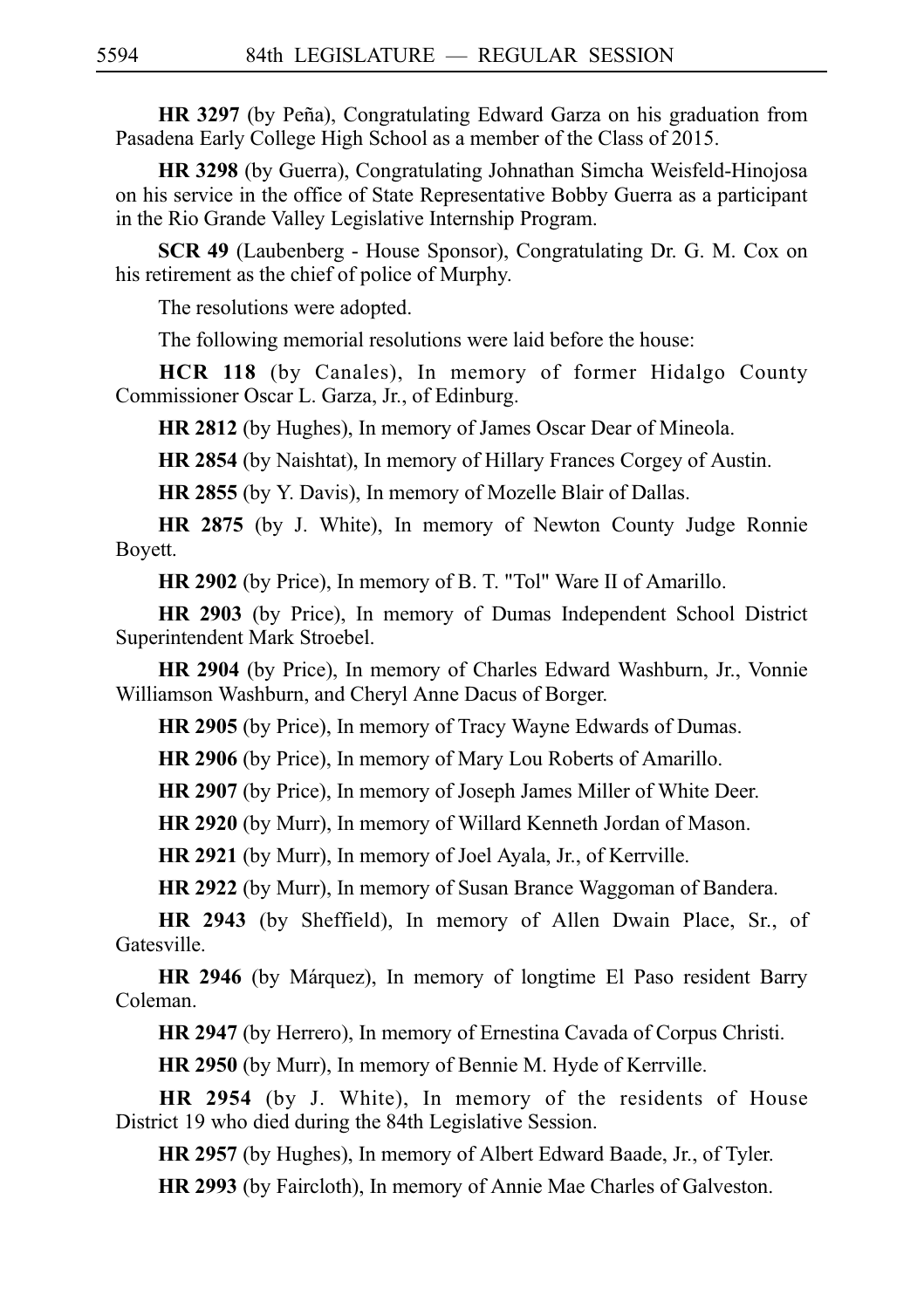**HR 3001** (by Craddick), In memory of Joan Cawood Nivens of Midland.

**HR 3006** (by Keffer), In memory of Stuart Sinclair Coleman of Brownwood.

**HR 3015** (by Bohac), In memory of Laura Aurelia Rietz of Brenham.

**HR 3019** (by Guillen), In memory of William B. Wilkerson of Austin.

**HR 3022** (by C. Anderson and Hughes), In memory of musician Johnny Gimble of Dripping Springs.

**HR 3030** (by Martinez Fischer), In memory of John Silva of San Antonio.

**HR 3057** (by Dutton), In memory of Lillie Beatrice Thomas of Houston.

**HR 3058** (by Johnson), In memory of baseball legend Ernie Banks.

**HR 3062** (by Craddick), In memory of Cathy M. Coughlin of Dallas.

**HR 3139** (by Smith), In memory of Gary Wayne Burton of Baytown.

**HR 3144** (by Morrison), In memory of Kemper Sam Williams, Jr., former mayor of Victoria.

**HR 3153** (by Paddie), In memory of Dr. Warren Henry Hawkins of Marshall.

**HR 3165** (by Morrison), In memory of Dr. John Wallace Griffin.

**HR 3167** (by Schaefer), In memory of Richard Wayne Kennedy of Tyler.

**HR 3168** (by Schaefer and Hughes), In memory of Clifford Charles Baker, Jr., of Tyler.

**HR 3177** (by Sanford), In memory of Kenneth Eugene Blackburn of Celina.

**HR 3199** (by S. Davis), In memory of Louise W. Ware of Bellaire.

**HR 3209** (by Hughes), In memory of former State Representative Gayle Ingram of Quitman.

**HR 3210** (by Hughes), In memory of Mary Lynn Hunt of Winnsboro.

**HR 3211** (by Hughes), In memory of Joe Earl Brunson of Winnsboro.

**HR 3212** (by Farrar), In memory of Ray K. Haley of Houston.

**HR 3215** (by Paddie and Hughes), In memory of Douglas Gaylon White of Harleton.

**HR 3219** (by Kacal), In memory of former Brazos County judge Arthur Randolph Sims.

**HR 3220** (by Herrero), In memory of Mary Virginia Parr of Robstown.

**HR 3231** (by Alonzo), In memory of certain constituents of Texas House District 104 and other notable Texans.

**HR 3234** (by Y. Davis), In memory of Margaret Ann McCarthy Williams of Duncanville.

**HR 3236** (by Kuempel), In memory of Mary Ann Stotzer of Seguin.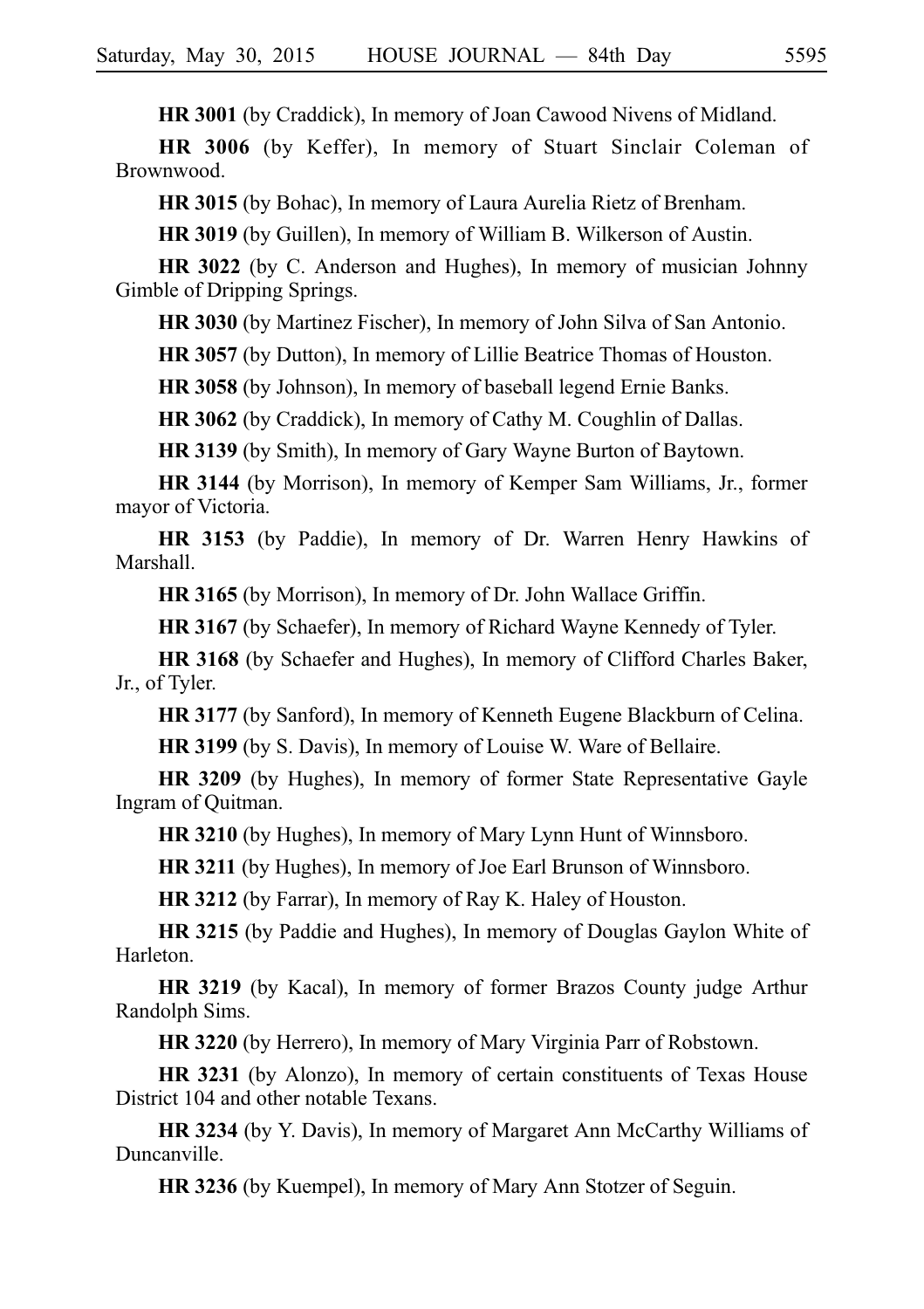**HR 3254** (by Moody), In memory of Dick Poe of El Paso.

**HR 3263** (by Giddings), In memory of Richard Alan Perkins of Dallas.

The resolutions were unanimously adopted by a rising vote.

(Sheets in the chair)

# **HCR 132 - ADOPTED (by Lucio)**

Representative Lucio moved to suspend all necessary rules to take up and consider at this time **HCR 132**.

The motion prevailed.

The following resolution was laid before the house:

**HCR 132**, Designating Brownsville as the official Bicycling Capital of the Rio Grande Valley for a 10-year period beginning in 2015.

**HCR 132** was adopted.

# **HCR 135 - ADOPTED (by Morrison)**

Representative Morrison moved to suspend all necessary rules to take up and consider at this time **HCR 135**.

The motion prevailed.

The following resolution was laid before the house:

**HCR 135**, In memory of U.S. Army Specialist Kerry Danyluk.

**HCR 135** was read and was unanimously adopted by a rising vote.

On motion of Representative R. Miller, the names of all the members of the house were added to **HCR 135** as signers thereof.

(Stephenson now present)

## **HR 3387 - ADOPTED (by S. King)**

The following privileged resolution was laid before the house:

# **HR 3387**

BE IT RESOLVED by the House of Representatives of the State of Texas, 84th Legislature, Regular Session, 2015, That House Rule 13, Section 9(a), be suspended in part as provided by House Rule 13, Section 9(f), to enable the conference committee appointed to resolve the differences on SB 55 (the creation of a grant program to support community mental health programs for veterans and their families) to consider and take action on the following matter:

House Rule 13, Section 9(a)(4), is suspended to permit the committee to add text on a matter which is not included in either the house or senate version of the bill by adding the following text to SECTION 1 of the bill, in added Section 531.0992, Government Code: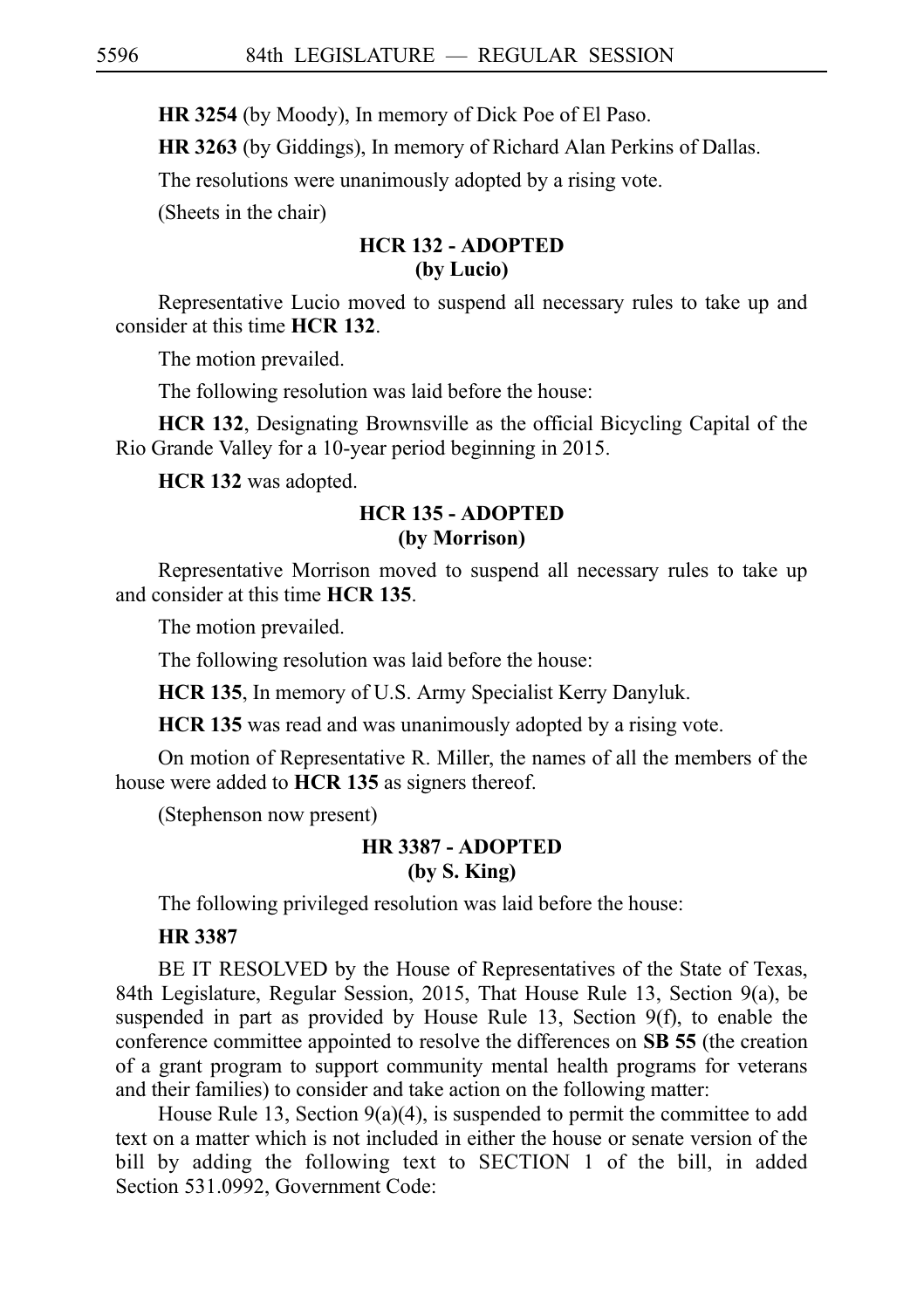$(g)$  The executive commissioner shall use a noncompetitive procurement procedure to select a qualified nonprofit or private entity to administer a pilot program of the grant program established under this section. In selecting the qualified nonprofit or private entity, the executive commissioner must consider the purposes of the program and the duties of the program administrator described in this section.

Explanation: This addition is necessary to allow a pilot program of the grant program to be implemented.

**HR 3387** was adopted by (Record 1736): 139 Yeas, 3 Nays, 2 Present, not voting.

Yeas — Allen; Alonzo; Alvarado; Anchia; Anderson, R.; Ashby; Aycock; Bernal; Blanco; Bohac; Bonnen, D.; Bonnen, G.; Burkett; Burns; Burrows; Button; Canales; Capriglione; Clardy; Coleman; Collier; Cook; Craddick; Crownover; Cyrier; Dale; Darby; Davis, S.; Davis, Y.; Deshotel; Dutton; Elkins; Faircloth; Fallon; Farias; Farney; Farrar; Fletcher; Flynn; Frank; Frullo; Galindo; Geren; Giddings; Goldman; Gonzales; González; Guerra; Guillen; Gutierrez; Harless; Hernandez; Herrero; Howard; Huberty; Hughes; Hunter; Isaac; Israel; Johnson; Kacal; Keffer; Keough; King, K.; King, P.; King, S.; King, T.; Klick; Koop; Krause; Kuempel; Landgraf; Larson; Leach; Longoria; Lozano; Lucio; Márquez; Martinez; Martinez Fischer; Metcalf; Meyer; Miles; Miller, D.; Miller, R.; Minjarez; Moody; Morrison; Muñoz; Murphy; Murr; Naishtat; Nevárez; Oliveira; Otto; Paddie; Parker; Paul; Pen˜a; Phelan; Phillips; Pickett; Price; Raney; Raymond; Reynolds; Riddle; Rodriguez, E.; Rodriguez, J.; Romero; Rose; Sanford; Schaefer; Schofield; Schubert; Shaheen; Sheffield; Smith; Smithee; Spitzer; Springer; Stephenson; Thompson, E.; Thompson, S.; Tinderholt; Turner, C.; Turner, E.S.; Turner, S.; VanDeaver; Villalba; Vo; Walle; White, J.; White, M.; Workman; Wray; Wu; Zedler; Zerwas.

Nays — Rinaldi; Simpson; Stickland.

Present, not voting — Mr. Speaker; Sheets(C).

Absent, Excused — Anderson, C.

Absent — Bell; Dukes; Laubenberg; McClendon; Simmons.

#### **STATEMENTS OF VOTE**

When Record No. 1736 was taken, my vote failed to register. I would have voted yes.

Bell

When Record No. 1736 was taken, I was in the house but away from my desk. I would have voted yes.

Laubenberg

When Record No. 1736 was taken, I was absent because of a meeting in the Capitol. I would have voted yes.

Simmons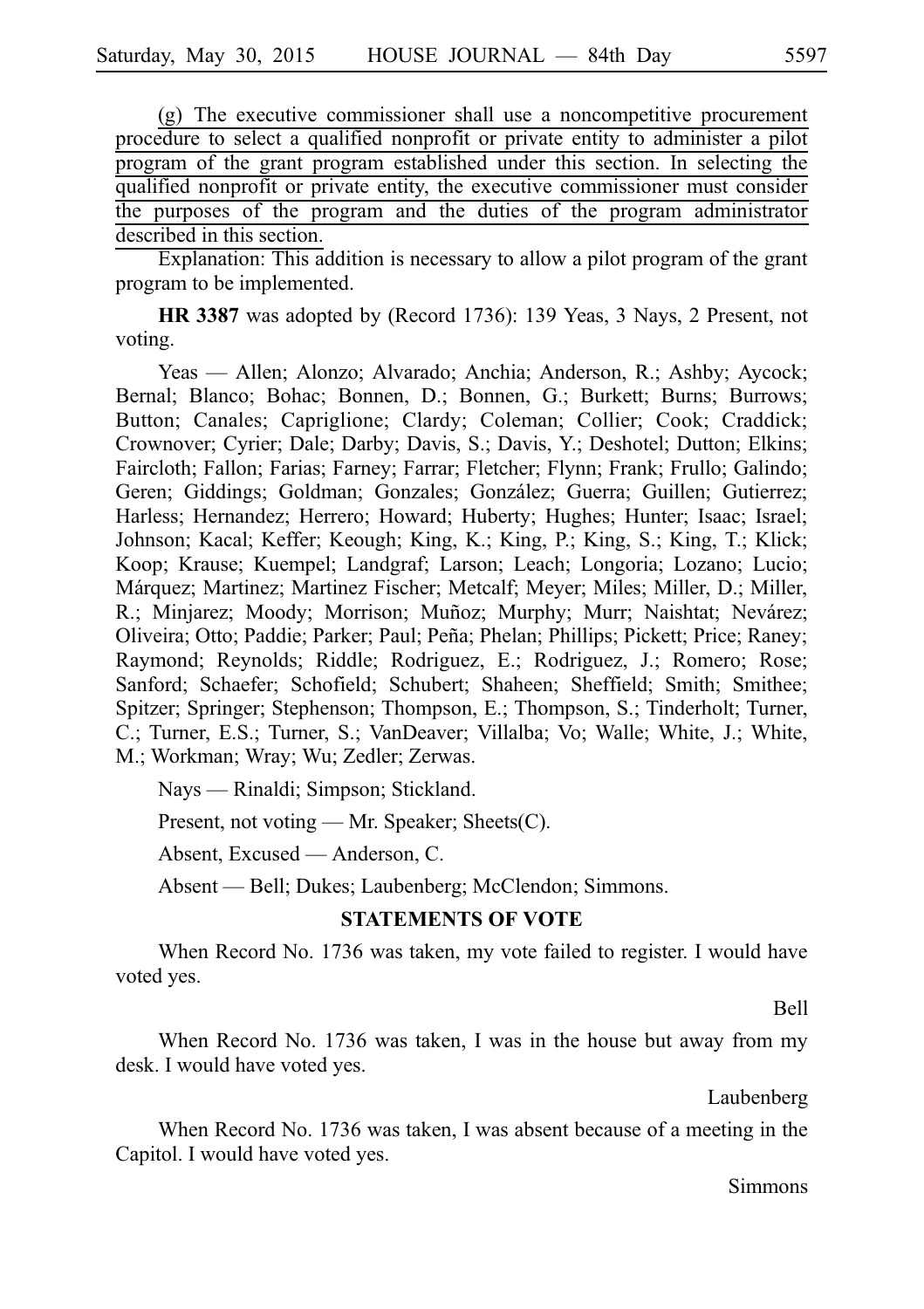#### **SB 55 - CONFERENCE COMMITTEE REPORT ADOPTED**

Representative S. King submitted the conference committee report on **SBi55**.

Representative S. King moved to adopt the conference committee report on **SBi55**.

The motion to adopt the conference committee report on **SB 55** prevailed by (Record 1737): 136 Yeas, 7 Nays, 2 Present, not voting.

Yeas — Allen; Alonzo; Alvarado; Anchia; Anderson, R.; Ashby; Aycock; Bell; Bernal; Blanco; Bohac; Bonnen, D.; Bonnen, G.; Burkett; Burns; Burrows; Button; Canales; Capriglione; Clardy; Coleman; Collier; Cook; Craddick; Crownover; Cyrier; Dale; Darby; Davis, S.; Davis, Y.; Deshotel; Dutton; Elkins; Faircloth; Fallon; Farias; Farney; Farrar; Fletcher; Flynn; Frank; Frullo; Galindo; Geren; Giddings; Goldman; Gonzales; González; Guerra; Guillen; Gutierrez; Harless; Hernandez; Herrero; Howard; Huberty; Hughes; Hunter; Isaac; Israel; Johnson; Kacal; Keffer; Keough; King, K.; King, P.; King, S.; King, T.; Klick; Koop; Kuempel; Landgraf; Larson; Leach; Longoria; Lozano; Lucio; Márquez; Martinez; Martinez Fischer; Metcalf; Meyer; Miles; Miller, D.; Miller, R.; Minjarez; Moody; Morrison; Muñoz; Murphy; Murr; Naishtat; Nevárez; Oliveira; Otto; Paddie; Parker; Paul; Peña; Phillips; Pickett; Price; Raney; Raymond; Reynolds; Riddle; Rodriguez, E.; Rodriguez, J.; Romero; Rose; Sanford; Schofield; Schubert; Shaheen; Sheffield; Simmons; Smith; Smithee; Spitzer; Springer; Stephenson; Thompson, E.; Thompson, S.; Turner, C.; Turner, E.S.; Turner, S.; VanDeaver; Villalba; Vo; Walle; White, J.; Workman; Wray; Wu; Zedler; Zerwas.

Nays — Krause; Rinaldi; Schaefer; Simpson; Stickland; Tinderholt; White, M.

Present, not voting — Mr. Speaker; Sheets(C).

Absent, Excused — Anderson, C.

Absent — Dukes; Laubenberg; McClendon; Phelan.

#### **STATEMENTS OF VOTE**

When Record No. 1737 was taken, I was in the house but away from my desk. I would have voted yes.

Laubenberg

When Record No. 1737 was taken, I was in the house but away from my desk. I would have voted yes.

Phelan

## **SB 207 - CONFERENCE COMMITTEE REPORT ADOPTED**

Representative Gonzales submitted the conference committee report on **SBi207**.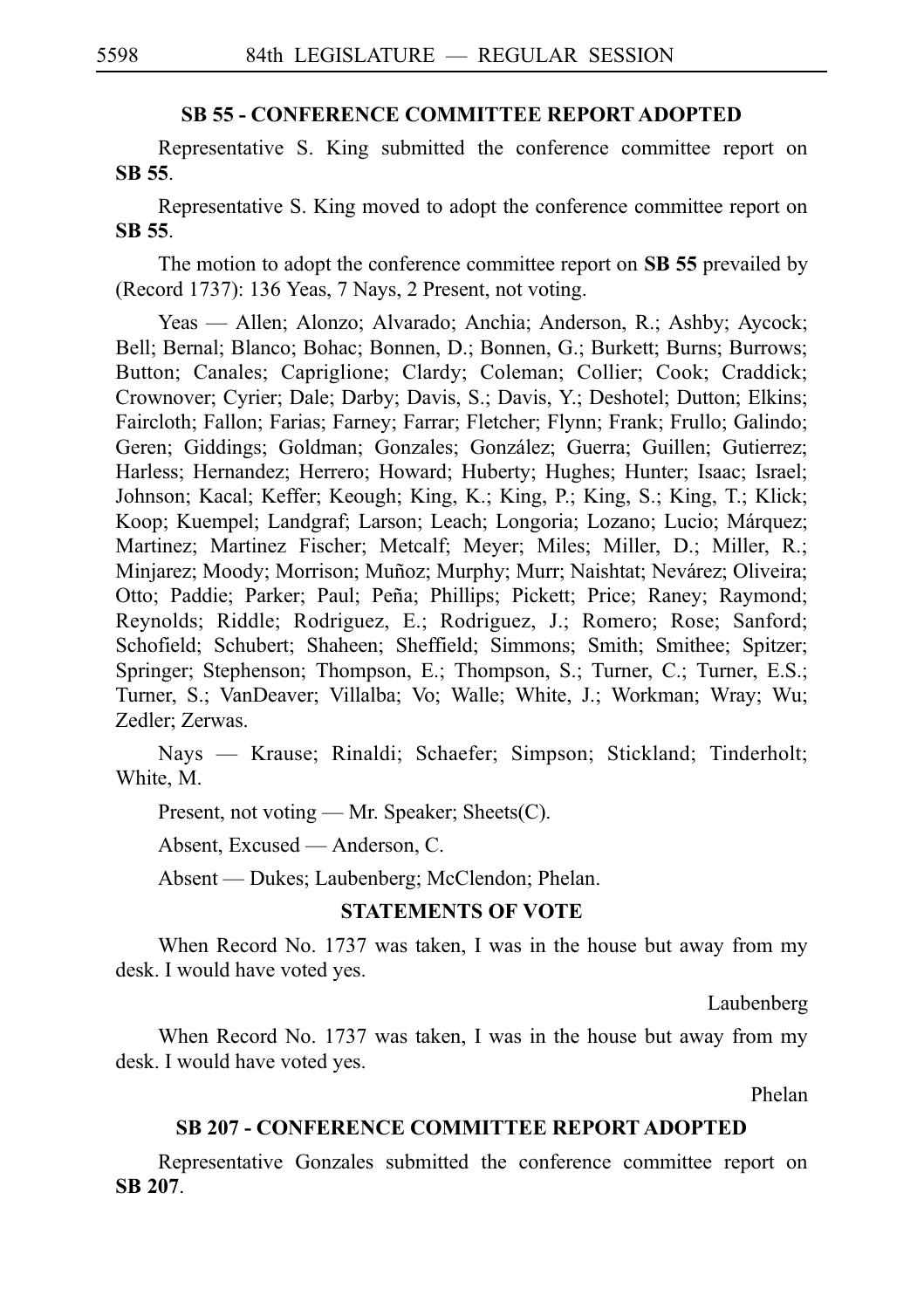Representative Gonzales moved to adopt the conference committee report on **SBi207**.

The motion to adopt the conference committee report on **SB 207** prevailed by (Record 1738): 144 Yeas, 0 Nays, 2 Present, not voting.

Yeas — Allen; Alonzo; Alvarado; Anchia; Anderson, R.; Ashby; Aycock; Bell; Bernal; Blanco; Bohac; Bonnen, D.; Bonnen, G.; Burkett; Burns; Burrows; Button; Canales; Capriglione; Clardy; Coleman; Collier; Cook; Craddick; Crownover; Cyrier; Dale; Darby; Davis, S.; Davis, Y.; Deshotel; Dutton; Elkins; Faircloth; Fallon; Farias; Farney; Farrar; Fletcher; Flynn; Frank; Frullo; Galindo; Giddings; Goldman; Gonzales; González; Guerra; Guillen; Gutierrez; Harless; Hernandez; Herrero; Howard; Huberty; Hughes; Hunter; Isaac; Israel; Johnson; Kacal; Keffer; Keough; King, K.; King, P.; King, S.; King, T.; Klick; Koop; Krause; Kuempel; Landgraf; Larson; Leach; Longoria; Lozano; Lucio; Márquez; Martinez; Martinez Fischer; McClendon; Metcalf; Meyer; Miles; Miller, D.; Miller, R.; Minjarez; Moody; Morrison; Muñoz; Murphy; Murr; Naishtat; Nevárez; Oliveira; Otto; Paddie; Parker; Paul; Peña; Phelan; Phillips; Pickett; Price; Raney; Raymond; Reynolds; Riddle; Rinaldi; Rodriguez, E.; Rodriguez, J.; Romero; Rose; Sanford; Schaefer; Schofield; Schubert; Shaheen; Sheffield; Simmons; Simpson; Smith; Smithee; Spitzer; Springer; Stephenson; Stickland; Thompson, E.; Thompson, S.; Tinderholt; Turner, C.; Turner, E.S.; Turner, S.; VanDeaver; Villalba; Vo; Walle; White, J.; White, M.; Workman; Wray; Wu; Zedler; Zerwas.

Present, not voting — Mr. Speaker; Sheets(C).

Absent, Excused — Anderson, C.

Absent — Dukes; Geren; Laubenberg.

#### **STATEMENT OF VOTE**

When Record No. 1738 was taken, I was in the house but away from my desk. I would have voted yes.

Laubenberg

#### **SB 632 - HOUSE SPONSORS AUTHORIZED**

On motion of Representative Button, Representatives Ashby, Johnson, C. Anderson, and Faircloth were authorized as house sponsors to **SB 632**.

# **HR 3394 - ADOPTED (by S. Thompson)**

The following privileged resolution was laid before the house:

## **HR 3394**

BE IT RESOLVED by the House of Representatives of the State of Texas, 84th Legislature, Regular Session, 2015, That House Rule 13, Section 9(a), be suspended in part as provided by House Rule 13, Section 9(f), to enable the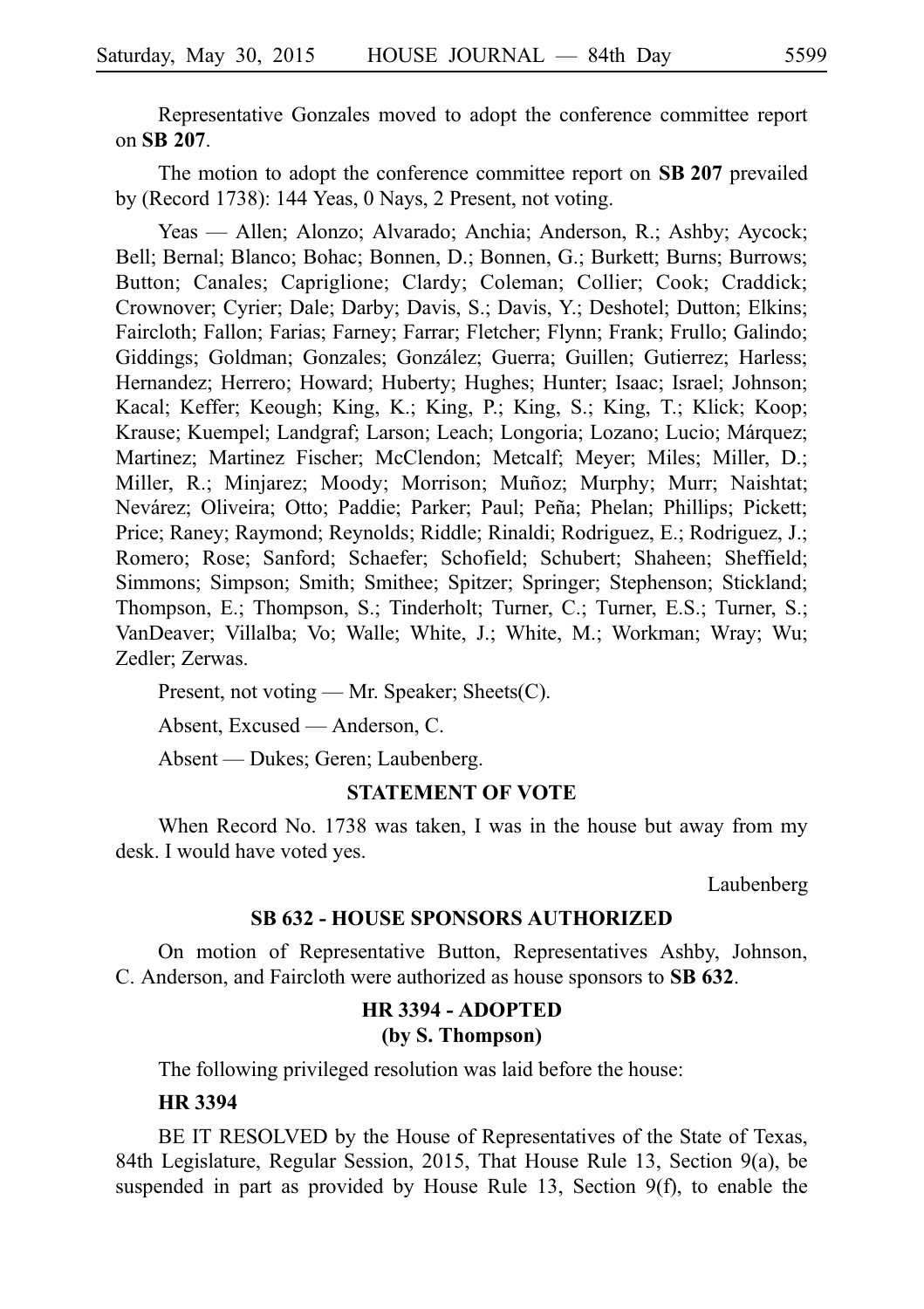conference committee appointed to resolve the differences on **HBi189** (the statute of limitations for a suit for personal injury arising from certain sexual assault offenses) to consider and take action on the following matter:

House Rule 13, Section  $9(a)(4)$ , is suspended to permit the committee to add text on a matter which is not included in either the house or senate version of the bill by adding the following new SECTIONS to the bill:

SECTION 1. Section 16.0045, Civil Practice and Remedies Code, is amended to read as follows:

Sec. 16.0045. [FIVE-YEAR] LIMITATIONS PERIOD FOR CLAIMS ARISING FROM CERTAIN OFFENSES. (a) A person must bring suit for personal injury not later than 15 [five] years after the day the cause of action accrues if the injury arises as a result of conduct that violates:

(1) Section  $22.011(a)(2)$  [ $22.011$ ], Penal Code (sexual assault of a child);

(2) Section  $22.021(a)(1)(B)$  [ $22.021$ ], Penal Code (aggravated sexual assault of a child);

 $(3)$  Section 21.02, Penal Code (continuous sexual abuse of young child or children);

(4) Section  $20A.02(a)(7)(A)$ , (B), (C), (D), or (H) or Section  $20A.02(a)(8)$ , Penal Code, involving an activity described by Section  $20A.02(a)(7)(A)$ , (B), (C), (D), or (H) or sexual conduct with a child trafficked in the manner described by Section  $20A.02(a)(7)$  [ $20A.02$ ], Penal Code (certain sexual trafficking of a child  $[\overline{\text{persons}}]$ );  $[\overline{\text{or}}]$ 

 $\overline{(5)}$  Section 43.05(a)(2) [43.05], Penal Code (compelling prostitution by a child); or

 $\overline{(6)}$  Section 21.11, Penal Code (indecency with a child).

(b)  $\overrightarrow{A}$  person must bring suit for personal injury not later than five years after the day the cause of action accrues if the injury arises as a result of conduct that violates:

 $\overline{(1)}$  Section 22.011(a)(1), Penal Code (sexual assault);

(2) Section  $22.021(a)(1)(A)$ , Penal Code (aggravated sexual assault);

(3) Section 20A.02, Penal Code (trafficking of persons), other than conduct described by Subsection (a)(4); or

(4) Section  $43.05(a)(1)$ , Penal Code (compelling prostitution).

 $(c)$  In an action for injury resulting in death arising as a result of conduct described by Subsection (a) or (b), the cause of action accrues on the death of the injured person.

(d) A  $[\text{e}$ ) The] limitations period under this section is tolled for a suit on the filing of a petition by any person in an appropriate court alleging that the identity of the defendant in the suit is unknown and designating the unknown defendant as "John or Jane Doe." The person filing the petition shall proceed with due diligence to discover the identity of the defendant and amend the petition by substituting the real name of the defendant for "John or Jane Doe" not later than the 30th day after the date that the defendant is identified to the plaintiff. The limitations period begins running again on the date that the petition is amended.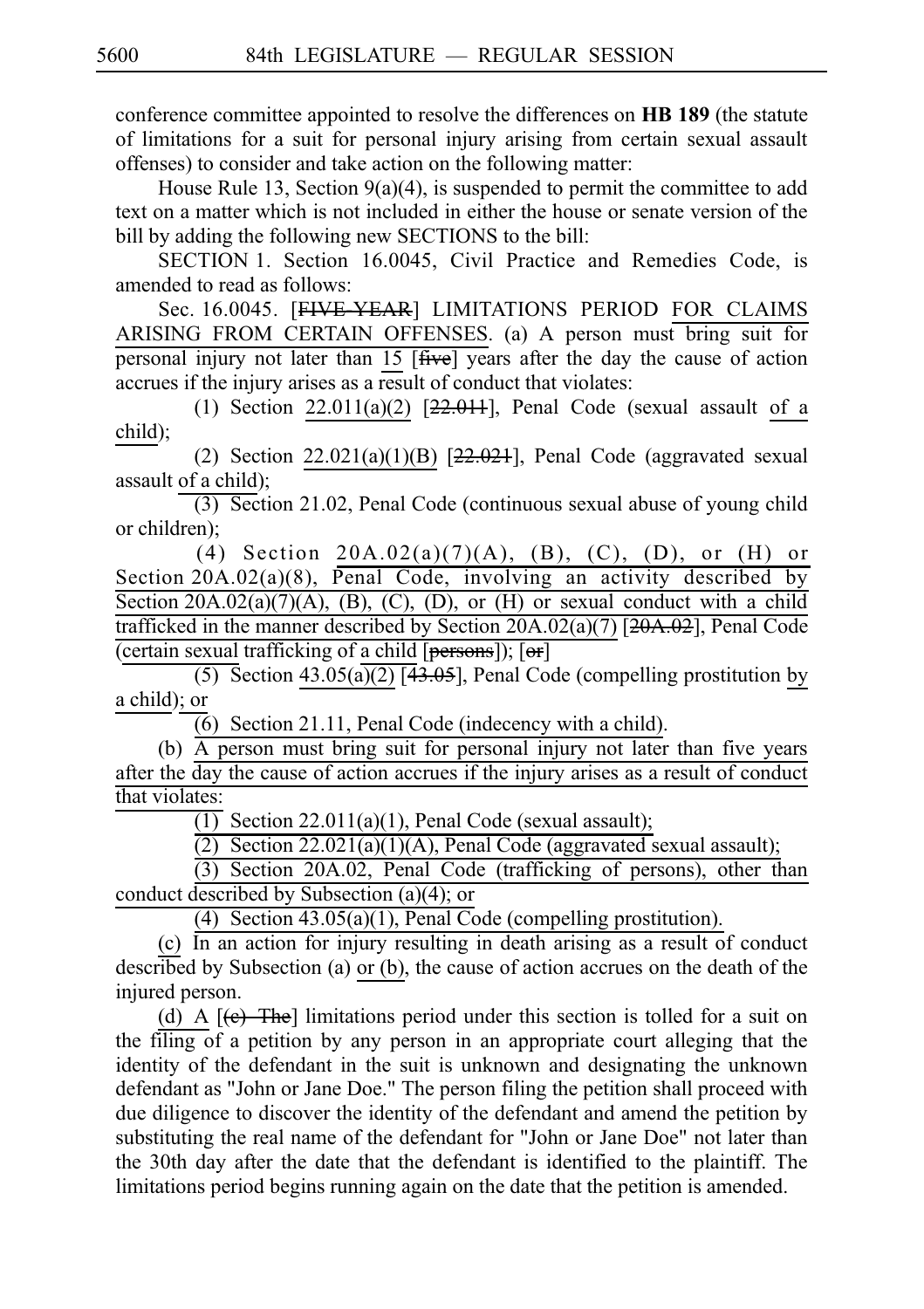SECTION 3. Section 16.0045, Civil Practice and Remedies Code, as amended by this Act, applies only to a cause of action that accrues on or after the effective date of this Act. A cause of action that accrued before the effective date of this Act is governed by the law applicable to the cause of action immediately before the effective date of this Act, and that law is continued in effect for that purpose.

Explanation: This addition is necessary to change the statute of limitations for a suit for personal injury arising from certain offenses constituting sexual abuse of a child.

**HR 3394** was adopted by (Record 1739): 133 Yeas, 12 Nays, 2 Present, not voting.

Yeas — Allen; Alonzo; Alvarado; Anchia; Anderson, R.; Ashby; Aycock; Bernal; Blanco; Bohac; Bonnen, D.; Bonnen, G.; Burkett; Burns; Burrows; Button; Canales; Capriglione; Clardy; Coleman; Collier; Cook; Craddick; Crownover; Cyrier; Dale; Darby; Davis, S.; Davis, Y.; Deshotel; Dutton; Elkins; Faircloth; Farias; Farney; Farrar; Fletcher; Flynn; Frank; Frullo; Galindo; Geren; Giddings; Goldman; Gonzales; González; Guerra; Guillen; Gutierrez; Harless; Hernandez; Herrero; Howard; Huberty; Hughes; Hunter; Isaac; Israel; Johnson; Kacal; Keffer; Keough; King, K.; King, P.; King, S.; King, T.; Klick; Koop; Kuempel; Landgraf; Larson; Leach; Longoria; Lozano; Lucio; Márquez; Martinez; Martinez Fischer; McClendon; Metcalf; Meyer; Miles; Miller, D.; Miller, R.; Minjarez; Moody; Morrison; Muñoz; Murphy; Murr; Naishtat; Nevárez; Oliveira; Otto; Paddie; Parker; Paul; Peña; Phelan; Phillips; Pickett; Price; Raney; Raymond; Reynolds; Riddle; Rodriguez, E.; Rodriguez, J.; Romero; Rose; Schofield; Schubert; Shaheen; Sheffield; Simmons; Smith; Smithee; Spitzer; Springer; Stephenson; Thompson, E.; Thompson, S.; Turner, C.; Turner, S.; VanDeaver; Villalba; Vo; Walle; White, J.; Workman; Wray; Wu; Zerwas.

Nays — Bell; Fallon; Krause; Rinaldi; Sanford; Schaefer; Simpson; Stickland; Tinderholt; Turner, E.S.; White, M.; Zedler.

Present, not voting — Mr. Speaker; Sheets(C).

Absent, Excused — Anderson, C.

Absent — Dukes; Laubenberg.

# **STATEMENT OF VOTE**

When Record No. 1739 was taken, I was in the house but away from my desk. I would have voted yes.

Laubenberg

# **HB 189 - CONFERENCE COMMITTEE REPORT ADOPTED**

Representative S. Thompson submitted the following conference committee report on **HB** 189:

Austin, Texas, May 28, 2015

The Honorable Dan Patrick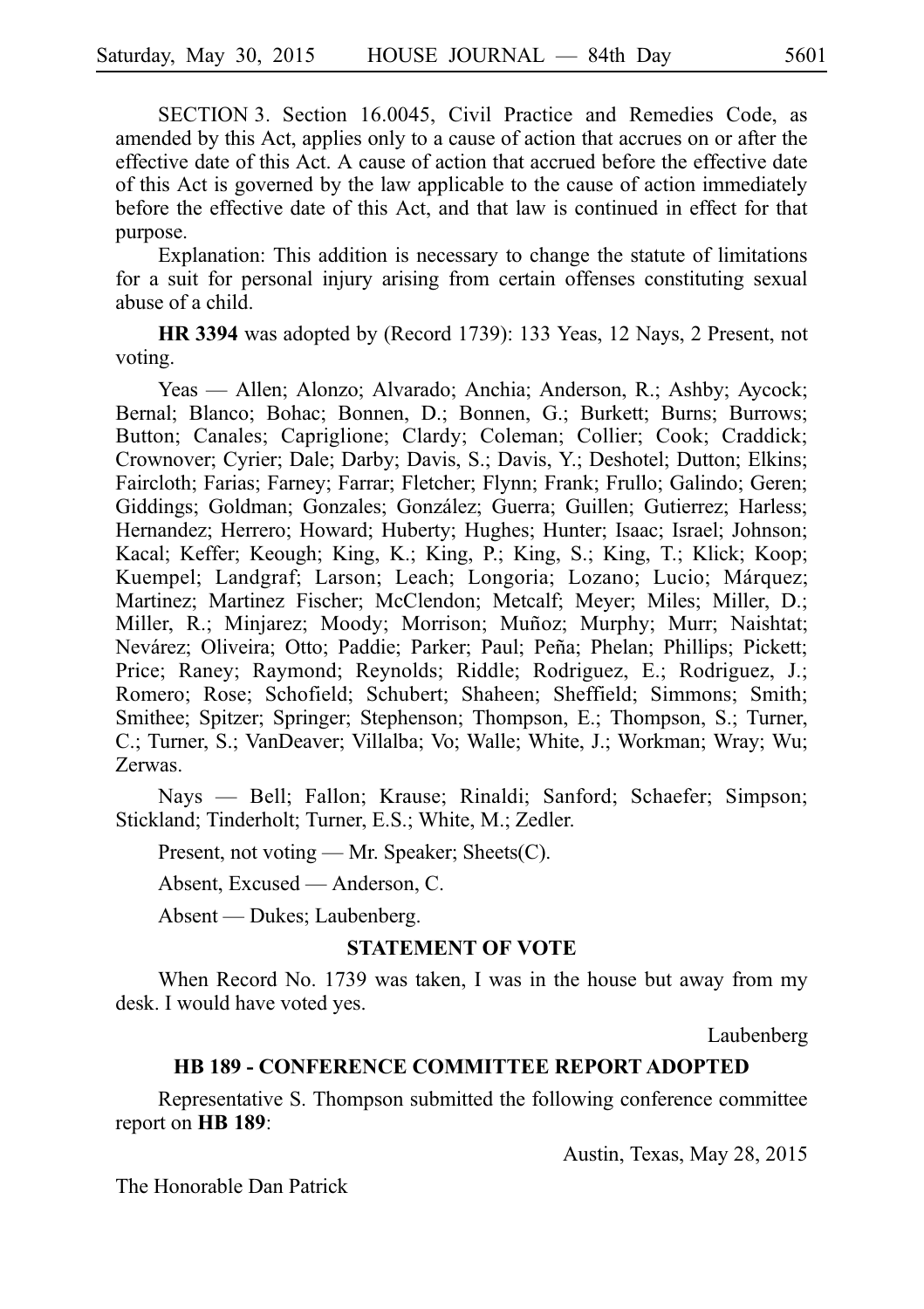President of the Senate

The Honorable Joe Straus Speaker of the House of Representatives

Sirs: We, your conference committee, appointed to adjust the differences between the senate and the house of representatives on **HBi189** have had the same under consideration, and beg to report it back with the recommendation that it do pass in the form and text hereto attached.

| V. Taylor                 | S. Thompson              |
|---------------------------|--------------------------|
| Huffman                   | <b>Bohac</b>             |
| Kolkhorst                 | Clardy                   |
| Menéndez                  | <b>Sheets</b>            |
| Perry                     |                          |
| On the part of the senate | On the part of the house |

**HB 189**, A bill to be entitled An Act relating to the statute of limitations for a suit for personal injury arising from certain offense constituting sexual abuse of a child or for certain sexual assault offenses.

BE IT ENACTED BY THE LEGISLATURE OF THE STATE OF TEXAS:

SECTION 1. Section 16.0045, Civil Practice and Remedies Code, is amended to read as follows:

Sec. 16.0045. [FIVE-YEAR] LIMITATIONS PERIOD FOR CLAIMS ARISING FROM CERTAIN OFFENSES. (a) A person must bring suit for personal injury not later than 15 [five] years after the day the cause of action accrues if the injury arises as a result of conduct that violates:

(1) Section  $22.011(a)(2)$  [ $22.011$ ], Penal Code (sexual assault of a child);

(2) Section  $22.021(a)(1)(B)$  [ $22.021$ ], Penal Code (aggravated sexual assault of a child);

 $(3)$  Section 21.02, Penal Code (continuous sexual abuse of young child or children);

(4) Section  $20A.02(a)(7)(A)$ , (B), (C), (D), or (H) or Section 20A.02(a)(8), Penal Code, involving an activity described by Section  $20A.02(a)(7)(A)$ , (B), (C), (D), or (H) or sexual conduct with a child trafficked in the manner described by Section 20A.02(a)(7) [20A.02], Penal Code (certain sexual trafficking of a child [persons]); [or]

 $\overline{(5)}$  Section 43.05(a)(2) [43.05], Penal Code (compelling prostitution by a child); or

 $(6)$  Section 21.11, Penal Code (indecency with a child).

(b)  $\overline{A}$  person must bring suit for personal injury not later than five years after the day the cause of action accrues if the injury arises as a result of conduct that violates:

 $\overline{(1)}$  Section 22.011(a)(1), Penal Code (sexual assault);

(2) Section  $22.021(a)(1)(A)$ , Penal Code (aggravated sexual assault);

(3) Section 20A.02, Penal Code (trafficking of persons), other than conduct described by Subsection (a)(4); or

(4) Section  $43.05(a)(1)$ , Penal Code (compelling prostitution).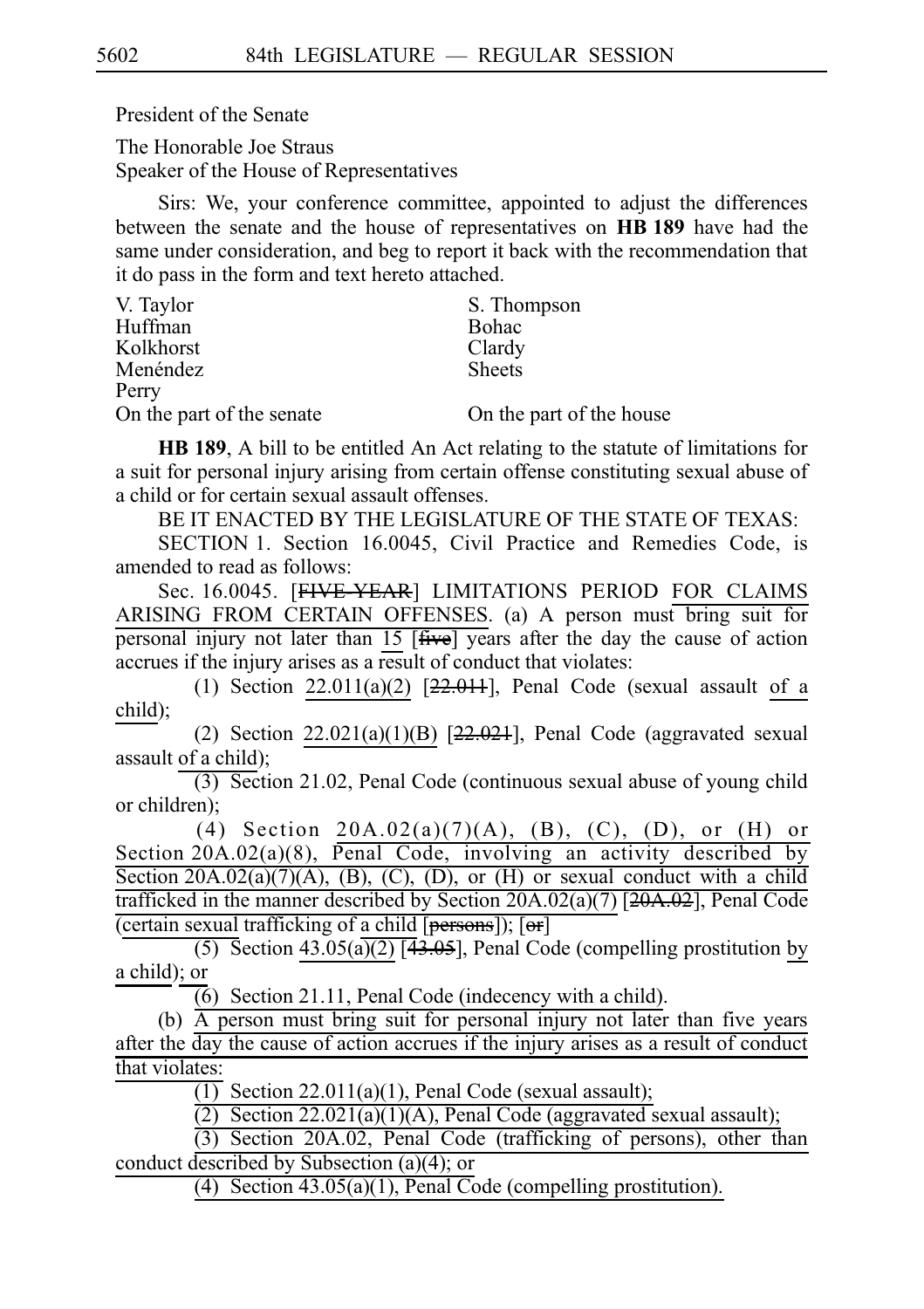(c) In an action for injury resulting in death arising as a result of conduct described by Subsection (a) or (b), the cause of action accrues on the death of the injured person.

(d) A  $[\text{e}$ . The limitations period under this section is tolled for a suit on the filing of a petition by any person in an appropriate court alleging that the identity of the defendant in the suit is unknown and designating the unknown defendant as "John or Jane Doe." The person filing the petition shall proceed with due diligence to discover the identity of the defendant and amend the petition by substituting the real name of the defendant for "John or Jane Doe" not later than the 30th day after the date that the defendant is identified to the plaintiff. The limitations period begins running again on the date that the petition is amended.

SECTION 2. Article 12.01, Code of Criminal Procedure, is amended to read as follows:

Art. 12.01. FELONIES. Except as provided in Article 12.03, felony indictments may be presented within these limits, and not afterward:

 $(1)$  no limitation:

(A) murder and manslaughter;

(B) sexual assault under Section  $22.011(a)(2)$ , Penal Code, or aggravated sexual assault under Section 22.021(a)(1)(B), Penal Code;

 $(C)$  sexual assault, if:

(i) during the investigation of the offense biological matter is collected and subjected to forensic DNA testing and the testing results show that the matter does not match the victim or any other person whose identity is readily ascertained; or

(ii) probable cause exists to believe that the defendant has committed the same or a similar sexual offense against five or more victims;

(D) continuous sexual abuse of young child or children under Section 21.02, Penal Code;

(E) indecency with a child under Section 21.11, Penal Code;

(F) an offense involving leaving the scene of an accident under Section 550.021, Transportation Code, if the accident resulted in the death of a person;

(G) trafficking of persons under Section  $20A.02(a)(7)$  or  $(8)$ , Penal

Code; or

(H) continuous trafficking of persons under Section 20A.03, Penal

Code;

 $(2)$  ten years from the date of the commission of the offense:

 $(A)$  theft of any estate, real, personal or mixed, by an executor, administrator, guardian or trustee, with intent to defraud any creditor, heir, legatee, ward, distributee, beneficiary or settlor of a trust interested in such estate;

(B) theft by a public servant of government property over which he exercises control in his official capacity;

(C) forgery or the uttering, using or passing of forged instruments;

(D) injury to an elderly or disabled individual punishable as a felony of the first degree under Section 22.04, Penal Code;

(E) sexual assault, except as provided by Subdivision  $(1)$ ;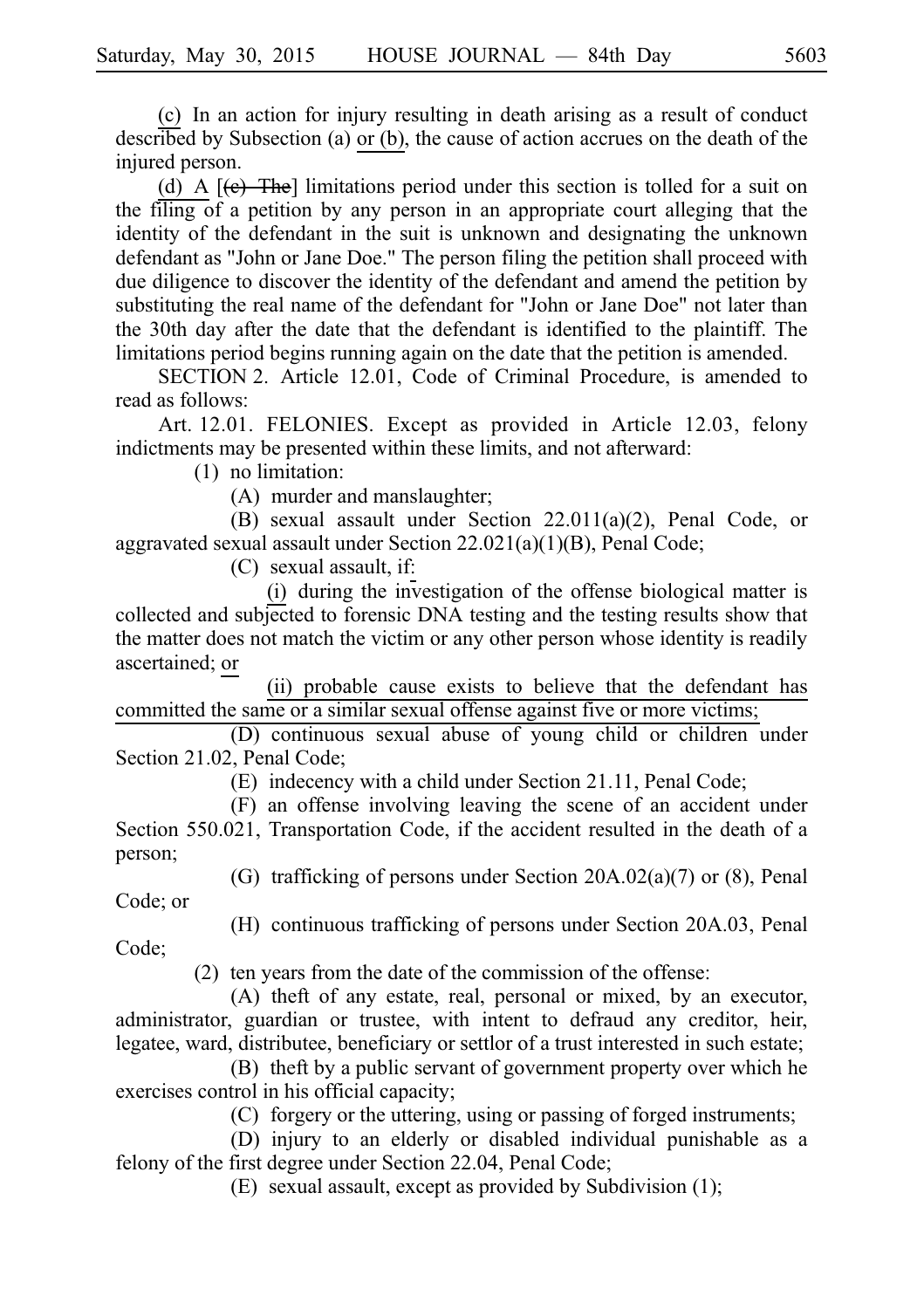(F) arson:

(G) trafficking of persons under Section  $20A.02(a)(1)$ ,  $(2)$ ,  $(3)$ , or (4), Penal Code; or

(H) compelling prostitution under Section  $43.05(a)(1)$ , Penal Code;

- $(3)$  seven years from the date of the commission of the offense:
- (A) misapplication of fiduciary property or property of a financial

institution;

(B) securing execution of document by deception;

 $(C)$  a felony violation under Chapter 162, Tax Code;

(D) false statement to obtain property or credit under Section 32.32, Penal Code;

(E) money laundering;

(F) credit card or debit card abuse under Section 32.31, Penal

Code;

(G) fraudulent use or possession of identifying information under Section 32.51, Penal Code;

(H) Medicaid fraud under Section 35A.02, Penal Code; or

(I) bigamy under Section 25.01, Penal Code, except as provided by Subdivision  $(6)$ ;

 $(4)$  five years from the date of the commission of the offense:

- $(A)$  theft or robbery;
- $(B)$  except as provided by Subdivision  $(5)$ , kidnapping or burglary;

 $(C)$  injury to an elderly or disabled individual that is not punishable as a felony of the first degree under Section 22.04, Penal Code;

- (D) abandoning or endangering a child; or
- (E) insurance fraud:

 $(5)$  if the investigation of the offense shows that the victim is younger than 17 years of age at the time the offense is committed, 20 years from the 18th birthday of the victim of one of the following offenses:

(A) sexual performance by a child under Section 43.25, Penal Code;

(B) aggravated kidnapping under Section  $20.04(a)(4)$ , Penal Code, if the defendant committed the offense with the intent to violate or abuse the victim sexually; or

 $(C)$  burglary under Section 30.02, Penal Code, if the offense is punishable under Subsection (d) of that section and the defendant committed the offense with the intent to commit an offense described by Subdivision (1)(B) or (D) of this article or Paragraph (B) of this subdivision;

 $(6)$  ten years from the 18th birthday of the victim of the offense:

(A) trafficking of persons under Section  $20A.02(a)(5)$  or (6), Penal

Code;

- (B) injury to a child under Section 22.04, Penal Code;
- (C) compelling prostitution under Section  $43.05(a)(2)$ , Penal Code;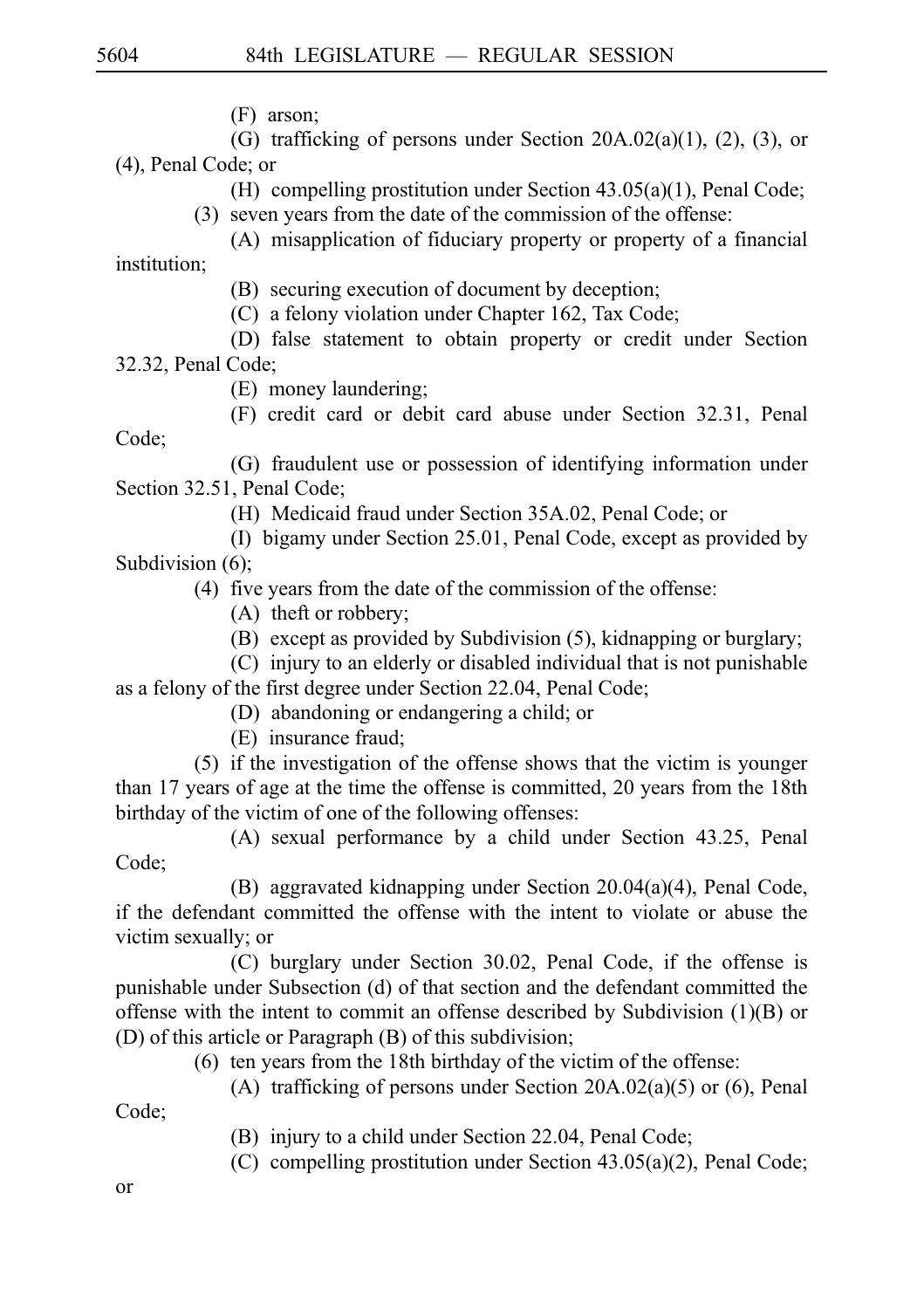(D) bigamy under Section 25.01, Penal Code, if the investigation of the offense shows that the person, other than the legal spouse of the defendant, whom the defendant marries or purports to marry or with whom the defendant lives under the appearance of being married is younger than 18 years of age at the time the offense is committed; or

(7) three years from the date of the commission of the offense: all other felonies.

SECTION 3. Section 16.0045, Civil Practice and Remedies Code, as amended by this Act, applies only to a cause of action that accrues on or after the effective date of this Act. A cause of action that accrued before the effective date of this Act is governed by the law applicable to the cause of action immediately before the effective date of this Act, and that law is continued in effect for that purpose.

SECTION 4. Article 12.01, Code of Criminal Procedure, as amended by this Act, does not apply to an offense if the prosecution of that offense becomes barred by limitation before the effective date of this Act. The prosecution of that offense remains barred as if this Act had not taken effect.

SECTION 5. This Act takes effect September 1, 2015.

Representative S. Thompson moved to adopt the conference committee report on **HB** 189.

The motion to adopt the conference committee report on **HBi189** prevailed by (Record 1740): 140 Yeas, 5 Nays, 2 Present, not voting.

Yeas — Allen; Alonzo; Alvarado; Anchia; Anderson, R.; Ashby; Aycock; Bernal; Blanco; Bohac; Bonnen, D.; Bonnen, G.; Burkett; Burns; Burrows; Button; Canales; Capriglione; Clardy; Coleman; Collier; Cook; Craddick; Crownover; Cyrier; Dale; Darby; Davis, S.; Davis, Y.; Deshotel; Dutton; Elkins; Faircloth; Fallon; Farias; Farney; Farrar; Fletcher; Flynn; Frank; Frullo; Galindo; Geren; Giddings; Goldman; Gonzales; González; Guerra; Guillen; Gutierrez; Harless; Hernandez; Herrero; Howard; Huberty; Hughes; Hunter; Isaac; Israel; Johnson; Kacal; Keffer; Keough; King, K.; King, P.; King, S.; King, T.; Klick; Koop; Krause; Kuempel; Landgraf; Larson; Leach; Longoria; Lozano; Lucio; Márquez; Martinez; Martinez Fischer; McClendon; Metcalf; Meyer; Miles; Miller, D.; Miller, R.; Minjarez; Moody; Morrison; Muñoz; Murphy; Murr; Naishtat; Nevárez; Oliveira; Otto; Paddie; Parker; Paul; Peña; Phelan; Phillips; Pickett; Price; Raney; Raymond; Reynolds; Riddle; Rodriguez, E.; Rodriguez, J.; Romero; Rose; Sanford; Schofield; Schubert; Shaheen; Sheffield; Simmons; Simpson; Smith; Smithee; Spitzer; Springer; Stephenson; Thompson, E.; Thompson, S.; Turner, C.; Turner, E.S.; Turner, S.; VanDeaver; Villalba; Vo; Walle; White, J.; White, M.; Workman; Wray; Wu; Zedler; Zerwas.

Nays — Bell; Rinaldi; Schaefer; Stickland; Tinderholt.

Present, not voting — Mr. Speaker; Sheets(C).

Absent, Excused — Anderson, C.

Absent — Dukes; Laubenberg.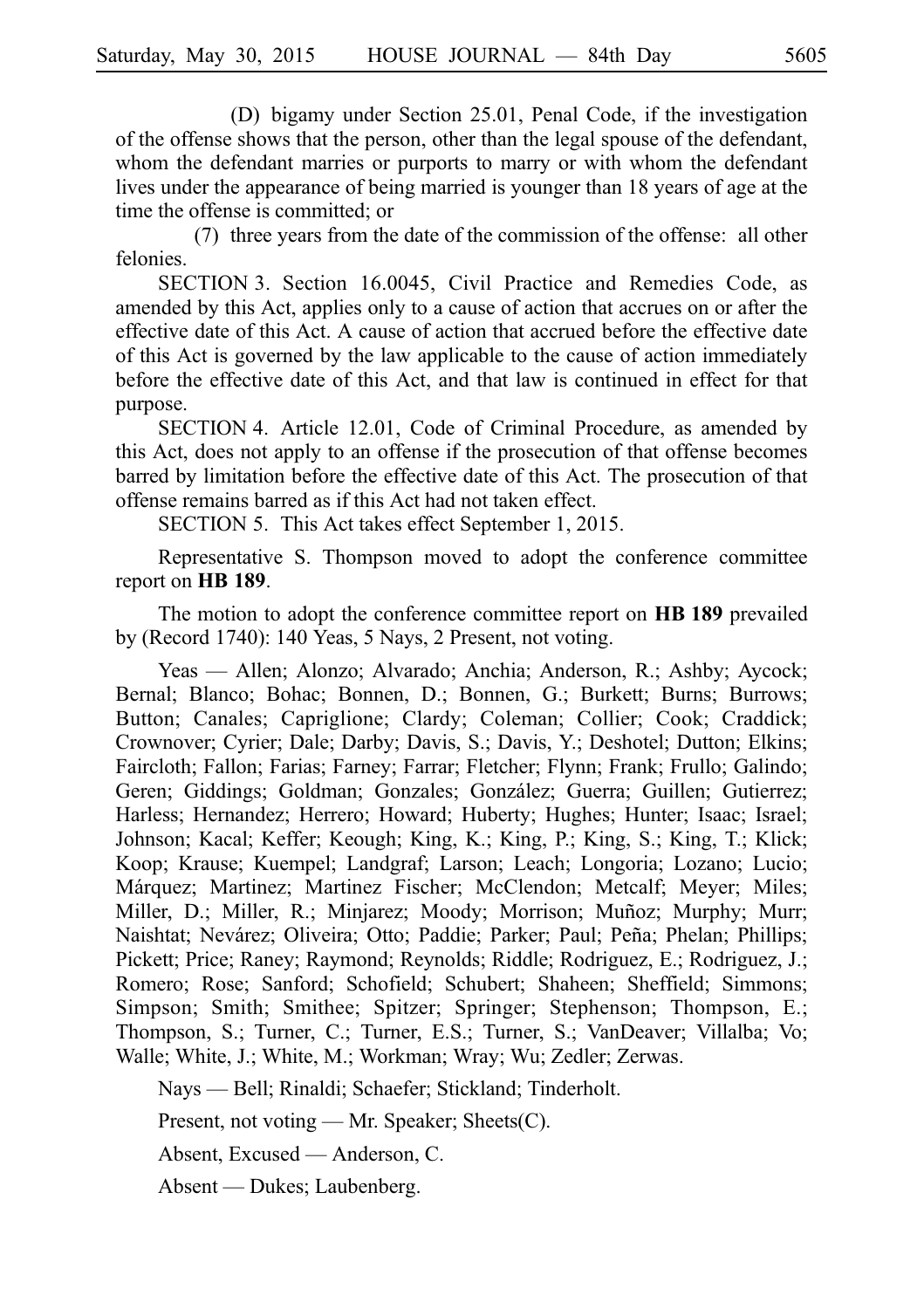# **STATEMENTS OF VOTE**

When Record No. 1740 was taken, I was in the house but away from my desk. I would have voted yes.

Laubenberg

When Record No. 1740 was taken, I was shown voting yes. I intended to vote no.

Metcalf

# **HB 311 - CONFERENCE COMMITTEE REPORT ADOPTED**

Representative Nevárez submitted the following conference committee report on **HB** 311:

Austin, Texas, May 27, 2015

The Honorable Dan Patrick President of the Senate

The Honorable Joe Straus Speaker of the House of Representatives

Sirs: We, your conference committee, appointed to adjust the differences between the senate and the house of representatives on **HB 311** have had the same under consideration, and beg to report it back with the recommendation that it do pass in the form and text hereto attached.

| Lucio                     | Bernal                   |
|---------------------------|--------------------------|
| Eltife                    | Lozano                   |
| Uresti                    | González                 |
| L. Taylor                 | Schubert                 |
| Rodriguez                 | Canales                  |
| On the part of the senate | On the part of the house |

**HB 311**, A bill to be entitled An Act relating to an executory contract for the conveyance of real property; providing a civil penalty.

BE IT ENACTED BY THE LEGISLATURE OF THE STATE OF TEXAS:

SECTION 1. Section  $5.062(e)$ , Property Code, is amended to read as follows:

(e) Sections 5.066, 5.067, 5.071, 5.075, 5.079, 5.081, and 5.082 do not apply to an executory contract described by Subsection (a)(2).

SECTION 2. Section 5.064, Property Code, is amended to read as follows:

Sec. 5.064. SELLER'S REMEDIES ON DEFAULT. A seller may enforce the remedy of rescission or of forfeiture and acceleration against a purchaser in default under an executory contract for conveyance of real property only if:

 $(1)$  the seller notifies the purchaser of:

 $(A)$  the seller's intent to enforce a remedy under this section; and

(B) the purchaser's right to cure the default within the 30-day period described by Section 5.065;

(2) the purchaser fails to cure the default within the 30-day period described by Section 5.065; [and]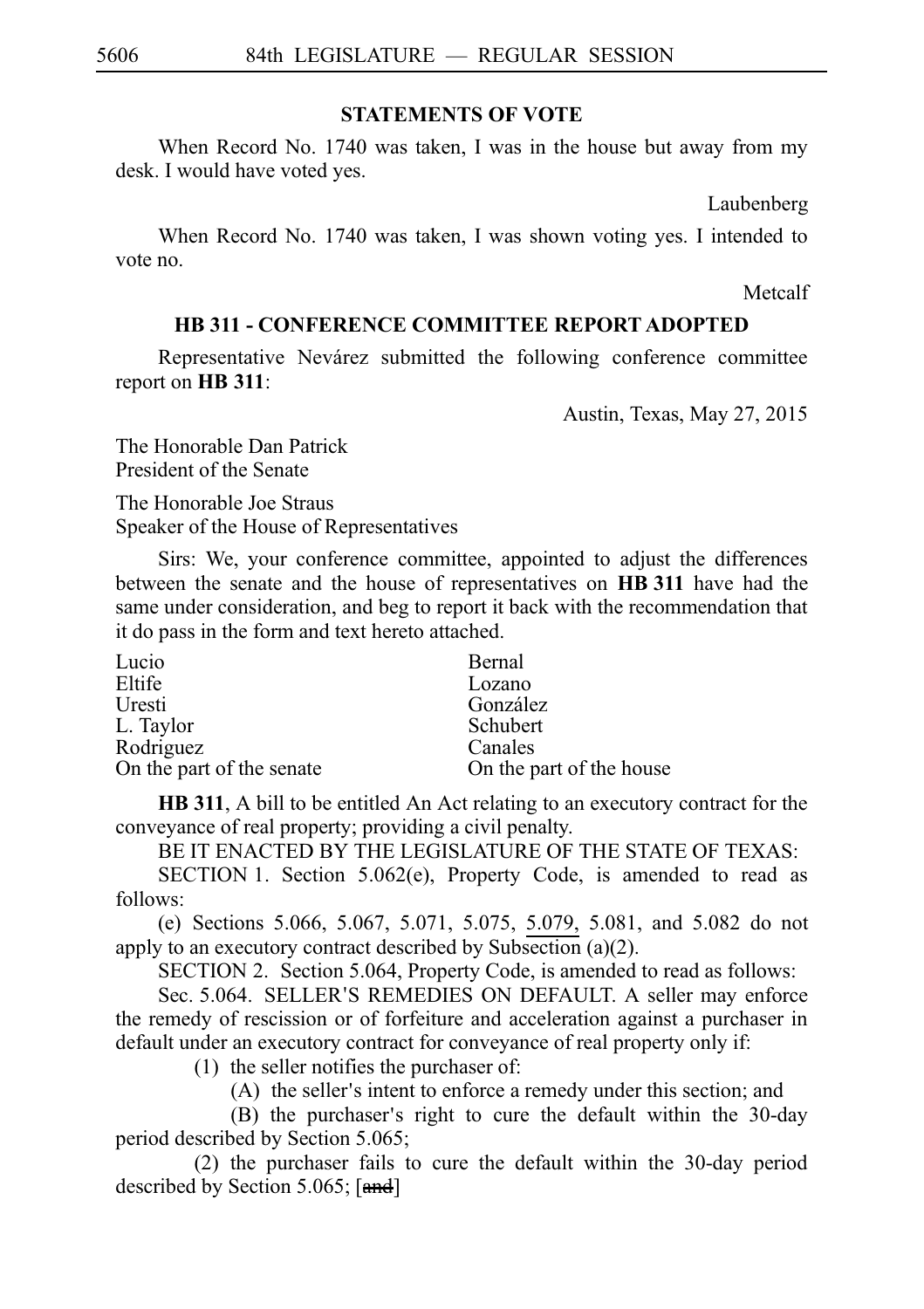$(3)$  Section 5.066 does not apply; and

(4) the contract has not been  $recovered$  in the county in which the property is located.

 $SECTION 3.$  Section 5.066(a), Property Code, is amended to read as follows:

(a) If a purchaser defaults after the purchaser has paid 40 percent or more of the amount due or the equivalent of 48 monthly payments under the executory contract or, regardless of the amount the purchaser has paid, the executory contract has been recorded, the seller is granted the power to sell, through a trustee designated by the seller, the purchaser's interest in the property as provided by this section. The seller may not enforce the remedy of rescission or of forfeiture and acceleration after the contract has been recorded.

SECTION 4. Section  $\overline{5.070}$ , Property Code, is amended by adding Subsection (d) to read as follows:

(d) If the executory contract is recorded, the seller is not required to continue insuring the property.

SECTION 5. Section 5.076, Property Code, is amended by adding Subsection (e) to read as follows:

(e) A seller who violates this section is liable to the purchaser in the same manner and for the same amount as a seller who violates Section 5.079 is liable to a purchaser, except the damages may not exceed \$500 for each calendar year of noncompliance. This subsection does not limit or affect any other rights or remedies a purchaser has under other law.

SECTION 6. Section 5.077, Property Code, is amended by adding Subsection (e) to read as follows:

 $(e)$  The requirements of this section continue to apply after a purchaser obtains title to the property by conversion or any other process.

SECTION 7. Section 5.079(a), Property Code, is amended to read as follows:

(a) A recorded executory contract shall be the same as a deed with a vendor's lien. The vendor's lien is for the amount of the unpaid contract price, less any lawful deductions, and may be enforced by foreclosure sale under Section 5.066 or by judicial foreclosure. A general warranty is implied unless otherwise limited by the recorded executory contract. If an executory contract has not been recorded or converted under Section 5.081, the [The] seller shall transfer recorded, legal title of the property covered by the executory contract to the purchaser not later than the 30th day after the date the seller receives the purchaser's final payment due under the contract.

SECTION 8. Section 5.081, Property Code, is amended by amending Subsection (a) and adding Subsection (h) to read as follows:

(a) A purchaser, at any time and without paying penalties or charges of any kind, is entitled to convert the purchaser's interest in property under an executory contract into recorded, legal title in accordance with this section, regardless of whether the seller has recorded the executory contract.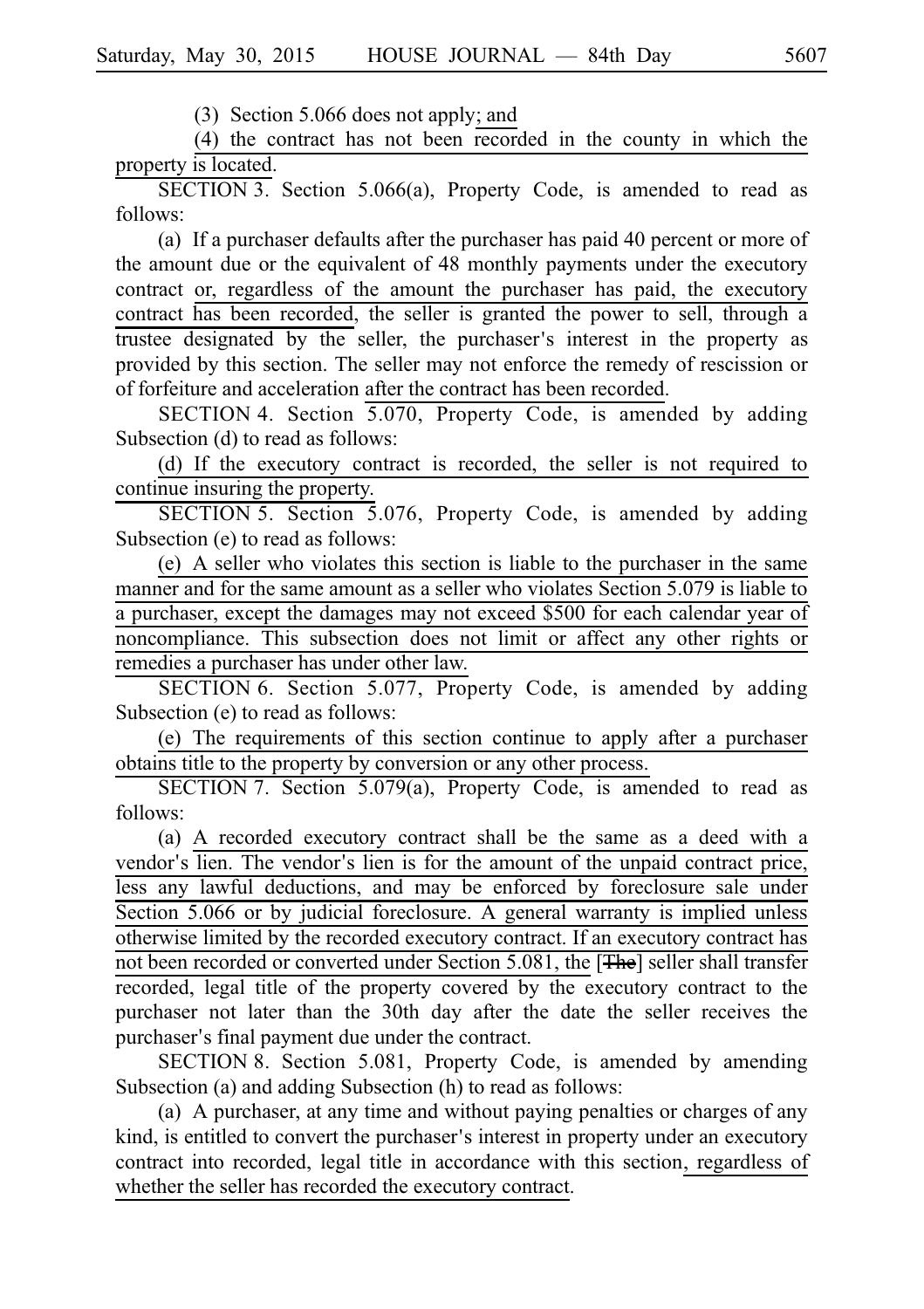$(h)$  This section may not be construed to limit the purchaser's interest in the property established by other law, if any, or any other rights of the purchaser under this subchapter.

 $SECTION 9.$  (a) The changes in law made by this Act to Sections 5.064 and 5.066, Property Code, apply only to a default that occurs on or after the effective date of this Act. A default that occurred before the effective date of this Act is governed by the law in effect on the date the default occurred, and that law is continued in effect for that purpose.

(b) Sections  $5.079$  and  $5.081$ , Property Code, as amended by this Act, apply to an executory contract entered into before, on, or after the effective date of this Act.

(c) The changes in law made by this Act to Sections  $5.070$  and  $5.076$ , Property Code, apply to an executory contract entered into on or after the effective date of this Act. An executory contract entered into before the effective date of this Act is governed by the law in effect on the date the contract was entered into, and that law is continued in effect for that purpose.

(d) The changes in law made by this Act to Section  $5.077$ , Property Code, apply to an executory contract that is converted to transfer legal title on or after the effective date of this Act. An executory contract that is converted to transfer legal title before the effective date of this Act is governed by the law in effect on the date the contract was entered into, and that law is continued in effect for that purpose.

SECTION 10. This Act takes effect September 1, 2015.

Representative Nevárez moved to adopt the conference committee report on **HBi311**.

The motion to adopt the conference committee report on **HB 311** prevailed by (Record 1741): 131 Yeas, 11 Nays, 3 Present, not voting.

Yeas — Allen; Alonzo; Alvarado; Anchia; Ashby; Aycock; Bell; Bernal; Blanco; Bohac; Bonnen, D.; Bonnen, G.; Burkett; Burns; Burrows; Button; Canales; Capriglione; Clardy; Coleman; Collier; Craddick; Crownover; Cyrier; Dale; Darby; Davis, S.; Davis, Y.; Deshotel; Dutton; Elkins; Farias; Farney; Farrar; Fletcher; Flynn; Frank; Frullo; Galindo; Geren; Giddings; Goldman; Gonzales; González; Guerra; Guillen; Gutierrez; Harless; Hernandez; Herrero; Howard; Huberty; Hughes; Hunter; Isaac; Johnson; Kacal; Keffer; Keough; King, K.; King, P.; King, S.; King, T.; Koop; Kuempel; Landgraf; Larson; Leach; Longoria; Lozano; Lucio; Márquez; Martinez; Martinez Fischer; McClendon; Metcalf; Meyer; Miles; Miller, D.; Miller, R.; Minjarez; Moody; Morrison; Muñoz; Murphy; Murr; Naishtat; Nevárez; Oliveira; Otto; Paddie; Parker; Paul; Peña; Phelan; Pickett; Price; Raney; Raymond; Reynolds; Riddle; Rodriguez, E.; Rodriguez, J.; Romero; Rose; Sanford; Schofield; Schubert; Shaheen; Sheffield; Simmons; Simpson; Smith; Smithee; Spitzer; Springer; Stephenson; Thompson, E.; Thompson, S.; Turner, C.; Turner, E.S.; Turner, S.; VanDeaver; Villalba; Vo; White, J.; White, M.; Workman; Wray; Wu; Zerwas.

Nays — Anderson, R.; Cook; Fallon; Klick; Krause; Phillips; Rinaldi; Schaefer; Stickland; Tinderholt; Zedler.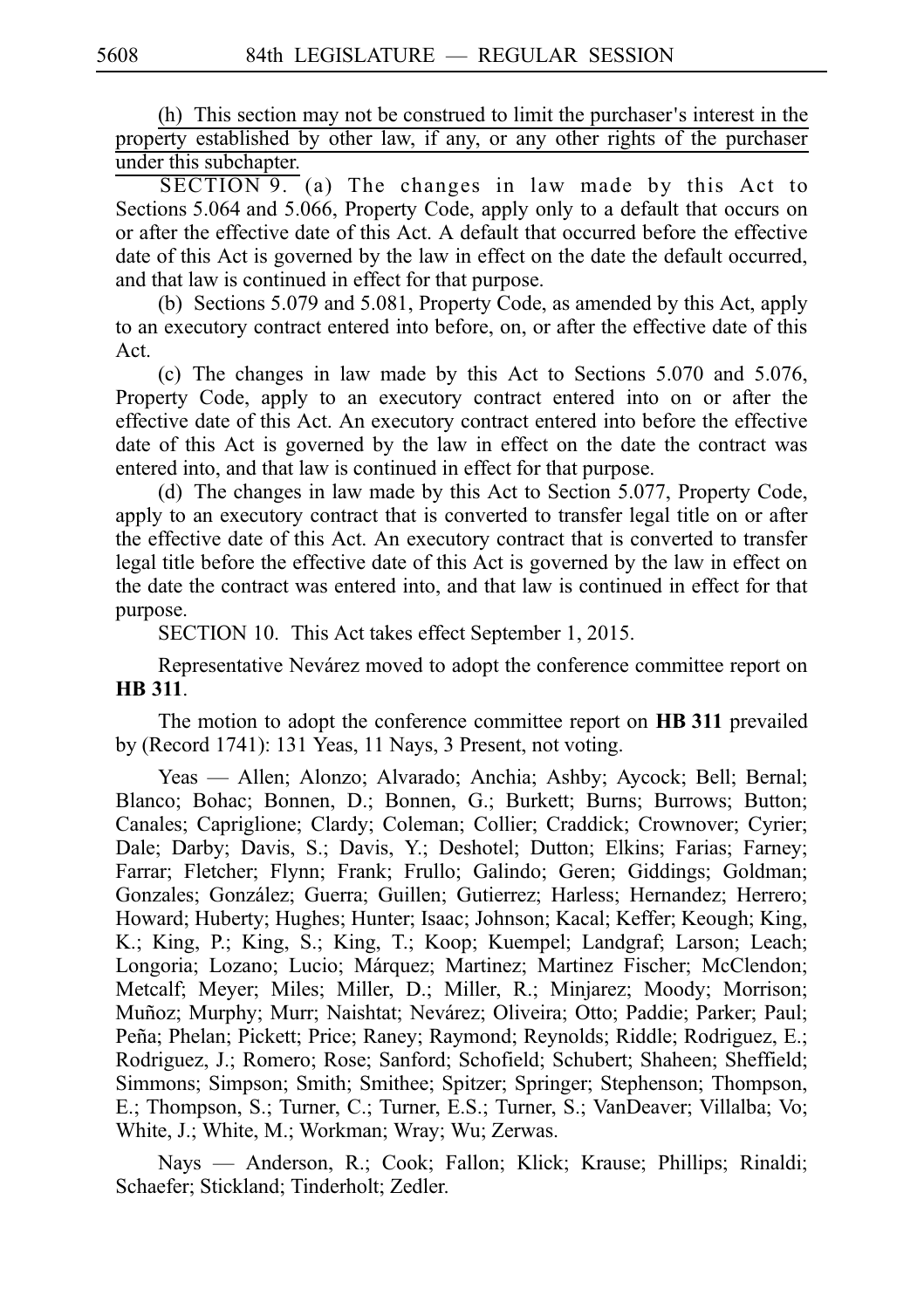Present, not voting — Mr. Speaker; Israel; Sheets(C).

Absent, Excused — Anderson, C.

Absent — Dukes; Faircloth; Laubenberg; Walle.

### **STATEMENT OF VOTE**

When Record No. 1741 was taken, I was in the house but away from my desk. I would have voted yes.

Laubenberg

### **SB 652 - CONFERENCE COMMITTEE REPORT ADOPTED**

Representative Farney submitted the conference committee report on **SBi652**.

Representative Farney moved to adopt the conference committee report on **SBi652**.

The motion to adopt the conference committee report on SB 652 prevailed by (Record 1742): 145 Yeas, 0 Nays, 2 Present, not voting.

Yeas — Allen; Alonzo; Alvarado; Anchia; Anderson, R.; Ashby; Aycock; Bell; Bernal; Blanco; Bohac; Bonnen, D.; Bonnen, G.; Burkett; Burns; Burrows; Button; Canales; Capriglione; Clardy; Coleman; Collier; Cook; Craddick; Crownover; Cyrier; Dale; Darby; Davis, S.; Davis, Y.; Deshotel; Dutton; Elkins; Faircloth; Fallon; Farias; Farney; Farrar; Fletcher; Flynn; Frank; Frullo; Galindo; Geren; Giddings; Goldman; Gonzales; González; Guerra; Guillen; Gutierrez; Harless; Hernandez; Herrero; Howard; Huberty; Hughes; Hunter; Isaac; Israel; Johnson; Kacal; Keffer; Keough; King, K.; King, P.; King, S.; King, T.; Klick; Koop; Krause; Kuempel; Landgraf; Larson; Laubenberg; Leach; Longoria; Lozano; Lucio; Márquez; Martinez; Martinez Fischer; McClendon; Metcalf; Meyer; Miles; Miller, D.; Miller, R.; Minjarez; Moody; Morrison; Muñoz; Murphy; Murr; Naishtat; Nevárez; Oliveira; Otto; Parker; Paul; Peña; Phelan; Phillips; Pickett; Price; Raney; Raymond; Reynolds; Riddle; Rinaldi; Rodriguez, E.; Rodriguez, J.; Romero; Rose; Sanford; Schaefer; Schofield; Schubert; Shaheen; Sheffield; Simmons; Simpson; Smith; Smithee; Spitzer; Springer; Stephenson; Stickland; Thompson, E.; Thompson, S.; Tinderholt; Turner, C.; Turner, E.S.; Turner, S.; VanDeaver; Villalba; Vo; Walle; White, J.; White, M.; Workman; Wray; Wu; Zedler; Zerwas.

Present, not voting — Mr. Speaker; Sheets(C).

Absent, Excused — Anderson, C.

Absent — Dukes; Paddie.

# **SB 202 - CONFERENCE COMMITTEE REPORT ADOPTED**

Representative Raymond submitted the conference committee report on **SBi202**.

Representative Raymond moved to adopt the conference committee report on **SBi202**.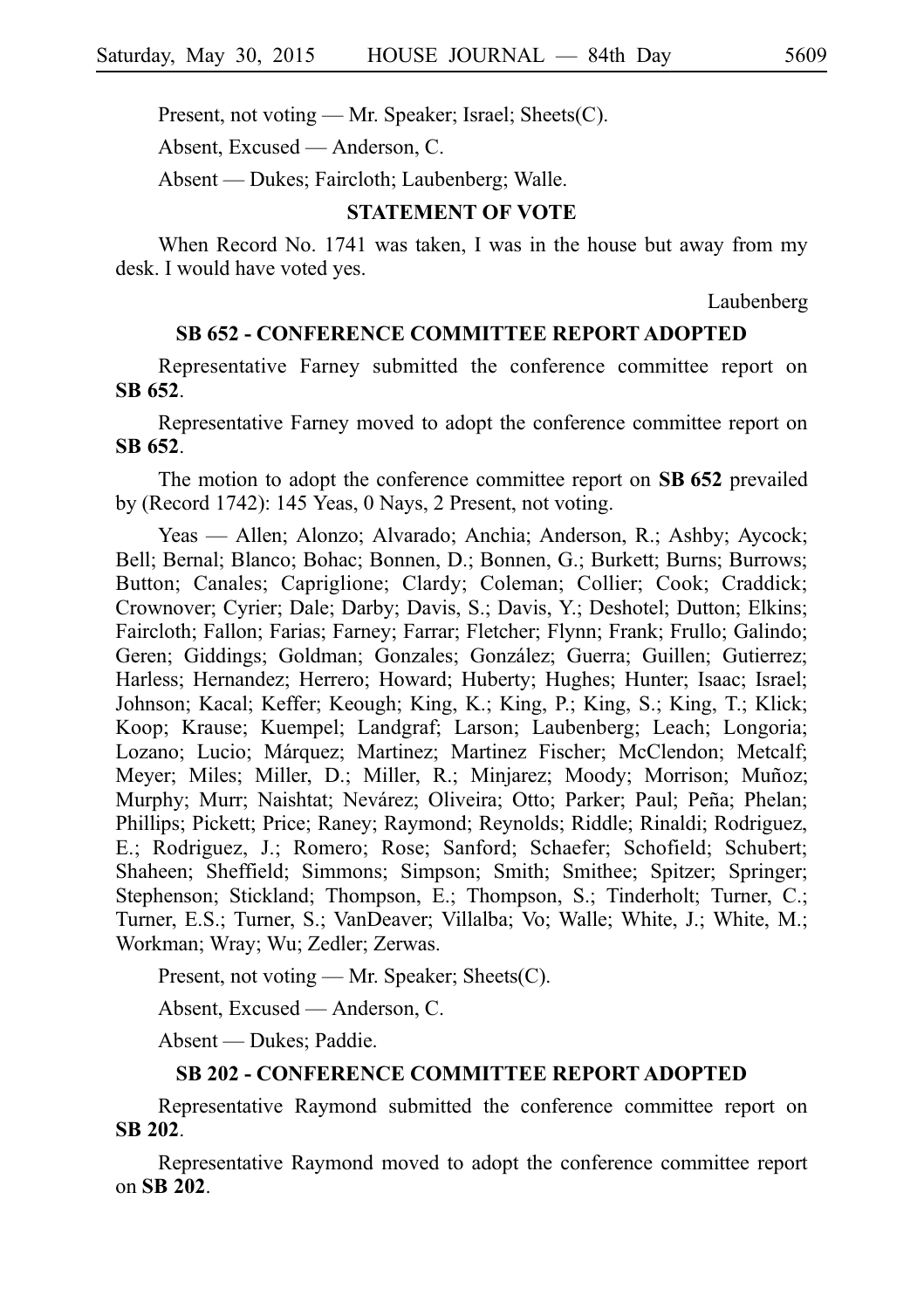The motion to adopt the conference committee report on **SB 202** prevailed by (Record 1743): 146 Yeas, 0 Nays, 2 Present, not voting.

Yeas — Allen; Alonzo; Alvarado; Anchia; Anderson, R.; Ashby; Aycock; Bell; Bernal; Blanco; Bohac; Bonnen, D.; Bonnen, G.; Burkett; Burns; Burrows; Button; Canales; Capriglione; Clardy; Coleman; Collier; Cook; Craddick; Crownover; Cyrier; Dale; Darby; Davis, S.; Davis, Y.; Deshotel; Dukes; Dutton; Elkins; Faircloth; Fallon; Farias; Farney; Farrar; Fletcher; Flynn; Frank; Frullo; Galindo; Geren; Giddings; Goldman; Gonzales; González; Guerra; Guillen; Gutierrez; Harless; Hernandez; Herrero; Howard; Huberty; Hughes; Hunter; Isaac; Israel; Johnson; Kacal; Keffer; Keough; King, K.; King, P.; King, S.; King, T.; Klick; Koop; Krause; Kuempel; Landgraf; Larson; Laubenberg; Leach; Longoria; Lozano; Lucio; Márquez; Martinez; Martinez Fischer; McClendon; Metcalf; Meyer; Miles; Miller, D.; Miller, R.; Minjarez; Moody; Morrison; Muñoz; Murphy; Murr; Naishtat; Nevárez; Oliveira; Otto; Paddie; Parker; Paul; Peña; Phelan; Phillips; Pickett; Price; Raney; Raymond; Reynolds; Riddle; Rinaldi; Rodriguez, E.; Rodriguez, J.; Romero; Rose; Sanford; Schaefer; Schofield; Schubert; Shaheen; Sheffield; Simmons; Simpson; Smithee; Spitzer; Springer; Stephenson; Stickland; Thompson, E.; Thompson, S.; Tinderholt; Turner, C.; Turner, E.S.; Turner, S.; VanDeaver; Villalba; Vo; Walle; White, J.; White, M.; Workman; Wray; Wu; Zedler; Zerwas.

Present, not voting — Mr. Speaker; Sheets(C).

Absent, Excused — Anderson, C.

Absent — Smith.

### **STATEMENT OF VOTE**

When Record No. 1743 was taken, I was temporarily out of the house chamber. I would have voted yes.

Smith

### **MESSAGE FROM THE SENATE**

A message from the senate was received at this time (see the addendum to the daily journal, Messages from the Senate, Message No. 2).

### **SB 1750 - CONFERENCE COMMITTEE REPORT ADOPTED**

Representative Murphy submitted the conference committee report on **SBi1750**.

Representative Murphy moved to adopt the conference committee report on **SBi1750**.

The motion to adopt the conference committee report on **SB 1750** prevailed by (Record 1744): 139 Yeas, 4 Nays, 2 Present, not voting.

Yeas — Allen; Alonzo; Alvarado; Anchia; Anderson, R.; Ashby; Aycock; Bell; Bernal; Blanco; Bohac; Bonnen, D.; Bonnen, G.; Burkett; Burns; Burrows; Button; Canales; Capriglione; Clardy; Coleman; Collier; Cook; Crownover; Cyrier; Dale; Darby; Davis, S.; Davis, Y.; Deshotel; Dutton; Elkins; Faircloth;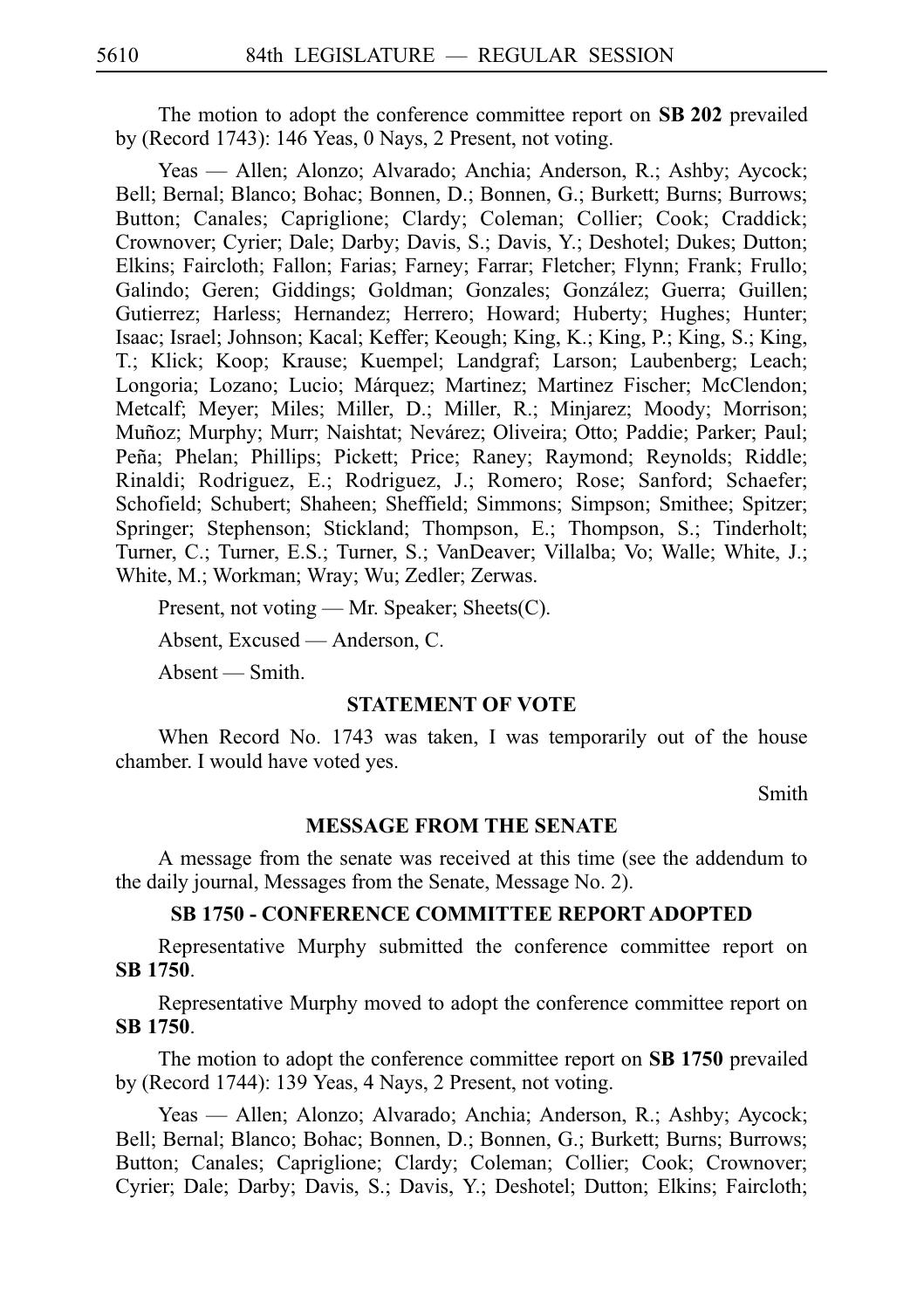Fallon; Farias; Farney; Farrar; Fletcher; Flynn; Frank; Frullo; Galindo; Geren; Giddings; Goldman; Gonzales; González; Guerra; Guillen; Gutierrez; Harless; Hernandez; Herrero; Howard; Hughes; Hunter; Isaac; Israel; Johnson; Kacal; Keffer; Keough; King, K.; King, P.; King, S.; King, T.; Koop; Krause; Kuempel; Landgraf; Larson; Laubenberg; Leach; Longoria; Lozano; Lucio; Márquez; Martinez; Martinez Fischer; McClendon; Metcalf; Meyer; Miles; Miller, D.; Miller, R.; Minjarez; Moody; Morrison; Muñoz; Murphy; Murr; Naishtat; Nevárez; Oliveira; Otto; Paddie; Parker; Paul; Peña; Phelan; Pickett; Price; Raney; Raymond; Reynolds; Riddle; Rodriguez, E.; Rodriguez, J.; Romero; Rose; Sanford; Schaefer; Schubert; Sheffield; Simmons; Simpson; Smith; Smithee; Spitzer; Springer; Stephenson; Stickland; Thompson, E.; Thompson, S.; Tinderholt; Turner, C.; Turner, E.S.; Turner, S.; VanDeaver; Villalba; Vo; Walle; White, J.; White, M.; Workman; Wray; Wu; Zedler; Zerwas.

Nays — Craddick; Phillips; Rinaldi; Shaheen.

Present, not voting — Mr. Speaker; Sheets(C).

Absent, Excused — Anderson, C.

Absent — Dukes; Huberty; Klick; Schofield.

#### **STATEMENTS OF VOTE**

When Record No. 1744 was taken, I was in the house but away from my desk. I would have voted yes.

Huberty

When Record No. 1744 was taken, I was in the house but away from my desk. I would have voted yes.

Klick

### **SB 1367 - CONFERENCE COMMITTEE REPORT ADOPTED**

Representative Villalba submitted the conference committee report on **SBi1367**.

Representative Villalba moved to adopt the conference committee report on **SBi1367**.

The motion to adopt the conference committee report on **SB 1367** prevailed by (Record 1745): 142 Yeas, 1 Nays, 3 Present, not voting.

Yeas — Allen; Alonzo; Alvarado; Anchia; Anderson, R.; Ashby; Aycock; Bell; Bernal; Blanco; Bohac; Bonnen, D.; Bonnen, G.; Burkett; Burns; Burrows; Button; Canales; Capriglione; Clardy; Coleman; Collier; Cook; Craddick; Crownover; Cyrier; Dale; Darby; Davis, S.; Davis, Y.; Deshotel; Dutton; Elkins; Faircloth; Fallon; Farias; Farney; Farrar; Fletcher; Flynn; Frank; Frullo; Galindo; Geren; Giddings; Goldman; Gonzales; González; Guerra; Guillen; Gutierrez; Harless; Hernandez; Herrero; Howard; Hughes; Hunter; Isaac; Israel; Johnson; Kacal; Keffer; Keough; King, K.; King, P.; King, S.; King, T.; Koop; Krause; Kuempel; Landgraf; Larson; Laubenberg; Leach; Longoria; Lozano; Lucio; Márquez; Martinez; Martinez Fischer; McClendon; Metcalf; Meyer; Miles;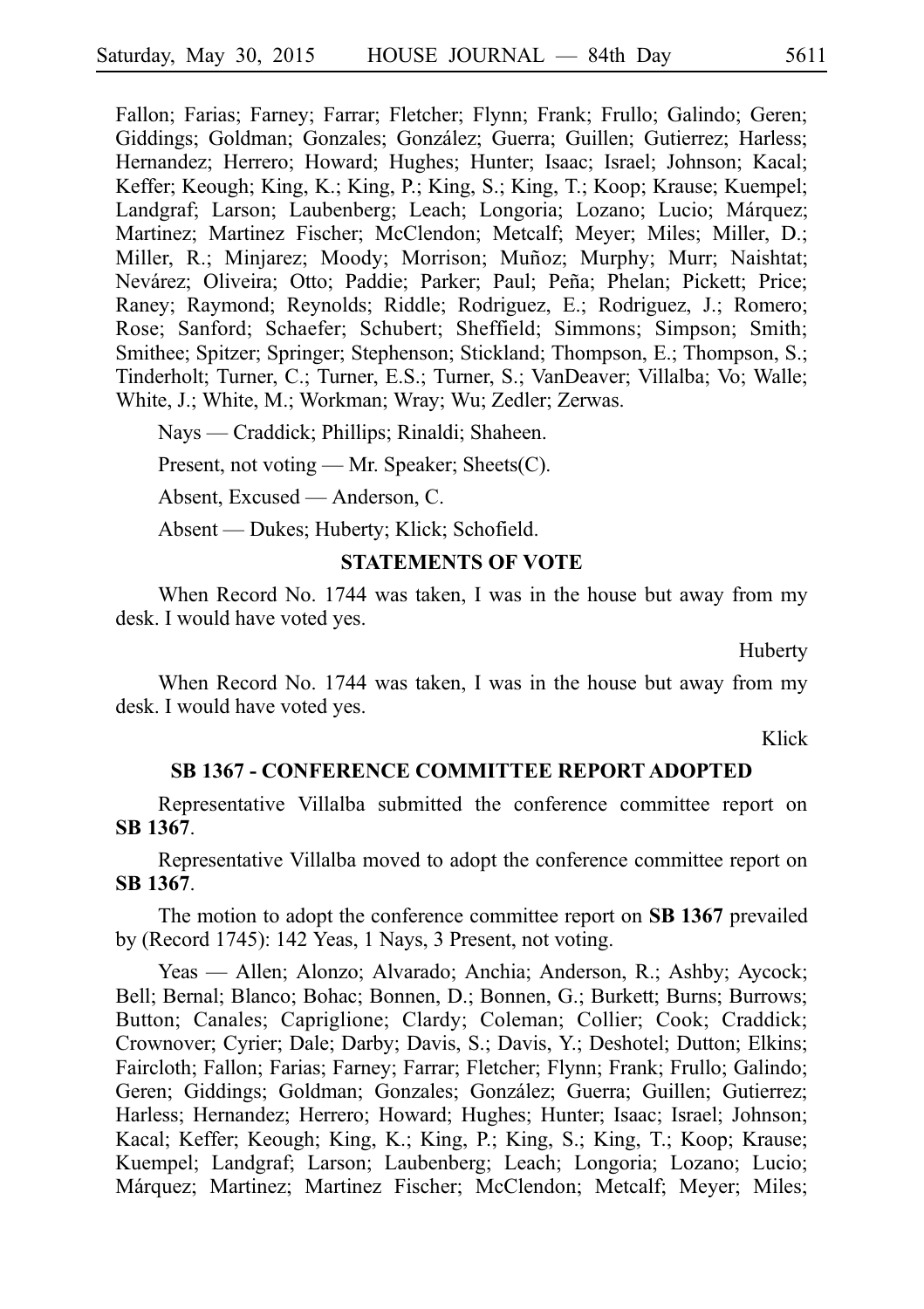Miller, D.; Miller, R.; Minjarez; Moody; Morrison; Muñoz; Murphy; Naishtat; Nevárez; Oliveira; Otto; Paddie; Parker; Paul; Peña; Phelan; Phillips; Pickett; Price; Raney; Raymond; Reynolds; Riddle; Rinaldi; Rodriguez, E.; Rodriguez, J.; Romero; Rose; Sanford; Schaefer; Schofield; Schubert; Shaheen; Sheffield; Simmons; Simpson; Smith; Smithee; Spitzer; Springer; Stephenson; Stickland; Thompson, E.; Thompson, S.; Tinderholt; Turner, C.; Turner, E.S.; Turner, S.; VanDeaver; Villalba; Vo; Walle; White, M.; Workman; Wray; Wu; Zedler; Zerwas.

Nays — Murr.

Present, not voting — Mr. Speaker; Sheets(C); White, J.

Absent, Excused — Anderson, C.

Absent — Dukes; Huberty; Klick.

## **STATEMENT OF VOTE**

When Record No. 1745 was taken, I was shown voting yes. I intended to vote no.

Goldman

# **HR 3374 - ADOPTED (by G. Bonnen)**

The following privileged resolution was laid before the house:

### **HR 3374**

BE IT RESOLVED by the House of Representatives of the State of Texas, 84th Legislature, Regular Session, 2015, That House Rule 13, Section 9(a), be suspended in part as provided by House Rule 13, Section 9(f), to enable the conference committee appointed to resolve the differences on **SB 866** (the regulation of amusement redemption machine game rooms in certain counties) to consider and take action on the following matter:

House Rule 13, Section 9(a)(4), is suspended to permit the committee to add text on a matter which is not included in either the house or senate version of the bill by adding the following new SECTIONS to the bill:

SECTION 11. Section 234.131(2), Local Government Code, as added by Chapter 1284 (**HBi2123**), Acts of the 83rd Legislature, Regular Session, 2013, is amended to read as follows:

(2) "Game room" means a for-profit business located in a building or place that contains six or more:

(A) amusement redemption machines; or

 $\overline{(B)}$  electronic, electromechanical, or mechanical contrivances that,

for consideration, afford a player the opportunity to obtain a prize or thing of value, the award of which is determined solely or partially by chance, regardless of whether the contrivance is designed, made, or adopted solely for bona fide amusement purposes.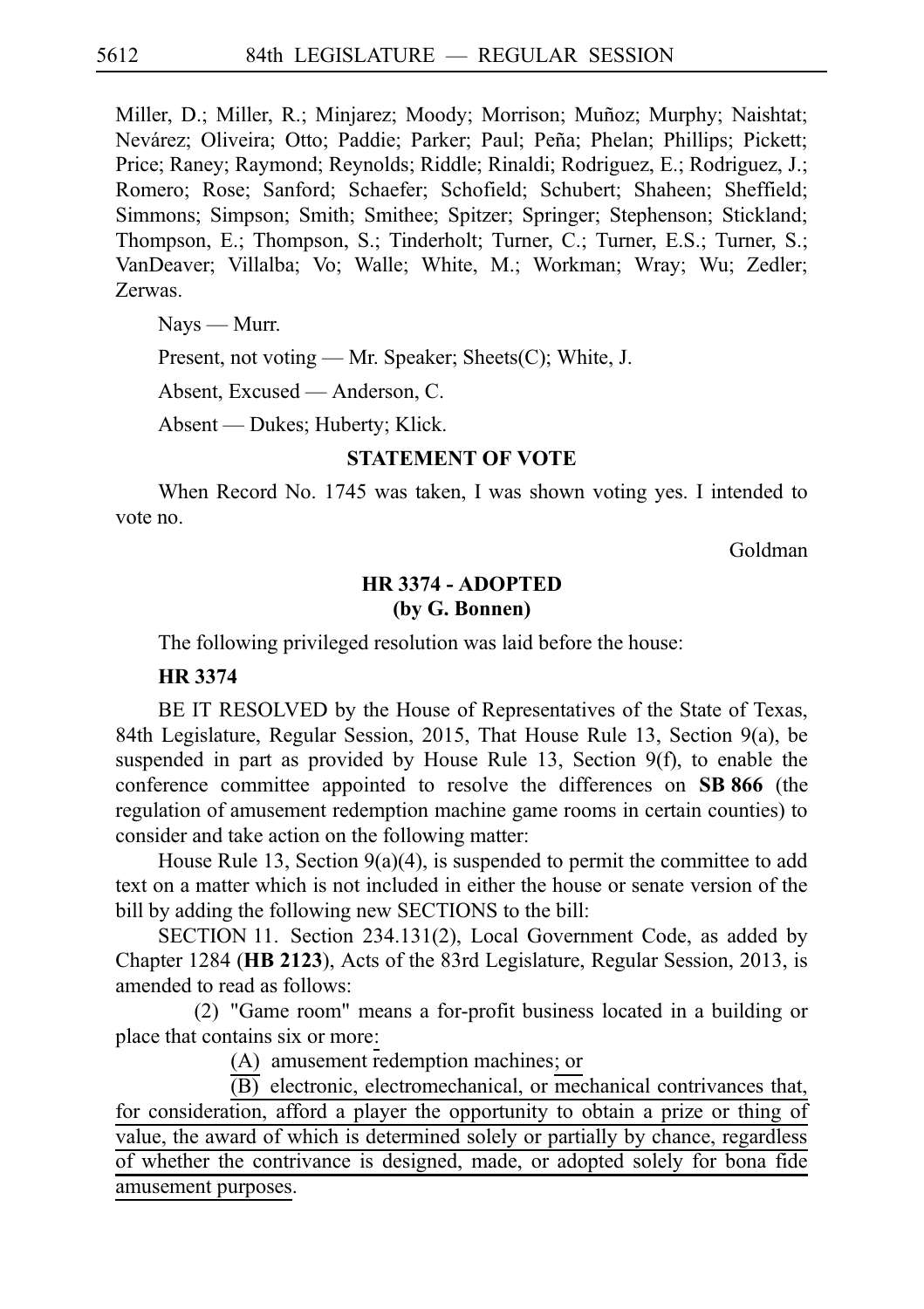SECTION 3. Sections 234.136(a) and (b), Local Government Code, as added by Chapter 1284 (HB 2123), Acts of the 83rd Legislature, Regular Session, 2013, are amended to read as follows:

(a) A peace officer or county employee may inspect a business in the county to determine the number of amusement redemption machines or machines described by Section 234.131(2)(B) subject to regulation under this subchapter that are located on the premises of the business.

(b) A peace officer or county employee may inspect any business in which six or more amusement redemption machines or machines described by Section  $234.131(2)(B)$  are located to determine whether the business is in compliance with this subchapter or regulations adopted under this subchapter.

Explanation: This addition is necessary to ensure that authorized counties can regulate game rooms that operate amusement machines for which prizes exceed the value otherwise allowed by law to promote the public health, safety, and welfare.

**HR 3374** was adopted by (Record 1746): 126 Yeas, 15 Nays, 2 Present, not voting.

Yeas — Allen; Alonzo; Alvarado; Anchia; Aycock; Bell; Bernal; Blanco; Bohac; Bonnen, D.; Bonnen, G.; Burkett; Burns; Burrows; Button; Canales; Capriglione; Clardy; Coleman; Collier; Craddick; Crownover; Cyrier; Dale; Darby; Davis, S.; Davis, Y.; Deshotel; Dutton; Faircloth; Farias; Farney; Farrar; Fletcher; Flynn; Frank; Frullo; Galindo; Geren; Giddings; Goldman; Gonzales; González; Guerra; Guillen; Gutierrez; Harless; Hernandez; Herrero; Howard; Hughes; Hunter; Isaac; Israel; Johnson; Kacal; Keffer; Keough; King, K.; King, P.; King, S.; King, T.; Koop; Kuempel; Landgraf; Larson; Leach; Longoria; Lozano; Lucio; Márquez; Martinez; Martinez Fischer; McClendon; Metcalf; Meyer; Miles; Miller, D.; Miller, R.; Minjarez; Moody; Morrison; Muñoz; Murphy; Murr; Naishtat; Nevárez; Oliveira; Otto; Paddie; Parker; Paul; Peña; Phelan; Pickett; Price; Raney; Raymond; Reynolds; Riddle; Rodriguez, E.; Rodriguez, J.; Romero; Rose; Schofield; Schubert; Shaheen; Sheffield; Simmons; Smith; Smithee; Spitzer; Springer; Thompson, E.; Turner, C.; Turner, S.; VanDeaver; Villalba; Vo; Walle; White, J.; Workman; Wray; Wu; Zedler; Zerwas.

Nays — Anderson, R.; Ashby; Cook; Elkins; Fallon; Krause; Phillips; Rinaldi; Sanford; Schaefer; Simpson; Stephenson; Tinderholt; Turner, E.S.; White, M.

Present, not voting — Mr. Speaker; Sheets(C).

Absent, Excused — Anderson, C.

Absent — Dukes; Huberty; Klick; Laubenberg; Stickland; Thompson, S.

# **STATEMENTS OF VOTE**

When Record No. 1746 was taken, I was in the house but away from my desk. I would have voted yes.

Huberty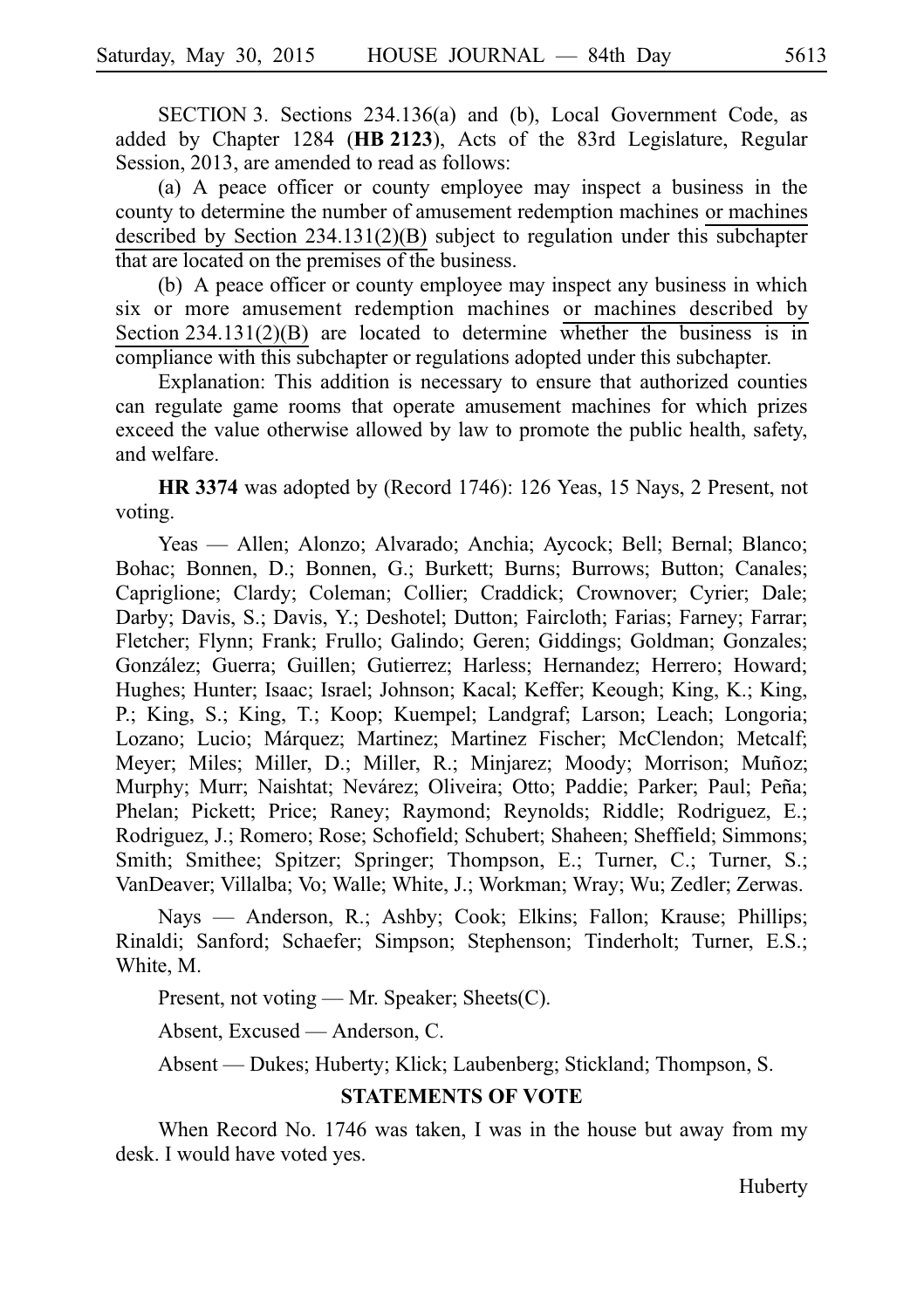When Record No. 1746 was taken, I was in the house but away from my desk. I would have voted yes.

Klick

When Record No. 1746 was taken, I was in the house but away from my desk. I would have voted yes.

Laubenberg

When Record No. 1746 was taken, I was in the house but away from my desk. I would have voted no.

Stickland

## **SB 866 - CONFERENCE COMMITTEE REPORT ADOPTED**

Representative G. Bonnen submitted the conference committee report on **SBi866**.

Representative G. Bonnen moved to adopt the conference committee report on **SBi866**.

The motion to adopt the conference committee report on SB 866 prevailed by (Record 1747): 118 Yeas, 25 Nays, 2 Present, not voting.

Yeas — Allen; Alonzo; Alvarado; Anchia; Aycock; Bernal; Blanco; Bohac; Bonnen, D.; Bonnen, G.; Burkett; Burrows; Button; Canales; Clardy; Coleman; Collier; Craddick; Crownover; Dale; Darby; Davis, S.; Davis, Y.; Deshotel; Dutton; Elkins; Faircloth; Farias; Farney; Farrar; Fletcher; Flynn; Frank; Frullo; Galindo; Geren; Giddings; Goldman; Gonzales; González; Guerra; Guillen; Gutierrez; Hernandez; Herrero; Howard; Hughes; Isaac; Israel; Johnson; Kacal; Keffer; Keough; King, K.; King, P.; King, S.; King, T.; Koop; Kuempel; Larson; Longoria; Lozano; Lucio; Márquez; Martinez; Martinez Fischer; McClendon; Meyer; Miles; Miller, D.; Miller, R.; Minjarez; Moody; Morrison; Muñoz; Murphy; Naishtat; Nevárez; Oliveira; Otto; Paddie; Parker; Paul; Peña; Phelan; Pickett; Price; Raney; Raymond; Reynolds; Riddle; Rodriguez, E.; Rodriguez, J.; Romero; Rose; Schofield; Schubert; Shaheen; Sheffield; Simmons; Simpson; Smith; Smithee; Spitzer; Springer; Thompson, E.; Thompson, S.; Turner, C.; Turner, S.; VanDeaver; Villalba; Vo; Walle; White, J.; Workman; Wray; Wu; Zerwas.

Nays — Anderson, R.; Ashby; Bell; Burns; Capriglione; Cook; Cyrier; Fallon; Harless; Hunter; Krause; Landgraf; Leach; Metcalf; Murr; Phillips; Rinaldi; Sanford; Schaefer; Stephenson; Stickland; Tinderholt; Turner, E.S.; White, M.; Zedler.

Present, not voting — Mr. Speaker; Sheets(C).

Absent, Excused — Anderson, C.

Absent — Dukes; Huberty; Klick; Laubenberg.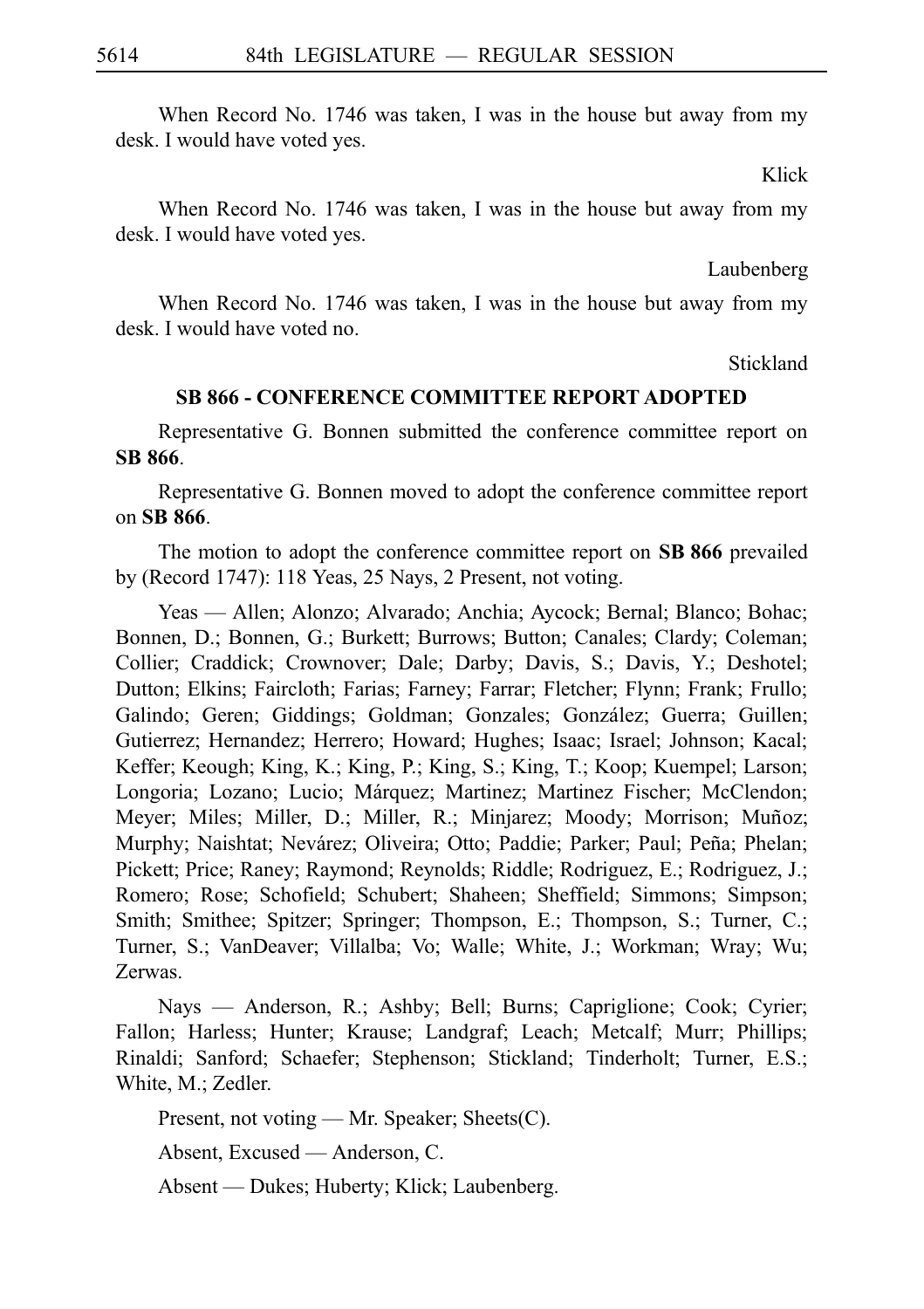### **STATEMENTS OF VOTE**

When Record No. 1747 was taken, I was shown voting yes. I intended to vote no.

When Record No. 1747 was taken, I was in the house but away from my desk. I would have voted yes.

When Record No. 1747 was taken, I was in the house but away from my desk. I would have voted no.

When Record No. 1747 was taken, I was in the house but away from my desk. I would have voted yes.

When Record No. 1747 was taken, I was shown voting yes. I intended to vote no.

When Record No. 1747 was taken, I was shown voting no. I intended to

vote yes.

**RESOLUTIONS ADOPTED** Representative Harless moved to suspend all necessary rules to take up and consider at this time the following congratulatory resolutions.

The motion prevailed.

The following resolutions were laid before the house:

**HR 3229** (by Fletcher), Commemorating the 20th anniversary of Los Carnales/La Familia Motorcycle Club.

**HR 3235** (by Kacal), Commemorating the 150th anniversary of the abolition of slavery in Texas and the 2015 Juneteenth celebration in Limestone County.

**HR 3257** (by Vo), Commemorating the 97th Republic Day in Azerbaijan on May 28, 2015.

**HR 3299** (by K. King), Congratulating retired U.S. Marine Corps Lieutenant Colonel Roy Holland Elrod on his 96th birthday.

**HR 3301** (by K. King), Congratulating doubles teams from Tulia High School on their championship wins at the 2015 University Interscholastic League Tennis State Tournament.

Smithee

Zedler

Laubenberg

#### Huberty

Klick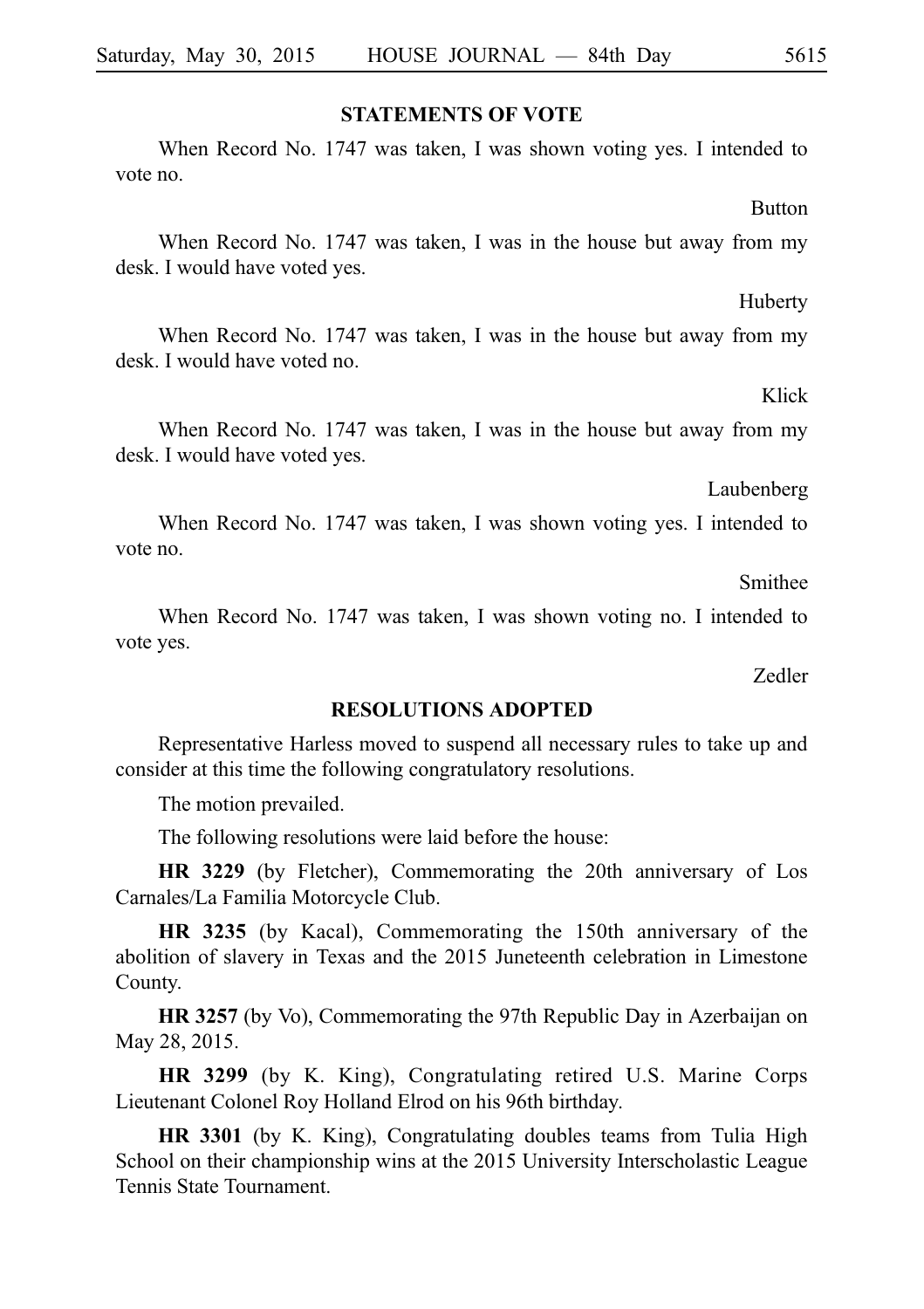**HR 3302** (by K. King), Congratulating the Canadian High School boys' 4x400-meter relay team members on their silver-medal finish at the 2015 UIL Track & Field State Meet.

**HR 3303** (by K. King), Congratulating Clarendon College on graduating its first class of registered nurses.

**HR 3304** (by Hughes), Congratulating Wayland and Bobbie Voyles of Mineola on their 60th wedding anniversary.

**HR 3305** (by Hughes), Congratulating Jacky Mayfield on his induction into the East Texas Coaches Association Hall of Honor.

**HR 3307** (by Peña), Congratulating Vianey Espinoza on her graduation from Pasadena Early College High School as a member of the Class of 2015.

**HR 3308** (by J. Rodriguez), Congratulating Edgewood ISD on earning a Performance Excellence Program Achievement Award from the Texas Association of School Business Officials.

**HR 3309** (by J. Rodriguez), Congratulating the Memorial High School Band in San Antonio on earning a 2015 SupportMusic Merit Award from the NAMM Foundation.

**HR 3310** (by Y. Davis), Commending Darrell Williams II on his graduation from the Thurgood Marshall School of Law at Texas Southern University.

**HR 3313** (by K. King), Congratulating Mollie Mounsey and Stetson Chadwick of Follett High School on their outstanding performances at the 2015 UIL Track & Field State Meet.

**HR 3317** (by Martinez Fischer), Commemorating the 60th anniversary of Univision 41 in San Antonio.

**HR 3318** (by Paul), Congratulating Annika Kailyn Gunderson on graduating Summa Cum Laude from Clear Falls High School.

**HR 3320** (by Harless), Congratulating Keith Markuson on his retirement as director of the Klein High School Orchestra.

**HR 3321** (by Rose), Congratulating Naomi Cox Andrews on her selection as the 2015 Thurgood Marshall School of Law Alumnus of the Year.

**HR 3322** (by Herrero), Commemorating the 2015 Cottonfest in Robstown.

**HR 3323** (by Herrero), Celebrating the opening of The Outlets at Corpus Christi Bay in Robstown.

**HR 3324** (by Herrero), Congratulating Darlene Miller on her graduation from Hardin-Simmons University.

**HR 3325** (by Crownover), Congratulating Kaska Watson on earning a master of public health degree in epidemiology from The University of Texas at Austin.

HR 3326 (by Peña), Commending Rachel Hernandez for her service as a legislative aide in the office of State Representative Gilbert Peña.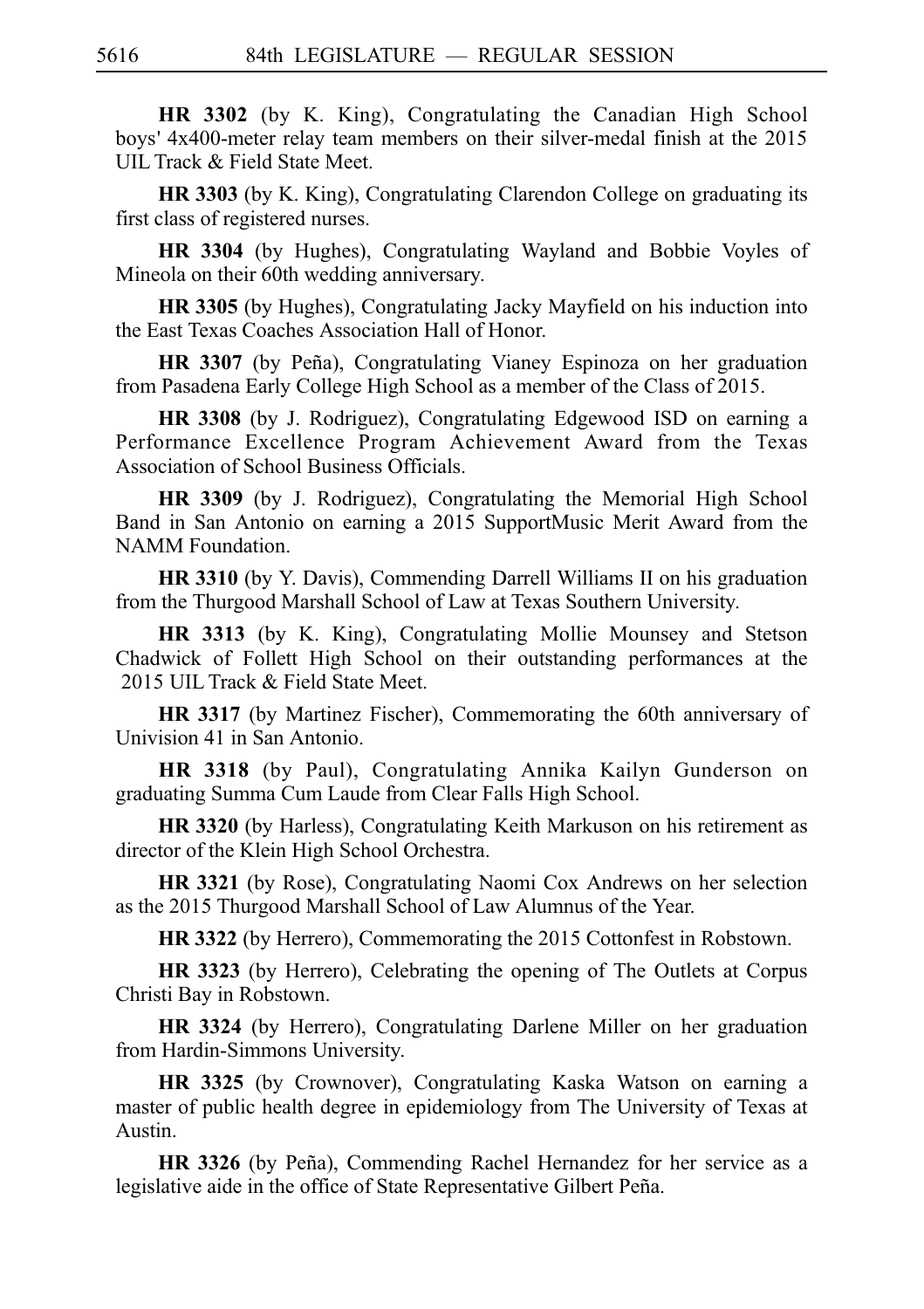**HR 3327** (by Peña), Commending Katherine Smart for her service as a legislative aide in the office of State Representative Gilbert Peña.

HR 3328 (by Peña), Honoring Robert Guerra for his service as a legislative intern in the office of State Representative Gilbert Peña.

**HR 3329** (by Meyer), Congratulating Kelly Bentley on her selection as the 2015-2016 Teacher of the Year at Hyer Elementary School in Dallas.

**HR 3330** (by Meyer), Congratulating Chandler Carter and Elizabeth Porter of Highland Park High School on winning the 2015 UIL Class 6A girls 'doubles tennis state championship.

**HR 3331** (by Naishtat), Commending Emily Willis for her service as a legislative intern in the office of State Representative Elliott Naishtat.

**HR 3332** (by Fallon), Congratulating The Colony High School on its successful drama season.

**HR 3333** (by Nevárez), Commending Nathaniel Rubio for his service as a legislative assistant in the office of State Representative Poncho Nevárez.

**HR 3335** (by C. Anderson), Commending local, state, and federal law enforcement officers for their swift and forceful response to the incident in Waco on May 17, 2015.

**HR 3336** (by E. Thompson), Congratulating Walter and Carole Wright of Pearland on their 50th wedding anniversary.

**HR 3338** (by Wu), Congratulating Brian J. Fischer on his receipt of a 2015 President's Award from the Houston Bar Association.

**HR 3339** (by Wu), Congratulating Judge Michael Schneider of the 315th District Court on his receipt of a 2015 President's Award from the Houston Bar Association.

The resolutions were adopted.

### **RESOLUTIONS ADOPTED**

Representative Harless moved to suspend all necessary rules to take up and consider at this time the following memorial resolutions.

The motion prevailed.

The following resolutions were laid before the house:

**HR 3259** (by C. Anderson), In memory of Gerald W. Bolfing of Waco.

**HR 3306** (by Hughes), In memory of the Reverend Lonnie Charles Bell, Sr., of Pittsburg.

**HR 3312** (by Price), In memory of Dr. Winfred Moore of Amarillo.

**HR 3319** (by Morrison), In memory of Waylan J. Brannan, Sr., of Victoria.

**HR 3337** (by Hughes), In memory of Robert Russell Dunavant.

**HR 3340** (by Hughes), In memory of Pauline Conner Wright of Baytown.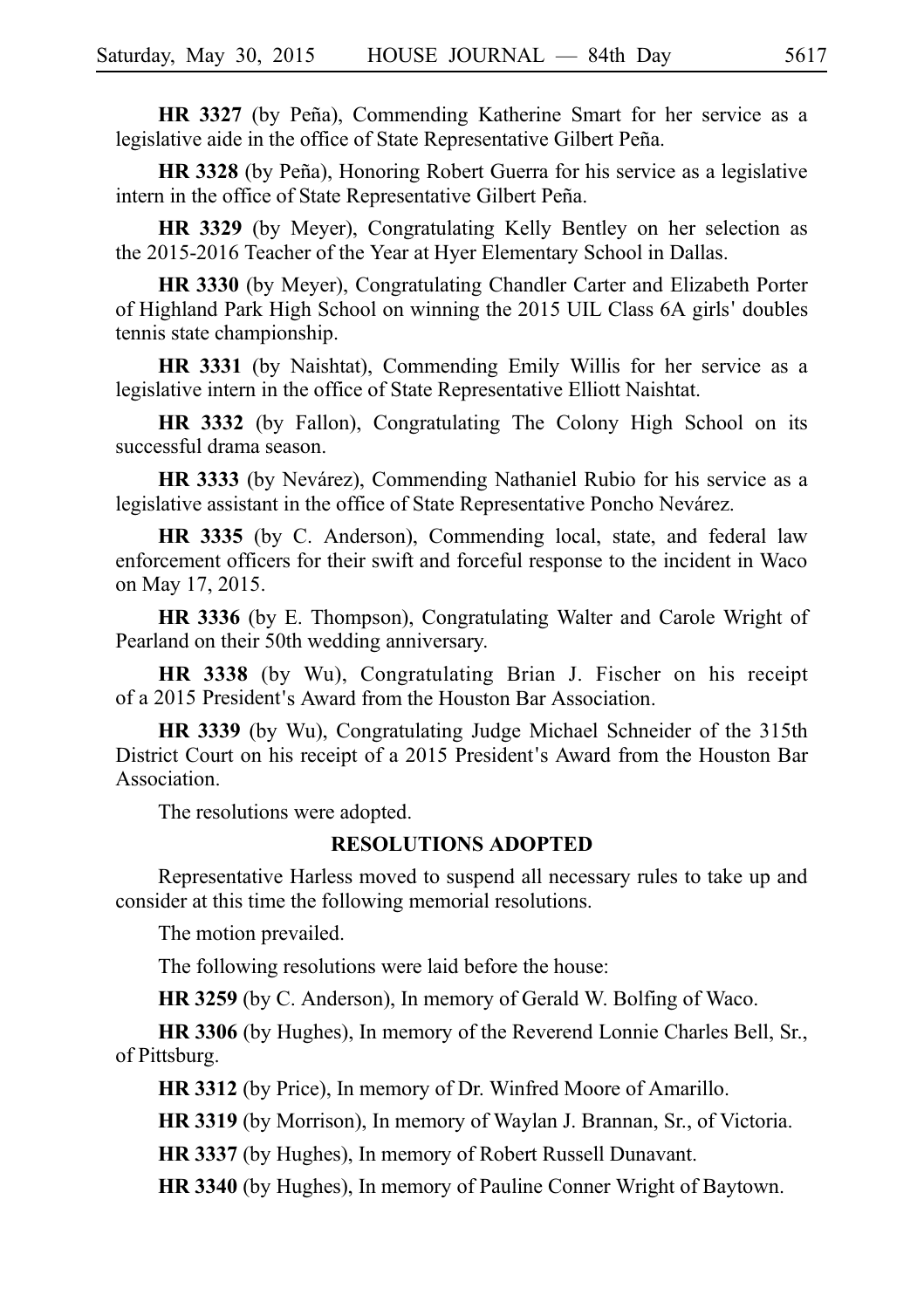**HR 3341** (by Hughes), In memory of Frances Correne Henson Parker of Sulphur Springs.

**HR 3342** (by Hughes), In memory of Pauline Counts Hargrove of Mount Pleasant.

**HR 3343** (by Hughes), In memory of Donald Glen Banks of Mount Pleasant.

**HR 3344** (by Hughes), In memory of Raymond Luther Roy of Mount Pleasant.

**HR 3345** (by Hughes), In memory of Sue Roberts Steed of Mount Pleasant.

The resolutions were unanimously adopted by a rising vote.

# **RESOLUTIONS ADOPTED**

Representative Guillen moved to suspend all necessary rules to take up and consider at this time the following congratulatory resolutions.

The motion prevailed.

The following resolutions were laid before the house:

**HR 3346** (by Hughes), Honoring Jose and Guadalupe Banda of Mount Pleasant on their 60th wedding anniversary.

**HR 3347** (by Hughes), Congratulating David and Gloria Duncan of Mount Pleasant on their 50th wedding anniversary.

**HR 3352** (by Sanford), Commending the Baylor University chapter of Zeta Tau Alpha for its philanthropy and recognizing its newly initiated members.

**HR 3354** (by Price), Recognizing September 27, 2015, as Gold Star Mother's Day.

**HR 3355** (by Price), Congratulating Dr. Jack Thompson on his retirement from the Amarillo ISD Board of Trustees.

**HR 3356** (by Price), Commending Julia Tisch for her service as a student intern in the office of State Representative Four Price.

**HR 3357** (by Herrero), Congratulating the Class of 2015 at Solomon M. Coles High School and Education Center on its graduation.

**HR 3359** (by Herrero), Commemorating the opening of the new Robstown City Hall building.

**HR 3362** (by Flynn), Congratulating the Greenville Middle School Gigabots teams on winning the 2015 CREATE U.S. Open Robotics Championship - VEX middle school division.

**HR 3368** (by Lozano), Recognizing May 10 through 16, 2015, as National Hospital Week and honoring Care Regional Medical Center in Aransas Pass.

**HR 3369** (by Lozano), Commemorating the 2015 Labor Day Fest BBQ Cook-off in Mathis.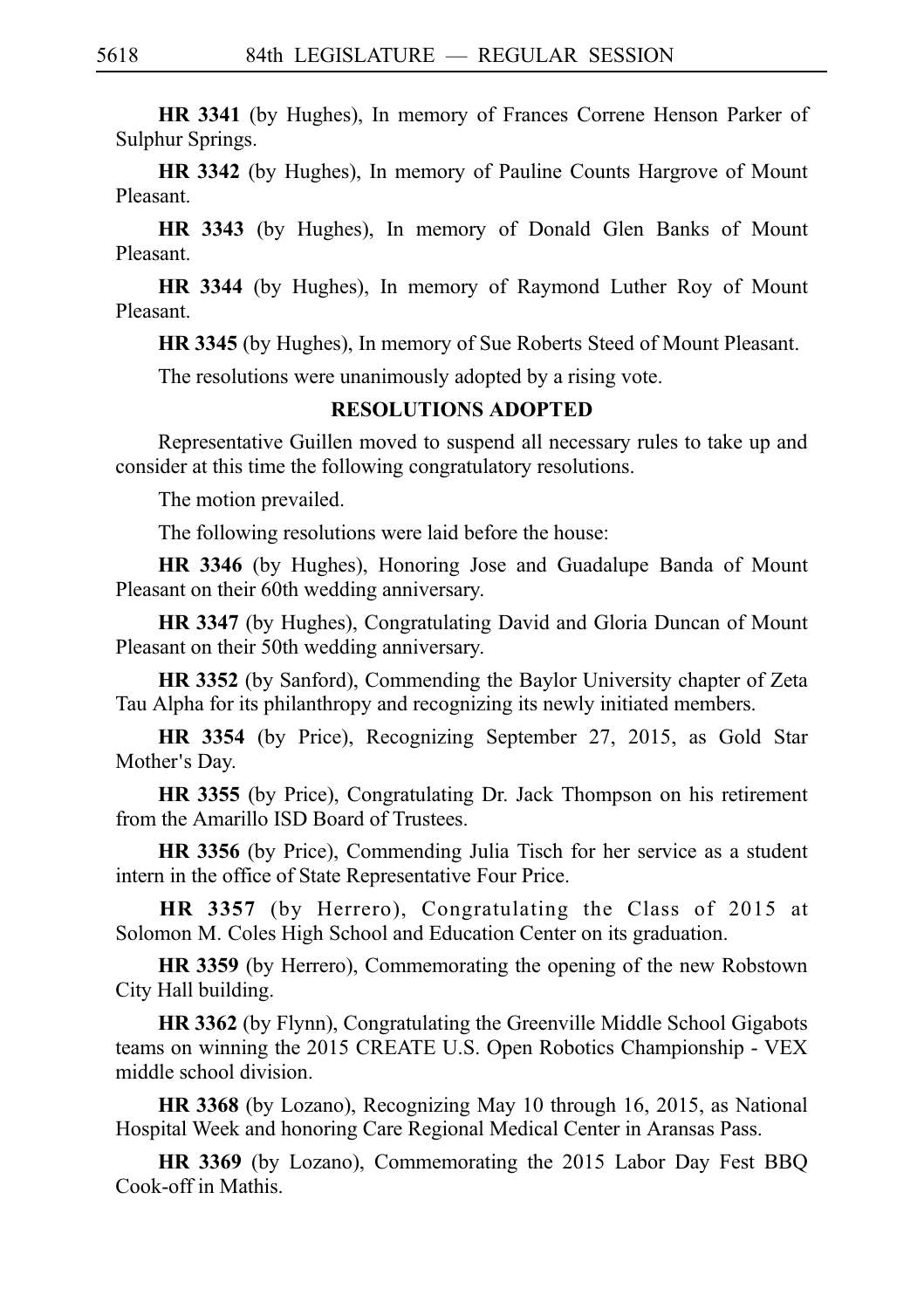HR 3373 (by González), Congratulating Jasmine Gonzalez of El Dorado High School in El Paso on her admission into Subiendo: The Academy for Rising Leaders at The University of Texas at Austin.

**HR 3376** (by González), Congratulating Vianey Rueda of San Elizario High School on her selection as a 2015 Gates Millennium Scholar.

**HR 3377** (by Farias), Honoring Oliver C. Dack of Bexar County for 40 years of community service.

**HR 3378** (by E. Rodriguez), Commending Sergeant Adam Johnson of the Austin Police Department for stopping a shooting rampage in downtown Austin.

**HR 3380** (by G. Bonnen), Honoring Theodore Wellington Jones of League City for his service during World War II.

**HR 3386** (by Otto), Honoring the participants in the Sam Houston State University 2015 Austin Internship Program.

**HR 3388** (by Minjarez), Congratulating Robert Scott Bartlett of San Antonio on his graduation from the Texas School for the Deaf.

**HR 3389** (by Klick), Congratulating Deanna Zimmerman on her retirement from the office of State Representative Bill Zedler.

**HR 3390** (by E. Rodriguez), Honoring the members of Minorities in Government Auditing Services.

**HR 3391** (by Paddie), Congratulating Joy Smith Jones of Marshall on the occasion of her 90th birthday.

**HR 3393** (by Rinaldi), Honoring the BAPS Shri Swaminarayan Mandir in Irving.

**HR 3396** (by Nevárez), Commending Isaiah Carter for his service as a legislative intern in the office of State Representative Poncho Nevárez.

**HR 3397** (by Huberty), Congratulating James Gasper of Galveston on his 80th birthday.

**HR 3399** (by Márquez), Commending Capitol Nurse Tim Flynn for his service to the legislators and state employees of the Capitol Complex.

**HR 3400** (by Márquez), Honoring the staff of the Texas Legislative Council.

**HR 3401** (by Gutierrez), Commending Marcos Madrigal for his service as a legislative aide in the office of State Representative Roland Gutierrez.

**HR 3402** (by Kacal), Commending Dr. Emma Y. Lee for her service to the city of Kosse.

**HR 3403** (by Reynolds), Honoring the Missouri City Juneteenth Celebration Foundation.

**HR 3405** (by Ashby), Commending the staff of the office of the House Journal Clerk.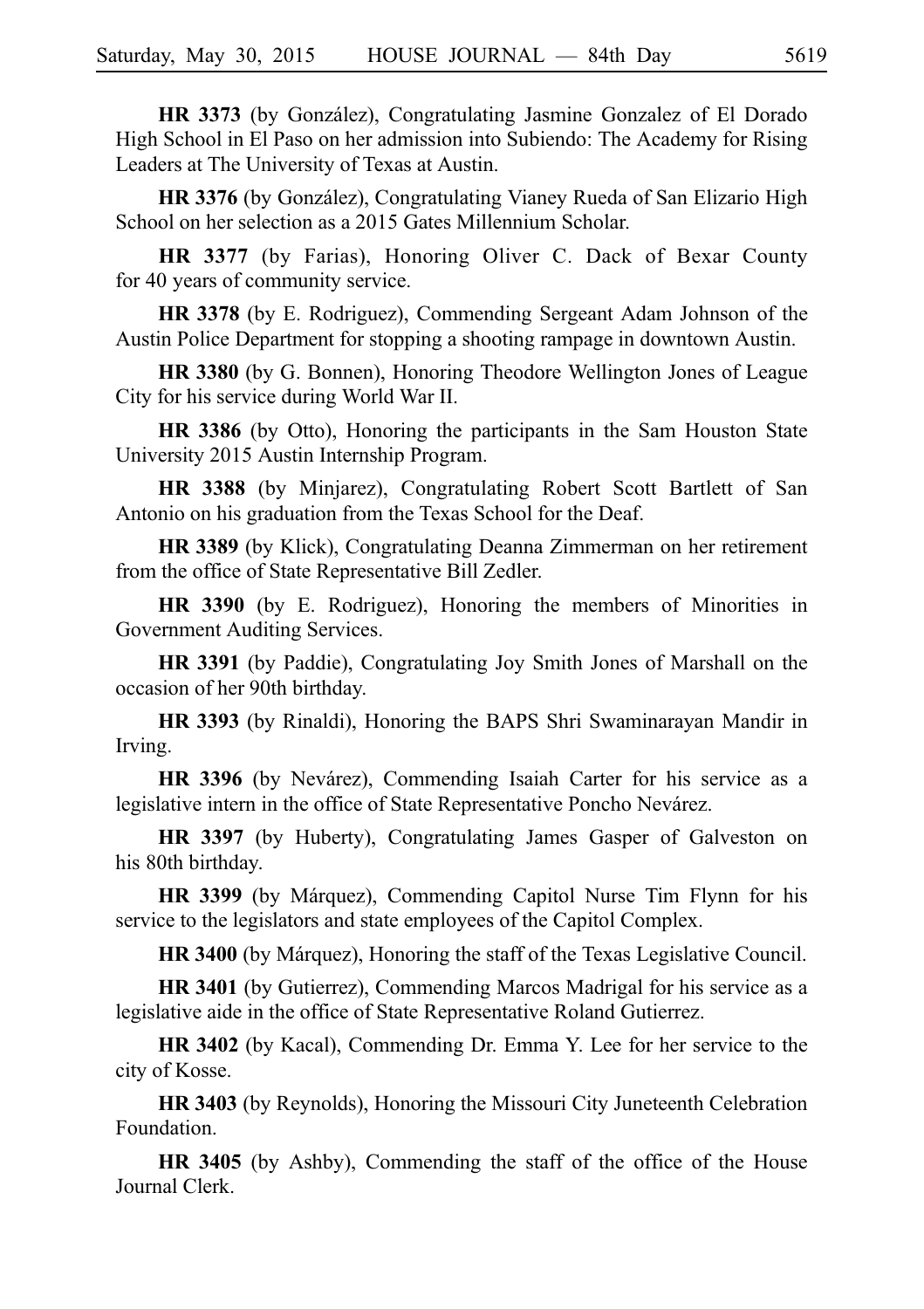**HR 3406** (by Ashby), Congratulating the Normangee High School boys' golf team on winning the 2015 UIL Class 2A state championship.

**HR 3407** (by Geren), Honoring the house sergeant-at-arms and his staff.

**HR 3408** (by Geren), Commending the House Business Office.

**HR 3409** (by C. Anderson), Recognizing the honorees at the 2014 Crawford Fall Sports Banquet.

**HR 3410** (by J. White), Congratulating the Livingston High School percussion trio on their 5A first division rating at the 2015 UIL State Solo-Ensemble Contest.

**HR 3411** (by Paddie), Commending the officers and staff of Region VII of the Texas Department of Public Safety for their work in protecting the Capitol Complex in Austin.

**HR 3412** (by Vo), Commending the Chief Clerk's Office.

The resolutions were adopted.

## **RESOLUTIONS ADOPTED**

Representative Guillen moved to suspend all necessary rules to take up and consider at this time the following memorial resolutions.

The motion prevailed.

The following resolutions were laid before the house:

**HR 3358** (by Herrero), In memory of longtime Corpus Christi resident Jane Chapman Owen.

**HR 3364** (by Moody), In memory of Joe Monsivais of El Paso.

**HR 3370** (by E. Rodriguez), In memory of Andrew Reyes Ramirez of Austin.

**HR 3379** (by Guerra), In memory of Nelson Reyes Salinas, governmental affairs manager for the Texas Association of Business and former legislative staff member.

**HR 3392** (by Rinaldi), In memory of Betty Lanfer of Coppell.

**HR 3398** (by D. Bonnen), In memory of Joseph Timothy Ros of Ashwood.

The resolutions were unanimously adopted by a rising vote.

# **RESOLUTIONS ADOPTED**

Representative Murr moved to suspend all necessary rules to take up and consider at this time the following congratulatory resolutions.

The motion prevailed.

The following resolutions were laid before the house:

**HR 3414** (by Burkett), Commemorating the one-year anniversary of Restoring Lives Bible Fellowship Church in Garland.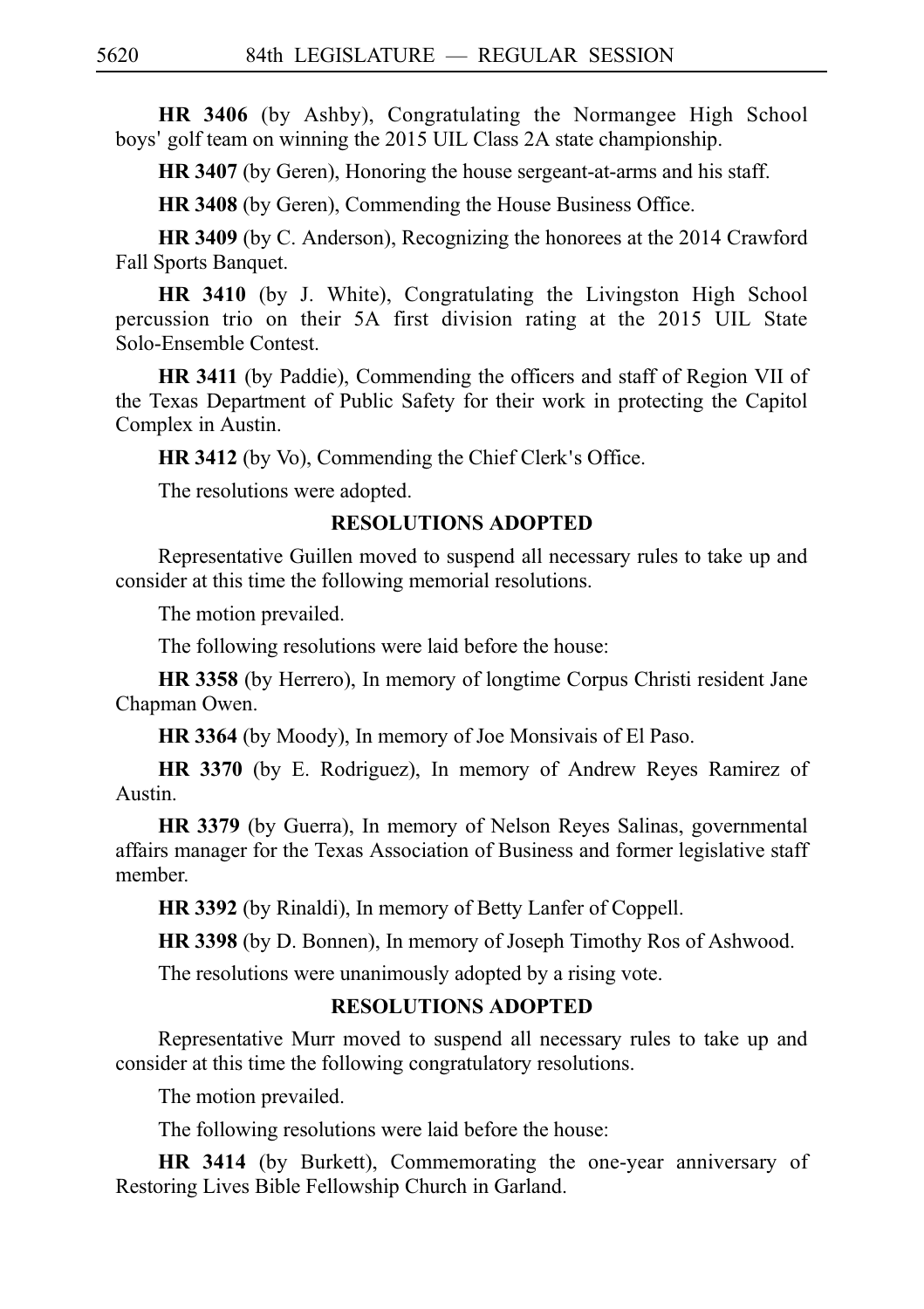**HR 3415** (by D. Miller), Congratulating Chase Whiting of Fredericksburg High School on her success in the Class 4A 300- and 100-meter hurdles at the 2015 UIL Track & Field State Meet.

**HR 3417** (by K. King), Commending the House Research Organization for its work during the 84th Legislative Session.

**HR 3420** (by Alonzo), Paying tribute to the life of author and literary icon Gloria Anzaldúa.

**HR 3422** (by Alonzo), Honoring the House Committee Coordinator's Office.

**HR 3423** (by Allen), Commending the House Research Organization for its work during the 84th Legislative Session.

**HR 3427** (by Blanco), Congratulating Jose and Nellie Balderrama on their 65th anniversary.

**HR 3429** (by Price), Commending Audrey Claire Rhynerson for her service as a student intern in the office of State Representative Four Price.

**HR 3431** (by Smithee), Congratulating Bryan Polanco on being named salutatorian of the Class of 2015 at Caprock High School.

**HR 3432** (by Smithee), Congratulating Seanpaul Mark Renteria on being named valedictorian of the Class of 2015 at Caprock High School.

**HR 3433** (by Smithee), Congratulating Taylor Chase Bentley on being named salutatorian of the Class of 2015 at Amarillo High School.

**HR 3434** (by Smithee), Congratulating Christopher David Wilhelm on being named valedictorian of the Class of 2015 at Amarillo High School.

**HR 3435** (by Johnson), Commending Democratic Party precinct chair Barbara Rosenberg of Precinct 1076 in Dallas County.

**HR 3436** (by Guerra), Commending Rick Diaz for his contributions to KRGV-TV and to the people of the Rio Grande Valley on the occasion of his retirement.

**HR 3438** (by Gutierrez), Commending Arnold R. Alaniz II for his service as legislative director in the office of State Representative Roland Gutierrez.

**HR 3440** (by Fletcher), Congratulating Colton L. Buckley of Gatesville on the conclusion of his term as the student regent on the board of regents of The Texas A&M University System.

**HR 3441** (by Guillen), Congratulating the H. Yturria Land & Cattle Co. for receiving a Lone Star Land Steward Award from the Texas Parks and Wildlife Department.

**HR 3442** (by Guillen), Commemorating the 50th anniversary of Coastal Bend College.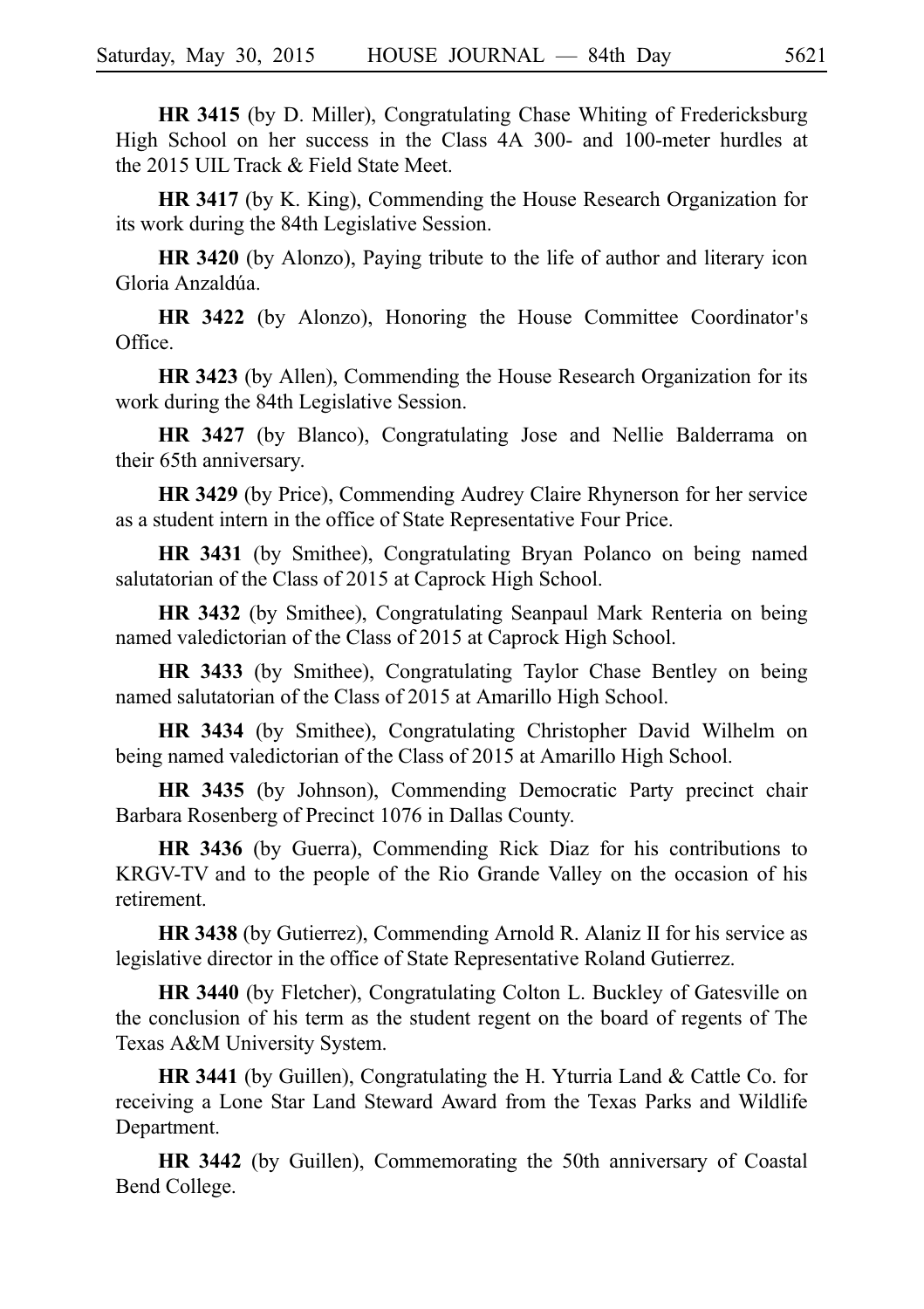**HR 3443** (by Gutierrez), Congratulating Rodrigo Solloa on his graduation from The University of Texas at Austin and commending him for his service as a legislative aide in the office of State Representative Roland Gutierrez.

**HR 3444** (by Guillen), Congratulating the members of the Tilden FFA ag mechanics team on being named grand champions at the 2015 San Angelo, San Antonio, and Houston Agricultural Mechanics Shows.

**HR 3445** (by Y. Davis), Congratulating Jessie M. Hopkins on her selection as the Carver Heights Baptist Church Woman of the Year.

**HR 3446** (by Meyer), Honoring Ron Haddock of Dallas for his volunteer service to the American Heart Association.

**HR 3447** (by Guillen), Commending Jimmy Magel for his service on the Pleasanton City Council.

**HR 3448** (by Villalba), Honoring Michael Blair for his service as legislative director in the office of State Representative Jason Villalba.

**HR 3449** (by Hughes), Congratulating Texas singer and songwriter Kacey Musgraves on her achievements.

**HR 3450** (by Hughes), Congratulating Miranda Lambert on her four wins at the 2015 Academy of Country Music Awards.

**HR 3452** (by Hughes), Honoring Kenneth Threlkeld of Tyler for his 50 years in the insurance business and for his civic leadership.

**HR 3454** (by Hughes), Congratulating David J. Maland of Tyler on his retirement as clerk of the United States District Court for the Eastern District of Texas.

The resolutions were adopted.

## **RESOLUTIONS ADOPTED**

Representative Murr moved to suspend all necessary rules to take up and consider at this time the following memorial resolutions.

The motion prevailed.

The following resolutions were laid before the house:

**HR 3416** (by Phillips), In memory of Bonnie Sue Pierson of Austin.

**HR 3418** (by Krause), In memory of Victor D. Puente, Sr., of Fort Worth.

**HR 3424** (by Hughes), In memory of Janell Horton of Mount Pleasant.

**HR 3426** (by S. Turner), In memory of Robert Wayne "Bob" Strauser of Austin.

**HR 3428** (by Price), In memory of Dr. B. Leigh Browning of Amarillo.

**HR 3451** (by Hughes), In memory of Mary Katherine Scott of Mineola.

**HR 3453** (by Hughes), In memory of Peggy Attaway Shelton Lunsford of Pittsburg, Texas.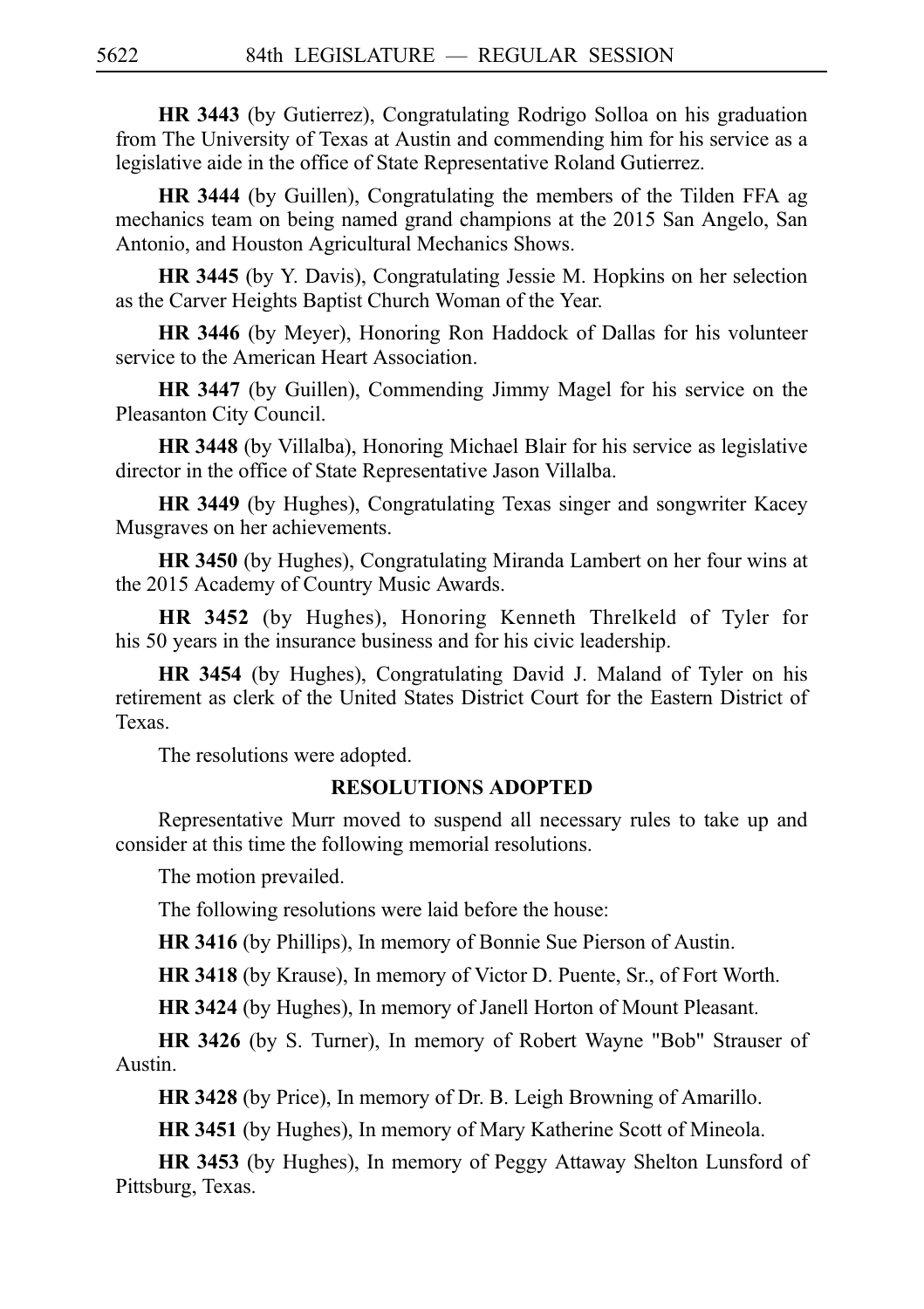**HR 3455** (by Hughes), In memory of Marion T. Pearson.

**HR 3456** (by Hughes), In memory of Daniel E. Banda of Mount Pleasant.

The resolutions were unanimously adopted by a rising vote.

(Speaker in the chair)

# **HB 1690 - CONFERENCE COMMITTEE REPORT ADOPTED**

Representative P. King submitted the following conference committee report on **HBi1690**:

Austin, Texas, May 28, 2015

The Honorable Dan Patrick President of the Senate

The Honorable Joe Straus Speaker of the House of Representatives

Sirs: We, your conference committee, appointed to adjust the differences between the senate and the house of representatives on **HBi1690** have had the same under consideration, and beg to report it back with the recommendation that it do pass in the form and text hereto attached.

| Huffman                   | P. King                  |
|---------------------------|--------------------------|
| Creighton                 | Kuempel                  |
| Nelson                    | D. Bonnen                |
| <b>Nichols</b>            | S. Davis                 |
| On the part of the senate | On the part of the house |

**HB 1690**, A bill to be entitled An Act relating to the investigation and prosecution of offenses against public administration, including ethics offenses.

BE IT ENACTED BY THE LEGISLATURE OF THE STATE OF TEXAS:

SECTION 1. Chapter 411, Government Code, is amended by adding Subchapter B-1 to read as follows:

SUBCHAPTER B-1. PUBLIC INTEGRITY UNIT

Sec.  $411.0251$ . DEFINITIONS. In this subchapter:

(1) "Offense" means a prohibited act for which state law imposes a criminal or civil penalty.

 $(2)$  "Prosecuting attorney" means a district attorney, criminal district attorney, or county attorney.

 $(3)$  "State agency" means a department, commission, board, office, council, authority, or other agency in the executive branch of state government that is created by the constitution or a statute of this state, including a university system or institution of higher education as defined by Section 61.003, Education Code.

(4) "State employee" means an individual, other than a state officer, who is employed by:

 $\overline{(A)}$  a state agency;

(B) the Supreme Court of Texas, the Court of Criminal Appeals of Texas, a court of appeals, or the Texas Judicial Council; or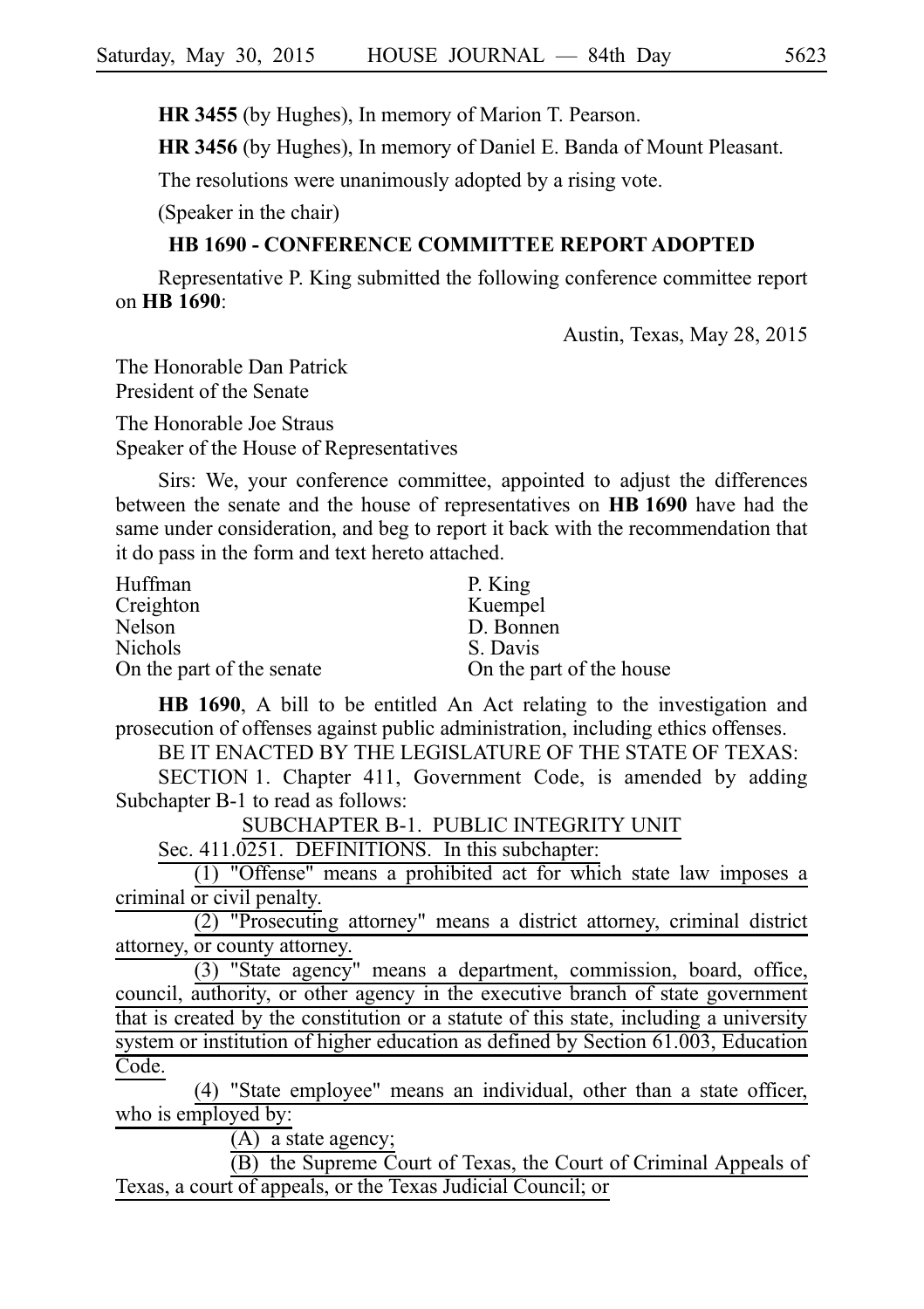(C) either house of the legislature or a legislative agency, council, or committee, including the Legislative Budget Board, the Texas Legislative Council, the State Auditor's Office, and the Legislative Reference Library.

(5) "State officer" means an elected officer, an appointed officer, a salaried appointed officer, an appointed officer of a major state agency, or the executive head of a state agency.

Sec. 411.0252. OFFENSES AGAINST PUBLIC ADMINISTRATION. For purposes of this subchapter, the following are offenses against public administration:

(1) an offense under Title 8, Penal Code, committed by a state officer or a state employee in connection with the powers and duties of the state office or state employment;

 $\overline{(2)}$  an offense under Chapter 301, 302, 571, 572, or 2004 committed by a state officer or a state employee in connection with the powers and duties of the state office or state employment or by a candidate for state office;

 $(3)$  an offense under Chapter 573 committed by a state officer in connection with the powers and duties of the state office; and

 $(4)$  an offense under Title 15, Election Code, committed in connection with:

 $(A)$  a campaign for or the holding of state office; or

(B) an election on a proposed constitutional amendment.

Sec. 411.0253. PUBLIC INTEGRITY UNIT. (a) The Texas Rangers division of the department shall establish and support a public integrity unit.

(b) On receiving a formal or informal complaint regarding an offense against public administration or on request of a prosecuting attorney or law enforcement agency, the public integrity unit may perform an initial investigation into whether a person has committed an offense against public administration.

(c) The Texas Rangers have authority to investigate an offense against public administration, any lesser included offense, and any other offense arising from conduct that constitutes an offense against public administration.

 $(d)$  If an initial investigation by the public integrity unit demonstrates a reasonable suspicion that an offense against public administration occurred, the matter shall be referred to the prosecuting attorney of the county in which venue is proper under Section 411.0256 or Chapter 13, Code of Criminal Procedure, as applicable.

 $\overline{(e)}$  The public integrity unit shall, on request of the prosecuting attorney described by Subsection (d), assist the attorney in the investigation of an offense against public administration.

Sec. 411.0254. NOTIFICATION REGARDING DISPOSITION OF CASE. The prosecuting attorney shall notify the public integrity unit of:

 $(1)$  the termination of a case investigated by the public integrity unit; or  $(2)$  the results of the final disposition of a case investigated by the public integrity unit, including the final adjudication or entry of a plea.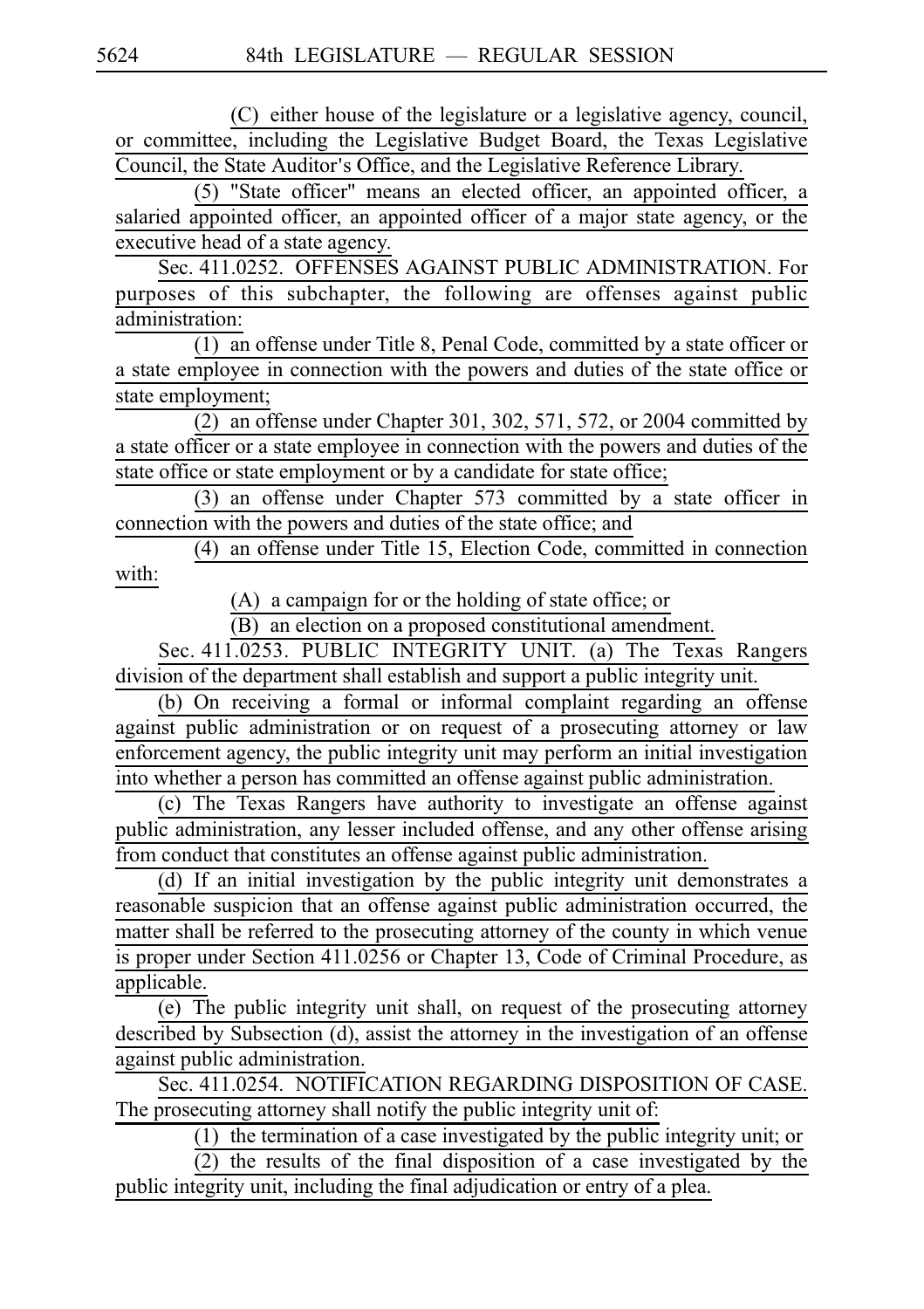Sec. 411.0255. RECUSAL OF PROSECUTING ATTORNEY; SELECTION OF PROSECUTING ATTORNEY BY PRESIDING JUDGE OF ADMINISTRATIVE JUDICIAL REGION. (a) In this section, "judges" means the presiding judges of the administrative judicial regions.

 $(b)$  A prosecuting attorney may request that the court with jurisdiction over the complaint permit the attorney to recuse himself or herself for good cause in a case investigated under this subchapter, and on submitting the notice of recusal, the attorney is disqualified.

 $(c)$  Following the recusal of a prosecuting attorney under Subsection (b), the judges shall appoint a prosecuting attorney from another county in that administrative judicial region by majority vote. A prosecuting attorney selected under this subsection has the authority to represent the state in the prosecution of the offense.

 $(d)$  The prosecutor selected under this section may pursue a waiver to extend the statute of limitations by no more than two years. If the waiver adds less than two years to limitations, the prosecutor may pursue a successive waiver for good cause shown to the court, providing that the total time of all waivers does not exceed two years.

Sec. 411.0256. VENUE. Notwithstanding Chapter 13, Code of Criminal Procedure, or other law, if the defendant is a natural person, venue for prosecution of an offense against public administration and lesser included offenses arising from the same transaction is the county in which the defendant resided at the time the offense was committed.

Sec. 411.0257. RESIDENCE. For the purposes of this subchapter, a person resides in the county where that person:

 $(1)$  claims a residence homestead under Chapter 41, Property Code, if that person is a member of the legislature;

 $(2)$  claimed to be a resident before being subject to residency requirements under Article IV, Texas Constitution, if that person is a member of the executive branch of this state;

(3) claims a residence homestead under Chapter 41, Property Code, if that person is a justice on the supreme court or judge on the court of criminal appeals; or

 $\overline{(4)}$  otherwise claims residence if no other provision of this section applies.

Sec. 411.0258. COOPERATION OF STATE AGENCIES AND LOCAL  $LAW$  ENFORCEMENT AGENCIES. (a) To the extent allowed by law, a state agency or local law enforcement agency shall cooperate with the public integrity unit and prosecuting attorney by providing resources and information requested by the unit as necessary to carry out the purposes of this subchapter.

(b) Information disclosed under this section is confidential and not subject to disclosure under Chapter 552.

Sec. 411.0259. SUBPOENAS. (a) In connection with an investigation of an alleged offense against public administration, the public integrity unit may issue a subpoena to compel the production, for inspection or copying, of relevant evidence that is in this state.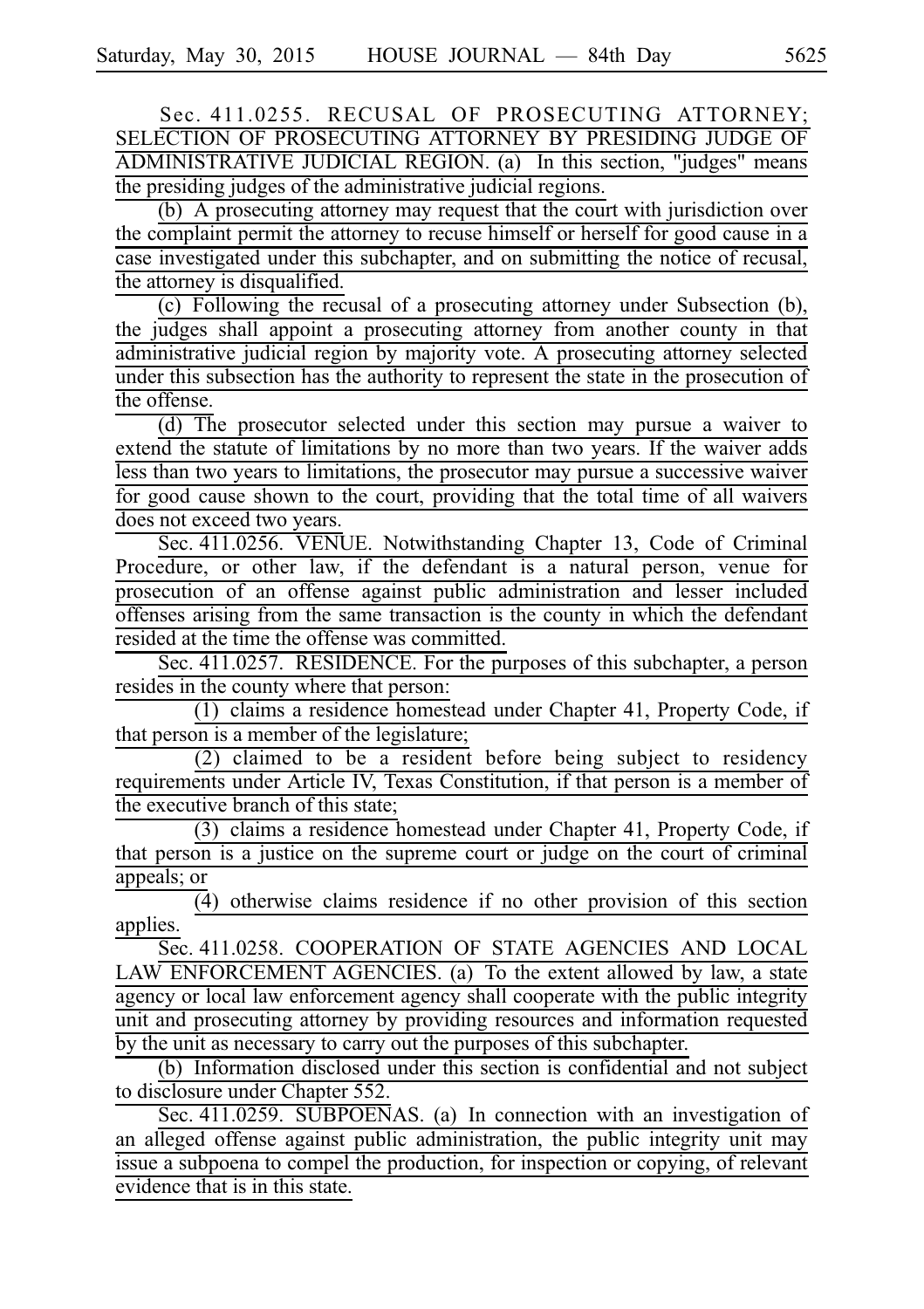(b) A subpoena may be served personally or by certified mail.

 $(c)$  If a person fails to comply with a subpoena, the public integrity unit, acting through the general counsel of the department, may file suit to enforce the subpoena in a district court in this state. On finding that good cause exists for issuing the subpoena, the court shall order the person to comply with the subpoena. The court may punish a person who fails to obey the court order.

SECTION 2. Chapter 41, Government Code, is amended by adding Subchapter F to read as follows:

SUBCHAPTER F. PAYMENTS FOR PUBLIC INTEGRITY PROSECUTIONS Sec. 41.351. DEFINITIONS. In this subchapter:

 $(1)$  "Offense against public administration" means an offense described by Section 411.0252.

 $(2)$  "Prosecuting attorney" means a county attorney, district attorney, or criminal district attorney.

Sec. 41.352. PAYMENT FOR EXTRAORDINARY COSTS OF PROSECUTION. The comptroller shall pay from funds appropriated to the comptroller's judiciary section, from appropriations made specifically for enforcement of this section, reasonable amounts incurred by a prosecuting attorney for extraordinary costs of prosecution of an offense against public administration.

SECTION 3. Sections 301.027(b) and (c), Government Code, are amended to read as follows:

(b) If the president of the senate or speaker receives a report or statement of facts as provided by Subsection (a), the president of the senate or speaker shall certify the statement of facts to the appropriate prosecuting [Travis County district] attorney as provided under Section 411.0253(d) under the seal of the senate or house of representatives, as appropriate.

(c) The prosecuting [Travis County district] attorney to whom a statement of facts is certified under Subsection (a) or the prosecutor selected under Section 411.0255, if applicable, shall bring the matter before the grand jury for action. If the grand jury returns an indictment, the prosecuting [district] attorney shall prosecute the indictment.

SECTION 4. Section 411.022, Government Code, is amended by adding Subsection (c) to read as follows:

(c) An officer of the Texas Rangers has the authority to investigate offenses against public administration prosecuted under Subchapter B-1.

SECTION 5. (a) Not later than three months after the effective date of this Act, the Department of Public Safety shall establish the public integrity unit under Subchapter B-1, Chapter 411, Government Code, as added by this Act.

(b) Subchapter B-1, Chapter 411, Government Code, as added by this Act, applies only to the investigation and prosecution of an offense under Subchapter B-1, Chapter 411, Government Code, committed on or after the date that the Department of Public Safety establishes the public integrity unit. For purposes of this subsection, an offense is committed if any element of the offense occurs before the date described by this subsection.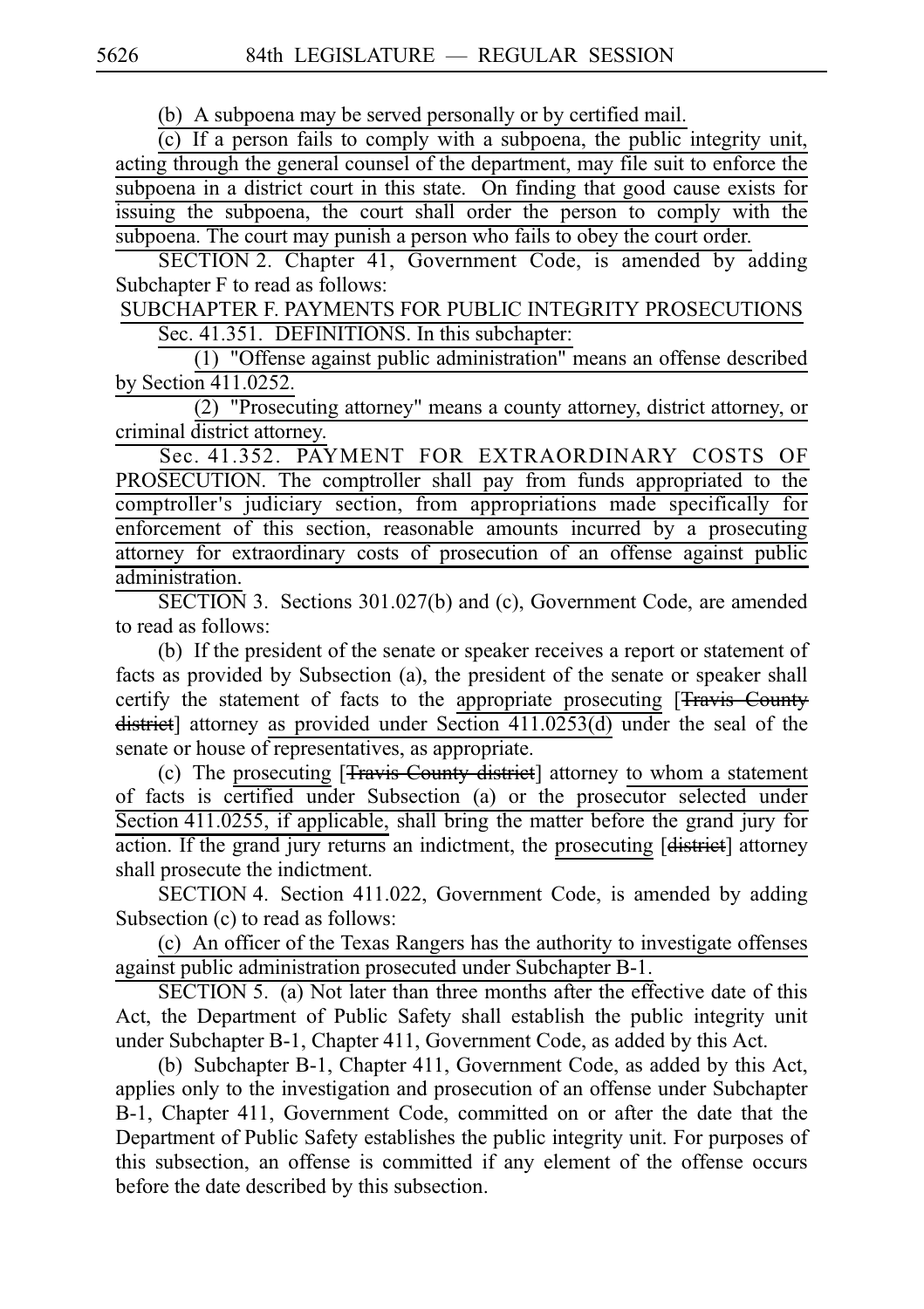(c) The prosecution of an offense committed before the date described in Subsection (b) of this section is covered by the law in effect when the offense was committed, and the former law is continued in effect for that purpose.

SECTION 6. If any provision of this Act or its application to any person or circumstance is held invalid, the invalidity does not affect other provisions or applications of this Act that can be given effect without the invalid provision or application, and to this end the provisions of this Act are severable.

SECTION 7. This Act takes effect September 1, 2015.

### **HB 1690 - REMARKS**

REPRESENTATIVE S. TURNER: I rise to speak in opposition to **HBi1690**, dealing with the Public Integrity Unit. Let me just start off by saying that the Public Integrity Unit, of course, has always been an agency of contention for a long time—in terms of where it was located, the fact that the prosecutions were taking place here in Travis County. But with few exceptions they have done an outstanding job in doing their jobs, in doing their jobs well. And a small percentage of their cases really only deal with public elected officials anyway. Most of their cases deal with other matters, and there's been no issue with that at all. What we are doing in **HB 1690**, we are dismantling the Public Integrity Unit as it has been configured for a long, long time. Let me tell you what my concerns are, and then I'll take my seat.

One, now we are creating a Public Integrity Unit within DPS. I argued yesterday that we were turning DPS into a super mega agency, and we are doing just that. DPS is continuing to grow. There will be more FTEs with DPS. The cost of the appropriation will continue to increase to DPS. So DPS is now becoming a super agency, and it will continue to grow and grow and grow. That's number one.

Number two, I find it very difficult, even as a lawyer, for DPS—which is a part of the executive branch—to be investigating cases that may fall within the executive branch. I just think that creates a major, major conflict, even greater than what people perceive as a conflict right now with the Public Integrity Unit being housed in Travis County. So putting these cases within the executive branch within DPS, I think, is a serious mistake.

Thirdly, the statewide elected officials—in terms of the venue section—will be tried in the county of the resident at the time the offense is committed. And this isn't whether you're republican or democrat; it doesn't even matter. Politics will change. Politics is fluid. But we just had a bill on the floor where there will be a constitutional amendment going to the voters in November allowing statewide elected officials to live anywhere they want to live in the State of Texas. They can establish their own residence. Well, that directly goes to what we're setting up as **HBi1690**, because if a statewide elected official can live in Harris County or live in Hidalgo County or live in Bexar County or live in Dallas County, that is where the investigations will occur. You cannot separate these two from what we are doing in **HBi1690**. And so I think we are making a huge, huge mistake there.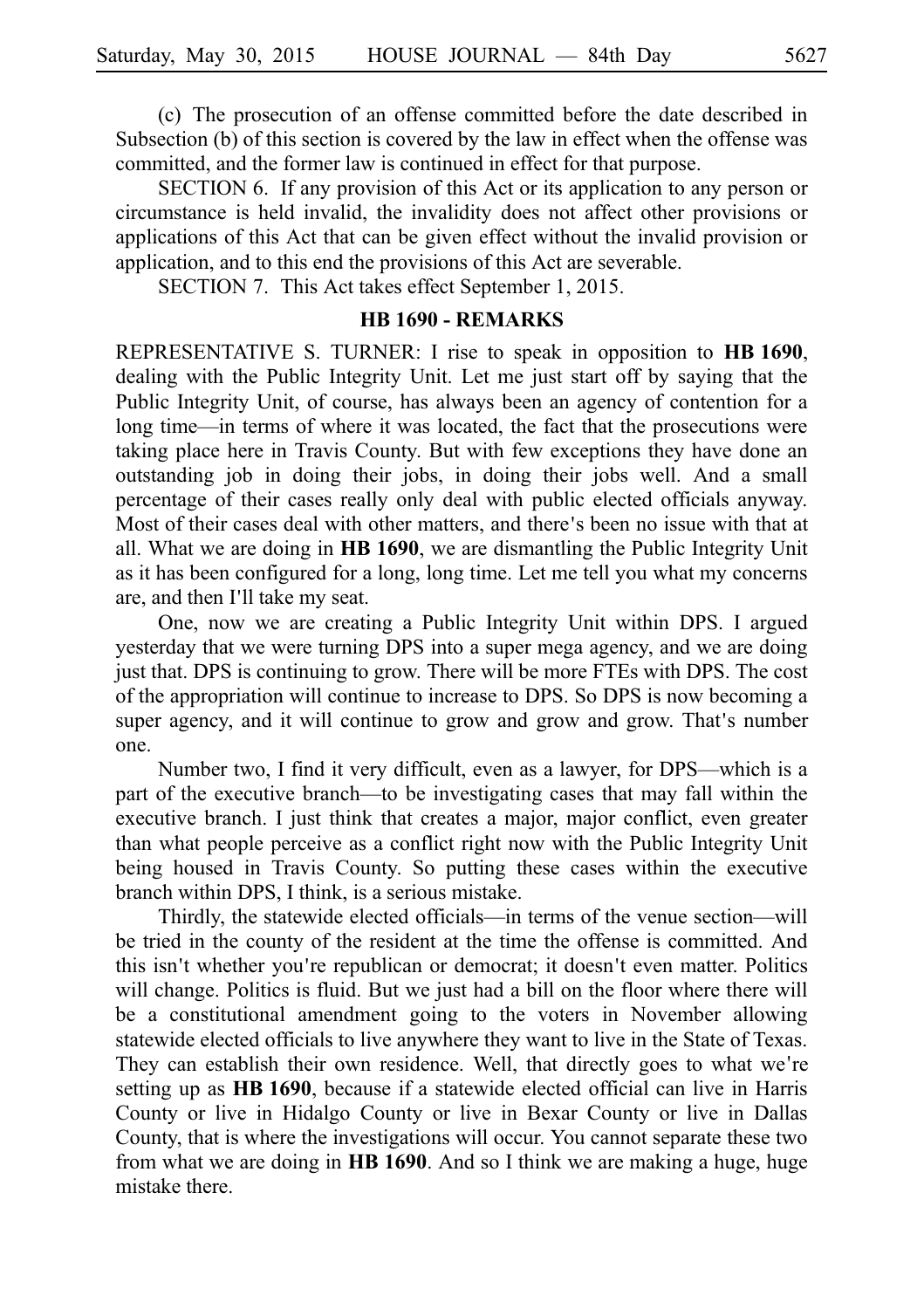And then, number four. There was an amendment placed on Representative Phil King's bill in the house—in fact, the amendment that I put in place—that said if you have multiple state employees that are being investigated that you would keep all of them in the same venue, that we would not force the prosecutors to set up cases all over the State of Texas. For example, if you had one employee living in Travis, one employee living in Harris County, one living in Dallas, but they were part of the same transaction, they would still be investigated in the same venue in Travis County. We put that on the house side. Under this bill coming from the conference committee report, if you've got three employees, and they live in three different counties, then the litigation and the trials would take place in three different counties even though they are a part of the same transaction. That doesn't make any sense. It's not cost-efficient. It doesn't lend itself to judicial efficiency. It simply doesn't make sense.

What we are doing in **HB 1690**, for whatever reason—if we want to say that we don't want people investigated, if we want to say that people can commit crimes, but we want them to go free, then fine. Let's just say that. But to put forth **HBi1690** and to give some sort of impression to the people in the State of Texas that we are not handling cases that involve elected officials or state employees or state staff or people of the executive committee differently than normal Texans are treated, I think that is just absurd. We are creating different standards for people who are up here that people back in our counties and our districts do not have. **HB 1690** is bad policy. It, quite frankly, just doesn't make any sense based on substantive reasons and based on the merits. Now, politically, that's one thing. **HBi1690** is a political bill. **HBi1690** is not a bill for justice and equity and fairness. It is a political document. That's all it is, and that's what we're voting on. And for that—this is not the sort of legacy I want to leave behind, and I will gladly vote no on **HBi1690**.

REPRESENTATIVE NAISHTAT: Sylvester, you were saying that a relatively small percentage of cases that are prosecuted by the Public Integrity Unit deal with elected officials.

S. TURNER: It's a small percentage, but we're making changes because of that small percentage.

NAISHTAT: What are some of the areas where the Public Integrity Unit has an outstanding record in prosecuting that have nothing to do—

S. TURNER: Like on insurance, motor fuel type cases—in those cases, they have an outstanding record. They do an excellent job. No one questions that. No one has ever questioned that.

NAISHTAT: And have they not developed an extensive amount of experience in prosecuting those cases?

S. TURNER: They have a high level of expertise. And now we're shifting cases back to the agencies or others whose expertise may not nearly be as great, and they may have to call on those in Travis County for assistance in handling those cases.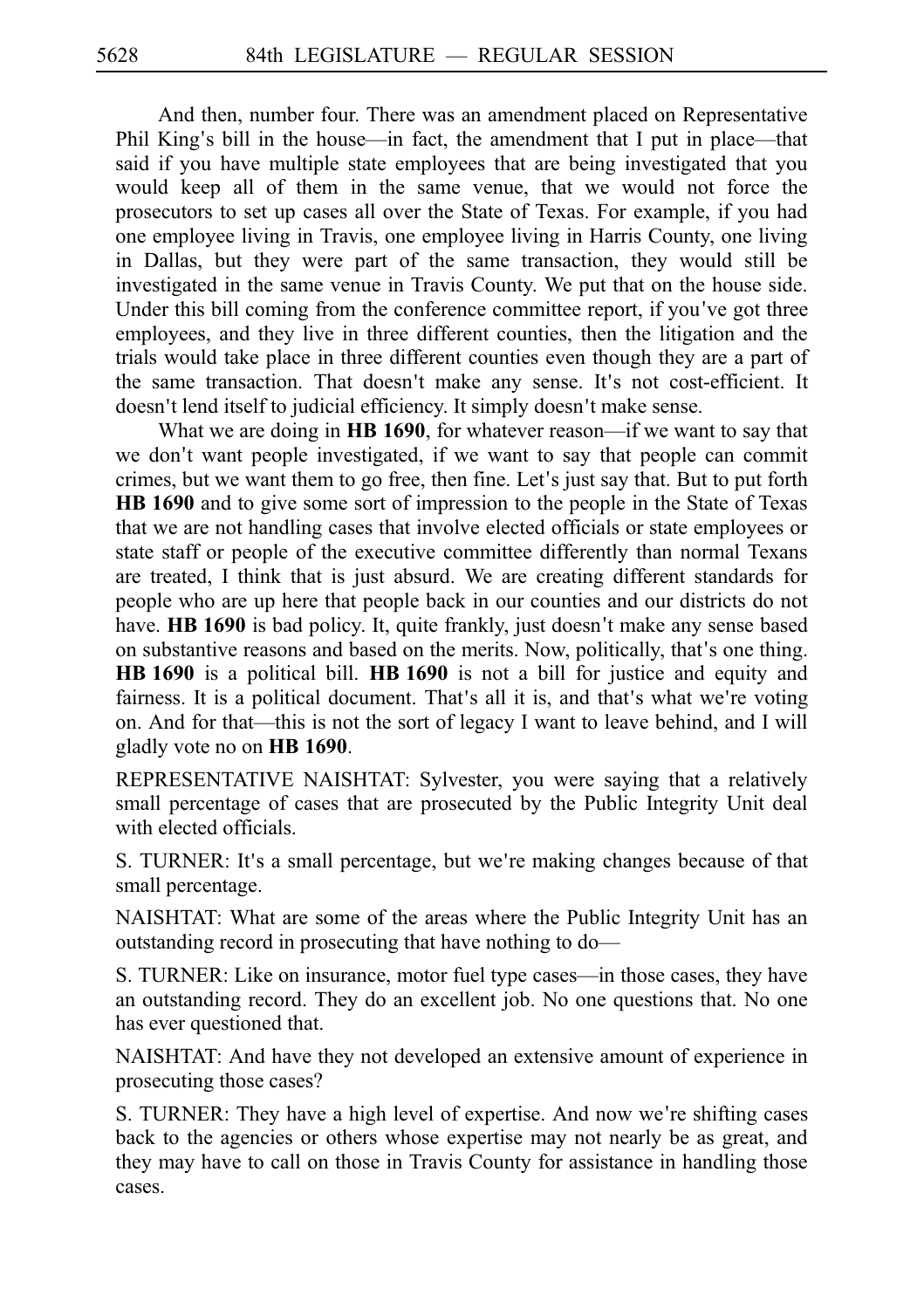NAISHTAT: And ultimately, because of what you ve been describing will ' happen, it will probably end up costing the people of Texas and the state a lot more money than we spend now prosecuting these cases.

S. TURNER: Representative Naishtat, two things can happen. It will either cost more because expertise is not there. Or two, we simply will not investigate and prosecute those cases. It's going to be one or the other. This bill, I think, runs the risk of forcing us simply to ignore cases that should be investigated and prosecuted, because we are decentralizing the agency, and we are placing it in places where there is no expertise. And, quite frankly, the resources are not going to be there in order to investigate them. Or we are putting them in places where it becomes very difficult for the executive branch to be investigating cases that fall within the purview of the executive branch. And then we're putting it with an agency like DPS that we have already turned into a mega agency, and now we're turning it into a super agency.

DPS cannot be all things to all people. It cannot take care of driver's licenses, border security, now Public Integrity Unit, and all the other things that we have given to them. Why not give TEA to DPS? Why not give all of these other matters that we do to DPS? If DPS is now the love of everyone's life—that we don't care how big it becomes—then let's just keep rolling things into DPS, and let them do the job for all of us. There was a time when people were afraid of big government. And there was a time in the Texas House when we were concerned about agencies becoming too big. That time has now passed us, and now we're willing to create these mega agencies to do everything when it would be very difficult for any of us to get any sort of control or demand any sort of accountability. That's my concern. You cannot have DPS doing everything for all people and serving all purposes.

NAISHTAT: Well, you have very legitimate concerns.

REPRESENTATIVE GIDDINGS: Representative Turner, a few days ago on this house floor we were talking about recording of legislators and that kind of thing. And someone got up to the microphone with an amendment to change the provision of the law that we were passing—the bill that we were passing—because they said we were creating a special class for legislators. Does this bill create a special class?

S. TURNER: It is creating a special class. No question about that. We are handling ourselves and those who are either state elected officials or elected officials or public officials—we re handling ourselves differently than the rest of ' Texans will have to experience if they are accused of committing any sort of crime.

GIDDINGS: So we often talk in this legislature about special classes. We also talk about accountability. Do you believe that **HB 1690** will result in less accountability because state officers and state employees will give defendants a home field advantage?

S. TURNER: No question about that.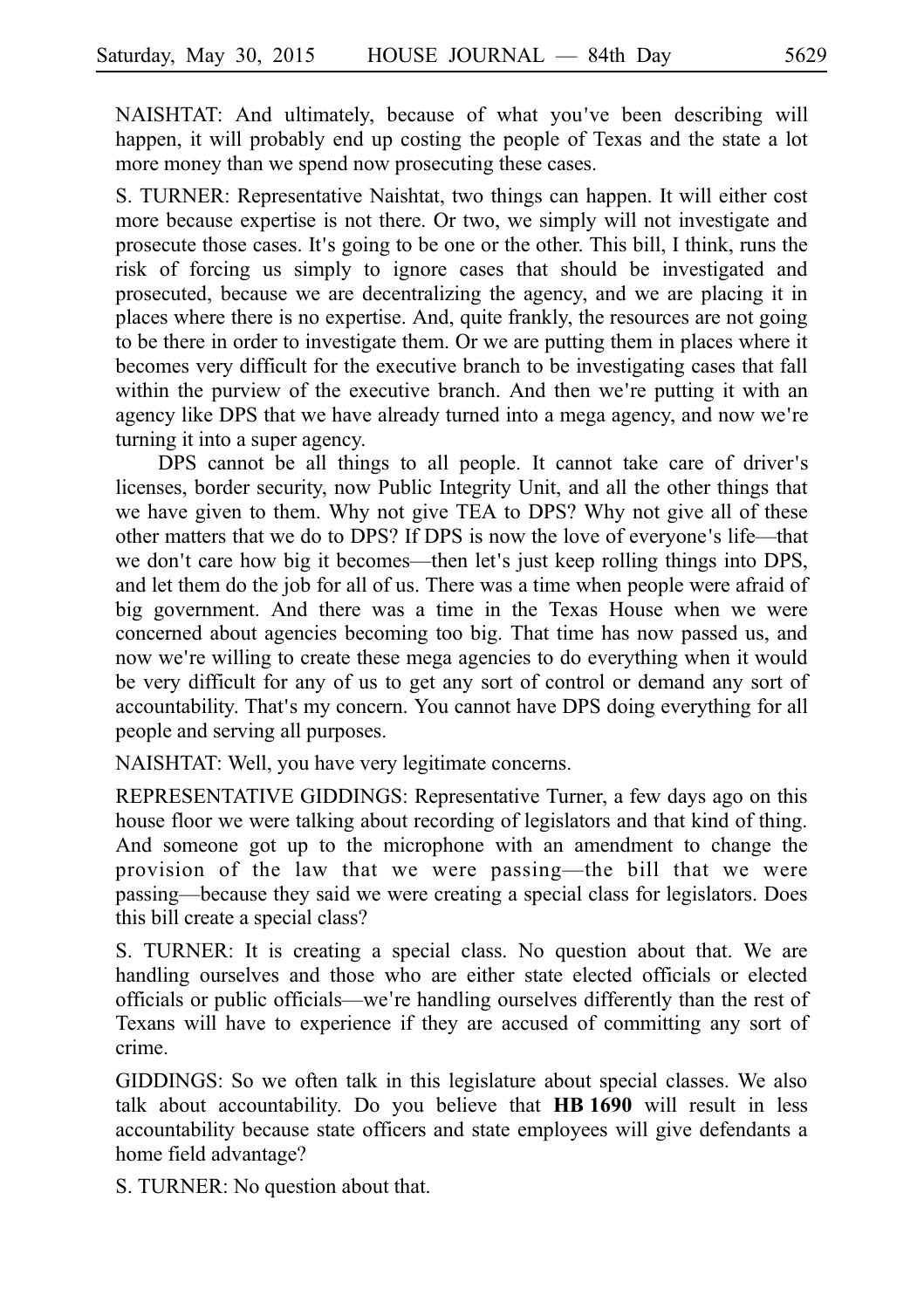GIDDINGS: And in some cases, it's going to cost a lot more money, because if witnesses are in one place, and the trial is in some other place—are we then going to have these witnesses be required to travel to wherever this prosecution is going to take place?

S. TURNER: Let me give you an example. I carried a bill on the floor dealing with civil sex offenders. We changed the way those cases are being handled. We now force those cases to go back to the counties in which these people reside. A part of what we did—we also said that these counties can then tap into additional grant funding because they may not have the expertise to handle these particular cases. We did that then. We're doing now in **HB 1690** a similar thing. And now we're forcing counties where people reside to be responsible for handling those cases where they may not have the expertise. It will cost more for them to get up to speed. They're going to have to tap into more resources. And if they don't have the resources in order to get the expertise, then they are not going to investigate these cases even though there may be a considerable amount of merit to these cases.

GIDDINGS: So one of two things is going to happen. We re going to have to pay ' a lot of money, or they are going to refuse to do it.

S. TURNER: That is correct.

GIDDINGS: In fact, I think what we're doing here is setting up a system of cronyism in terms of—

S. TURNER: We are providing a disincentive for investigation of these types of claims. And if that's the intent, fine. People need to say that. If we don't want these types of claims or cases investigated, then we're doing a pretty good job in **HB** 1690, because **HB** 1690 sets up a disincentive.

GIDDINGS: And is there a good possibility that from a small town, the prosecutor and the defendant might know each other?

S. TURNER: I think that is subject to happen whether it's a small town or a large town.

REPRESENTATIVE GUTIERREZ: Colleagues, I want to be very brief with you, because I know that we all want to get on with our Saturday afternoon. When we discussed this bill a couple of weeks ago, we discussed the idea of who was doing the investigating, and I think that Chairman Turner made it very clear that DPS was doing the investigating. When I asked Representative King who was doing the investigating—a few months ago, six weeks ago—I said, can a local law enforcement do the investigating? He said, sure. But if you look at this bill, it says that if a state agency other than the Texas Rangers has primary responsibility for investigation of a complaint, the Texas Rangers shall provide assistance if assistance is requested by the state. I don't know what other state agency they're talking about. So when the City of San Antonio Police Department wants to investigate public integrity issues, then this bill is saying that they can't, and that's not what was told to us six weeks ago. That's not what was told to us six weeks ago. So if my Tea Party DA, let's say, wants to investigate a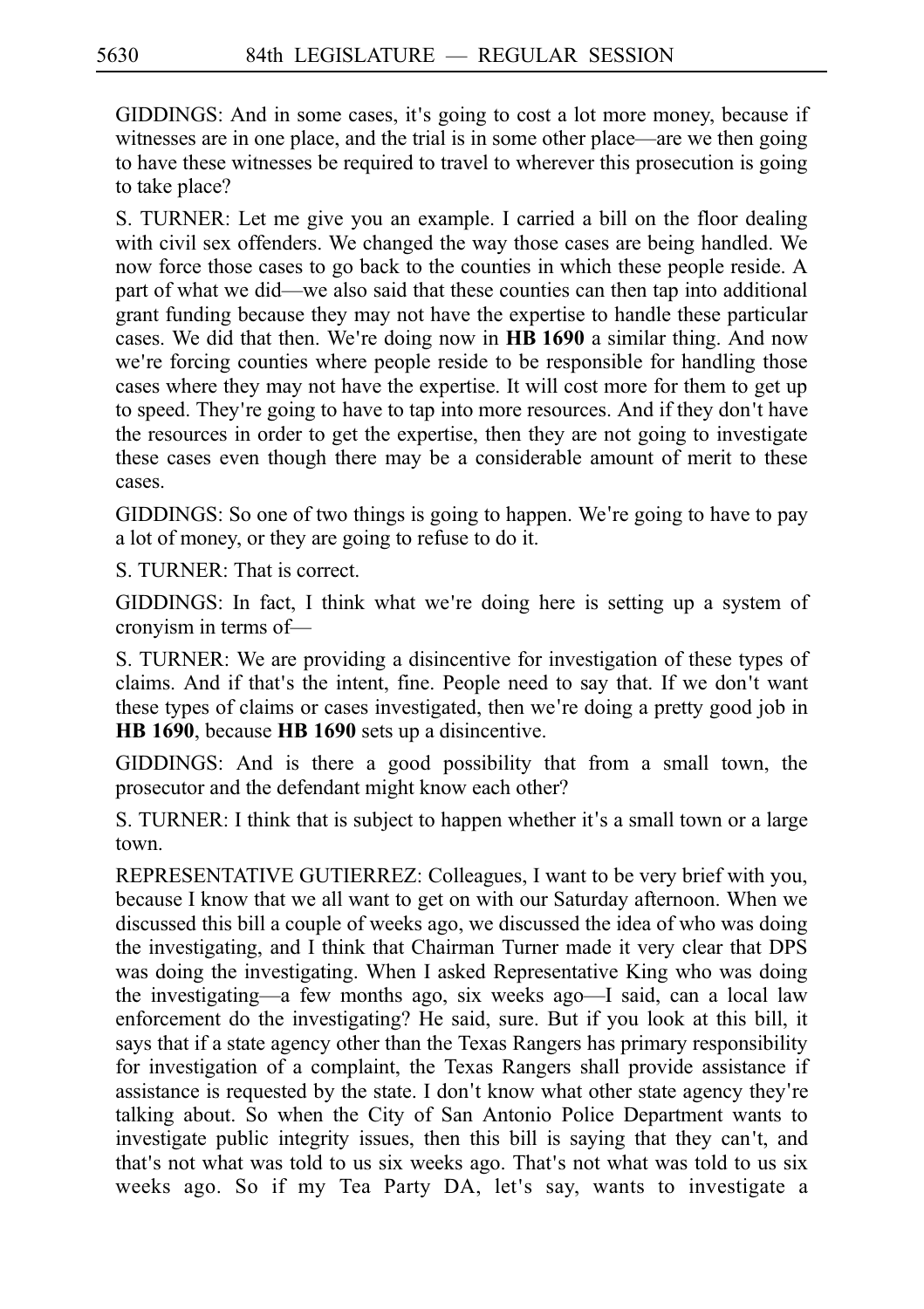republican—because that II happen one day. You're going to find yourselves with a Tea Party DA. You're going to find yourselves---I remember a day in Potter County when I had a democrat DA and a republican judge fighting it out. Politics is politics. Well, just hold on, because this is political, and one day that Tea Party DA might think you did something wrong. I know you all are going to vote for this, but you might want to watch out for those unintended consequences. And this political bill—this bill seeking to find a problem that doesn't exist—is going to have some unintended consequences that are going to cause problems for a lot of innocent legislators. Legislators that did nothing wrong but for the fact that a party—if you want to call the Tea Party a party—a lot of people that are out of control and sick with power will go out and try to diminish and tarnish the lives of those around you. And this is the vehicle by which it will happen. So if you want that to happen, go ahead and vote yes on this.

REPRESENTATIVE P. KING: This has really been a very collaborative effort. We've actually even worked very closely with Gregg Cox over at the Public Integrity Unit. It's a very good bill, and I would just ask for your adoption of the conferees' report.

REPRESENTATIVE SIMPSON: Can you explain to this body what we're doing with respect to state employees? Are we treating them with a special class, like ourselves, where they can only be prosecuted in the county of their residence when they commit crimes of the nature that are in this bill?

P. KING: Page 3, lines 3 through 7 of the bill says: on receiving a formal or informal complaint regarding an offense against public administration. Again, we're only talking about crimes of public administration.

SIMPSON: But if you commit a crime of public administration here or on the border, no matter where it is, it's in the county of residence?

P. KING: I'm trying to answer your question if you'll just allow me to, please. On the request of the prosecuting attorney or any law enforcement agency, the Public Integrity Unit may perform an initial investigation into whether the person has committed an offense. So the reason we said "may" is because we have state agencies that already do their own investigations. We have law enforcement agencies that already do their own investigations, which has worked seamlessly for 100-plus years in Texas. For example, we have our OIGs. And what we didn't want and the Rangers didn't want and the departments didn't want-nobody wanted for all of a sudden the Texas Rangers to be doing every single investigation. All we wanted them doing was taking over those unique, high-profile investigations that had been done statewide by a single elected official in a single county in the State of Texas. So what you re going to see is the ' OIG and TDI or in the comptroller's office—they're going to keep doing what they ve been doing. The Fort Worth Police Department, if they have a bribery ' case, they're going to continue to investigate and handle it. Now, if the Rangers do the investigation, if they find reasonable suspicion, then they ll take that case ' to the prosecuting attorney in the county where the defendant resides, which for—if they're a state employee working in Travis County, it's probably Travis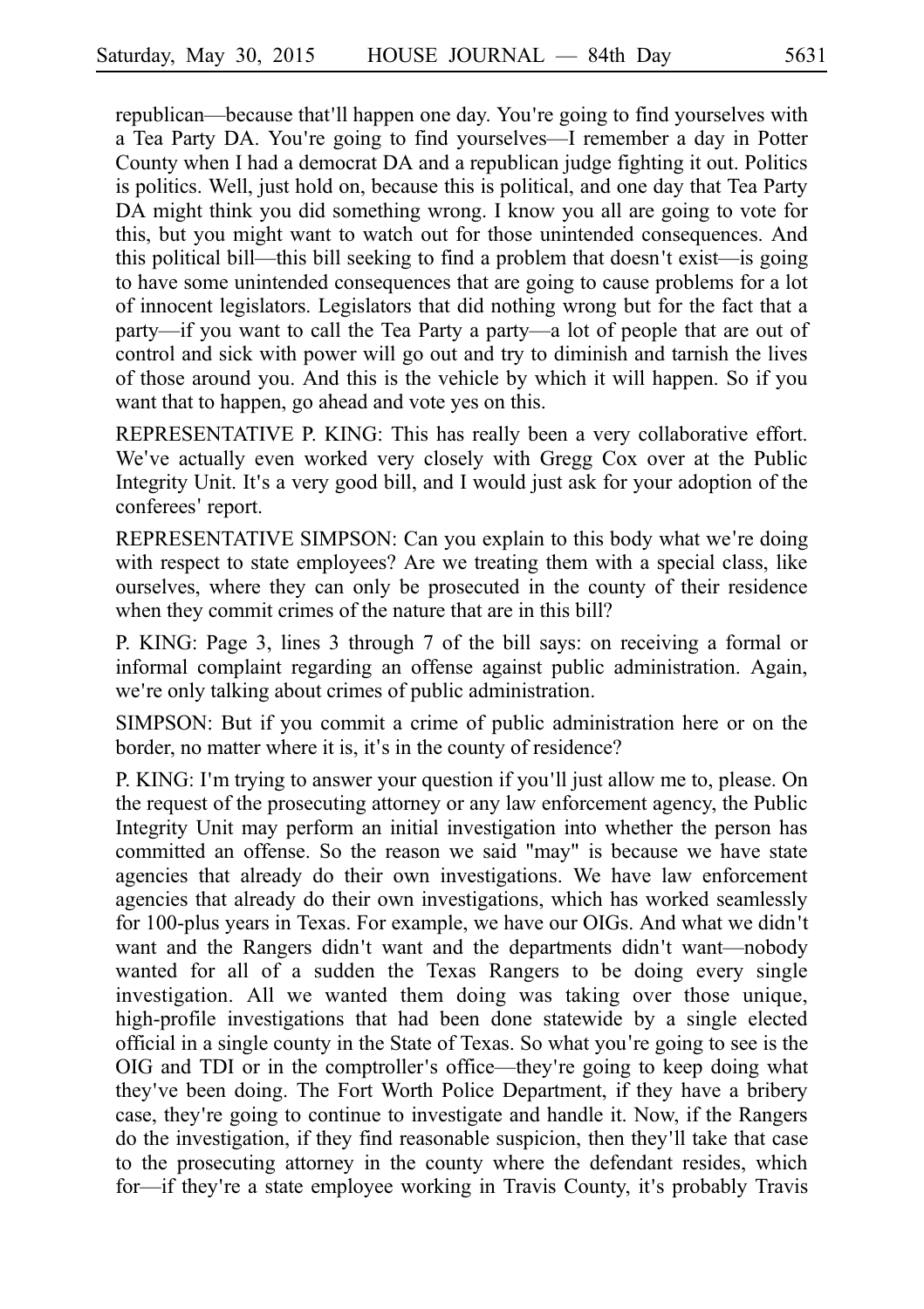County. And Travis County gets to continue to do those prosecutions like they always have. If it was—I don't want to name names—but if it was, say, for the director of DPS, he would be prosecuted in Travis County. The director of another agency residing in Travis County would be prosecuted in Travis County.

SIMPSON: Mr. King, what about crimes against public administration—of bribery or of official oppression—that elected officials such as ourselves or our employees in our offices may commit here in Austin or on a trip to the border or somewhere else in the state? For you and me, will they only be prosecuted if they re from Parker County or from Gregg County? Is that the venue only and not ' the place where the crime was committed?

P. KING: Well, first off, where's the crime committed? Let's pretend that David Simpson goes to Dallas and takes a bribe. I know that would never happen, but let's pretend that Representative Simpson went to Dallas County and took a bribe. When you did that crime in Dallas County, it wasn't a crime against the citizens of Dallas County. It was a crime against the people of Texas, as you are a state official. You then would be prosecuted in front of and by the people that put you in office, that put you in that position of a state official.

SIMPSON: Is that how other normal citizens here in the State of Texas—

P. KING: There are numerous venue requirements that—

SIMPSON: I think we're creating a special class for us and for our elected employees, and I will oppose this bill.

P. KING: If you go to the Code of Criminal Procedure, in the venue section there are numerous different ways that venue is set, and in many cases it is where the defendant resides.

GUTIERREZ: Representative King, I just wanted to get some questions set aside for legislative intent. When we were here six weeks ago, you said that other law enforcement agencies could indeed undertake these investigations on the local level. In the bill itself it says, "if a state agency other than the Texas Rangers." So my question is—

P. KING: I'm sorry, where are you reading in the bill?

GUTIERREZ: I'm reading page 3, line 9. So my question to you is this: Is my Bexar County Sheriff's Office considered another state agency that could perform these investigations?

P. KING: The Bexar County—

GUTIERREZ: Any county sheriff's office—is that another state agency that is allowed to perform these investigations should they want to?

P. KING: Certainly, they can. They can perform any public integrity investigation.

GUTIERREZ: Okay, I wanted to make sure that that's the case. The San Antonio Police Department or the Houston Police Department—is that considered another state agency for purposes of what you intend to do with this legislation?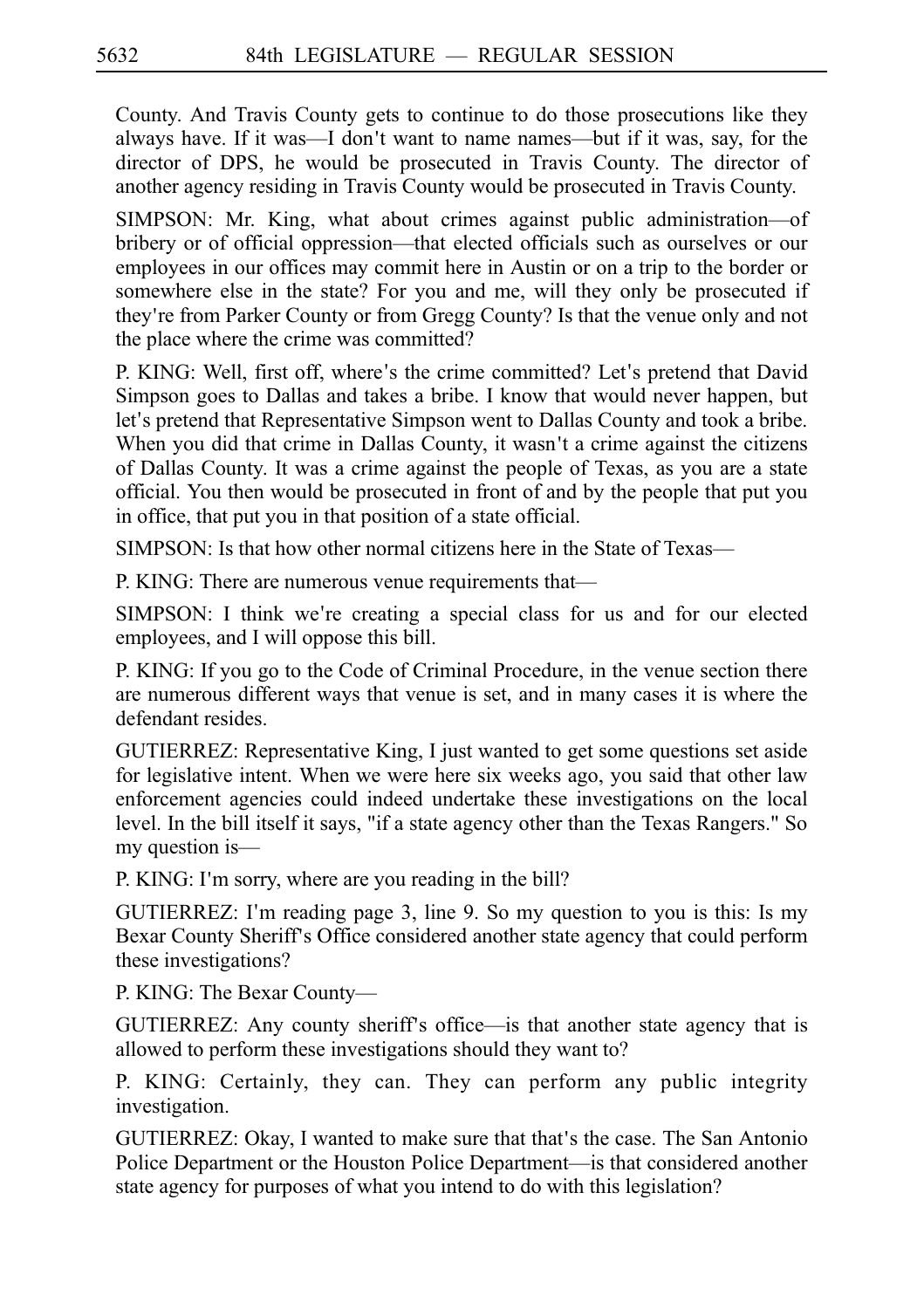P. KING: If a public official commits a bribe and San Antonio PD wants to investigate it and handle it, they absolutely can.

GUTIERREZ: Okay, so you are not limiting, in any way, investigations by any other entity, as long as it's— $\overline{\phantom{a}}$ 

P. KING: That's why it says "may" in line 6.

GUTIERREZ: I know that, but on line 9 it says that "if a state agency other than the Texas Rangers"—

P. KING: I think you may have an old copy of the bill. Are you on—

GUTIERREZ: I'm looking at the senate amendments.

P. KING: Well, if you would look at the final conference committee report, the bill text—I think you're reading an old copy there.

GUTIERREZ: Okay, and that's fine if I'm reading an old copy as long as we're clear that a local law enforcement agency can do these investigations, and we are not bound and limited by DPS.

P. KING: No question at all, absolutely.

GUTIERREZ: And you understand that I'm still voting no for this bill, and we've discussed why. But I want to make it very clear that this is in no way limiting the investigation solely to DPS.

P. KING: I appreciate you asking the question, because there shouldn't be any confusion to that at all.

Representative P. King moved to adopt the conference committee report on **HBi1690**.

The motion to adopt the conference committee report on **HB 1690** prevailed by (Record 1748): 96 Yeas, 51 Nays, 1 Present, not voting.

Yeas — Anderson, R.; Ashby; Aycock; Bell; Bohac; Bonnen, D.; Bonnen, G.; Burkett; Burns; Burrows; Button; Capriglione; Clardy; Cook; Craddick; Crownover; Cyrier; Dale; Darby; Davis, S.; Elkins; Faircloth; Fallon; Farney; Fletcher; Flynn; Frank; Frullo; Galindo; Geren; Goldman; Gonzales; Harless; Huberty; Hughes; Hunter; Isaac; Kacal; Keffer; Keough; King, K.; King, P.; King, S.; Klick; Koop; Krause; Kuempel; Landgraf; Larson; Laubenberg; Leach; Lozano; Metcalf; Meyer; Miller, D.; Miller, R.; Morrison; Murphy; Murr; Otto; Paddie; Parker; Paul; Peña; Phelan; Phillips; Pickett; Price; Raney; Riddle; Rinaldi; Sanford; Schaefer; Schofield; Schubert; Shaheen; Sheets; Sheffield; Simmons; Smith; Smithee; Spitzer; Springer; Stephenson; Stickland; Thompson, E.; Tinderholt; Turner, E.S.; VanDeaver; Villalba; White, J.; White, M.; Workman; Wray; Zedler; Zerwas.

Nays — Allen; Alonzo; Alvarado; Anchia; Bernal; Blanco; Canales; Coleman; Collier; Davis, Y.; Deshotel; Dutton; Farias; Farrar; Giddings; González; Guerra; Guillen; Gutierrez; Hernandez; Herrero; Howard; Israel; Johnson; King, T.; Longoria; Lucio; Márquez; Martinez; Martinez Fischer;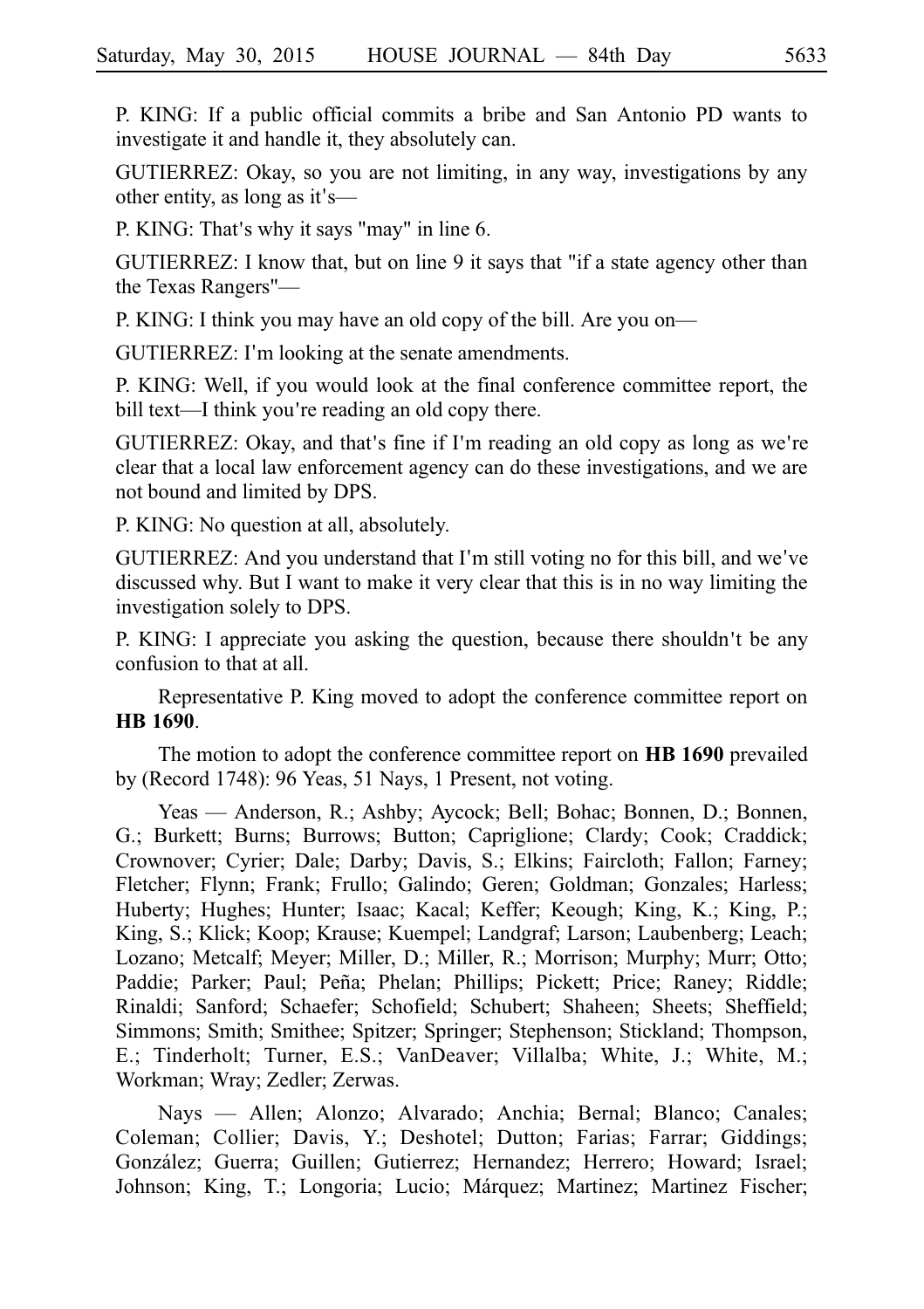McClendon; Miles; Minjarez; Moody; Muñoz; Naishtat; Nevárez; Oliveira; Raymond; Reynolds; Rodriguez, E.; Rodriguez, J.; Romero; Rose; Simpson; Thompson, S.; Turner, C.; Turner, S.; Vo; Walle; Wu.

Present, not voting — Mr. Speaker(C).

Absent, Excused — Anderson, C.

Absent — Dukes.

### **REMARKS ORDERED PRINTED**

Representative Wu moved to print all remarks on **HBi1690**.

The motion prevailed.

### **MESSAGE FROM THE SENATE**

A message from the senate was received at this time (see the addendum to the daily journal, Messages from the Senate, Message No. 3).

# **ADDRESS BY REPRESENTATIVE PICKETT ON A MATTER OF PERSONAL PRIVILEGE**

The chair recognized Representative Pickett who addressed the house on a matter of personal privilege, speaking as follows:

Don't worry, nothing too bad, not at all. In fact, I just want to take the time to do some background on transportation and where we're at. I know we're real busy right now, and there may not even be the questions asked about **SJR 5** later that are as important as some of the stuff I'd like to lay out. I was asked, actually yesterday, because of something that happened late. I killed my own bill yesterday, if you hadn't heard. I called a point of order on HB 13, and some of the members that have been tracking these things thought that that may have jeopardized **SJRi5**. And so I wanted to let them know that it does not in any shape or form, not a bit.

**HB** 13 left this house as a companion to **SJR** 5, and we held **HB** 13 out there during all the negotiations. If we got to a point where we felt it was necessary to put in general law what we wouldn't put in the constitution, we would keep **HB 13** for that. I did have a gentleman's agreement, though, that **HB** 13 would live and come back over, because there were some good things in there that you had passed on to the senate, and I had hoped that they would have stayed in. But once I filed the committee report on  $SJR$  5,  $HB$  13 was pretty much canned. A poison pill was added to that bill, and that discussion needed to happen at a different time and place. There was an amendment there about red light cameras. And as a chairman, I try to keep myself balanced about the bills that we hear, especially if I haven't made any public comment, and I try not to. And I will tell you personally right now, there is a version possibly ending red light cameras that I—me—could support. That's not something the senate sent over. That's not something the senate really wanted to have a conversation about, and that's too bad, but that's another issue.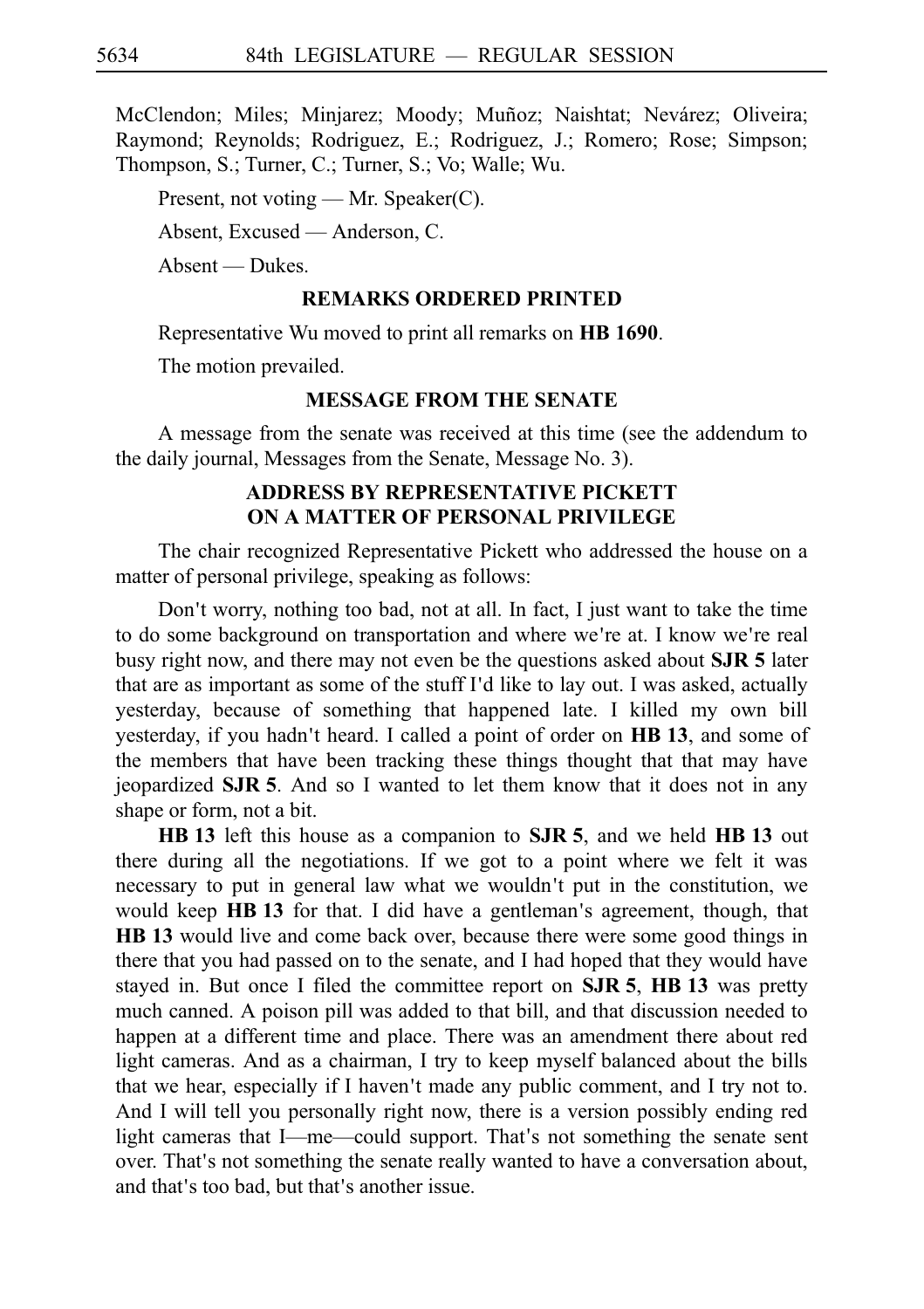So yesterday, when **HBi13** became eligible, there could have been a possibility, of course, for two things to happen. I could have stood up here and said, it's a nongermane amendment; let's send it back. But I think there would have been some members in this body who would have liked to have objected to that and say, let's have a vote on concurring. And there's two sides that are very passionate about that: I want them; I don't want them. And both of those groups out there were working fervently for the last few days for a resolution. And so I decided to put it out of its misery yesterday so everybody could sleep better tonight. It's dead for the session. So I'm a little disappointed, though, that the senate let that even go on.

Now, Mr. Simmons passed a pretty important bill yesterday, **HB 20**, and he should be congratulated for that. And some of **HBi13** is in there. Some of **HBi13** is in **HB 20**, so that's good. But let me tell you what's not in **HB 20** that was in **HB** 13. We worry about additional monies going to an agency that some of us have not had a lot of confidence in over the last several years. **HB 13** directed the agency to take a look at their funding formulas. We haven't done that for a while. Last session, we had a lot of discussions about energy sector roads. They weren't included and aren't included, and that needed to be part of the process. So that's not in **HB 20**, and it's no longer **HB 13**.

One of the things extremely important to a lot of people who watch TxDOT very closely—over the last couple of years there have been some projects approved around the state that are extremely questionable. We have a 1,300 to 1,400-page document where things are put in, and hundreds of millions of dollars and billions of dollars get moved around with almost no member of the public knowing what's going on. In **HB 13** it said, you, TxDOT Commission, if you're going to do that, you need to let the public know at least 30 days before you take that action, at a public meeting, and pull it out by itself and say, we're going to move billions of dollars around. So what do you think about that? And that had another purpose—employer, employee. If an employer tells an employee, you will do this, and you will put that in that document, and that employee tries to do the right thing and say, I really don't want to do that, **HB 13** gave that employee the ability to tell an employer: I can't do that; it needs to be taken to the public. That was in **HB 13**. We no longer have that.

So what do we have? We have a new chairman over at the commission. Those of you who are freshmen may know a little bit about him, but the rest of us know Tryon Lewis. Judge Lewis is a very, very good choice in my opinion. The governor didn't ask me, but after the governor made the appointment, I sent him a note saying, you made a good choice. And he's going to be an excellent leader, I think, over at the Texas Department of Transportation. So Chairman Lewis and I did sit down over the last couple of days, and we took **HBi13**—because I will admit to you that there isn't anything in **HB 13** that Tryon Lewis and company over there cannot do. By rule, Mr. Lewis can bring up to his body—let's take a look at the funding formulas. He can do that without **HBi13**. I sat Tryon down, and he looked at some of the issues that have happened over the last couple of years. And I said, Tryon, what do you think about the idea of these big major changes being done at the last minute with no discussion, with no discussion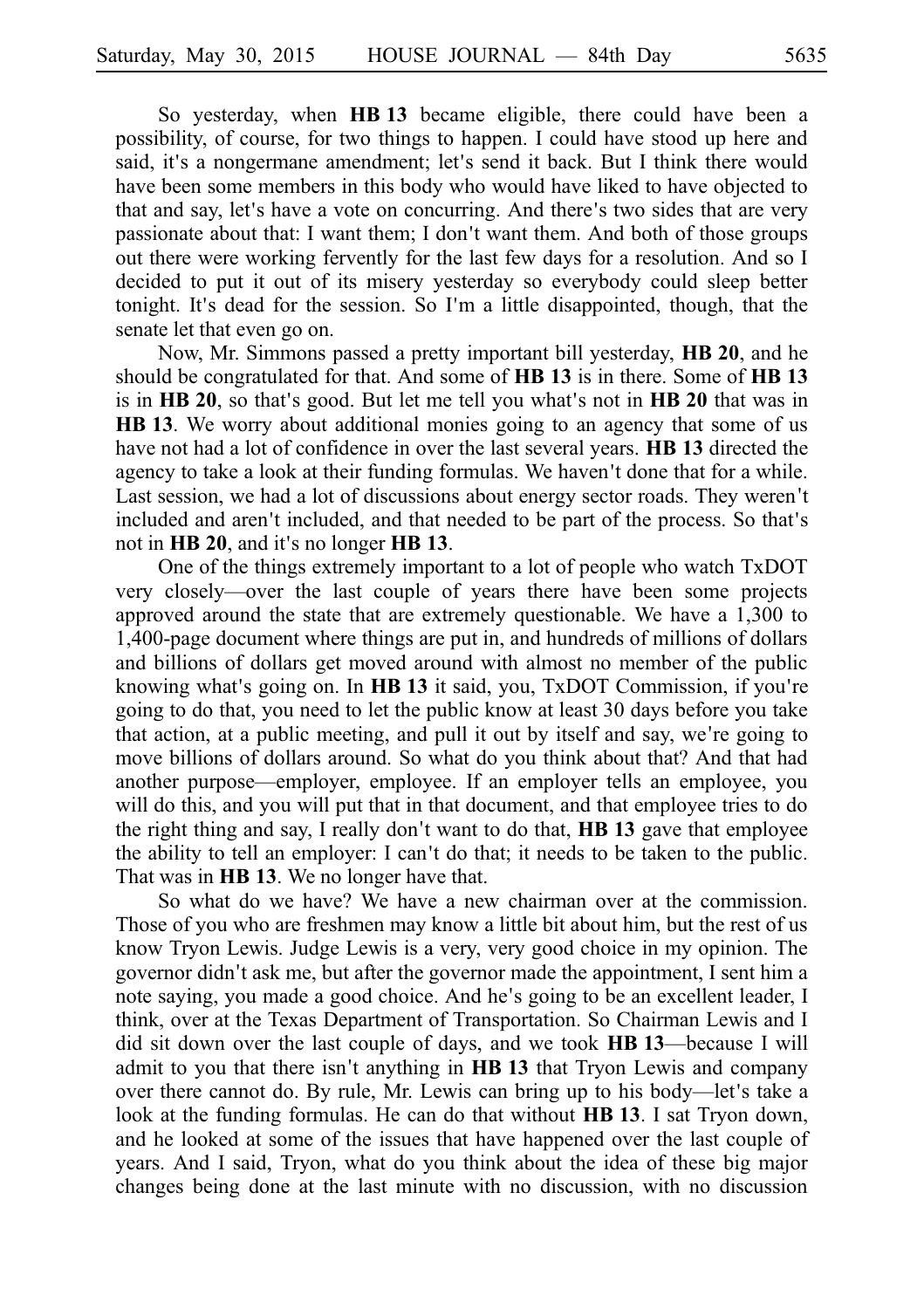allowed? He said, that's not right. I said, Tryon, would you consider it—you don't have to make any solid promises to me—would you consider doing some of those changes? He said, absolutely, we're going to take a look at it. So he's going to do that. But what we could have gone home with is—I'm hoping **SJR 5** passes and passes big. We need it. It's important. The bill is good, but I also wanted to go home and tell my constituents that we didn't just give them a whole bunch more money without any other criteria. So that's where that sits.

General Weber, I know you're listening today. John Barton, I know you're listening today. The general sat here while we did the appropriations process. And I want to try to help with some of the relationships in this room. You rural folks have a very good relationship with your district engineer. Those of you who are involved in the MPO process may have. The rest of you don't even know your district engineer. General Weber—I love giving generals orders—by Monday, general, I would like a letter sent to every member of the legislature with the name and personal contact of their district engineer so that you can build that relationship. And I believe he will do that. And again, back as the new chair, I think he is going to develop the talents of the members that he has right now. We have a new member, Mr. Bruce Bugg, so some new blood. Tryon is the new chairman. You ve got Victor Vandergriff as a commissioner. I think he is one of ' the most intelligent people, period. I think he's one of the smartest persons I've ever met. Then you've got Jeff Moseley who's got this background in public service. He needs to be utilized. And then you've got Jeff Austin, the happy banker. How many of you know Jeff Austin? The guy is a great guy. He needs to be let loose. He needs to be given some more authority over some of the financing over there. And just like a sports analogy, coaches put people where their talents suit them best. I think Tryon can draw that out of the three commissioners that are still there. I think he can put them where they're best needed, and I believe that's going to happen. Now, this is more positive than negative—in fact, very little negative. It's going to be very positive.

On to **SJR 5** for a moment. The speaker may not have realized it, but he lent me two of his most talented employees. He let me have Andrew Blifford and Brady Franks. He lent them to me. They're not my staff; they're speaker's staff. We went through countless rungs—and this is in the middle of all the appropriations process that Chairman Otto had them running to. So when they left their offices, I got a little bit of time with them. So they were really, really stressed and working all crazy hours. Now, leading up to where we are today—and **SJR 5**, in just a moment. I don't think it's something that today a lot of accolades for getting this to the floor are due, unless you go back two years. We're here because of the public telling us. Eighty percent said Prop 1 was important, so we're riding off of the initiative of that success. But I will tell you, two years ago it took us three special sessions, eight attempts, to get 100 people here. So those that worked on this—like Chairman Larry Phillips, Chairman Darby, Representative Harless—do you have any idea what these people have been doing the last several years? Chairman Darby brought something to this floor, which took a lot of courage, to get people to talk about it. Donna Howard stood up in the Democratic Caucus pushing for Prop 1 last session. Lyle Larson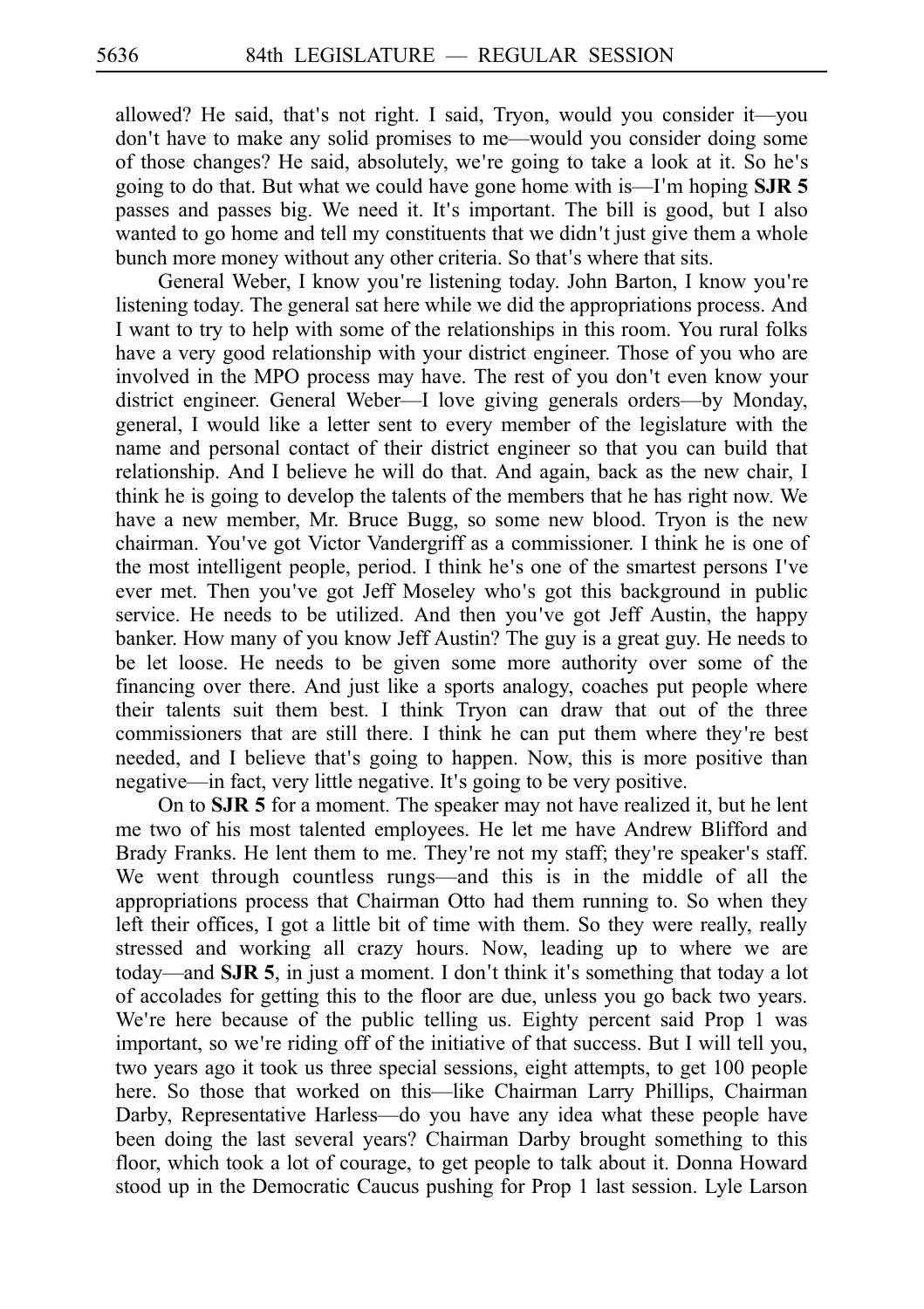has been filing bills to end diversions for many years. So we're here because there are people working behind the scenes trying to make transportation extremely important and on everybody's mind.

So what, so far, has happened? And I want to recap, because, again, we were pretty rowdy when the appropriations bill happened. Mr. Otto and company did the best they could, and you re going to wind up with something better than we ' had before. There was some additional general revenue that was originally in the bill that had left. The senate had some, and because we're spending like drunken sailors, they kind of had to reduce some of that and look at the reality coming in a couple of years. So there's not necessarily additional cash, but there is. What Larry Gonzales did on his subcommittee, with Mr. Otto's support, is they did end the transfers out of Fund 6 that we call diversions. They're legal. They're appropriate by the constitution, but this Appropriations Committee limited those. That's  $$1.2$  billion in round numbers that is a direct increase to  $TxDOT$  and their budget. So you can go home and automatically say \$1.2 billion is going to be inputted into the system.

You also did some other things that you need to take credit for. You passed HB 122. It went to the senate; they passed it. It's waiting for the governor's signature. What was that? Some of us from both sides of the aisle are conservative. We have three sources that we've been borrowing money from for transportation. I recommended that we turn off one of those sources because it's a revolving credit card. The other two sources have dollar specific in statute that we can't go above, but this revolving fund has been abused, in my opinion, and you have said, let's turn it off. Let's hold tight and not increase the debt. In the budget that you passed this session you will not be increasing the debt for transportation and, again, that's to Mr. Otto and company's help. You also did something else. There's a lot of people that are into this—it's now toll roads. All of a sudden we need to stop them. Well, I'm not a big fan, but you can't just do it overnight. We don't even know how much that would cost to do. You passed another bill out of here that went to the senate, that the senate has passed, that's waiting for the governor's signature, that says, TxDOT, you will inventory everything that we have. Look at any low hanging fruit. If there's something that can go away, make a recommendation, and you come back to the legislature with a plan. You tell us what it's going to cost because nobody knows. We've never actually done it. So if we're going to end toll roads, instead of just putting forward a bill that says end them, wouldn't you like to know what that costs and how long it would take to do? It would be hard just to pass something just automatically like that. So there's so many things to date—to date—that you've done that you can go home and take credit for. So with that, Mr. Speaker, I'd like to back off from the mic for a moment and hope that you would lay out **SJR 5**.

# **HR 3385 - ADOPTED (by Pickett)**

The following privileged resolution was laid before the house: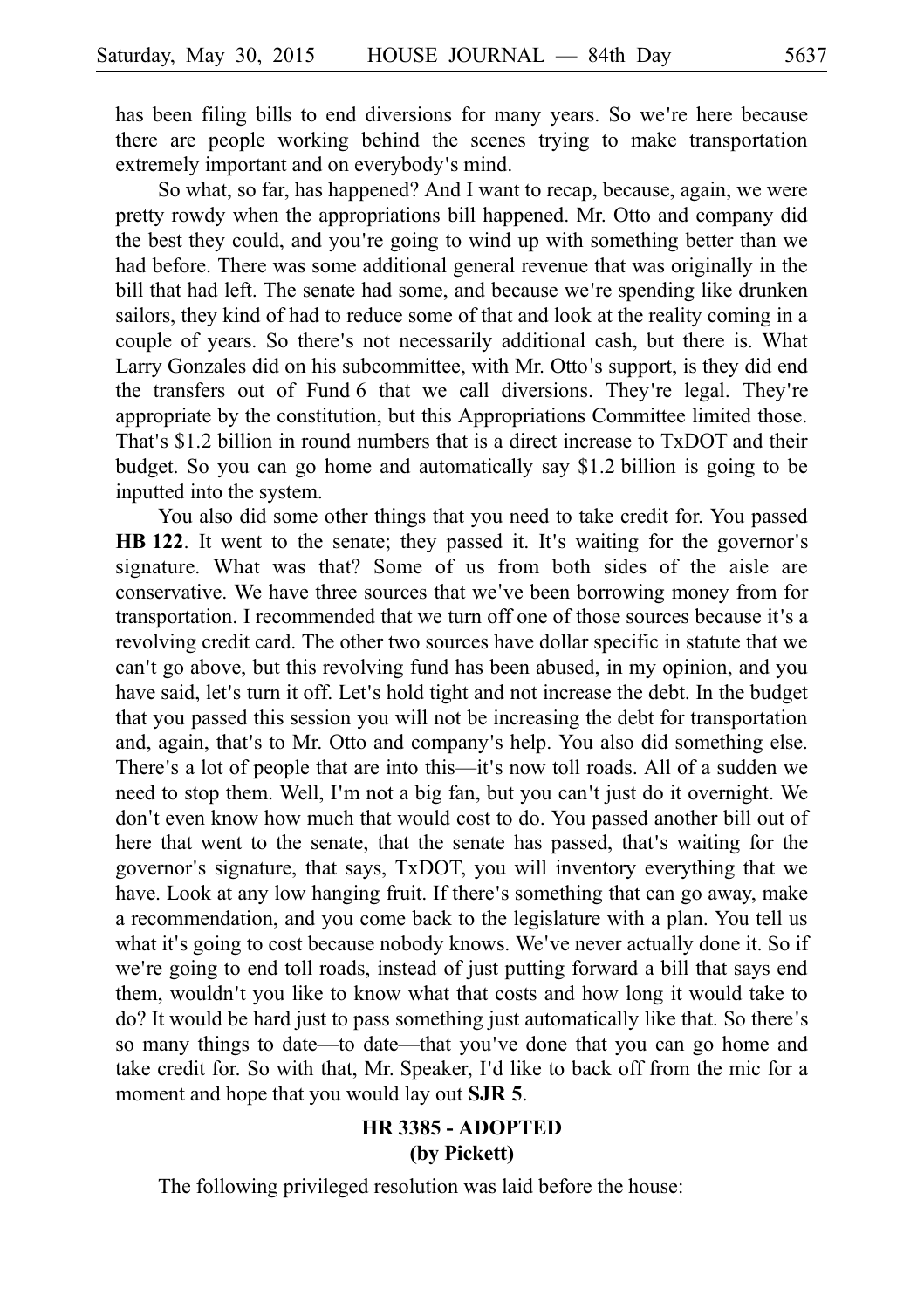### **HR 3385**

BE IT RESOLVED by the House of Representatives of the State of Texas, 84th Legislature, Regular Session, 2015, That House Rule 13, Section 9(a), be suspended in part as provided by House Rule 13, Section 9(f), to enable the conference committee appointed to resolve the differences on **SJR 5** (proposing a constitutional amendment dedicating a portion of the revenue derived from the state sales and use tax and the tax imposed on the sale, use, or rental of a motor vehicle to the state highway fund) to consider and take action on the following matter:

House Rule 13, Section  $9(a)(1)$ , is suspended to permit the committee to change text not in disagreement in proposed SECTION 3 of the resolution to read as follows:

This proposed constitutional amendment shall be submitted to the voters at an election to be held November 3, 2015.

Explanation: This change is necessary to provide that the election on the proposed constitutional amendment will be held on November 3, 2015.

**HR 3385** was adopted by (Record 1749): 146 Yeas, 1 Nays, 1 Present, not voting.

Yeas — Allen; Alonzo; Alvarado; Anchia; Anderson, R.; Ashby; Aycock; Bell; Bernal; Blanco; Bohac; Bonnen, D.; Bonnen, G.; Burkett; Burns; Burrows; Button; Canales; Capriglione; Clardy; Coleman; Collier; Cook; Craddick; Crownover; Cyrier; Dale; Darby; Davis, S.; Davis, Y.; Deshotel; Dutton; Elkins; Faircloth; Fallon; Farias; Farney; Farrar; Fletcher; Flynn; Frank; Frullo; Galindo; Geren; Giddings; Goldman; Gonzales; González; Guerra; Guillen; Gutierrez; Harless; Hernandez; Herrero; Howard; Huberty; Hughes; Hunter; Isaac; Israel; Johnson; Kacal; Keffer; Keough; King, K.; King, P.; King, S.; King, T.; Klick; Koop; Krause; Kuempel; Landgraf; Larson; Laubenberg; Leach; Longoria; Lozano; Lucio; Márquez; Martinez; Martinez Fischer; McClendon; Metcalf; Meyer; Miles; Miller, D.; Miller, R.; Minjarez; Moody; Morrison; Muñoz; Murphy; Murr; Naishtat; Nevárez; Oliveira; Otto; Paddie; Parker; Paul; Peña; Phelan; Phillips; Pickett; Price; Raney; Raymond; Reynolds; Riddle; Rinaldi; Rodriguez, E.; Rodriguez, J.; Romero; Rose; Sanford; Schaefer; Schofield; Schubert; Shaheen; Sheets; Sheffield; Simmons; Smith; Smithee; Spitzer; Springer; Stephenson; Stickland; Thompson, E.; Thompson, S.; Tinderholt; Turner, C.; Turner, E.S.; Turner, S.; VanDeaver; Villalba; Vo; Walle; White, J.; White, M.; Workman; Wray; Wu; Zedler; Zerwas.

Nays — Simpson.

Present, not voting — Mr. Speaker(C).

Absent, Excused — Anderson, C.

Absent — Dukes.

## **SJR 5 - CONFERENCE COMMITTEE REPORT ADOPTED**

Representative Pickett submitted the conference committee report on **SJR 5**.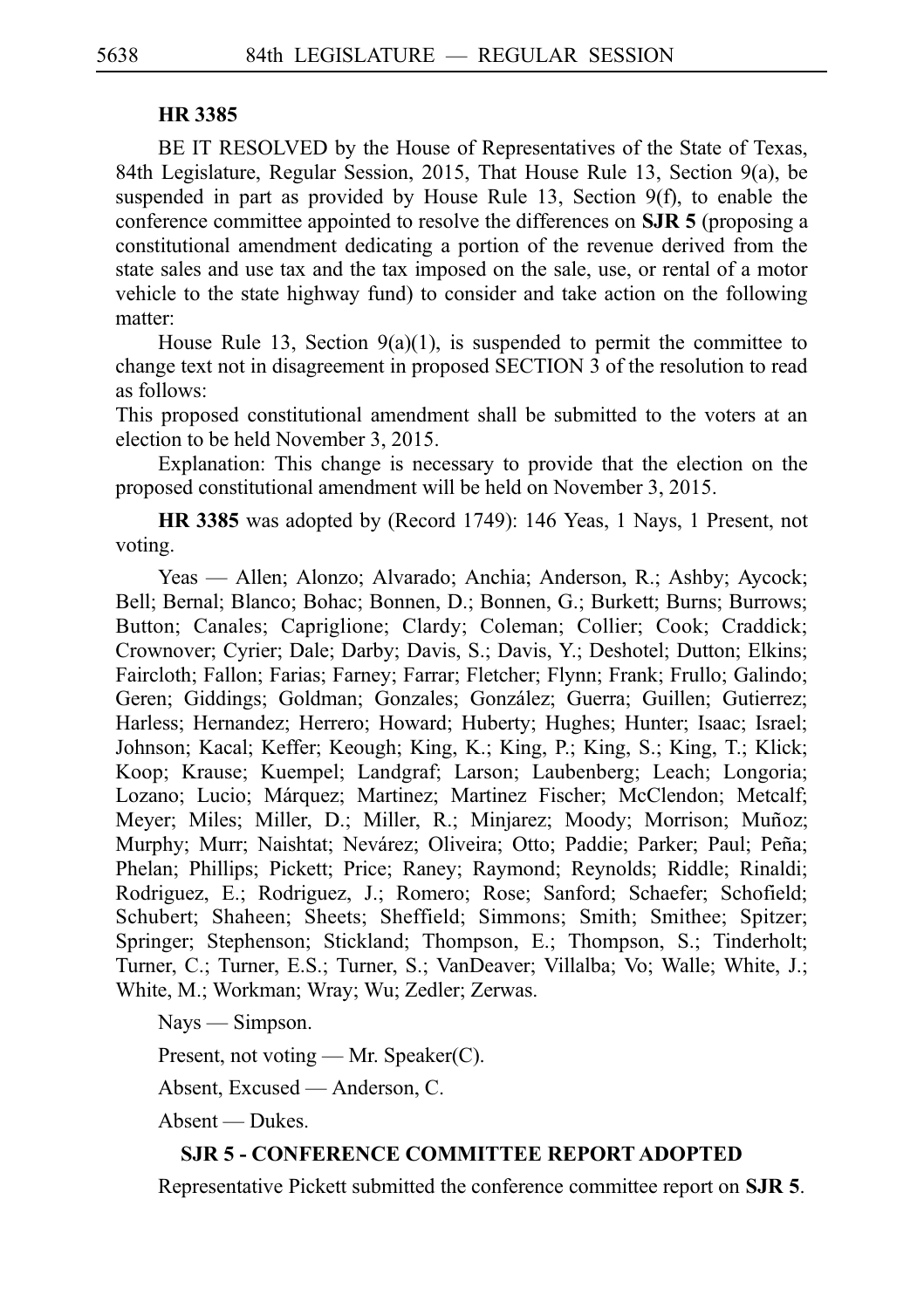REPRESENTATIVE PICKETT: If you'll pull up on your screens, you can actually pull up the FAS system. And if you'll look under documents, I think it is, house documents—I put a recap up there so that you could follow along with me. I just got a text from the Department of Motor Vehicles. They just said that they are saving **HB 13** as a license plate for me. I thought you'd like to know that. Okay, let me lay this out, and I hope there's questions, because I want us all to be clear so that when we're done here and if we're successful in this, you have something that you can tell your constituents. Not everybody gets everything that they wanted—the bill that went out of here, the bill that came over from the senate—but I think we have a really good mixture of what we can proudly vote for and ask the public for their support. What **SJR 5** says is that out of general sales tax, and this is general sales tax, not motor vehicle sales tax, because this is a broader base—everybody who uses transportation infrastructure participates in sales tax. We also have a base of \$28 billion in this constitutional amendment to help with the concerns of Mr. Otto and others that if we should tank and the economy drops, there will be a dollar for dollar match. So we must be at \$28 billion before we can transfer anything into the highway fund. It'll be up to \$2.5 billion. So if it's \$30 billion in two years, we'll transfer \$2 billion. If it's \$32 billion, we will transfer \$2.5 billion. We will not transfer the difference; we'll just transfer up to \$2.5 billion. That's the first part of this bill.

Now, here's where the senate wanted to see a growth factor a little different than what we proposed. The senate is saying out of the motor vehicle sales tax and rental fees, that once we're over \$5 billion collected there, 35 percent over that \$5 billion—so whatever the number is—you hit \$5 billion, and then once you go over \$5 billion, 35 percent of that will be dedicated to Fund 6. The difference here is we're recommending that this does not start for two more years. The \$2.5 billion would happen—if the public accepts this, it would begin next session. And with the numbers that we're anticipating, it looks like it will be a solid \$2.5 billion starting after this is successful. The 35 percent would start in 2020. Now, we have a couple of other provisions here. On the \$2.5 billion, the bill says for 15 years, and then after the 15 years, by majority vote, we can extend in 10-year periods. And we need to come back and discuss this. We can't just take this off the table and not discuss it anymore. We haven't done anything with the gas tax since '91. So we're saying, we come back each 10 years and proactively continue it, and that will be the same on the  $35$  percent. We re saying, go out 10 years on that and then—again, with a majority vote—you can extend it 10. And the way we set this up, members, we will be discussing this because we offset it. There will be a discussion no less than every five years, which is a good idea.

Now, one more provision that was put in this in case things really, really, really go bad—by a two-thirds vote of the house and senate, we could reduce either one of those numbers, either one of those transfers, by 50 percent. So if two-thirds say we really need the money for something else, we can reduce the \$2.5 billion to \$1.25 billion. By two-thirds vote we can reduce that 35 percent. Whatever the dollar amount is, we can reduce that by 50 percent. So that's the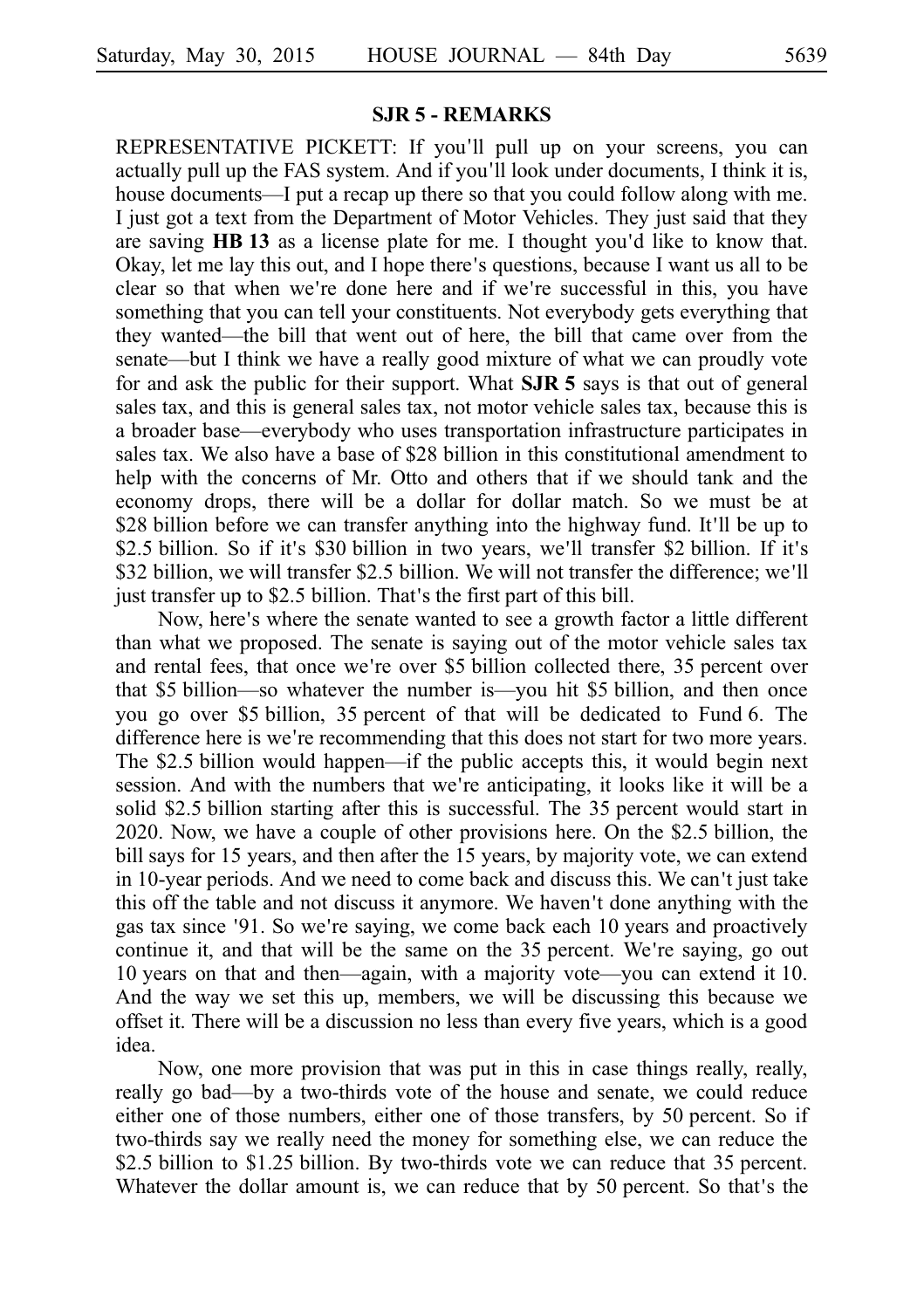belt and suspenders in case we have something really, really terrible happen. And I mentioned the things that complement this bill with **HBi20** and those other things. And before I take any questions, I also want to thank the governor s' office. They lent some staff, too—Steven Albright, Chuy Gonzalez, and Daniel Hodge, as well. It was refreshing to have them involved.

REPRESENTATIVE HOWARD: I have to say that your personal privilege speech was one of the best descriptions I've had of an issue, and I really, really appreciate your taking the time to give us the big perspective, because, as you know, there are so many things going on. It's very hard to keep up with all of the different issues. So that was extremely helpful, and I'm very appreciative. And I also intend to vote for this bill. I think you ve done a great job, but I do want to ' ask a few questions about it. You chose \$28 billion as the cutoff point before we would start taking funds for TxDOT out of the sales tax. And why did you choose \$28 billion?

PICKETT: Two reasons. One, when the dollar number that we were talking about was trying to get to \$3 billion in both versions, the house got there quicker. We wanted \$3 billion quickly. The senate had several steps, but they wanted to get to \$3 billion also. We looked at the biennial revenue estimates that we're going to start in two years and subtracted that back, and we got \$28 billion. We also looked at what the current collections are and figured we did need to start in today's here and now and time. And, frankly, when you get two and four years out, if it drops below \$28 billion, it does need to probably be pulled back because lots of other things will be hurting at that time. So that's why we came up with the \$28 billion.

HOWARD: So this is based on the oft-repeated need of TxDOT to have four to five billion more dollars per year to maintain current levels of congestion, is what keeps being said. Is that what you are talking about?

PICKETT: It wasn't the only driving factor. We are trying to get as close to that. If you take the Prop 1 money, which in this current budget is  $$1.2$  billion a year—

HOWARD: I'm sorry, it's what now?

PICKETT: \$1.2 billion a year just started in this budget. If you take the \$1.2 billion, and you add in round numbers of about \$3 billion, we're going to be at about \$4.2 billion without growth. So we're going to be there between the four and five billion dollar number in just a matter of a couple of years.

HOWARD: And so this doesn't start until the next biennium, what you're proposing now?

PICKETT: That's correct.

HOWARD: But that would help in the event that, for one thing, we don't have as much to transfer from the Prop 1 with the change in the volatility of the severance taxes that we've been using.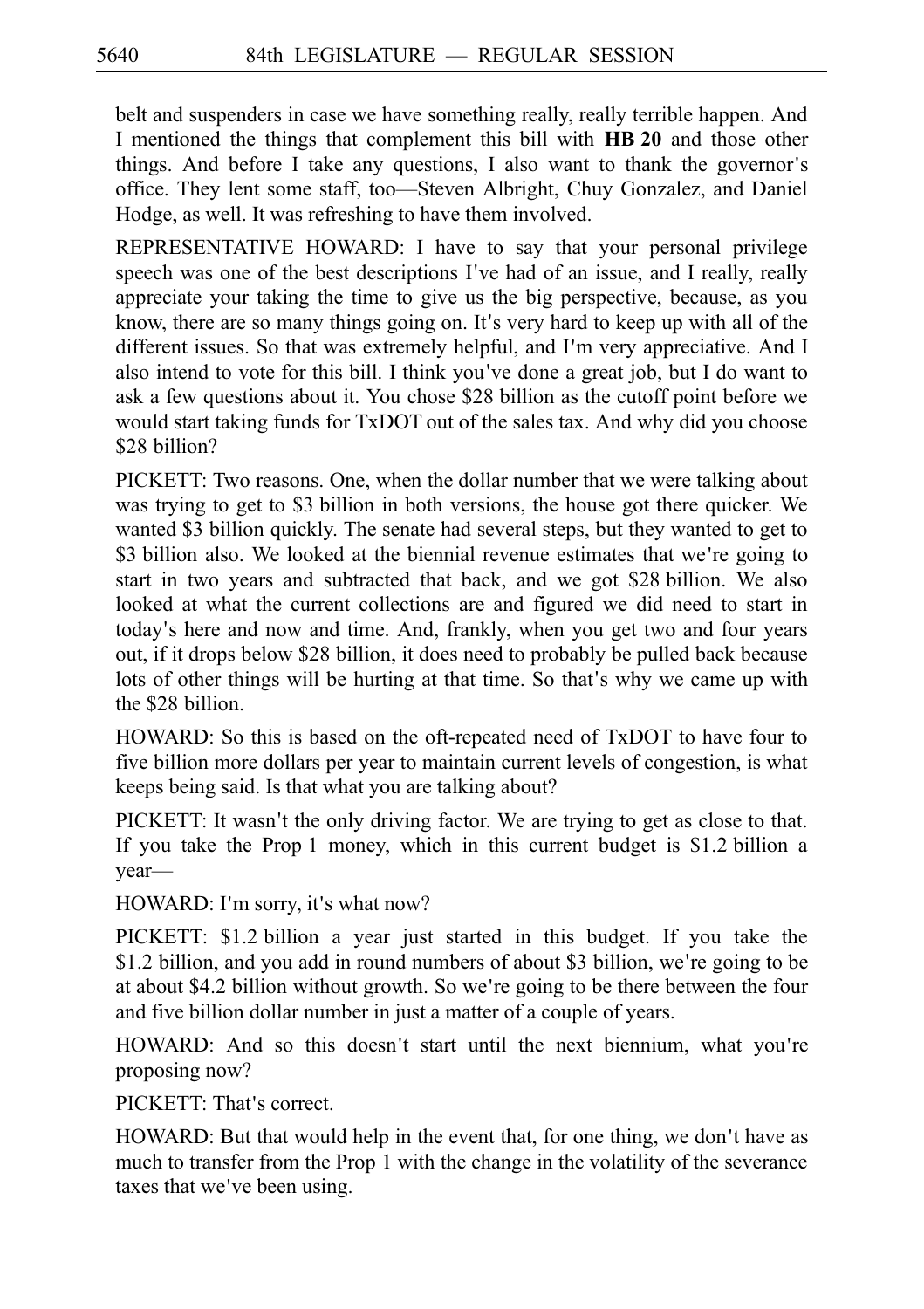PICKETT: Yes, ma'am. And on top of that, we're estimating conservatively, which we should. When that growth factor goes into play, it will grow between \$70 million and \$100 million a year besides. So there will be continued growth as long as the economy grows as well, which is different than proposals in the past.

HOWARD: And how did you come up with the 35 percent above \$5 billion for the vehicle sales?

PICKETT: Purely negotiation on doing runs—just looking at what 50 percent was, looking at two percent of general sales, looking at 40 percent. It was a number just after countless times of running what we thought was acceptable to both bodies and still had growth. So it wasn't scientific. It was more of what we thought we could live with and what was fair and what everybody thought that will work. That's as best as I can get to.

HOWARD: Okay, well, I did notice in the BRE when I was looking for some information here—since about 1988, it was stated that the GR tax collections have been about 50 percent of the sales taxes that have made up our GR tax collections. And that it's estimated in this next biennium that we are voting on—16th, 17th biennium—that it will actually be  $63$  percent of the share. So certainly the sales tax revenue is anticipated to increase significantly above what it's been.

PICKETT: You're correct.

HOWARD: And your concern has been that we have not set aside a certain amount of sustainable funding for transportation, and this is a way to address that. Is that correct?

PICKETT: Yes, ma'am. That is correct.

HOWARD: Again, as I say, I totally support what you're doing. At the same time that we're doing this, we've also been making some reductions this session in some of our tax revenue, specifically with the tax cuts for property taxes and franchise taxes, which as I guess you know, do you not, that that goes to paying for public schools?

PICKETT: Yes ma'am. And, Ms. Howard, we ran scenarios like that ourselves. I actually did several of the sky's falling scenarios. We ran them on the sales tax. We did them on the motor vehicle sales tax. So in the negotiations, this is why we wound up where we are. None of us believed that it's always going to be great, so we ran those, and we came up with this to live through some of that—and that's also why the suspenders.

# **REMARKS ORDERED PRINTED**

Representative Zedler moved to print all remarks on **SJR 5** and remarks by Representative Pickett.

The motion prevailed.

Representative Pickett moved to adopt the conference committee report on **SJR 5**.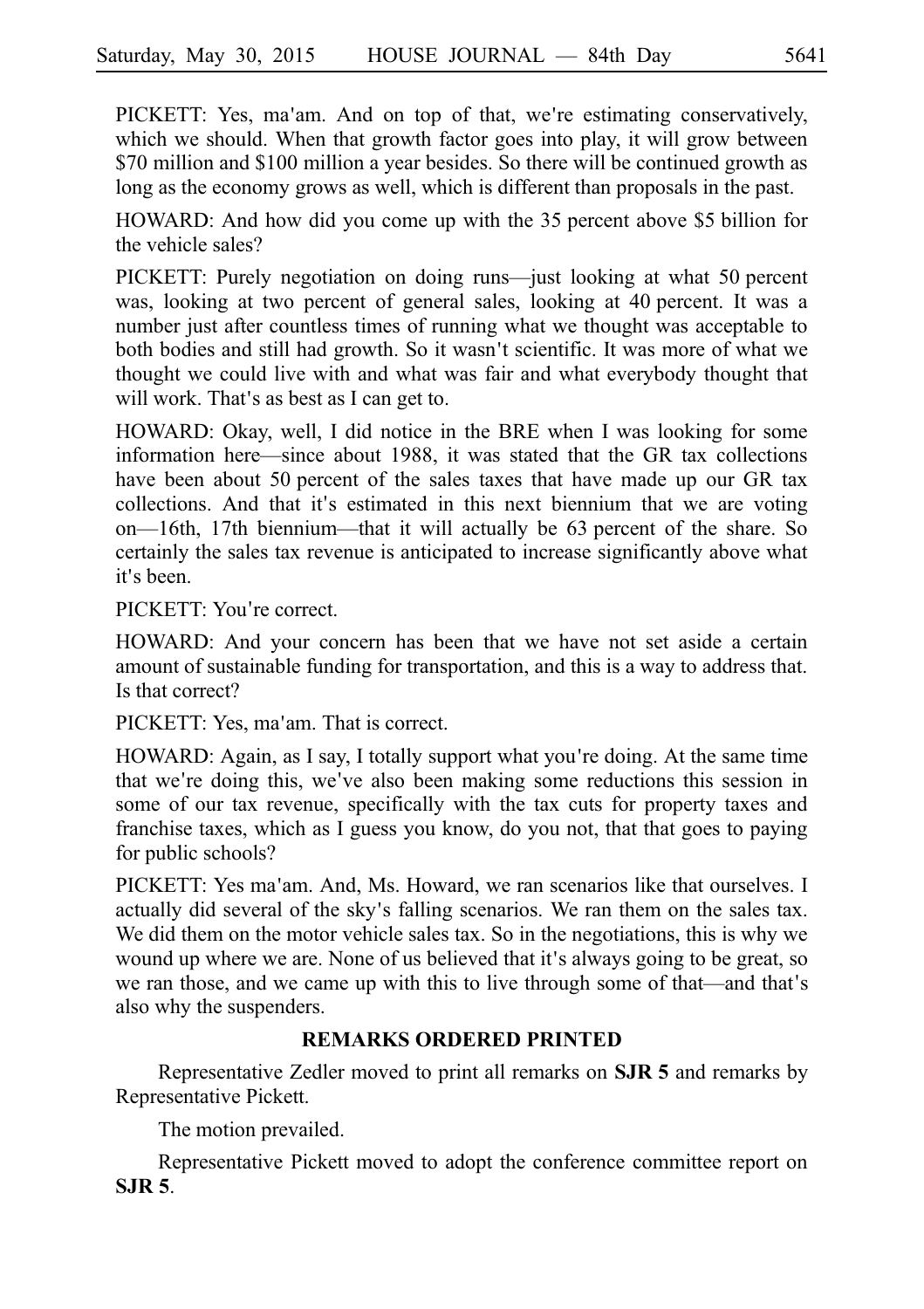The motion to adopt the conference committee report on **SJR 5** prevailed by (Record 1750): 142 Yeas, 1 Nays, 1 Present, not voting.

Yeas — Allen; Alonzo; Alvarado; Anchia; Anderson, R.; Ashby; Aycock; Bell; Bernal; Blanco; Bohac; Bonnen, D.; Bonnen, G.; Burkett; Burns; Button; Canales; Capriglione; Clardy; Coleman; Collier; Cook; Craddick; Crownover; Cyrier; Dale; Darby; Davis, S.; Davis, Y.; Deshotel; Faircloth; Fallon; Farias; Farney; Farrar; Fletcher; Flynn; Frank; Frullo; Galindo; Geren; Giddings; Goldman; Gonzales; González; Guerra; Guillen; Gutierrez; Harless; Hernandez; Herrero; Howard; Huberty; Hughes; Hunter; Isaac; Israel; Kacal; Keffer; Keough; King, K.; King, P.; King, S.; King, T.; Klick; Koop; Krause; Kuempel; Landgraf; Larson; Laubenberg; Leach; Longoria; Lozano; Lucio; Márquez; Martinez; Martinez Fischer; McClendon; Metcalf; Meyer; Miller, D.; Miller, R.; Minjarez; Moody; Morrison; Muñoz; Murphy; Murr; Naishtat; Nevárez; Oliveira; Otto; Paddie; Parker; Paul; Peña; Phelan; Phillips; Pickett; Price; Raney; Raymond; Reynolds; Riddle; Rinaldi; Rodriguez, E.; Rodriguez, J.; Romero; Rose; Sanford; Schaefer; Schofield; Schubert; Shaheen; Sheets; Sheffield; Simmons; Simpson; Smith; Smithee; Spitzer; Springer; Stephenson; Stickland; Thompson, E.; Thompson, S.; Tinderholt; Turner, C.; Turner, E.S.; Turner, S.; VanDeaver; Villalba; Vo; Walle; White, J.; White, M.; Workman; Wray; Wu; Zedler; Zerwas.

Nays — Dutton.

Present, not voting — Mr. Speaker(C).

Absent, Excused — Anderson, C.

Absent — Burrows; Dukes; Elkins; Johnson; Miles.

### **STATEMENT OF VOTE**

When Record No. 1750 was taken, my vote failed to register. I would have voted yes.

Burrows

### **MESSAGE FROM THE SENATE**

A message from the senate was received at this time (see the addendum to the daily journal, Messages from the Senate, Message No. 4).

(Simmons in the chair)

### **RESOLUTIONS ADOPTED**

Representative S. Thompson moved to suspend all necessary rules to take up and consider at this time the following congratulatory resolutions.

The motion prevailed.

The following resolutions were laid before the house:

**HR 3381** (by S. Thompson), Commending Alex Gamez, Jr., for his service as a legislative intern in the office of State Representative Senfronia Thompson.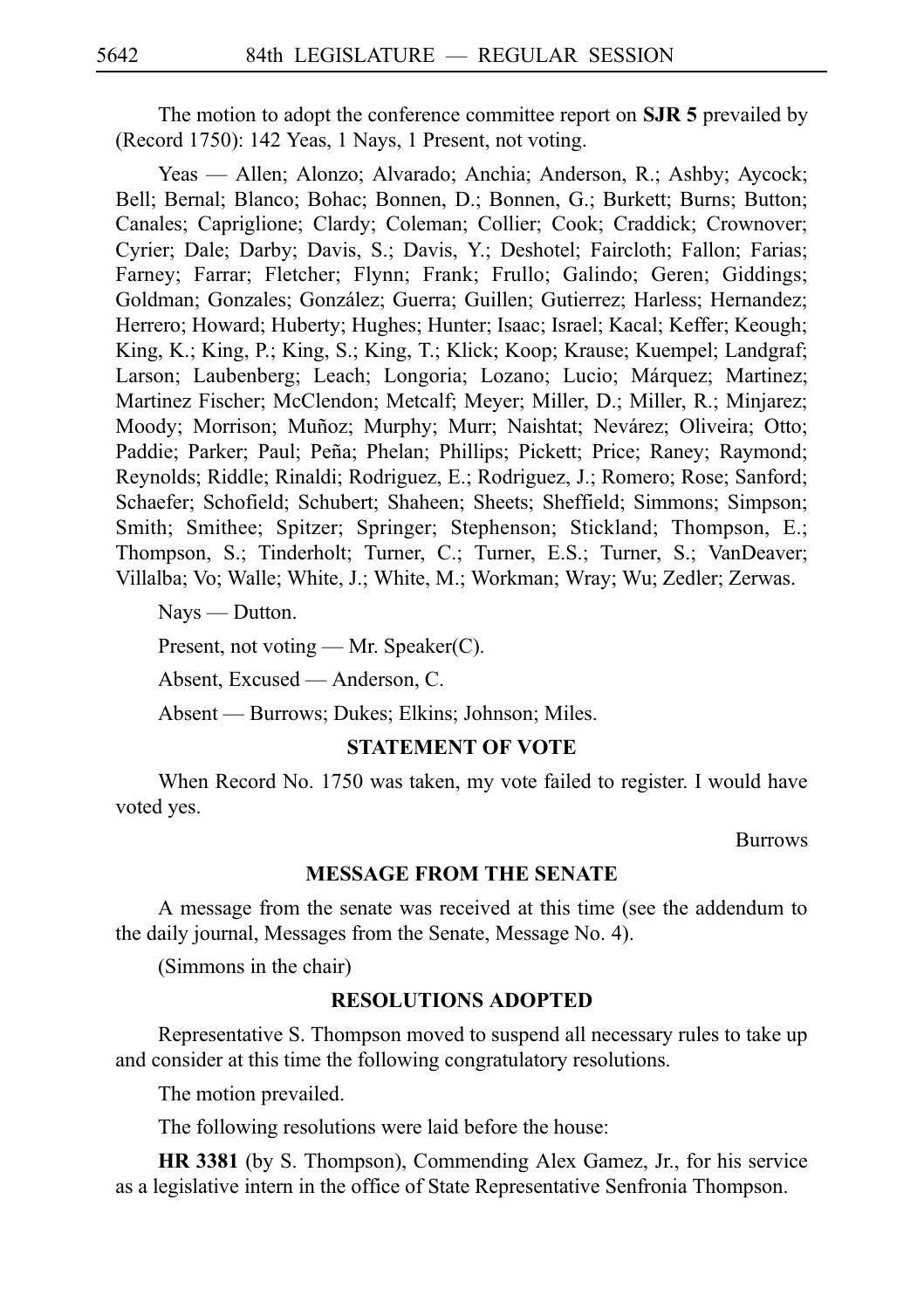**HR 3382** (by S. Thompson), Commending Shardae Womack for her service in the office of State Representative Senfronia Thompson as a participant in the Texas Legislative Internship Program.

**HR 3383** (by S. Thompson), Commending Jessica Rodriguez for her service as a legislative intern in the office of State Representative Senfronia Thompson.

The resolutions were adopted.

# **HCR 144 - ADOPTED (by R. Anderson)**

The following privileged resolution was laid before the house:

## **HCR 144**

WHEREAS, **HB 2404** has been adopted by the house of representatives and the senate and is being prepared for enrollment; and

WHEREAS, The bill contains technical errors that should be corrected; now, therefore, be it

RESOLVED by the 84th Legislature of the State of Texas, That the enrolling clerk of the house of representatives be instructed to correct **HB 2404** in SECTION 5 of the bill by striking the effective date of September 1, 2015, and substituting the effective date of January 1, 2016.

**HCR 144** was adopted by (Record 1751): 145 Yeas, 1 Nays, 2 Present, not voting.

Yeas — Allen; Alonzo; Alvarado; Anchia; Anderson, R.; Ashby; Aycock; Bell; Bernal; Blanco; Bohac; Bonnen, D.; Bonnen, G.; Burkett; Burns; Burrows; Button; Canales; Capriglione; Clardy; Coleman; Collier; Cook; Craddick; Crownover; Cyrier; Dale; Darby; Davis, S.; Davis, Y.; Deshotel; Dutton; Elkins; Faircloth; Fallon; Farias; Farney; Farrar; Fletcher; Flynn; Frank; Frullo; Galindo; Geren; Giddings; Goldman; Gonzales; González; Guerra; Guillen; Gutierrez; Harless; Hernandez; Herrero; Howard; Huberty; Hughes; Hunter; Isaac; Israel; Johnson; Kacal; Keffer; Keough; King, K.; King, P.; King, S.; King, T.; Klick; Koop; Krause; Kuempel; Landgraf; Larson; Laubenberg; Leach; Longoria; Lozano; Lucio; Márquez; Martinez; Martinez Fischer; McClendon; Metcalf; Meyer; Miles; Miller, D.; Miller, R.; Minjarez; Moody; Morrison; Muñoz; Murphy; Murr; Naishtat; Nevárez; Oliveira; Otto; Paddie; Parker; Paul; Peña; Phelan; Phillips; Pickett; Price; Raney; Raymond; Reynolds; Riddle; Rinaldi; Rodriguez, E.; Rodriguez, J.; Romero; Rose; Sanford; Schaefer; Schofield; Schubert; Shaheen; Sheets; Sheffield; Smith; Smithee; Spitzer; Springer; Stephenson; Stickland; Thompson, E.; Thompson, S.; Tinderholt; Turner, C.; Turner, E.S.; Turner, S.; VanDeaver; Villalba; Vo; Walle; White, J.; White, M.; Workman; Wray; Wu; Zedler; Zerwas.

Nays — Simpson.

Present, not voting — Mr. Speaker; Simmons(C).

Absent, Excused — Anderson, C.

Absent — Dukes.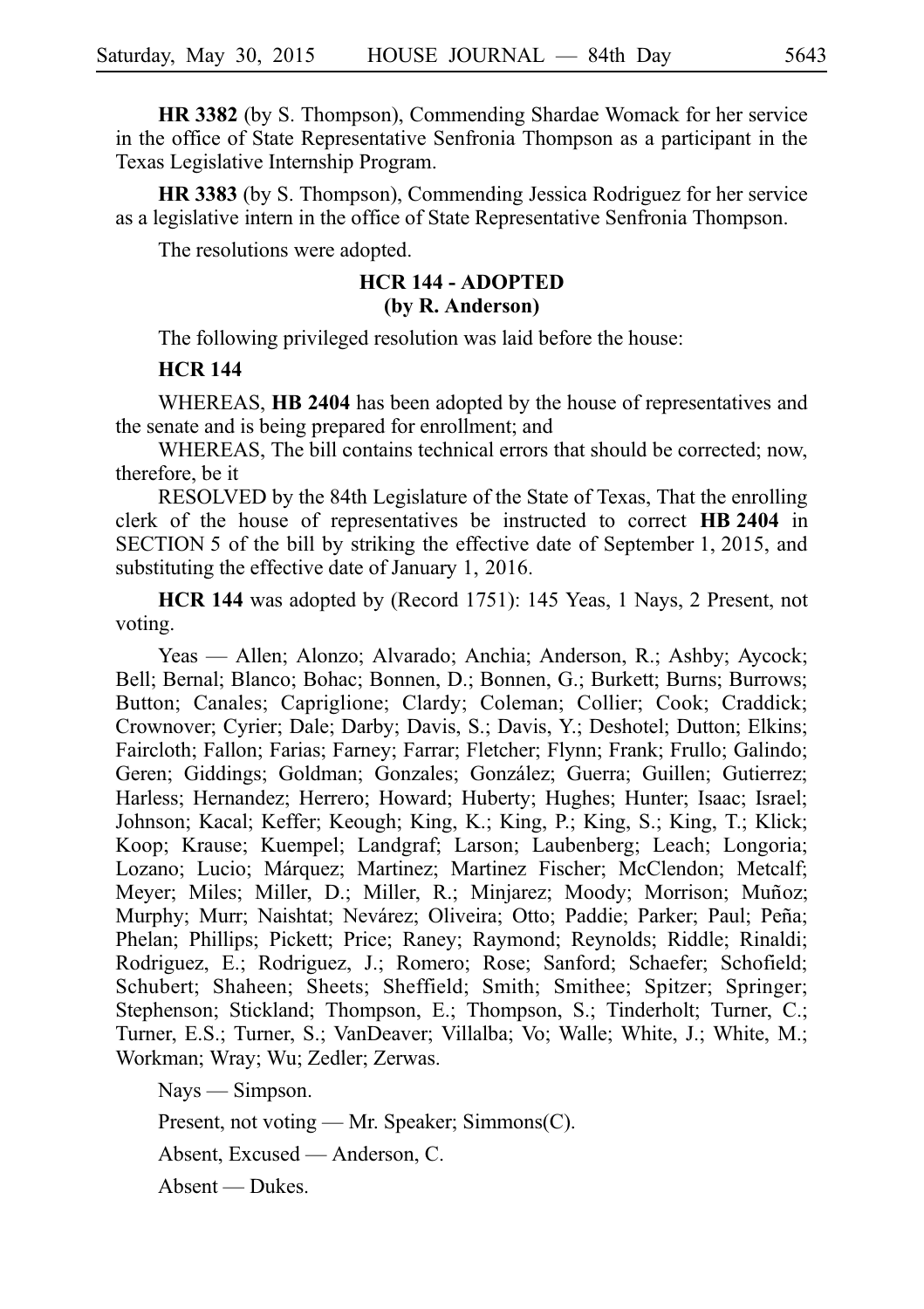# **HB 2206 - HOUSE DISCHARGES CONFEREES HOUSE CONCURS IN SENATE AMENDMENTS TEXT OF SENATE AMENDMENTS**

Representative Crownover called up with senate amendments for consideration at this time,

**HB 2206**, A bill to be entitled An Act relating to transfer of the oversight of the Texas State Cemetery to the State Preservation Board.

Representative Crownover moved to discharge the conferees and concur in the senate amendments to **HBi2206**.

The motion to discharge the conferees and concur in the senate amendments to **HBi2206** prevailed by (Record 1752): 144 Yeas, 0 Nays, 2 Present, not voting.

Yeas — Allen; Alonzo; Alvarado; Anchia; Anderson, R.; Ashby; Aycock; Bell; Bernal; Blanco; Bohac; Bonnen, G.; Burkett; Burns; Burrows; Button; Canales; Capriglione; Clardy; Coleman; Collier; Cook; Craddick; Crownover; Cyrier; Dale; Darby; Davis, S.; Davis, Y.; Deshotel; Dutton; Elkins; Faircloth; Fallon; Farias; Farney; Farrar; Fletcher; Flynn; Frank; Frullo; Galindo; Geren; Giddings; Goldman; Gonzales; González; Guerra; Guillen; Gutierrez; Harless; Hernandez; Herrero; Howard; Huberty; Hughes; Hunter; Isaac; Israel; Johnson; Kacal; Keffer; Keough; King, K.; King, P.; King, S.; King, T.; Klick; Koop; Krause; Kuempel; Landgraf; Larson; Laubenberg; Leach; Longoria; Lozano; Lucio; Márquez; Martinez; Martinez Fischer; Metcalf; Meyer; Miles; Miller, D.; Miller, R.; Minjarez; Moody; Morrison; Muñoz; Murphy; Murr; Naishtat; Nevárez; Oliveira; Otto; Paddie; Parker; Paul; Peña; Phelan; Phillips; Pickett; Price; Raney; Raymond; Reynolds; Riddle; Rinaldi; Rodriguez, E.; Rodriguez, J.; Romero; Rose; Sanford; Schaefer; Schofield; Schubert; Shaheen; Sheets; Sheffield; Simpson; Smith; Smithee; Spitzer; Springer; Stephenson; Stickland; Thompson, E.; Thompson, S.; Tinderholt; Turner, C.; Turner, E.S.; Turner, S.; VanDeaver; Villalba; Vo; Walle; White, J.; White, M.; Workman; Wray; Wu; Zedler; Zerwas.

Present, not voting — Mr. Speaker; Simmons(C).

Absent, Excused — Anderson, C.

Absent — Bonnen, D.; Dukes; McClendon.

### **STATEMENT OF VOTE**

When Record No. 1752 was taken, I was shown voting yes. I intended to vote no.

Craddick

## **Senate Amendment No. 1 (Senate Committee Amendment No.i1)**

Amend HB 2206 (house engrossment) by adding the following appropriately numbered SECTIONS to the bill and renumbering SECTIONS of the bill accordingly:

SECTION . Subchapter F, Chapter 2165, Government Code, is amended by adding Section 2165.2565 to read as follows: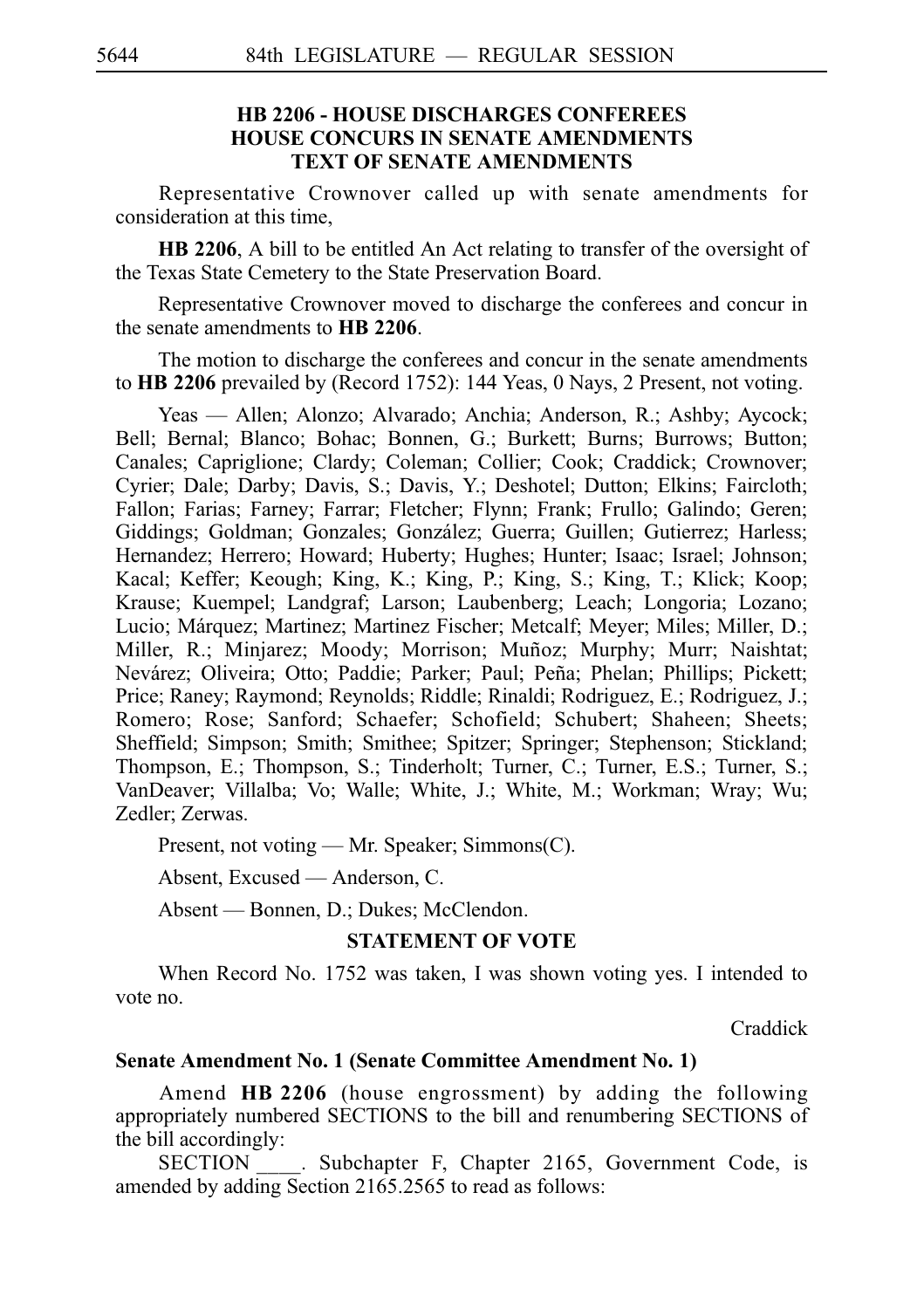Sec. 2165.2565. STATE CEMETERY PRESERVATION TRUST FUND.

(a) The State Cemetery preservation trust fund is created as a trust fund outside the state treasury to be held with the comptroller in trust. The State Preservation Board shall administer the fund as trustee on behalf of the people of this state. The fund consists of money:

 $(1)$  transferred or appropriated to the fund; and

 $(2)$  received by the State Cemetery Committee under Section  $2\overline{165.256(s)}$  and deposited to the fund by the State Preservation Board for the committee.

 $(b)$  The interest received from investment of money in the fund shall be credited to the fund.

(c) Money in the fund may be used only to:

 $(1)$  maintain, renovate, make major repairs or capital improvements to, or preserve the State Cemetery, as determined by the State Preservation Board; or

 $(2)$  acquire land in close proximity to the State Cemetery for expansion of the cemetery.

SECTION<sub>\_\_\_\_\_</sub>. Notwithstanding Section 222.002, Transportation Code, or any other law, as soon as practicable after the sale of property that is the subject of Section 2165.256(b-1), Government Code, as that section existed immediately before the effective date of this Act, the comptroller of public accounts shall transfer from the state highway fund to the State Cemetery preservation trust fund, as created by this Act, an amount of money equal to the portion of the proceeds attributable to the sale of that property that is required to be deposited by the Texas Department of Transportation in a subaccount in the state highway fund for use by the State Preservation Board for the State Cemetery Committee under the terms of a memorandum of understanding entered into between the department and the State Cemetery Committee.

SECTION . To the extent of any conflict, this Act controls over another Act of the 84th Legislature, Regular Session, 2015, that is enacted and becomes law, relating to the creation of the State Cemetery preservation trust fund.

### **Senate Amendment No. 2 (Senate Floor Amendment No. 1)**

Amend Committee Amendment No. 1 to **HB 2206** (senate committee report), on page 1, line 24, between "Board" and "shall", insert ", in consultation with the State Cemetery Committee,".

# **HB 786 - HOUSE DISCHARGES CONFEREES HOUSE CONCURS IN SENATE AMENDMENTS TEXT OF SENATE AMENDMENTS**

Representative Walle called up with senate amendments for consideration at this time,

**HB 786**, A bill to be entitled An Act relating to the right of a public employee to express breast milk in the workplace.

Representative Walle moved to discharge the conferees and concur in the senate amendments to **HB** 786.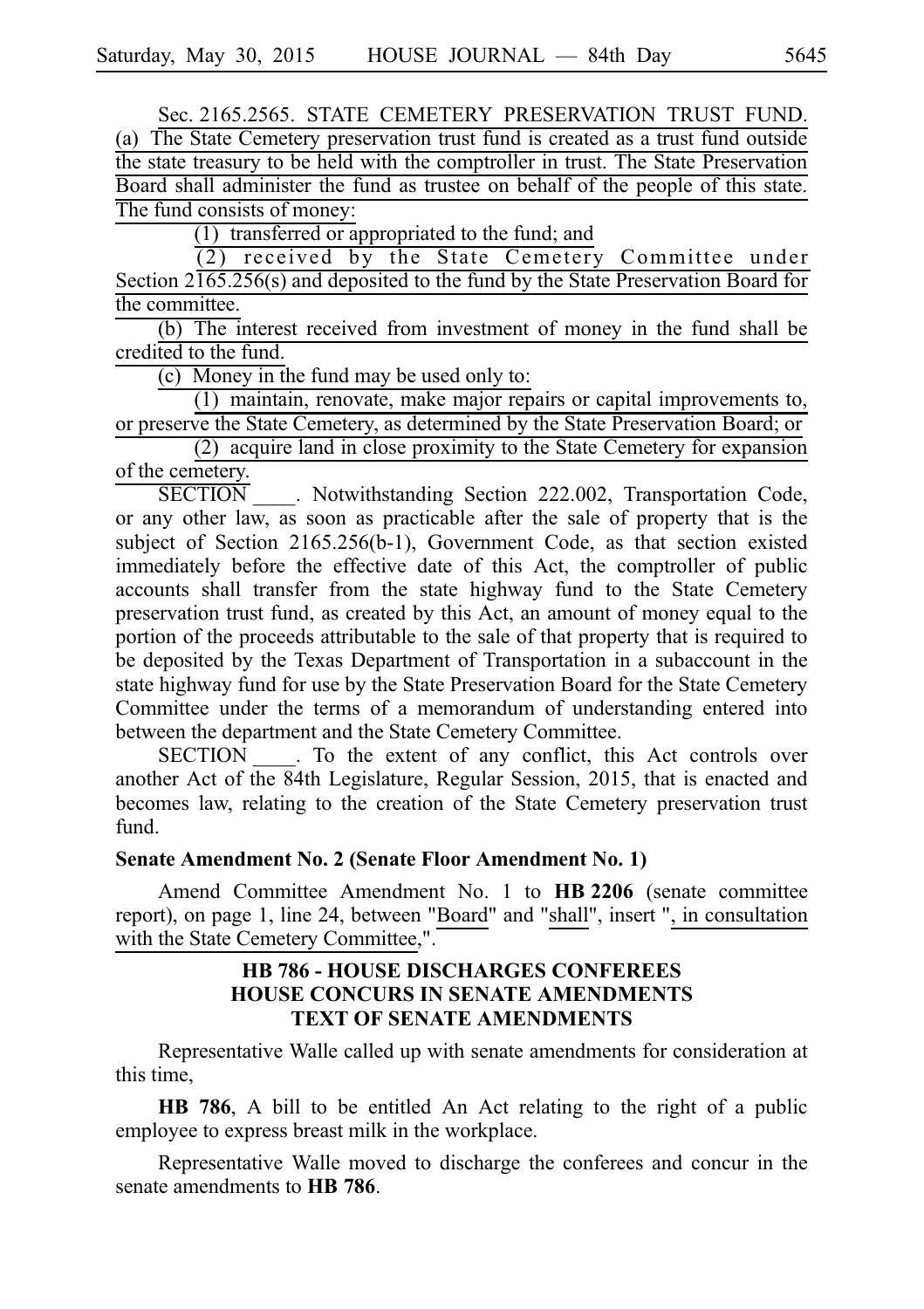The motion to discharge the conferees and concur in the senate amendments to HB 786 prevailed by (Record 1753): 143 Yeas, 0 Nays, 2 Present, not voting.

Yeas — Allen; Alonzo; Alvarado; Anchia; Anderson, R.; Ashby; Aycock; Bell; Bernal; Blanco; Bohac; Bonnen, D.; Bonnen, G.; Burkett; Burns; Burrows; Button; Canales; Capriglione; Clardy; Coleman; Collier; Cook; Craddick; Crownover; Cyrier; Dale; Darby; Davis, S.; Davis, Y.; Deshotel; Dutton; Elkins; Faircloth; Fallon; Farias; Farney; Farrar; Fletcher; Frank; Frullo; Galindo; Geren; Giddings; Goldman; Gonzales; González; Guerra; Guillen; Gutierrez; Harless; Hernandez; Herrero; Howard; Huberty; Hughes; Hunter; Isaac; Israel; Johnson; Kacal; Keffer; Keough; King, K.; King, P.; King, S.; King, T.; Klick; Koop; Krause; Kuempel; Landgraf; Larson; Laubenberg; Leach; Longoria; Lozano; Lucio; Márquez; Martinez; Martinez Fischer; Metcalf; Meyer; Miles; Miller, D.; Miller, R.; Minjarez; Moody; Morrison; Muñoz; Murphy; Murr; Naishtat; Nevárez; Oliveira; Otto; Paddie; Parker; Paul; Peña; Phelan; Phillips; Pickett; Price; Raney; Raymond; Reynolds; Riddle; Rinaldi; Rodriguez, E.; Rodriguez, J.; Romero; Rose; Sanford; Schaefer; Schofield; Schubert; Shaheen; Sheets; Sheffield; Simpson; Smith; Smithee; Spitzer; Springer; Stephenson; Stickland; Thompson, E.; Thompson, S.; Tinderholt; Turner, C.; Turner, E.S.; Turner, S.; VanDeaver; Villalba; Vo; Walle; White, J.; White, M.; Workman; Wray; Wu; Zerwas.

Present, not voting — Mr. Speaker; Simmons(C).

Absent, Excused — Anderson, C.

Absent — Dukes; Flynn; McClendon; Zedler.

#### **Senate Amendment No. 1 (Senate Floor Amendment No. 1)**

Amend **HB 786** (senate committee printing) as follows:

(1) In SECTION 1 of the bill, in added Section  $619.004(2)$ , Government Code (page 1, line 50), between "a" and "bathroom", insert "multiple user".

(2) In SECTION 1 of the bill, following added Section 619.005, Government Code (page 1, between lines 56 and 57) insert the following:

Sec. 619.006. NO CAUSE OF ACTION CREATED. This chapter does not create a private or state cause of action against a public employer.

### **HB 2398 - CONFERENCE COMMITTEE REPORT ADOPTED**

Representative J. White submitted the following conference committee report on **HB** 2398:

Austin, Texas, May 28, 2015

The Honorable Dan Patrick President of the Senate

The Honorable Joe Straus Speaker of the House of Representatives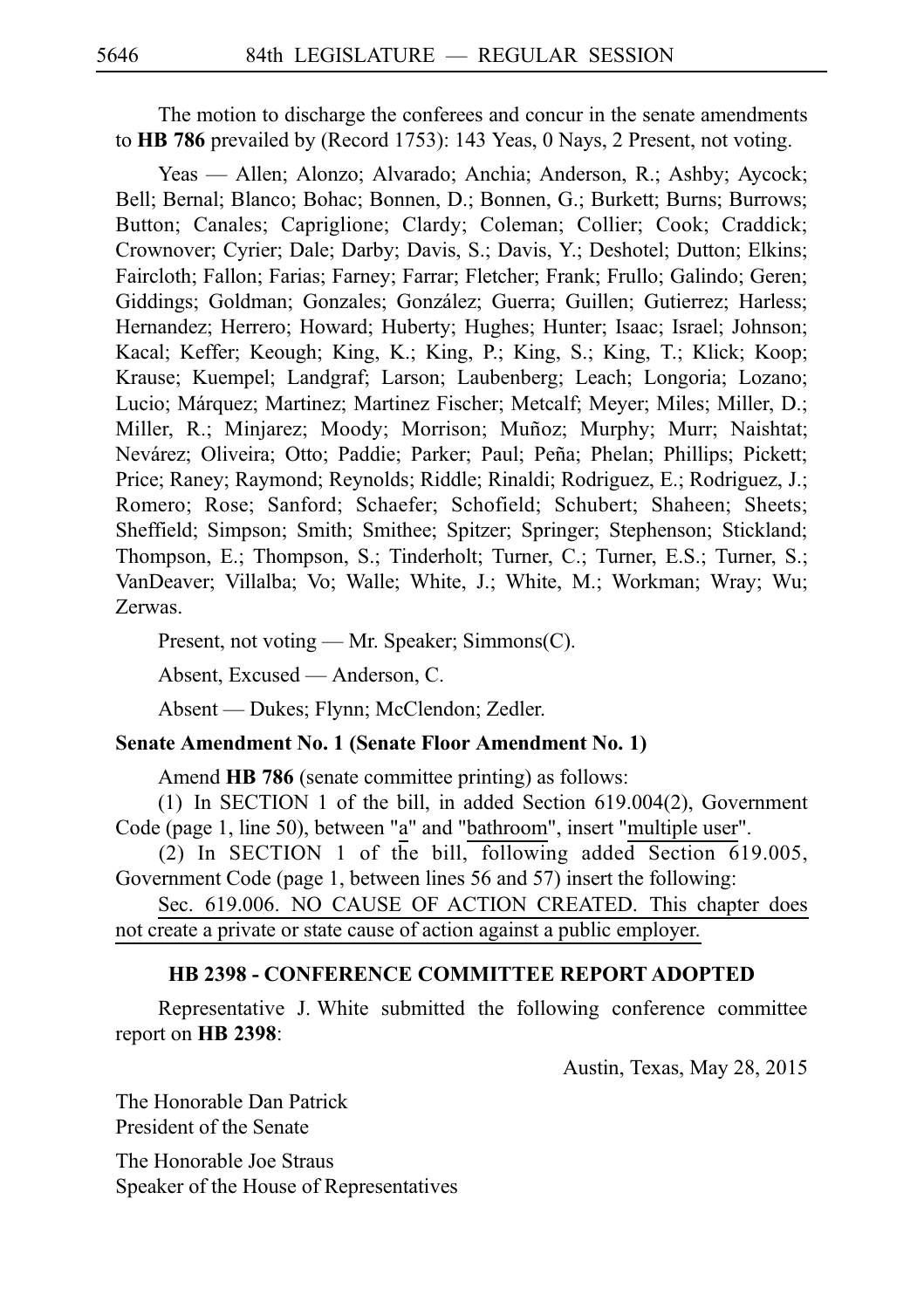Sirs: We, your conference committee, appointed to adjust the differences between the senate and the house of representatives on HB 2398 have had the same under consideration, and beg to report it back with the recommendation that it do pass in the form and text hereto attached.

| Whitmire                  | J. White                 |
|---------------------------|--------------------------|
| Huffman                   | Dutton                   |
| West                      | Price                    |
| <b>Nichols</b>            | Wu                       |
| Nelson                    |                          |
| On the part of the senate | On the part of the house |

HB 2398, A bill to be entitled An Act relating to court jurisdiction and procedures relating to truancy; establishing judicial donation trust funds; providing criminal penalties; imposing a court cost.

BE IT ENACTED BY THE LEGISLATURE OF THE STATE OF TEXAS:

SECTION 1. Article 4.14(g), Code of Criminal Procedure, is amended to read as follows:

 $(g)$  A municipality may enter into an agreement with a contiguous municipality or a municipality with boundaries that are within one-half mile of the municipality seeking to enter into the agreement to establish concurrent jurisdiction of the municipal courts in the municipalities and provide original jurisdiction to a municipal court in which a case is brought as if the municipal court were located in the municipality in which the case arose, for:

 $(1)$  all cases in which either municipality has jurisdiction under Subsection (a); and

(2) cases that arise under Section 821.022, Health and Safety Code. $\frac{1}{2}$ Section 25.094, Education Code].

SECTION 2. Articles 45.0216(f) and (g), Code of Criminal Procedure, are amended to read as follows:

(f) The court shall order the conviction, together with all complaints, verdicts, sentences, and prosecutorial and law enforcement records, and any other documents relating to the offense, expunged from the person's record if the court finds that:

 $(1)$  for a person applying for the expunction of a conviction for an offense described by Section 8.07(a)(4) or (5), Penal Code, the person was not convicted of any other offense described by Section 8.07(a)(4) or (5), Penal Code, while the person was a child; and

(2) for a person applying for the expunction of a conviction for an offense described by Section 43.261, Penal Code, the person was not found to have engaged in conduct indicating a need for supervision described by Section  $\overline{51.03(b)(7)}$  [ $\overline{51.03(b)(8)}$ ], Family Code, while the person was a child.

- $(g)$  This article does not apply to any offense otherwise covered by:
	- (1) Chapter 106, Alcoholic Beverage Code; or
	- (2) Chapter 161, Health and Safety Code<sup>[; or</sup>

[(3) Section 25.094, Education Code].

SECTION 3. Subchapter B, Chapter 45, Code of Criminal Procedure, is amended by adding Articles 45.0531 and 45.0541 to read as follows: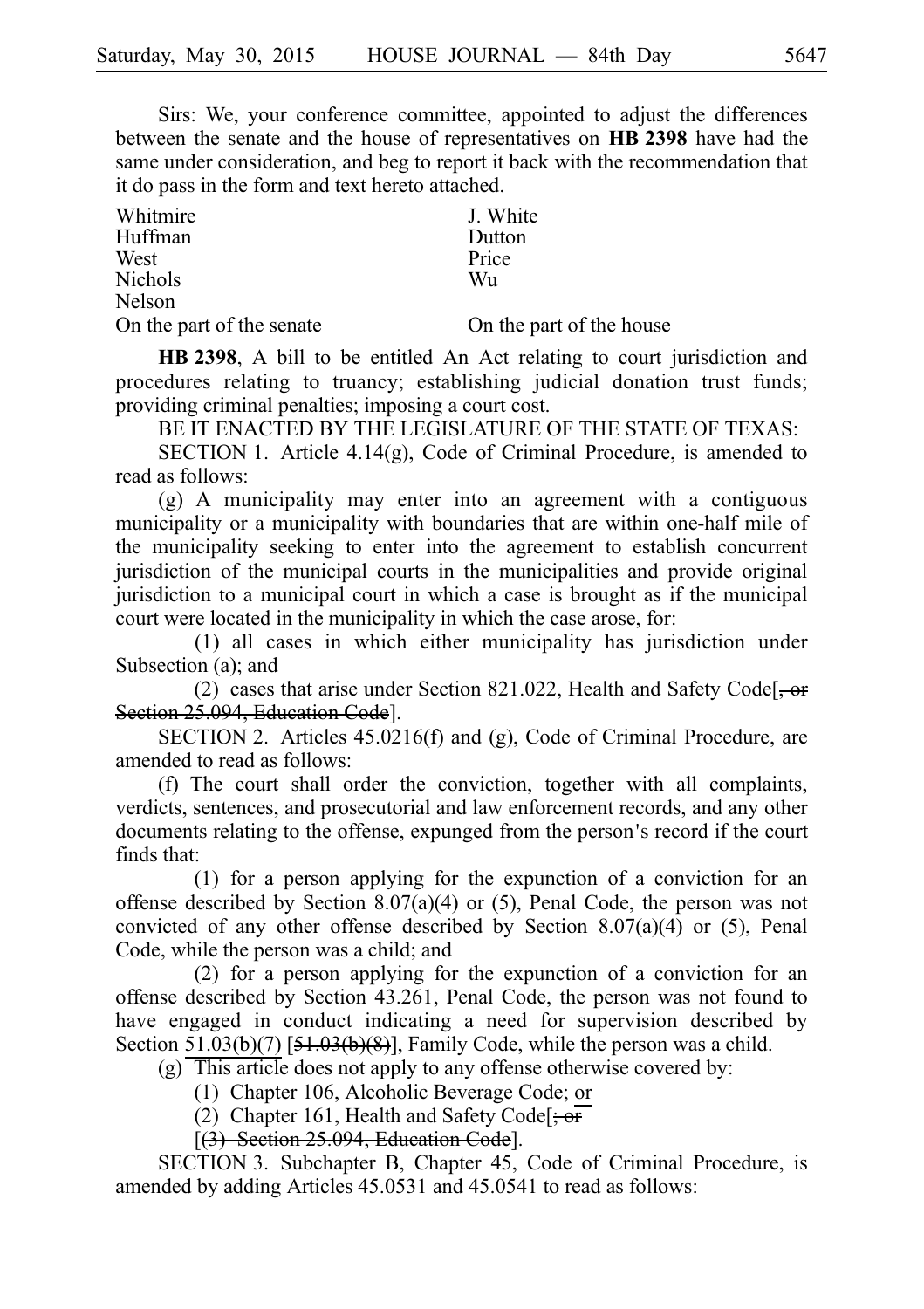Art. 45.0531. DISMISSAL OF PARENT CONTRIBUTING TO NONATTENDANCE CHARGE. Notwithstanding any other law, a county, justice, or municipal court, at the court's discretion, may dismiss a charge against a defendant alleging the defendant committed an offense under Section 25.093, Education Code, if the court finds that a dismissal would be in the interest of justice because:

 $\overline{(1)}$  there is a low likelihood of recidivism by the defendant; or

 $(2)$  sufficient justification exists for the failure to attend school.

Art. 45.0541. EXPUNCTION OF FAILURE TO ATTEND SCHOOL RECORDS. (a) In this article, "truancy offense" means an offense committed under the former Section 25.094, Education Code.

(b) An individual who has been convicted of a truancy offense or has had a complaint for a truancy offense dismissed is entitled to have the conviction or complaint and records relating to the conviction or complaint expunged.

(c) Regardless of whether the individual has filed a petition for expunction, the court in which the individual was convicted or a complaint for a truancy offense was filed shall order the conviction, complaints, verdicts, sentences, and other documents relating to the offense, including any documents in the possession of a school district or law enforcement agency, to be expunged from the individual's record. After entry of the order, the individual is released from all disabilities resulting from the conviction or complaint, and the conviction or complaint may not be shown or made known for any purpose.

SECTION 4. Article 45.056(a), Code of Criminal Procedure, as amended by Chapters 1213 (SB 1419) and 1407 (SB 393), Acts of the 83rd Legislature, Regular Session, 2013, is reenacted and amended to read as follows:

(a) On approval of the commissioners court, city council, school district board of trustees, juvenile board, or other appropriate authority, a county court, justice court, municipal court, school district, juvenile probation department, or other appropriate governmental entity may:

 $(1)$  employ a case manager to provide services in cases involving juvenile offenders who are before a court consistent with the court's statutory powers or referred to a court by a school administrator or designee for misconduct that would otherwise be within the court's statutory powers prior to a case being filed, with the consent of the juvenile and the juvenile's parents or guardians;

(2) employ one or more juvenile case managers who:

 $(A)$  shall assist the court in administering the court's juvenile docket and in supervising the court's orders in juvenile cases; and

(B) may provide:

(i) prevention services to a child considered at risk of entering the juvenile justice system; and

(ii) intervention services to juveniles engaged in misconduct before cases are filed, excluding traffic offenses; or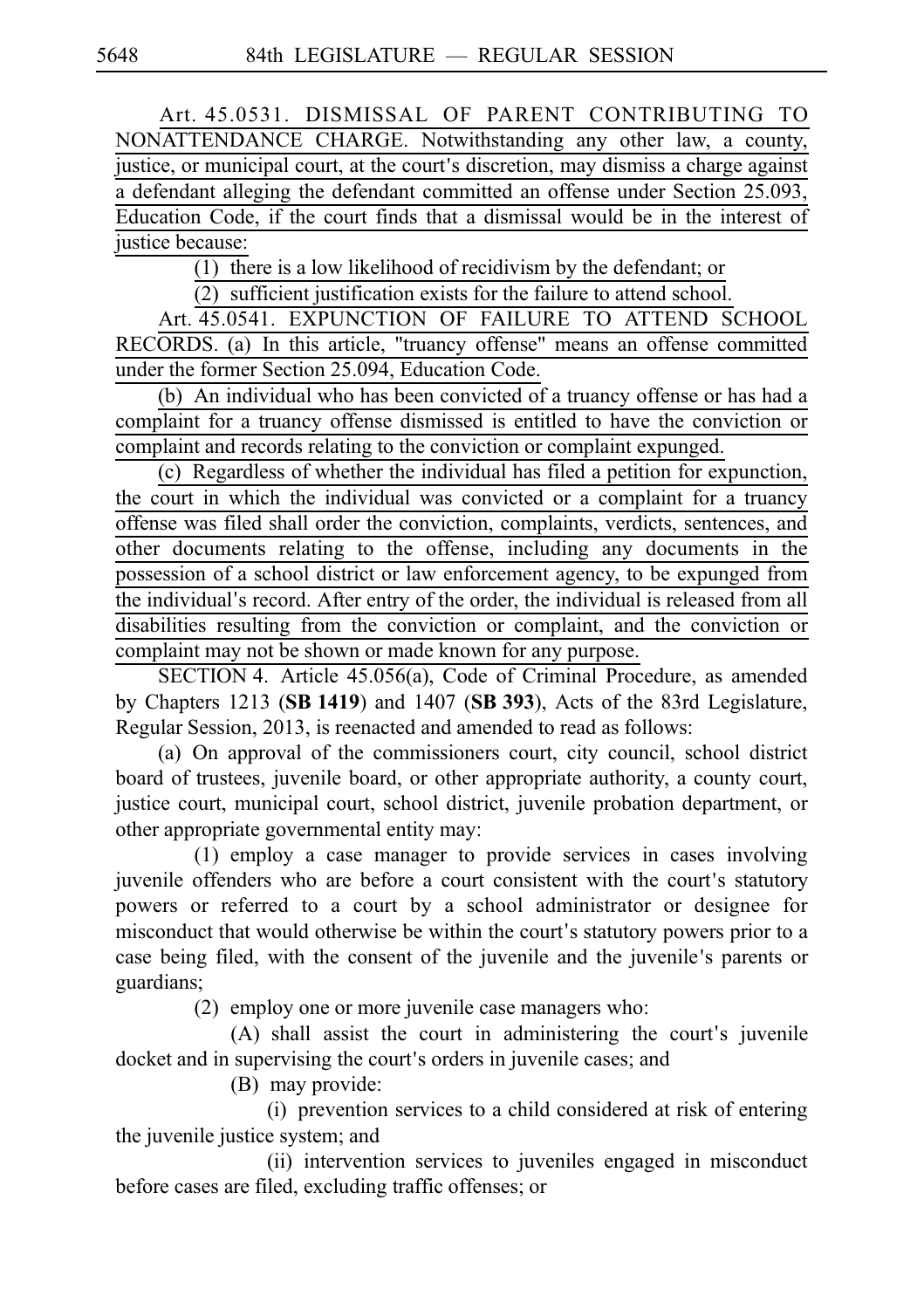(3) agree in accordance with Chapter 791, Government Code, with any appropriate governmental entity to jointly employ a case manager or to jointly contribute to the costs of a case manager employed by one governmental entity to provide services described by Subdivisions (1) and (2).

SECTION 5. Article 102.014(d), Code of Criminal Procedure, is amended to read as follows:

(d) A person convicted of an offense under Section 25.093 [or  $25.094$ ], Education Code, shall pay as taxable court costs \$20 in addition to other taxable court costs. The additional court costs under this subsection shall be collected in the same manner that other fines and taxable court costs in the case are collected.

SECTION 6. (a) Section 7.111(a), Education Code, as amended by Chapters 339 (**HBi2058**) and 1217 (**SBi1536**), Acts of the 83rd Legislature, Regular Session, 2013, is reenacted to read as follows:

(a) The board shall provide for the administration of high school equivalency examinations.

(b) Section 7.111(a-1), Education Code, is amended to conform to the amendment of Section 7.111(a), Education Code, by Chapter 1217 (SB 1536), Acts of the 83rd Legislature, Regular Session, 2013, and is further amended to read as follows:

 $(a-1)$  A person who does not have a high school diploma may take the examination in accordance with rules adopted by the board if the person is:

(1) over 17 years of age;

 $(2)$  16 years of age or older and:

(A) is enrolled in a Job Corps training program under the Workforce Investment Act of 1998 (29 U.S.C. Section 2801 et seq.), and its subsequent amendments;

(B) a public agency providing supervision of the person or having custody of the person under a court order recommends that the person take the examination; or

 $(C)$  is enrolled in the Texas Military Department's  $[adj;]$ general's department's] Seaborne ChalleNGe Corps; or

(3) required to take the examination under a court order issued under Section 65.103(a)(3), Family Code.

SECTION 7. Section 25.085, Education Code, is amended by amending Subsections (b), (e), and (f) and adding Subsections (g) and (h) to read as follows:

(b) Unless specifically exempted by Section  $25.086$ , a child who is at least six years of age, or who is younger than six years of age and has previously been enrolled in first grade, and who has not yet reached the child's 19th  $[18th]$ birthday shall attend school.

(e) A person who voluntarily enrolls in school or voluntarily attends school after the person's 19th  $[18th]$  birthday shall attend school each school day for the entire period the program of instruction is offered. A school district may revoke for the remainder of the school year the enrollment of a person who has more than five absences in a semester that are not excused under Section 25.087, except a school district may not revoke the enrollment of a person under this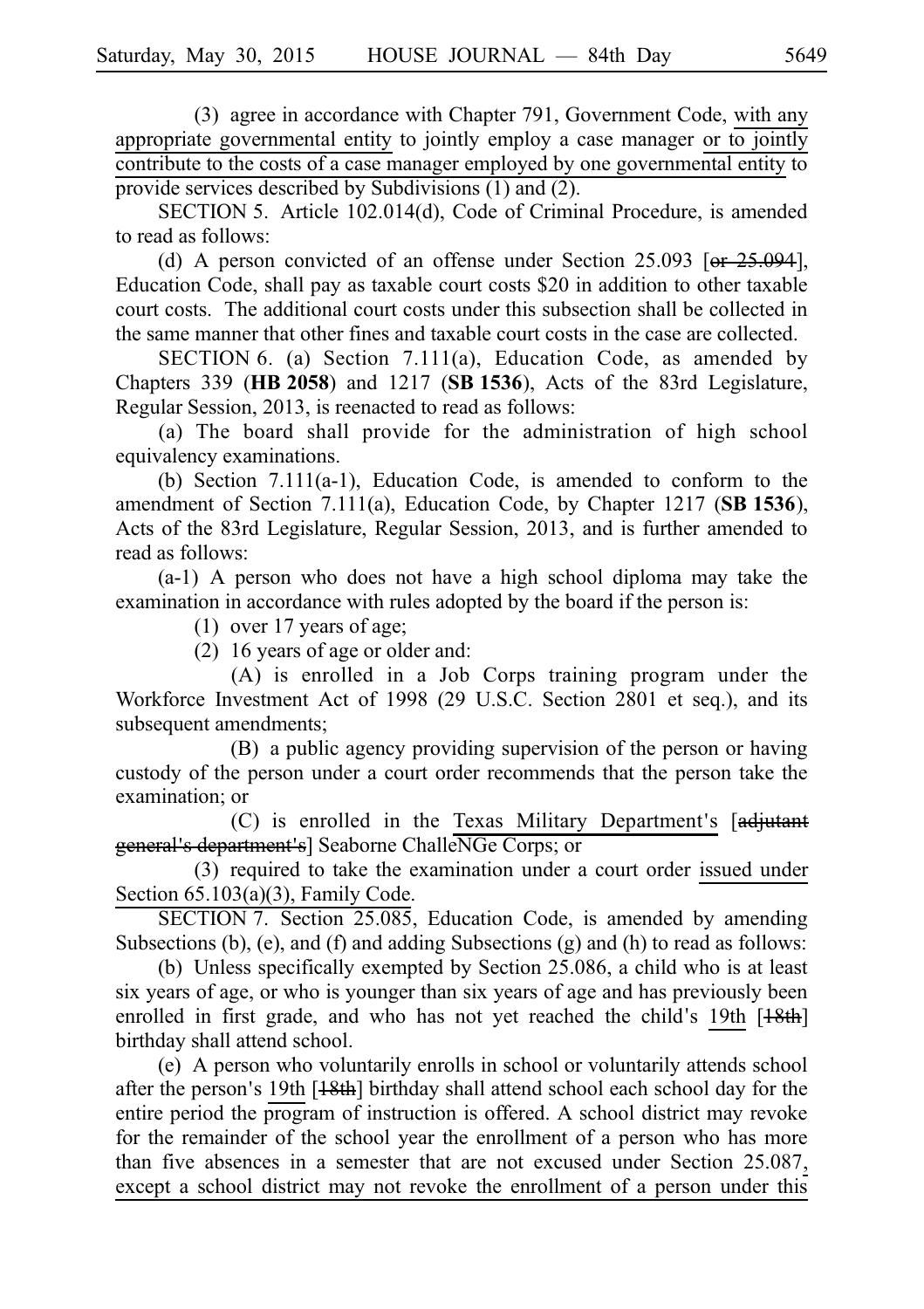subsection on a day on which the person is physically present at school. A person whose enrollment is revoked under this subsection may be considered an unauthorized person on school district grounds for purposes of Section 37.107.

(f) The board of trustees of a school district may adopt a policy requiring a person described by Subsection (e) who is under 21 years of age to attend school until the end of the school year. Section 65.003(a), Family Code, does not apply [25.094 applies] to a person subject to a policy adopted under this subsection. Sections 25.093 and 25.095 do not apply to the parent of a person subject to a policy adopted under this subsection.

(g) After the third unexcused absence of a person described by Subsection (e), a school district shall issue a warning letter to the person that states the person's enrollment may be revoked for the remainder of the school year if the person has more than five unexcused absences in a semester.

(h) As an alternative to revoking a person's enrollment under Subsection (e), a school district may impose a behavior improvement plan described by Section 25.0915(a-1)(1).

SECTION 8. Sections 25.091(a) and (b), Education Code, are amended to read as follows:

(a) A peace officer serving as an attendance officer has the following powers and duties concerning enforcement of compulsory school attendance requirements:

 $(1)$  to investigate each case of a violation of compulsory school attendance requirements referred to the peace officer;

(2) to enforce compulsory school attendance requirements by:

(A) applying truancy prevention measures adopted under Section 25.0915 to the student; and

(B) if the truancy prevention measures fail to meaningfully address the student's conduct:

(i) referring the student to a truancy court  $[i]$ uvenile court or filing a complaint against the student in a county, justice, or municipal court] if the student has unexcused absences for the amount of time specified under Section 65.003(a) [25.094 or under Section 51.03(b)(2)], Family Code; or

(ii) filing a complaint in a county, justice, or municipal court against a parent who violates Section 25.093;

(3) to serve court-ordered legal process;

(4) to review school attendance records for compliance by each student investigated by the officer;

(5) to maintain an investigative record on each compulsory school attendance requirement violation and related court action and, at the request of a court, the board of trustees of a school district, or the commissioner, to provide a record to the individual or entity requesting the record; and

 $(6)$  to make a home visit or otherwise contact the parent of a student who is in violation of compulsory school attendance requirements, except that a peace officer may not enter a residence without the permission of the parent of a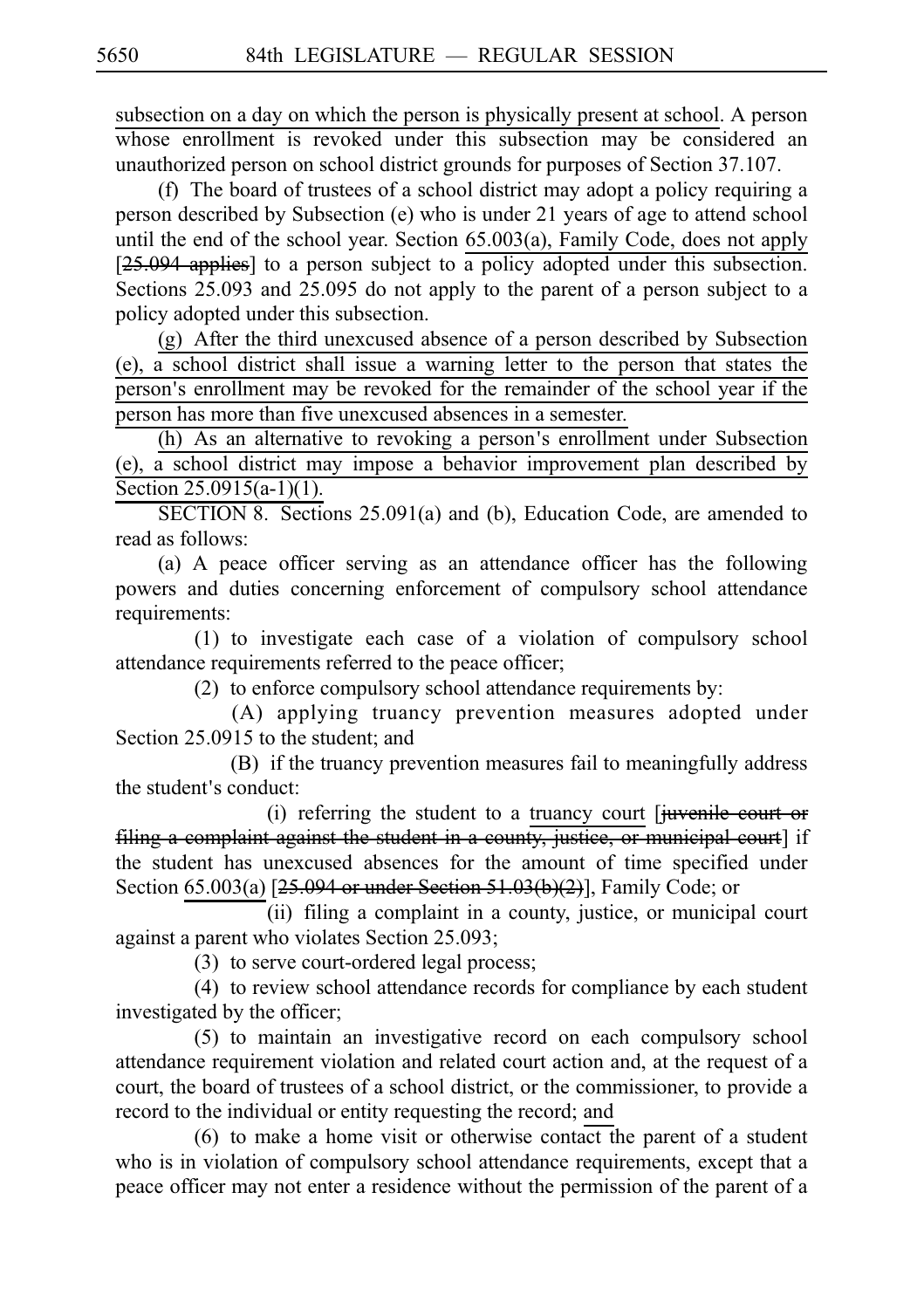student required under this subchapter to attend school or of the tenant or owner of the residence except to lawfully serve court-ordered legal process on the parent<sup>[</sup>; and

 $[$ (7) to take a student into custody with the permission of the student's parent or in obedience to a court-ordered legal process].

(b) An attendance officer employed by a school district who is not commissioned as a peace officer has the following powers and duties with respect to enforcement of compulsory school attendance requirements:

 $(1)$  to investigate each case of a violation of the compulsory school attendance requirements referred to the attendance officer;

 $(2)$  to enforce compulsory school attendance requirements by:

(A) applying truancy prevention measures adopted under Section 25.0915 to the student; and

(B) if the truancy prevention measures fail to meaningfully address the student's conduct:

(i) referring the student to a truancy court  $\theta$  [juvenile court or filing a complaint against the student in a county, justice, or municipal court] if the student has unexcused absences for the amount of time specified under Section  $65.003(a)$  [ $25.094$  or under Section  $51.03(b)(2)$ ], Family Code; and

(ii) filing a complaint in a county, justice, or municipal court against a parent who violates Section 25.093;

 $(3)$  to monitor school attendance compliance by each student investigated by the officer;

(4) to maintain an investigative record on each compulsory school attendance requirement violation and related court action and, at the request of a court, the board of trustees of a school district, or the commissioner, to provide a record to the individual or entity requesting the record;

 $(5)$  to make a home visit or otherwise contact the parent of a student who is in violation of compulsory school attendance requirements, except that the attendance officer may not enter a residence without permission of the parent or of the owner or tenant of the residence; and

 $(6)$  at the request of a parent, to escort a student from any location to a school campus to ensure the student's compliance with compulsory school attendance requirements  $\frac{1}{2}$  and

 $[(7)$  if the attendance officer has or is informed of a court-ordered legal process directing that a student be taken into custody and the school district employing the officer does not employ its own police department, to contact the sheriff, constable, or any peace officer to request that the student be taken into custody and processed according to the legal process].

SECTION 9. Section 25.0915, Education Code, is amended to read as follows:

Sec. 25.0915. TRUANCY PREVENTION MEASURES<sup>[</sup>; REFERRAL AND FILING REQUIREMENT]. (a) A school district shall adopt truancy prevention measures designed to: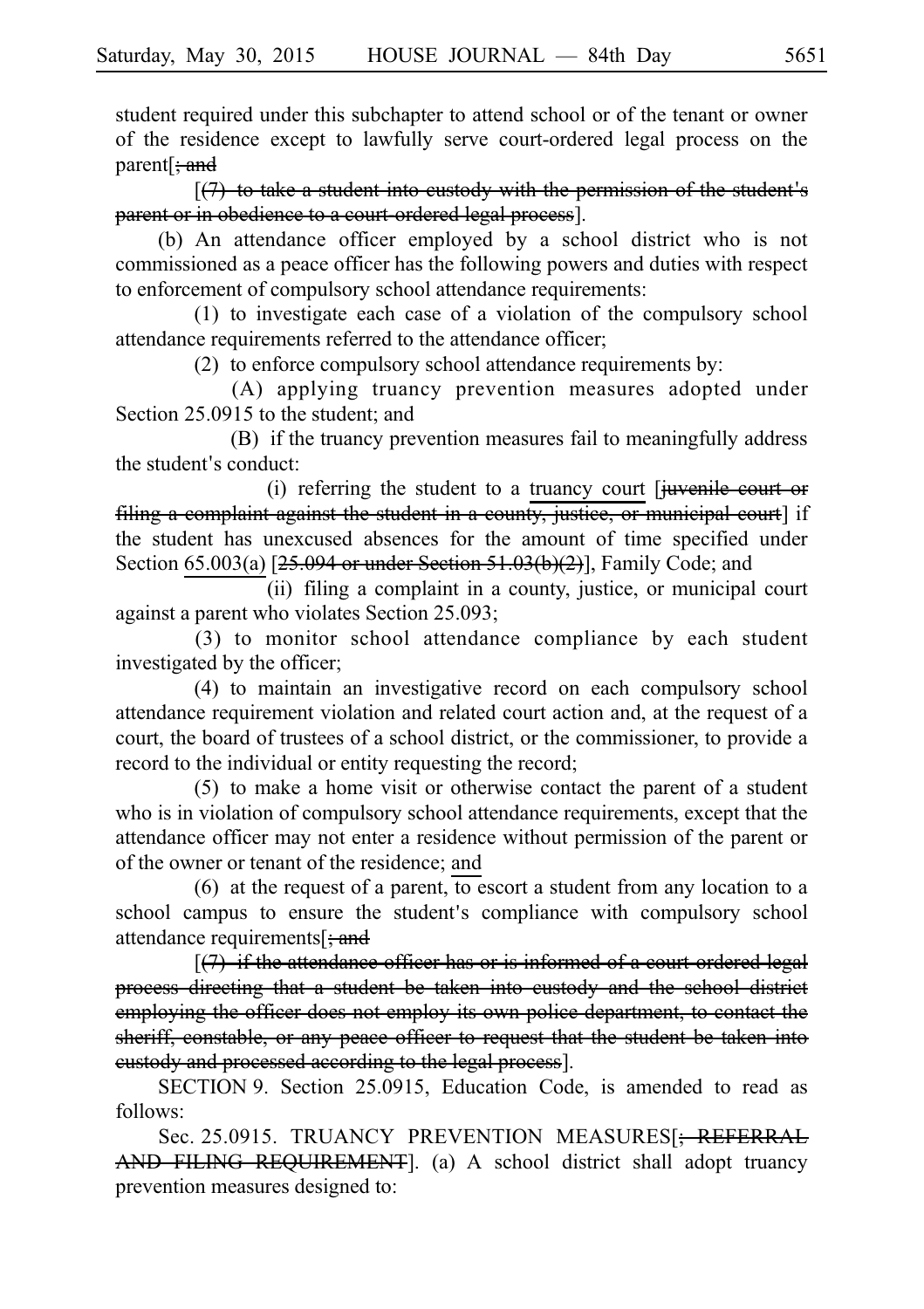(1) address student conduct related to truancy in the school setting before the student engages in conduct described by Section 65.003(a), Family Code; and

(2) minimize the need for referrals to truancy  $[\overline{i}$ uvenile] court for conduct described by Section 65.003(a)  $[51.03(b)(2)]$ , Family Code[; and

 $[3]$  minimize the filing of complaints in county, justice, and municipal courts alleging a violation of Section 25.094].

(a-1) As a truancy prevention measure under Subsection (a), a school district shall take one or more of the following actions:

 $(1)$  impose:

 $(A)$  a behavior improvement plan on the student that must be signed by an employee of the school, that the school district has made a good faith effort to have signed by the student and the student's parent or guardian, and that includes:

 $(i)$  a specific description of the behavior that is required or prohibited for the student;

(ii) the period for which the plan will be effective, not to exceed 45 school days after the date the contract becomes effective; or

(iii) the penalties for additional absences, including additional disciplinary action or the referral of the student to a truancy court; or

(B) school-based community service; or

(2)  $\overline{\text{refer}}$  the student to counseling, mediation, mentoring, a teen court program, community-based services, or other in-school or out-of-school services aimed at addressing the student's truancy.

 $(a-2)$  A referral made under Subsection  $(a-1)(2)$  may include participation by the child's parent or guardian if necessary.

 $(a-3)$  A school district shall offer additional counseling to a student and may not refer the student to truancy court if the school determines that the student's truancy is the result of:

 $(1)$  pregnancy;

 $\overline{(2)}$  being in the state foster program;

 $\overline{(3)}$  homelessness; or

 $(4)$  being the principal income earner for the student's family.

 $(a-4)$  If a student fails to attend school without excuse on three or more days or parts of days within a four-week period but does not fail to attend school for the time described by Section 25.0951(a), the school district shall initiate truancy prevention measures under this section on the student.

(b) Each referral to  $\frac{truancy}{drum}$  [juvenile] court for conduct described by Section  $65.003(a)$  [ $51.03(b)(2)$ ], Family Code, [or complaint filed in county, justice, or municipal court alleging a violation by a student of Section 25.094] must:

 $(1)$  be accompanied by a statement from the student's school certifying that:

(A) the school applied the truancy prevention measures adopted under Subsection (a) or (a-4) to the student; and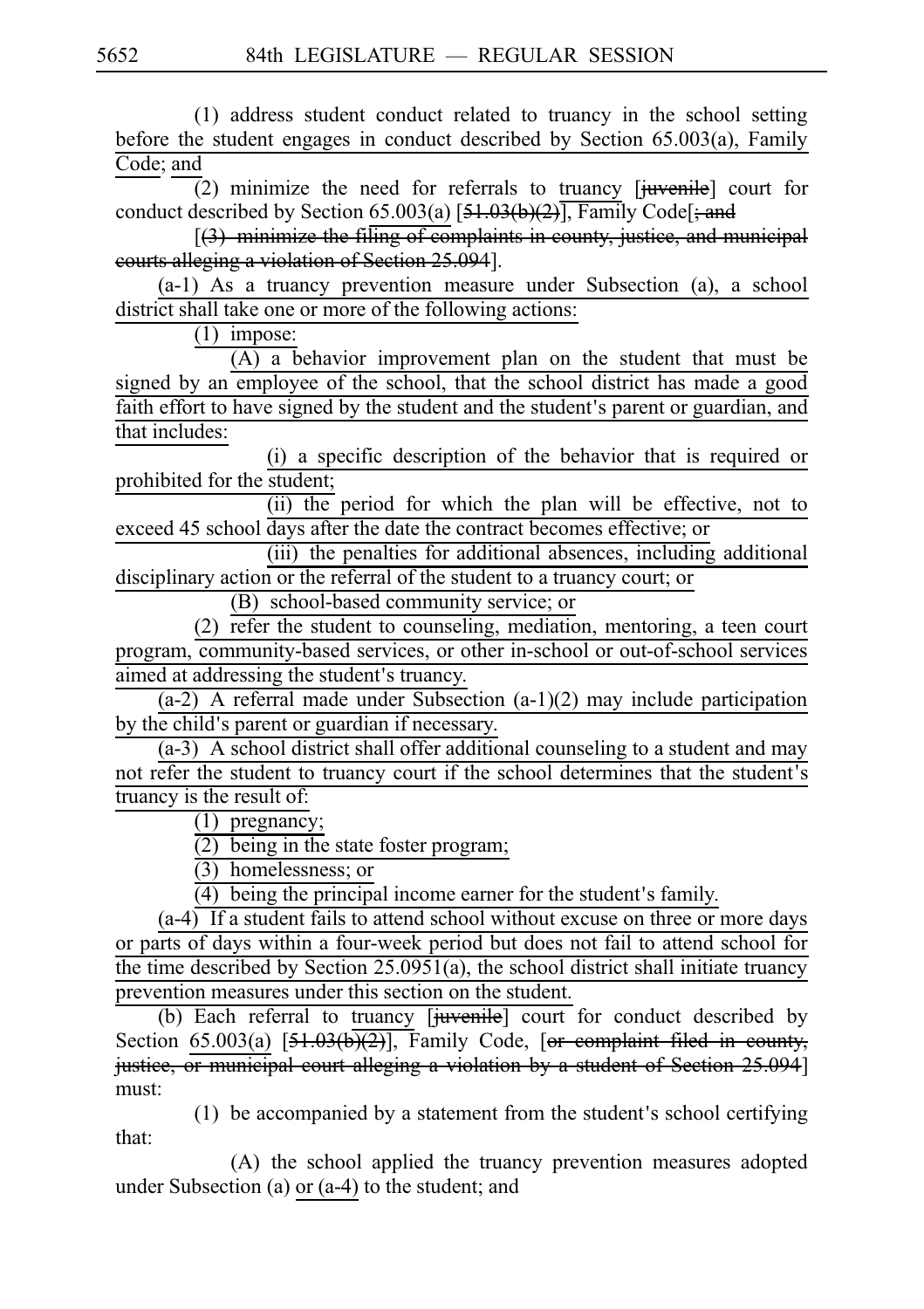(B) the truancy prevention measures failed to meaningfully address the student's school attendance; and

 $(2)$  specify whether the student is eligible for or receives special education services under Subchapter A, Chapter 29.

(c) A truancy court shall dismiss a petition filed by a truant conduct prosecutor under Section 65.054, Family Code, if the court determines that the school district's referral:

 $(1)$  does  $\overline{[eomplement]}$  or referral made by a school district under this section that is] not comply [made in compliance] with Subsection (b);

(2) does not satisfy the elements required for truant conduct;

 $(3)$  is not timely filed, unless the school district delayed the referral under Section 25.0951(d); or

 $(4)$  is otherwise substantively defective.

(d) Except as provided by Subsection  $(e)$ , a school district shall employ a truancy prevention facilitator or juvenile case manager to implement the truancy prevention measures required by this section and any other effective truancy prevention measures as determined by the school district or campus. At least annually, the truancy prevention facilitator shall meet to discuss effective truancy prevention measures with a case manager or other individual designated by a truancy court to provide services to students of the school district in truancy cases.

 $\overline{e}$  Instead of employing a truancy prevention facilitator, a school district may designate an existing district employee or juvenile case manager to implement the truancy prevention measures required by this section and any other effective truancy prevention measures as determined by the school district or campus.

 $\overline{(f)}$  The agency shall adopt rules:

 $(1)$  creating minimum standards for truancy prevention measures adopted by a school district under this section; and

 $(2)$  establishing a set of best practices for truancy prevention measures.

 $(g)$  The agency shall adopt rules to provide for sanctions for a school district found to be not in compliance with this section.

SECTION 10. Section 25.0916, Education Code, is amended by amending Subsections (a), (c),  $(f)$ ,  $(h)$ , and  $(i)$  and adding Subsection  $(c-1)$  to read as follows:

(a) This section applies only to a county with two or more courts hearing truancy cases and two or more school districts[:

 $[(1)$  with a population greater than  $\overline{1.5}$  million; and

 $(2)$  that includes at least:

 $[(A)$  15 school districts with the majority of district territory in the county; and

[(B) one school district with a student enrollment of 50,000 or more and an annual dropout rate spanning grades 9-12 of at least five percent, computed in accordance with standards and definitions adopted by the National Center for Education Statistics of the United States Department of Education].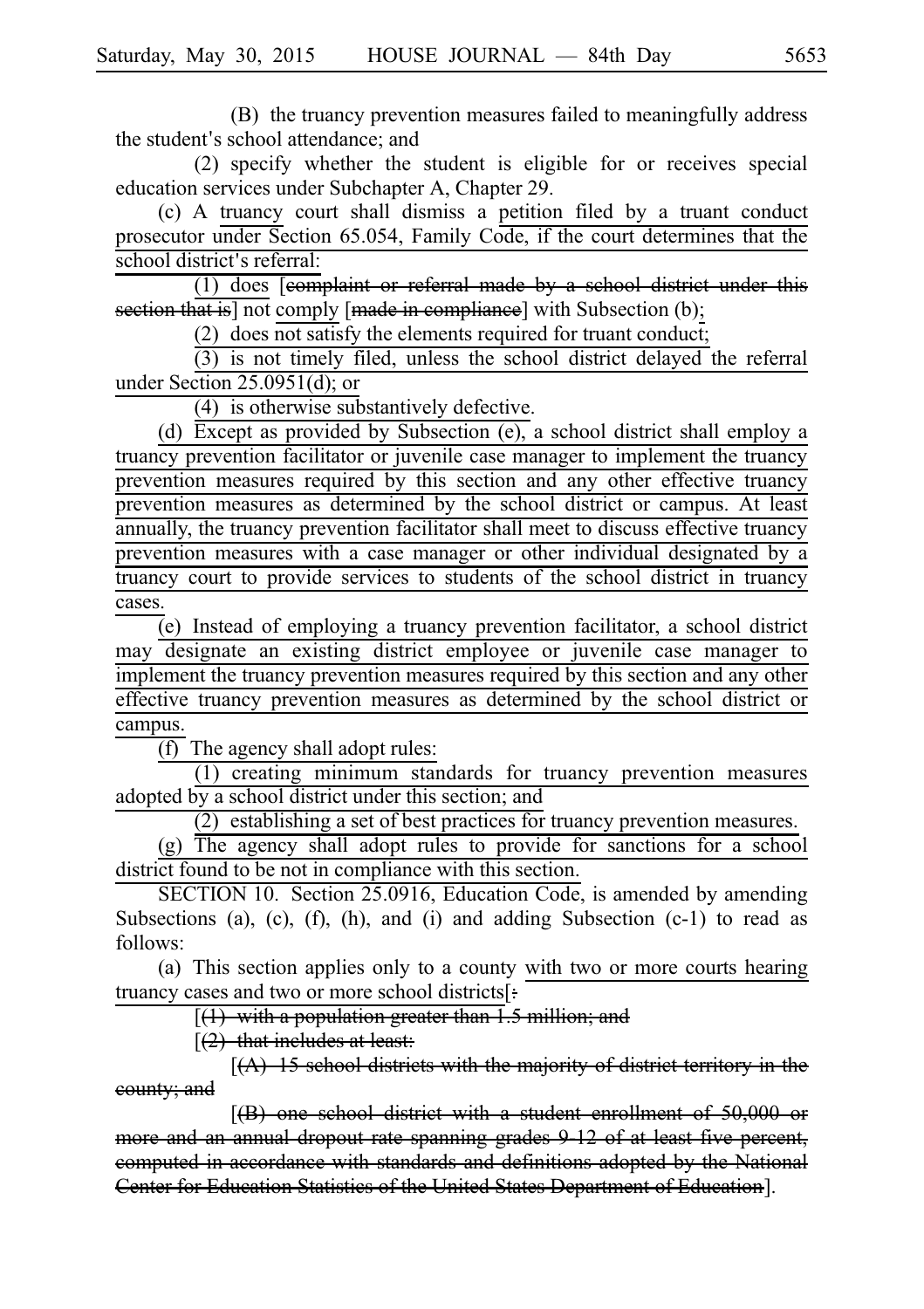(c) Unless the county has already adopted a uniform truancy policy under this section, not [Not] later than January [September] 1, 2016 [2013], the county judge or the county judge's designee and the mayor of the municipality in the county with the greatest population or the mayor's designee shall each appoint one member to serve on the committee as a representative of each of the following:

(1) a juvenile  $[**distinct**]$  court;

 $(2)$  a municipal court;

(3) the office of a justice of the peace;

 $(4)$  the superintendent or designee of an independent school district;

 $(5)$  an open-enrollment charter school, if one exists in the county;

 $(6)$  the office of the prosecutor with original truancy jurisdiction in the county [district attorney]; and

 $(7)$  the general public.

 $(c-1)$  In addition to the members listed in Subsection  $(c)$ , the chief juvenile probation officer or the officer's designee serves on the committee. The county judge or the county judge's designee and the mayor of the municipality in the county with the greatest population or the mayor's designee may make additional appointments as needed.

(f) Unless a county has already adopted a uniform truancy policy under this section, not [Not] later than May [September] 1, 2016 [2014], the committee shall recommend:

(1) a uniform process for filing truancy cases with truancy courts  $[the]$ judicial system];

 $(2)$  uniform administrative procedures;

(3) uniform deadlines for processing truancy cases;

 $(4)$  a local plan with strategies to address truancy, including effective prevention, intervention, and diversion methods to reduce truancy and referrals to a truancy [eounty, justice, or municipal] court;

 $(5)$  a system for tracking truancy information and sharing truancy information among school districts, [and] open-enrollment charter schools, truancy courts, juvenile courts, and juvenile probation departments in the county; and

 $(6)$  any changes to statutes or state agency rules the committee determines are necessary to address truancy.

(h) The committee's presiding officer shall issue a report not later than December 1, 2017 [2015], to the county judge and mayor of the municipality with the greatest population in the county on the implementation of the recommendations and compliance with state truancy laws by a school district located in the county.

(i) This section expires January 1, 2018  $[2016]$ .

SECTION 11. Section 25.093, Education Code, is amended by amending Subsections (a) and (c) and adding Subsection (c-1) to read as follows: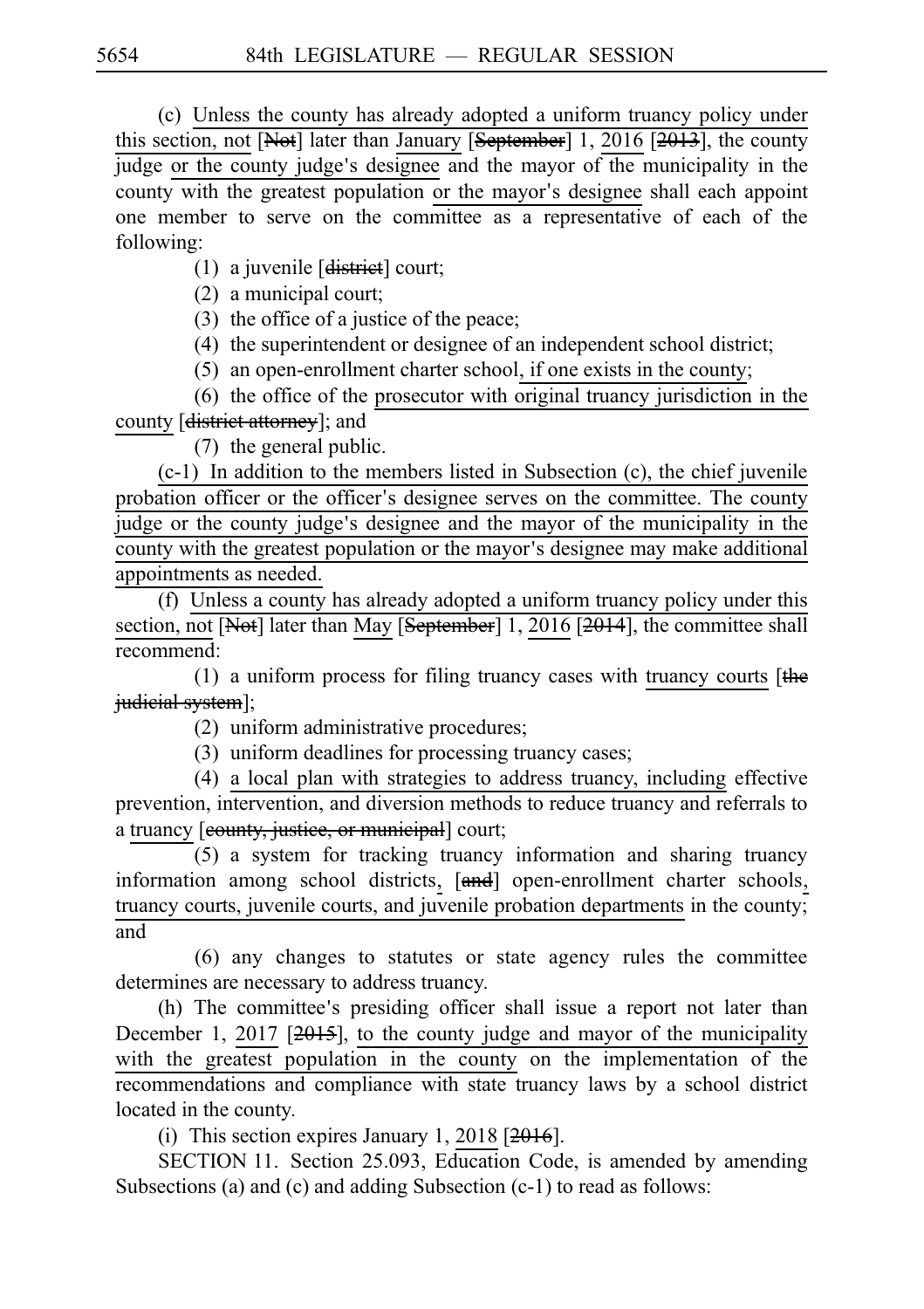(a) If a warning is issued as required by Section 25.095(a), the parent with criminal negligence fails to require the child to attend school as required by law, and the child has absences for the amount of time specified under Section  $65.003(a)$ , Family Code  $[25.094]$ , the parent commits an offense.

(c) An offense under Subsection (a) is a  $[Class C]$  misdemeanor, punishable by fine only, in an amount not to exceed:

 $(1)$  \$100 for a first offense;

 $(2)$  \$200 for a second offense;

 $\overline{(3)}$  \$300 for a third offense;

 $(4)$  \$400 for a fourth offense; or

 $(5)$  \$500 for a fifth or subsequent offense.

 $(c-1)$  Each day the child remains out of school may constitute a separate offense. Two or more offenses under Subsection (a) may be consolidated and prosecuted in a single action. If the court orders deferred disposition under Article 45.051, Code of Criminal Procedure, the court may require the defendant to provide personal services to a charitable or educational institution as a condition of the deferral.

SECTION 12. Sections  $25.095(a)$ , (b), and (c), Education Code, are amended to read as follows:

(a) A school district or open-enrollment charter school shall notify a student's parent in writing at the beginning of the school year that if the student is absent from school on 10 or more days or parts of days within a six-month period in the same school year [or on three or more days or parts of days within a four-week period]:

(1) the student's parent is subject to prosecution under Section  $25.093$ ; and

(2) the student is subject to [prosecution under Section  $25.094$  or to] referral to a truancy [juvenile] court [in a county with a population of less than  $100,000$  for truant conduct under Section 65.003(a), Family Code [that violates that section].

(b) A school district shall notify a student's parent if the student has been absent from school, without excuse under Section 25.087, on three days or parts of days within a four-week period. The notice must:

 $(1)$  inform the parent that:

(A) it is the parent's duty to monitor the student's school attendance and require the student to attend school; and

 $(B)$  the student [ $parent$ ] is subject to truancy prevention measures [prosecution] under Section  $25.0915$  [ $25.093$ ]; and

 $(2)$  request a conference between school officials and the parent to discuss the absences.

(c) The fact that a parent did not receive a notice under Subsection (a) or  $(b)$ does not create a defense [to prosecution] under Section 25.093 or under Section  $65.003(a)$ , Family Code  $[25.094]$ .

SECTION 13. Section 25.0951, Education Code, is amended to read as follows: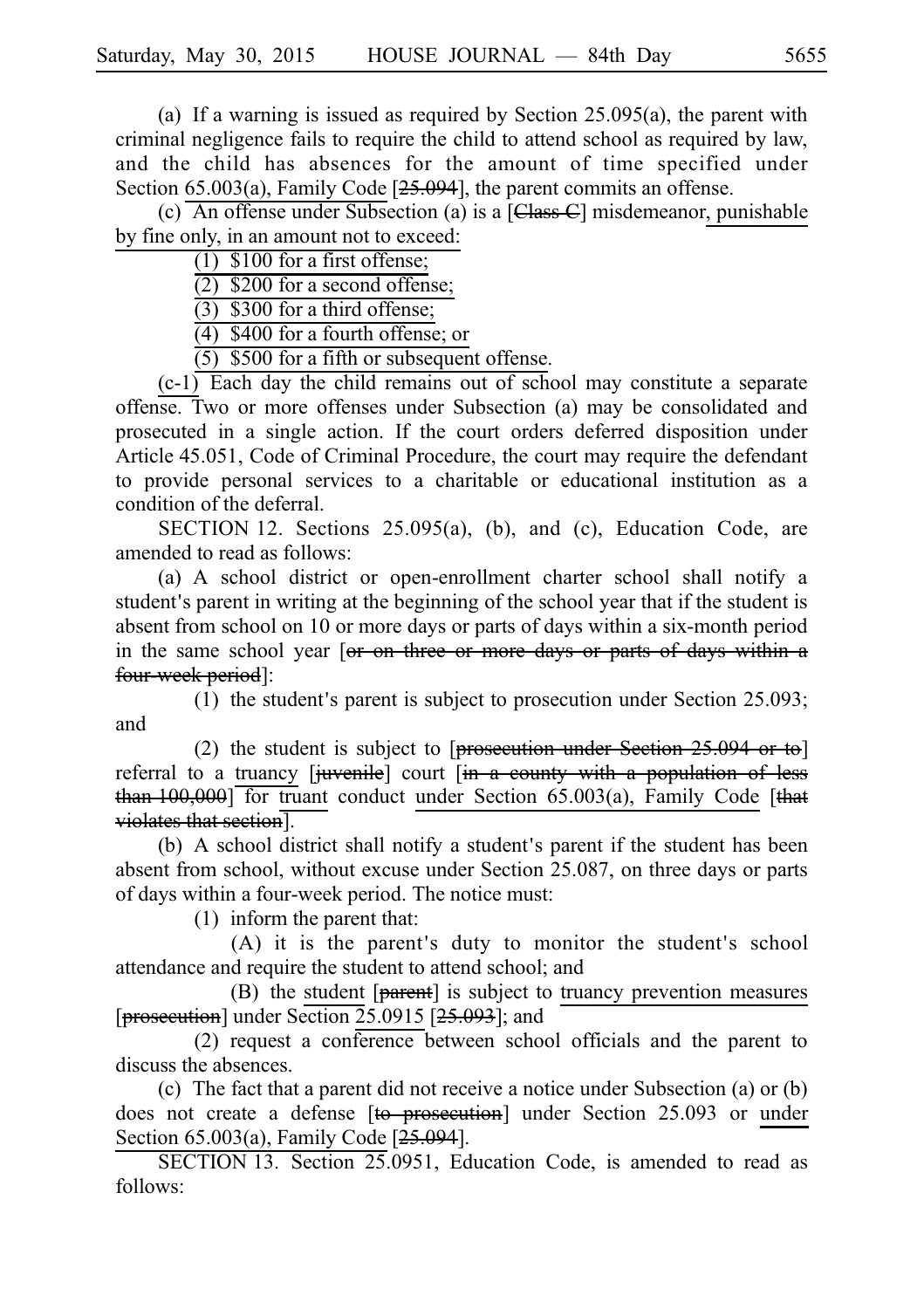Sec. 25.0951. SCHOOL DISTRICT COMPLAINT OR REFERRAL FOR FAILURE TO ATTEND SCHOOL. (a) If a student fails to attend school without excuse on 10 or more days or parts of days within a six-month period in the same school year, a school district shall within 10 school days of the student's 10th absence[:

 $[(1)$  file a complaint against the student or the student's parent or both in a county, justice, or municipal court for an offense under Section 25.093 or 25.094, as appropriate, or refer the student to a juvenile court in a county with a population of less than 100,000 for conduct that violates Section 25,094; or

 $[2]$  refer the student to a truancy  $[i]$ uvenile] court for truant conduct [indicating a need for supervision] under Section 65.003(a)  $[51.03\overline{(b)(2)}]$ , Family Code.

(b) If a student fails to attend school without excuse as specified by Subsection  $(a)$ , a school district may file a complaint against the student's parent in a county, justice, or municipal court for an offense under Section 25.093 if the school district provides evidence of the parent's criminal negligence [If a student fails to attend school without excuse on three or more days or parts of days within a four-week period but does not fail to attend school for the time described by Subsection (a), the school district may:

 $[(1)$  file a complaint against the student or the student's parent or both in a county, justice, or municipal court for an offense under Section 25.093 or 25.094, as appropriate, or refer the student to a juvenile court in a county with a population of less than 100,000 for conduct that violates Section 25.094; or

 $(2)$  refer the student to a juvenile court for conduct indicating a need for supervision under Section 51.03(b)(2), Family Code].

 $[\Theta]$  In this subsection [section], "parent" includes a person standing in parental relation.

(c)  $[\text{d}]$  A court shall dismiss a complaint  $[\text{or } \text{referral}]$  made by a school district under Subsection (b) [under this section] that:

(1) does  $[$ is] not comply  $[$ made in compliance] with this section;

 $(2)$  does not allege the elements required for the offense;

 $(3)$  is not timely filed, unless the school district delayed the referral under Subsection (d); or

 $(4)$  is otherwise substantively defective.

(d) Notwithstanding Subsection (a), a school district may delay a referral of a student for truant conduct, or may choose to not refer a student for truant conduct, if the school district:

 $(1)$  is applying truancy prevention measures to the student under Section 25.0915; and

 $(2)$  determines that the truancy prevention measures are succeeding and it is in the best interest of the student that a referral be delayed or not be made.

SECTION 14. Section 25.0952, Education Code, is amended to read as follows: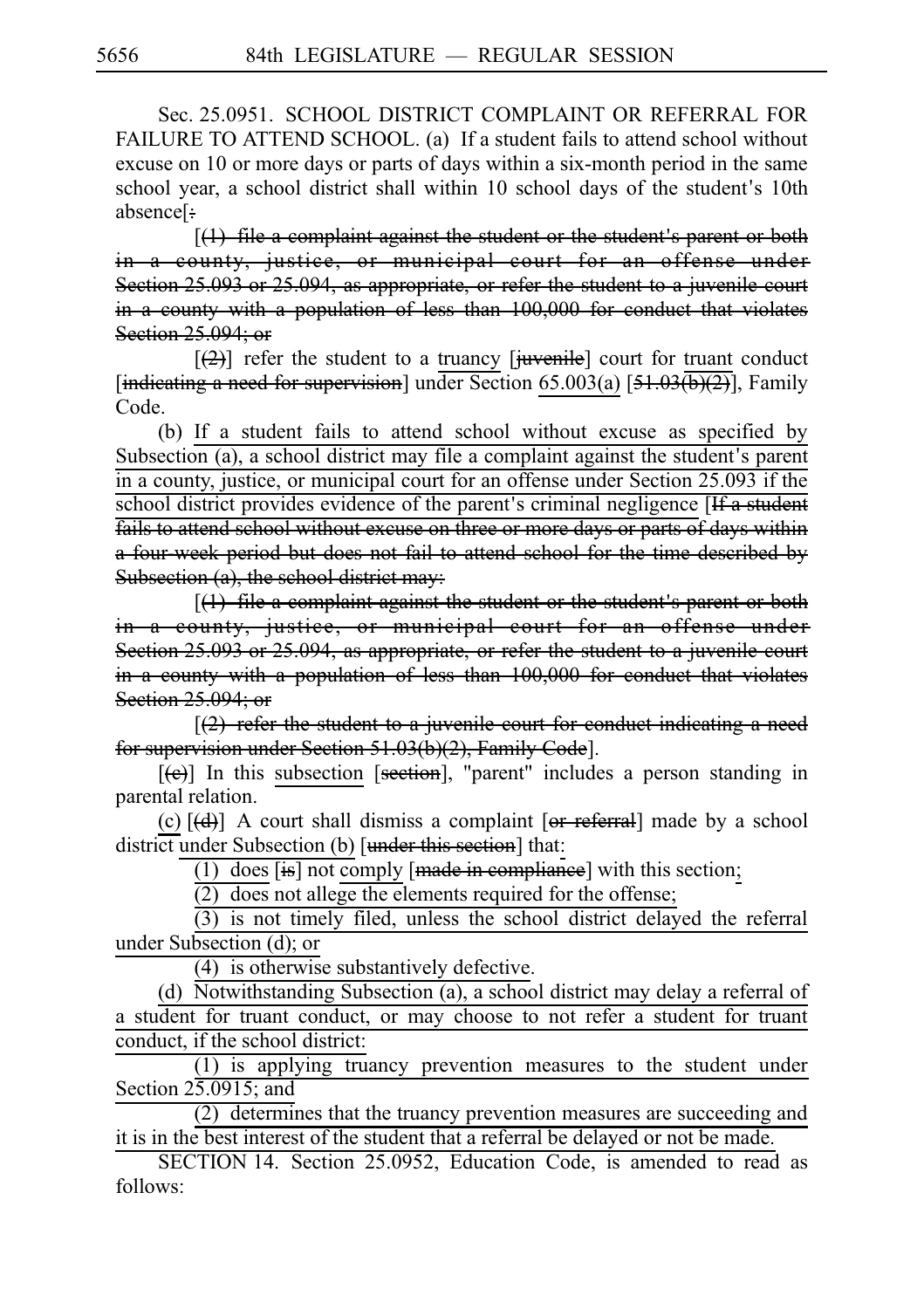Sec. 25.0952. PROCEDURES APPLICABLE TO PARENT CONTRIBUTING TO NONATTENDANCE OFFENSE [SCHOOL ATTENDANCE RELATED OFFENSES]. In a proceeding based on a complaint under Section 25.093 [or 25.094], the court shall, except as otherwise provided by this chapter, use the procedures and exercise the powers authorized by Chapter 45, Code of Criminal Procedure.

SECTION 15. Section 29.087(d), Education Code, is amended to read as follows:

(d) A student is eligible to participate in a program authorized by this section if:

(1) the student has been ordered by a court under Section  $65.103$ , Family Code [Article 45.054, Code of Criminal Procedure, as added by Chapter 1514, Acts of the 77th Legislature, Regular Session, 2001], or by the Texas Juvenile Justice Department [Youth Commission] to:

 $(A)$  participate in a preparatory class for the high school equivalency examination; or

(B) take the high school equivalency examination administered under Section 7.111; or

(2) the following conditions are satisfied:

 $(A)$  the student is at least 16 years of age at the beginning of the school year or semester;

(B) the student is a student at risk of dropping out of school, as defined by Section 29.081;

 $(C)$  the student and the student's parent or guardian agree in writing to the student's participation;

(D) at least two school years have elapsed since the student first enrolled in ninth grade and the student has accumulated less than one third of the credits required to graduate under the minimum graduation requirements of the district or school; and

(E) any other conditions specified by the commissioner.

SECTION 16. Section 33.051(2), Education Code, is amended to read as follows:

 $(2)$  "Missing child" means a child whose whereabouts are unknown to the legal custodian of the child and:

(A) the circumstances of whose absence indicate that the child did not voluntarily leave the care and control of the custodian and that the taking of the child was not authorized by law; or

(B) the child has engaged in conduct indicating a need for supervision under Section 51.03(b)(2) [51.03(b)(3)], Family Code.

SECTION 17. Section  $51.02(15)$ , Family Code, is amended to read as follows:

(15) "Status offender" means a child who is accused, adjudicated, or convicted for conduct that would not, under state law, be a crime if committed by an adult, including:

(A) [truancy under Section  $51.03(b)(2)$ ;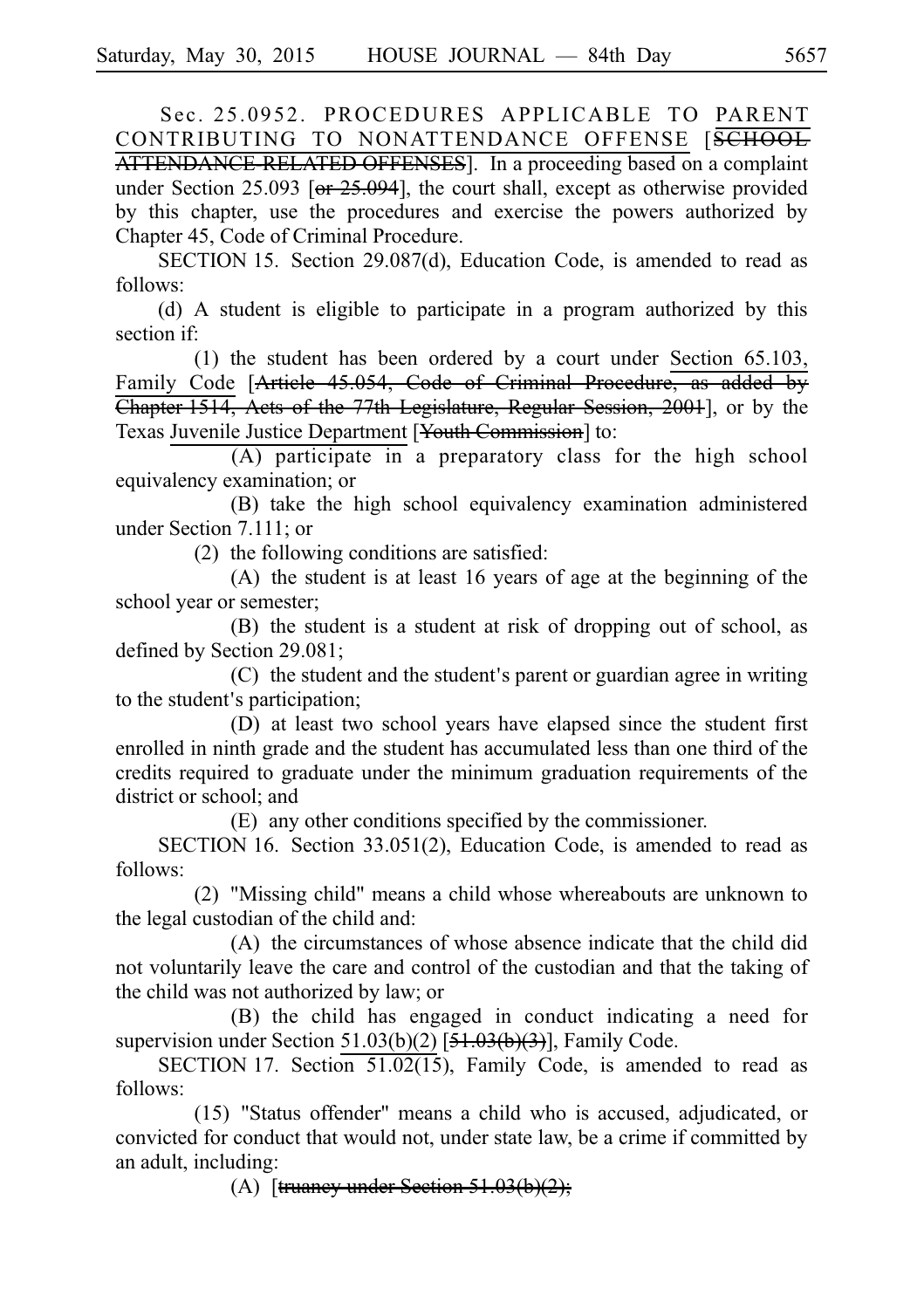$[\langle \overline{\mathbf{B}} \rangle]$  running away from home under Section 51.03(b)(2)  $[51.03(b)(3)]$ ;

(B)  $[\left(\bigoplus\right)]$  a fineable only offense under Section 51.03(b)(1) transferred to the juvenile court under Section 51.08(b), but only if the conduct constituting the offense would not have been criminal if engaged in by an adult;

[(D) failure to attend school under Section 25.094, Education Code;]

(C)  $[\frac{E}{E}]$  a violation of standards of student conduct as described by Section 51.03(b)(4)  $[51.03(b)(5)]$ ;

(D)  $[\text{F}]$  a violation of a juvenile curfew ordinance or order;

(E)  $[\langle G \rangle]$  a violation of a provision of the Alcoholic Beverage Code applicable to minors only; or

 $(F)$ [ $(H)$ ] a violation of any other fineable only offense under Section 8.07(a)(4) or (5), Penal Code, but only if the conduct constituting the offense would not have been criminal if engaged in by an adult.

SECTION 18. Sections  $51.03(a)$ , (b), (e), and (f), Family Code, are amended to read as follows:

(a) Delinquent conduct is:

 $(1)$  conduct, other than a traffic offense, that violates a penal law of this state or of the United States punishable by imprisonment or by confinement in jail;

 $(2)$  conduct that violates a lawful order of a court under circumstances that would constitute contempt of that court in:

(A) a justice or municipal court;  $[**or**]$ 

(B) a county court for conduct punishable only by a fine; or

 $(C)$  a truancy court;

(3) conduct that violates Section 49.04, 49.05, 49.06, 49.07, or 49.08, Penal Code; or

 $(4)$  conduct that violates Section 106.041, Alcoholic Beverage Code, relating to driving under the influence of alcohol by a minor (third or subsequent offense).

(b) Conduct indicating a need for supervision is:

 $(1)$  subject to Subsection  $(f)$ , conduct, other than a traffic offense, that violates:

 $(A)$  the penal laws of this state of the grade of misdemeanor that are punishable by fine only; or

(B) the penal ordinances of any political subdivision of this state;

(2)  $[the absence of a child on 10 or more days or parts of days within a]$ six month period in the same school year or on three or more days or parts of days within a four-week period from school;

 $[3]$  the voluntary absence of a child from the child's home without the consent of the child's parent or guardian for a substantial length of time or without intent to return;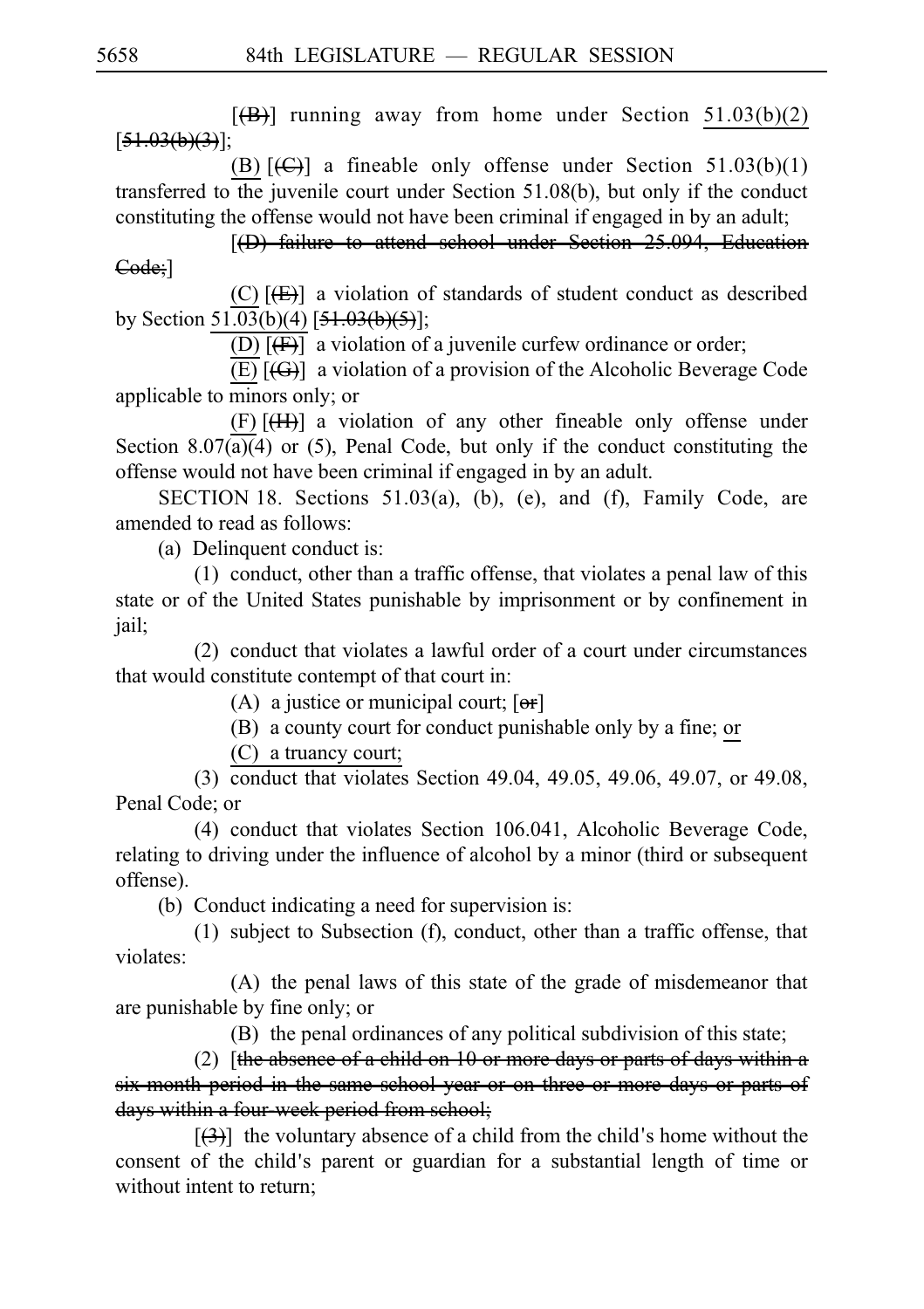(3)  $\left[\frac{4}{4}\right]$  conduct prohibited by city ordinance or by state law involving the inhalation of the fumes or vapors of paint and other protective coatings or glue and other adhesives and the volatile chemicals itemized in Section 485.001, Health and Safety Code;

(4)  $\left[\frac{5}{5}\right]$  an act that violates a school district's previously communicated written standards of student conduct for which the child has been expelled under Section 37.007(c), Education Code;

(5)  $[\bigoplus]$  conduct that violates a reasonable and lawful order of a court entered under Section 264.305;

(6)  $[\overline{(7)}]$  notwithstanding Subsection (a)(1), conduct described by Section  $4\overline{3.0}2(a)(1)$  or (2), Penal Code; or

(7)  $\left[\left(8\right)\right]$  notwithstanding Subsection (a)(1), conduct that violates Section 43.261, Penal Code.

(e) For the purposes of Subsection (b)(2)  $[\frac{(\mathbf{b})(3)}{(\mathbf{b})(3)}]$ , "child" does not include a person who is married, divorced, or widowed.

(f) Conduct [ $Exeept$  as provided by Subsection  $(g)$ , conduct] described under Subsection (b)(1) does not constitute conduct indicating a need for supervision unless the child has been referred to the juvenile court under Section  $51.08(b)$ .

SECTION 19. Section 51.13(e), Family Code, is amended to read as follows:

(e) A finding that a child engaged in conduct indicating a need for supervision as described by Section  $51.03(b)(7)$  [ $\overline{51.03(b)(8)}$ ] is a conviction only for the purposes of Sections  $43.261(\overline{c})$  and  $\overline{(d)}$ , Penal Code.

SECTION 20. Section  $54.0404(a)$ , Family Code, is amended to read as follows:

(a) If a child is found to have engaged in conduct indicating a need for supervision described by Section  $51.03(b)(7)$   $[51.03(b)(8)]$ , the juvenile court may enter an order requiring the child to attend and successfully complete an educational program described by Section 37.218, Education Code, or another equivalent educational program.

SECTION 21. Section 54.05(b), Family Code, is amended to read as follows:

(b) Except for a commitment to the Texas Juvenile Justice Department or to a post-adjudication secure correctional facility under Section  $54.04011$ [ $\div$  a disposition under Section 54.0402,] or a placement on determinate sentence probation under Section 54.04(q), all dispositions automatically terminate when the child reaches the child's 18th birthday.

SECTION 22. Section 58.0022, Family Code, is amended to read as follows:

Sec. 58.0022. FINGERPRINTS OR PHOTOGRAPHS TO IDENTIFY RUNAWAYS. A law enforcement officer who takes a child into custody with probable cause to believe that the child has engaged in conduct indicating a need for supervision as described by Section  $51.03(b)(2)$   $[51.03(b)(3)]$  and who after reasonable effort is unable to determine the identity of the child, may fingerprint or photograph the child to establish the child's identity. On determination of the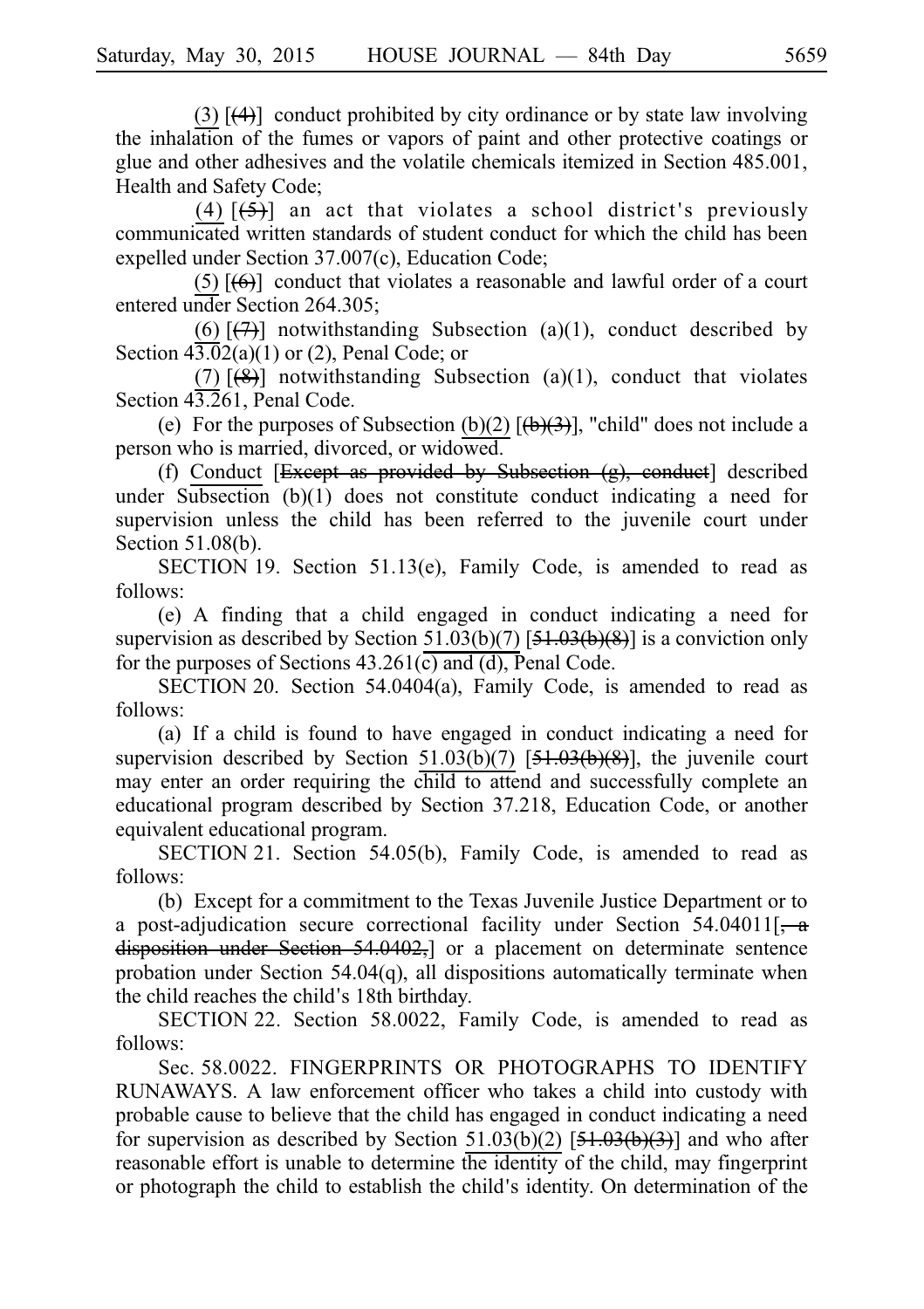child's identity or that the child cannot be identified by the fingerprints or photographs, the law enforcement officer shall immediately destroy all copies of the fingerprint records or photographs of the child.

SECTION 23. Section  $58.003(c-3)$ , Family Code, is amended to read as follows:

 $(c-3)$  Notwithstanding Subsections (a) and  $(c)$  and subject to Subsection (b), a juvenile court, on the court's own motion and without a hearing, shall order the sealing of records concerning a child found to have engaged in conduct indicating a need for supervision described by Section  $51.03(b)(6)$   $[51.03(b)(7)]$  or taken into custody to determine whether the child engaged in conduct indicating a need for supervision described by Section 51.03(b)(6)  $[51.03(b)(7)]$ . This subsection applies only to records related to conduct indicating a need for supervision described by Section 51.03(b)(6)  $[51.03(b)(7)]$ .

SECTION 24. Section  $58.106(a)$ , Family Code, is amended to read as follows:

(a) Except as otherwise provided by this section, information contained in the juvenile justice information system is confidential information for the use of the department and may not be disseminated by the department except:

 $(1)$  with the permission of the juvenile offender, to military personnel of this state or the United States;

 $(2)$  to a person or entity to which the department may grant access to adult criminal history records as provided by Section 411.083, Government Code;

 $(3)$  to a juvenile justice agency;

(4) to the Texas Juvenile Justice Department [Youth Commission and the Texas Juvenile Probation Commission] for analytical purposes;

(5) to the office of independent ombudsman of the Texas Juvenile Justice Department [Youth Commission]; and

 $(6)$  to a county, justice, or municipal court exercising jurisdiction over a juvenile<sup>[</sup>, including a court exercising jurisdiction over a juvenile under Section 54.021].

SECTION 25. Section 59.003(a), Family Code, is amended to read as follows:

(a) Subject to Subsection (e), after a child's first commission of delinquent conduct or conduct indicating a need for supervision, the probation department or prosecuting attorney may, or the juvenile court may, in a disposition hearing under Section 54.04 or a modification hearing under Section 54.05, assign a child one of the following sanction levels according to the child's conduct:

 $(1)$  for conduct indicating a need for supervision, other than conduct described in Section 51.03(b)(3) or (4)  $[51.03(b)(4)$  or (5)] or a Class A or B misdemeanor, the sanction level is one;

(2) for conduct indicating a need for supervision under Section 51.03(b)(3) or (4)  $[51.03(b)(4)$  or (5)] or a Class A or B misdemeanor, other than a misdemeanor involving the use or possession of a firearm, or for delinquent conduct under Section  $51.03(a)(2)$ , the sanction level is two;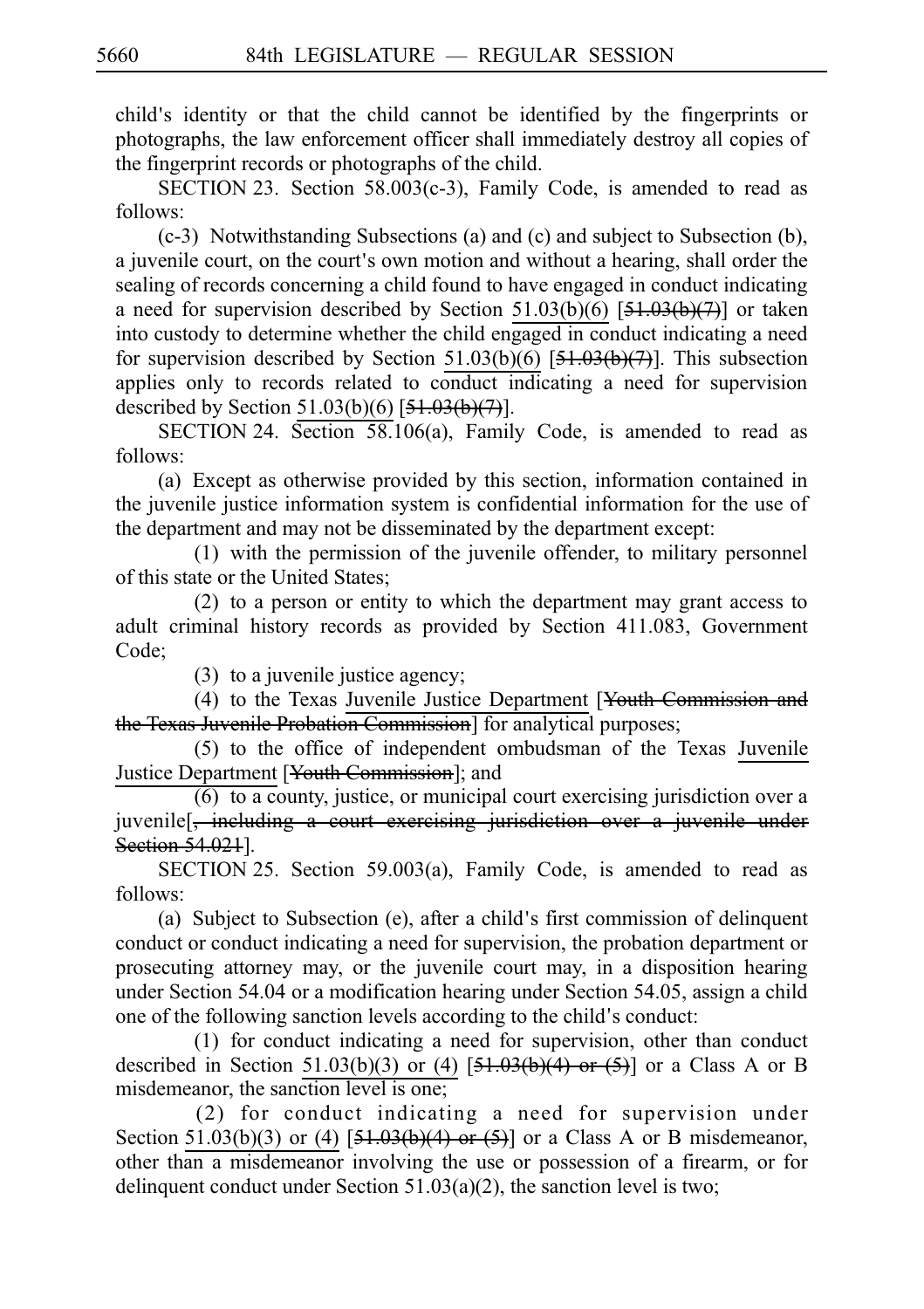(3) for a misdemeanor involving the use or possession of a firearm or for a state jail felony or a felony of the third degree, the sanction level is three;

(4) for a felony of the second degree, the sanction level is four;

(5) for a felony of the first degree, other than a felony involving the use of a deadly weapon or causing serious bodily injury, the sanction level is five;

(6) for a felony of the first degree involving the use of a deadly weapon or causing serious bodily injury, for an aggravated controlled substance felony, or for a capital felony, the sanction level is six; or

 $(7)$  for a felony of the first degree involving the use of a deadly weapon or causing serious bodily injury, for an aggravated controlled substance felony, or for a capital felony, if the petition has been approved by a grand jury under Section 53.045, or if a petition to transfer the child to criminal court has been filed under Section 54.02, the sanction level is seven.

SECTION 26. Section  $61.002(a)$ , Family Code, is amended to read as follows:

(a) Except as provided by Subsection (b), this chapter applies to a proceeding to enter a juvenile court order:

(1) for payment of probation fees under Section  $54.061$ ;

(2) for restitution under Sections  $54.041(b)$  and  $54.048$ ;

(3) for payment of graffiti eradication fees under Section  $54.0461$ ;

(4) for community service under Section  $54.044(b)$ ;

 $(5)$  for payment of costs of court under Section 54.0411 or other provisions of law;

 $(6)$  requiring the person to refrain from doing any act injurious to the welfare of the child under Section 54.041(a)(1);

 $(7)$  enjoining contact between the person and the child who is the subject of a proceeding under Section 54.041(a)(2);

 $(8)$  ordering a person living in the same household with the child to participate in counseling under Section 54.041(a)(3);

(9)  $[regularing a parent or guardian of a child found to be treatment to$ participate in an available program addressing truancy under Section 54.041(f);

 $[$ ( $\downarrow$ 0)] requiring a parent or other eligible person to pay reasonable attorney's fees for representing the child under Section  $51.10(e)$ ;

 $(10)$  [ $(11)$ ] requiring the parent or other eligible person to reimburse the county for payments the county has made to an attorney appointed to represent the child under Section 51.10(j);

(11)  $[\frac{(12)}{12}]$  requiring payment of deferred prosecution supervision fees under Section 53.03(d);

 $(12)$  [ $(13)$ ] requiring a parent or other eligible person to attend a court hearing under Section 51.115;

(13)  $\left[\frac{(14)}{13}\right]$  requiring a parent or other eligible person to act or refrain from acting to aid the child in complying with conditions of release from detention under Section 54.01(r);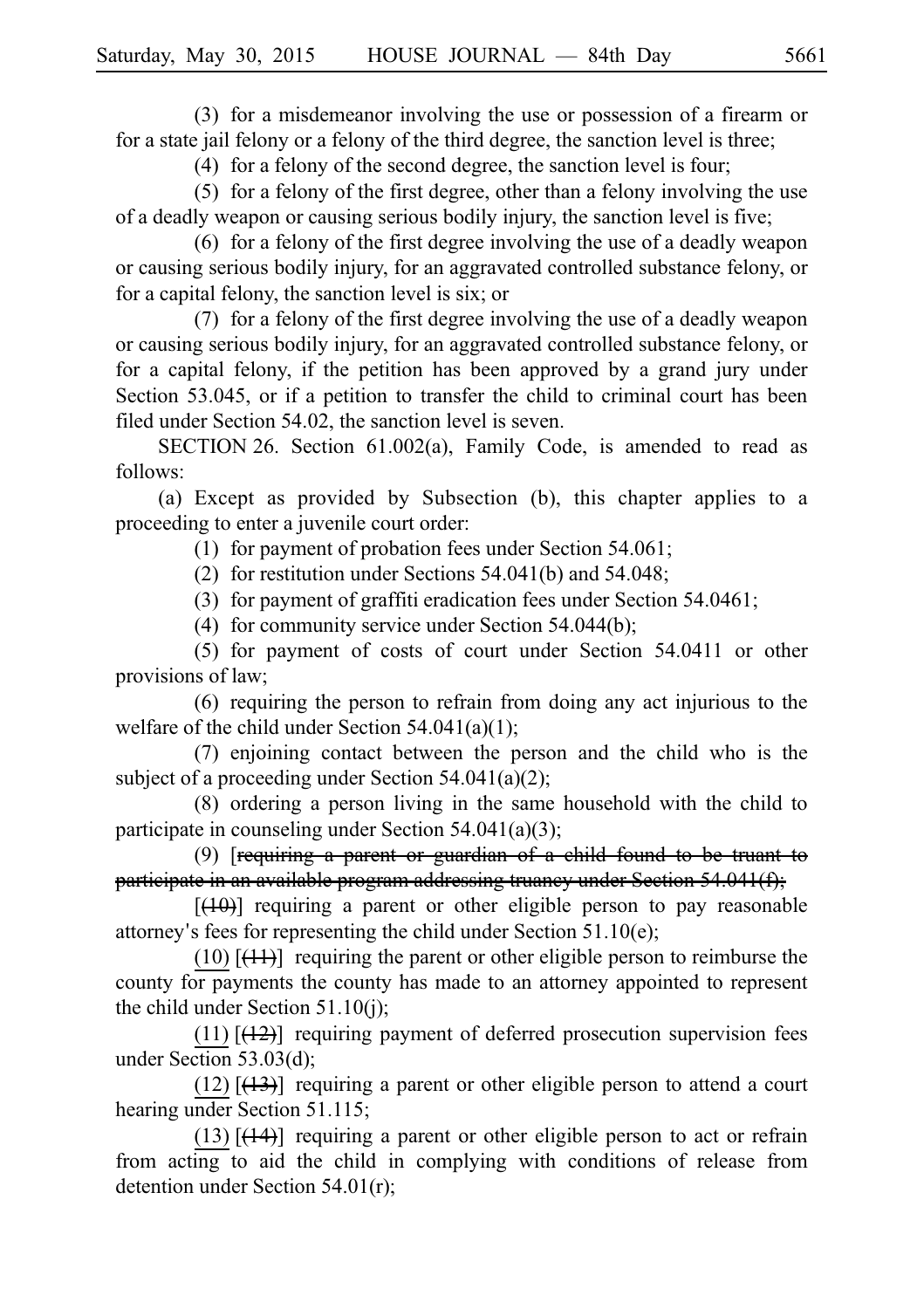(14)  $\left[\frac{(15)}{(15)}\right]$  requiring a parent or other eligible person to act or refrain from acting under any law imposing an obligation of action or omission on a parent or other eligible person because of the parent's or person's relation to the child who is the subject of a proceeding under this title;

(15)  $\left[\left(16\right)\right]$  for payment of fees under Section 54.0462; or

 $\overline{(16)}$   $\overline{(17)}$  for payment of the cost of attending an educational program under Section 54.0404.

SECTION 27. The Family Code is amended by adding Title 3A to read as follows:

TITLE 3A. TRUANCY COURT PROCEEDINGS

CHAPTER 65. TRUANCY COURT PROCEEDINGS

SUBCHAPTER A. GENERAL PROVISIONS

Sec. 65.001. SCOPE AND PURPOSE. (a) This chapter details the procedures and proceedings in cases involving allegations of truant conduct.

(b) The purpose of this chapter is to encourage school attendance by creating simple civil judicial procedures through which children are held accountable for excessive school absences.

 $(c)$  The best interest of the child is the primary consideration in adjudicating truant conduct of the child.

Sec. 65.002. DEFINITIONS. In this chapter:

(1) "Child" means a person who is  $12$  years of age or older and younger than 19 years of age.

 $\frac{34}{(2)}$  "Juvenile court" means a court designated under Section 51.04 to exercise jurisdiction over proceedings under Title 3.

(3) "Qualified telephone interpreter" means a telephone service that employs licensed court interpreters, as defined by Section 157.001, Government Code.

(4) "Truancy court" means a court designated under Section 65.004 to exercise jurisdiction over cases involving allegations of truant conduct.

Sec.  $65.003$ . TRUANT CONDUCT. (a) A child engages in truant conduct if the child is required to attend school under Section 25.085, Education Code, and fails to attend school on 10 or more days or parts of days within a six-month period in the same school year.

 $(b)$  Truant conduct may be prosecuted only as a civil case in a truancy court.

 $\overline{c}(c)$  It is an affirmative defense to an allegation of truant conduct that one or more of the absences required to be proven have been excused by a school official or by the court or that one or more of the absences were involuntary, but only if there is an insufficient number of unexcused or voluntary absences remaining to constitute truant conduct. The burden is on the child to show by a preponderance of the evidence that the absence has been or should be excused or that the absence was involuntary. A decision by the court to excuse an absence for purposes of this subsection does not affect the ability of the school district to determine whether to excuse the absence for another purpose.

Sec. 65.004. TRUANCY COURTS; JURISDICTION. (a) The following are designated as truancy courts: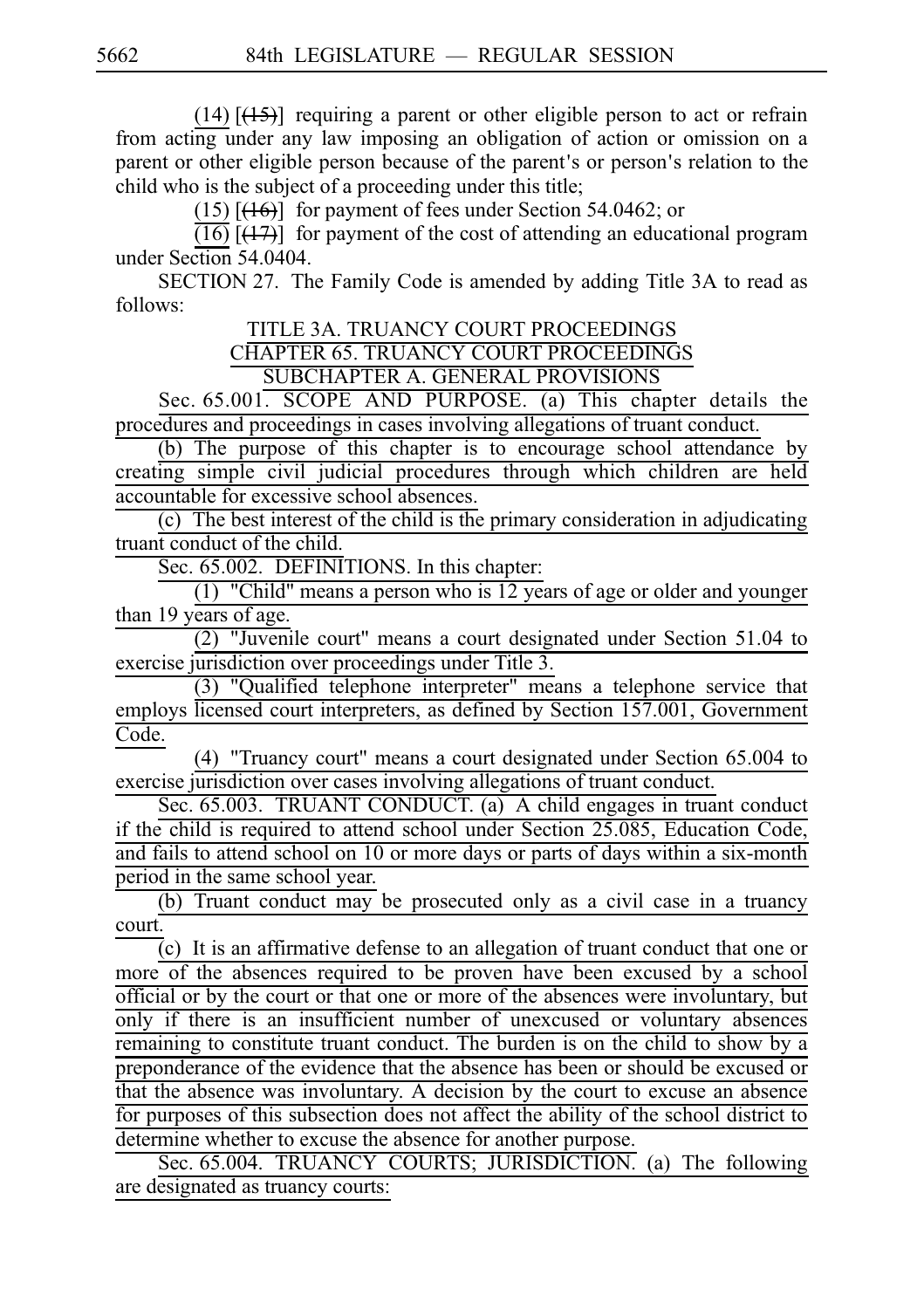(1) in a county with a population of  $1.75$  million or more, the constitutional county court;

 $(2)$  justice courts; and

 $(3)$  municipal courts.

(b)  $\overline{A}$  truancy court has exclusive original jurisdiction over cases involving allegations of truant conduct.

 $(c)$  A municipality may enter into an agreement with a contiguous municipality or a municipality with boundaries that are within one-half mile of the municipality seeking to enter into the agreement to establish concurrent jurisdiction of the municipal courts in the municipalities and provide original jurisdiction to a municipal court in which a truancy case is brought as if the municipal court were located in the municipality in which the case arose.

 $(d)$  A truancy court retains jurisdiction over a person, without regard to the age of the person, who was referred to the court under Section 65.051 for engaging in truant conduct before the person ' s 19th birthday, until final disposition of the case.

Sec. 65.005. COURT SESSIONS. A truancy court is considered to be in session at all times.

Sec. 65.006. VENUE. Venue for a proceeding under this chapter is the county in which the school in which the child is enrolled is located or the county in which the child resides.

Sec. 65.007. RIGHT TO JURY TRIAL. (a) A child alleged to have engaged in truant conduct is entitled to a jury trial.

 $(b)$  The number of jurors in a case involving an allegation of truant conduct is six. The state and the child are each entitled to three peremptory challenges.

 $(c)$  There is no jury fee for a trial under this chapter.

Sec.  $65.008$ . WAIVER OF RIGHTS. A right granted to a child by this chapter or by the constitution or laws of this state or the United States is waived in proceedings under this chapter if:

 $\overline{(1)}$  the right is one that may be waived;

 $\overline{(2)}$  the child and the child's parent or guardian are informed of the right, understand the right, understand the possible consequences of waiving the right, and understand that waiver of the right is not required;

 $(3)$  the child signs the waiver;

 $(4)$  the child's parent or guardian signs the waiver; and

 $(5)$  the child's attorney signs the waiver, if the child is represented by counsel.

Sec. 65.009. EFFECT OF ADJUDICATION. (a) An adjudication of a child as having engaged in truant conduct is not a conviction of crime. An order of adjudication does not impose any civil disability ordinarily resulting from a conviction or operate to disqualify the child in any civil service application or appointment.

 $(b)$  The adjudication of a child as having engaged in truant conduct may not be used in any subsequent court proceedings, other than for the purposes of determining an appropriate remedial action under this chapter or in an appeal under this chapter.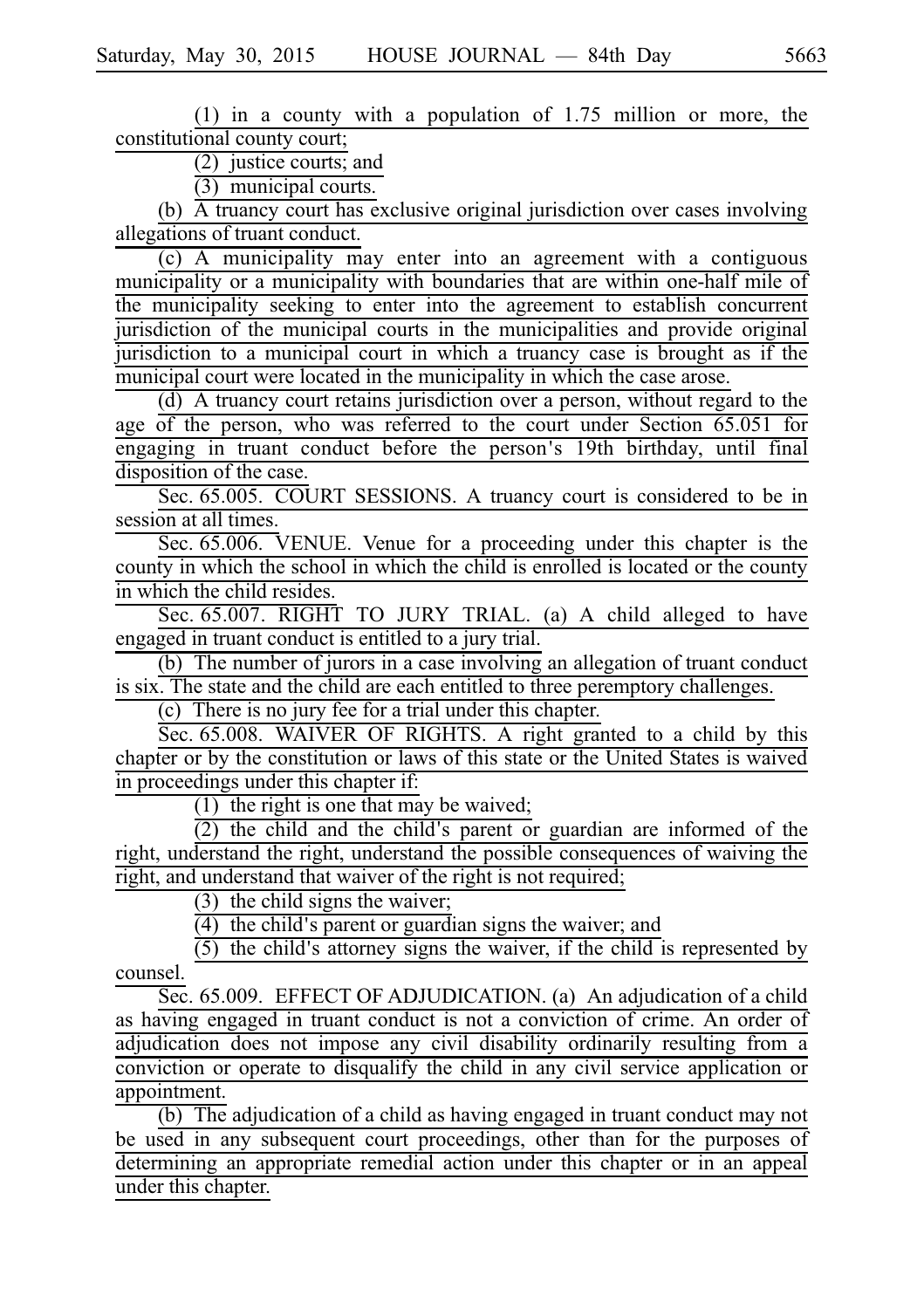Sec. 65.010. BURDEN OF PROOF. A court or jury may not return a finding that a child has engaged in truant conduct unless the state has proved the conduct beyond a reasonable doubt.

Sec. 65.011. APPLICABLE STATUTES REGARDING DISCOVERY. Discovery in a proceeding under this chapter is governed by Chapter 39, Code of Criminal Procedure, other than Articles 39.14(i) and (j).

Sec. 65.012. PROCEDURAL RULES. The supreme court may promulgate rules of procedure applicable to proceedings under this chapter, including guidelines applicable to the informal disposition of truancy cases.

Sec. 65.013. INTERPRETERS. (a) When on the motion for appointment of an interpreter by a party or on the motion of the court, in any proceeding under this chapter, the court determines that the child, the child's parent or guardian, or a witness does not understand and speak English, an interpreter must be sworn to interpret for the person. Articles 38.30(a), (b), and (c), Code of Criminal Procedure, apply in a proceeding under this chapter. A qualified telephone interpreter may be sworn to provide interpretation services if an interpreter is not available to appear in person before the court.

(b) In any proceeding under this chapter, if a party notifies the court that the child, the child's parent or guardian, or a witness is deaf, the court shall appoint a qualified interpreter to interpret the proceedings in any language, including sign language, that the deaf person can understand. Articles  $38.31(d)$ , (e), (f), and (g), Code of Criminal Procedure, apply in a proceeding under this chapter.

Sec. 65.014. SIGNATURES. Any requirement under this chapter that a document be signed or that a document contain a person's signature, including the signature of a judge or a clerk of the court, is satisfied if the document contains the signature of the person as captured on an electronic device or as a digital signature.

Sec. 65.015. PUBLIC ACCESS TO COURT HEARINGS. (a) Except as provided by Subsection (b), a truancy court shall open a hearing under this chapter to the public unless the court, for good cause shown, determines that the public should be excluded.

(b) The court may prohibit a person from personally attending a hearing if the person is expected to testify at the hearing and the court determines that the person's testimony would be materially affected if the person hears other testimony at the hearing.

Sec. 65.016. RECORDING OF PROCEEDINGS. (a) The proceedings in a truancy court that is not a court of record may not be recorded.

(b) The proceedings in a truancy court that is a court of record must be recorded by stenographic notes or by electronic, mechanical, or other appropriate means.

Sec. 65.017. JUVENILE CASE MANAGERS. A truancy court may employ a juvenile case manager in accordance with Article 45.056, Code of Criminal Procedure, to provide services to children who have been referred to the truancy court or who are in jeopardy of being referred to the truancy court.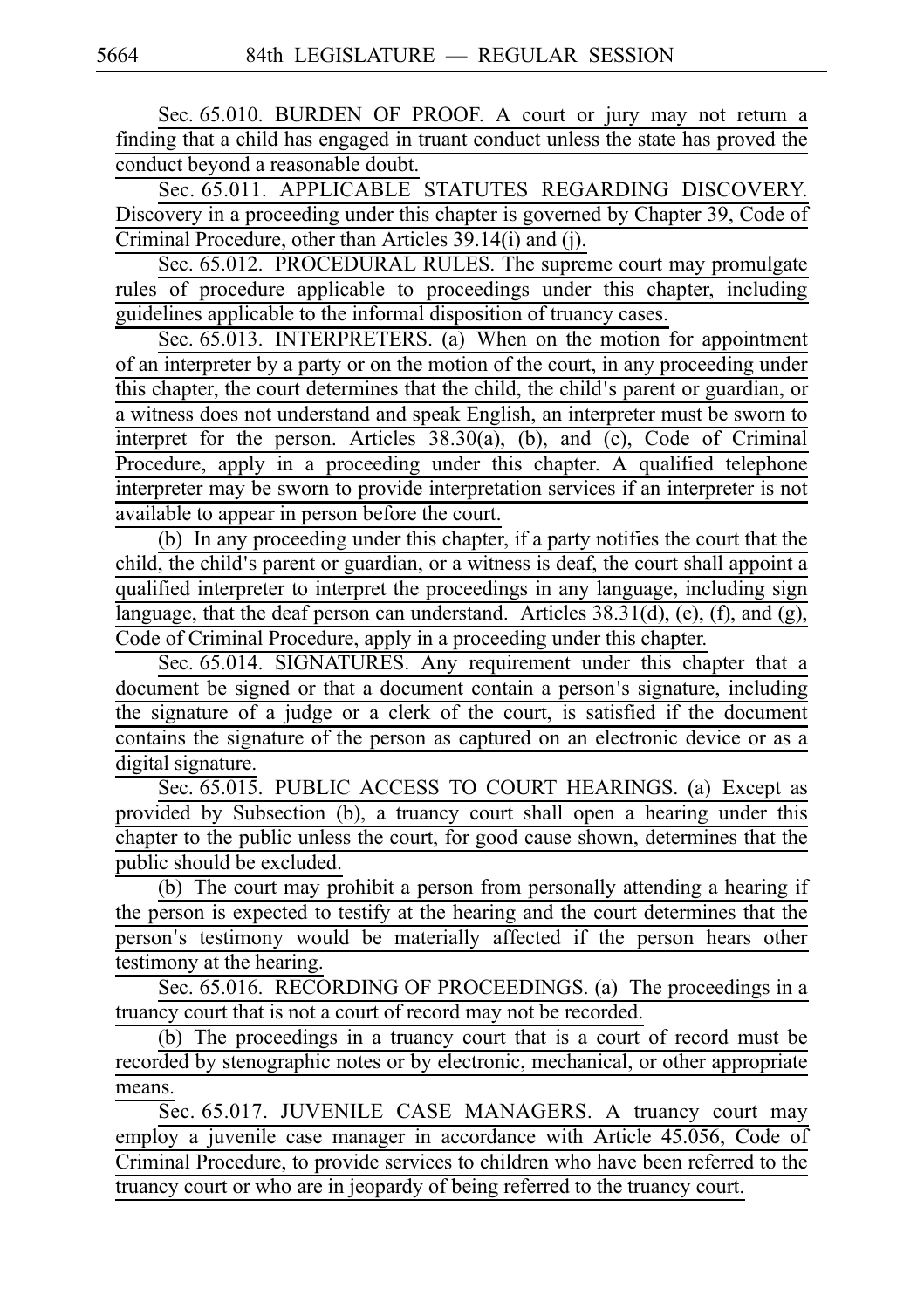# SUBCHAPTER B. INITIAL PROCEDURES

Sec. 65.051. INITIAL REFERRAL TO TRUANCY COURT. When a truancy court receives a referral under Section 25.0915, Education Code, and the court is not required to dismiss the referral under that section, the court shall forward the referral to a truant conduct prosecutor who serves the court.

Sec. 65.052. TRUANT CONDUCT PROSECUTOR. In a justice or municipal court or a constitutional county court that is designated as a truancy court, the attorney who represents the state in criminal matters in that court shall serve as the truant conduct prosecutor.

Sec. 65.053. REVIEW BY PROSECUTOR. (a) The truant conduct prosecutor shall promptly review the facts described in a referral received under Section **65.051**.

(b) The prosecutor may, in the prosecutor's discretion, determine whether to file a petition with the truancy court requesting an adjudication of the child for truant conduct. If the prosecutor decides not to file a petition requesting an adjudication, the prosecutor shall inform the truancy court and the school district of the decision.

(c) The prosecutor may not file a petition for an adjudication of a child for truant conduct if the referral was not made in compliance with Section 25.0915, Education Code.

Sec. 65.054. STATE'S PETITION. (a) A petition for an adjudication of a child for truant conduct initiates an action of the state against a child who has allegedly engaged in truant conduct.

(b) The proceedings shall be styled "In the matter of

Child," identifying the child by the child's initials only.

 $(c)$  The petition may be on information and belief.

 $(d)$  The petition must state:

 $(1)$  with reasonable particularity the time, place, and manner of the acts alleged to constitute truant conduct;

 $(2)$  the name, age, and residence address, if known, of the child who is the subject of the petition;

 $(3)$  the names and residence addresses, if known, of at least one parent, guardian, or custodian of the child and of the child's spouse, if any; and

 $(4)$  if the child's parent, guardian, or custodian does not reside or cannot be found in the state, or if their places of residence are unknown, the name and residence address of any known adult relative residing in the county or, if there is none, the name and residence address of the known adult relative residing nearest to the location of the court.

(e) Filing fees may not be charged for the filing of the state's petition.

Sec. 65.055. LIMITATIONS PERIOD. A petition may not be filed after the 45th day after the date of the last absence giving rise to the act of truant conduct.

Sec. 65.056. HEARING DATE. (a) After the petition has been filed, the truancy court shall set a date and time for an adjudication hearing.

 $(b)$  The hearing may not be held on or before the 10th day after the date the petition is filed.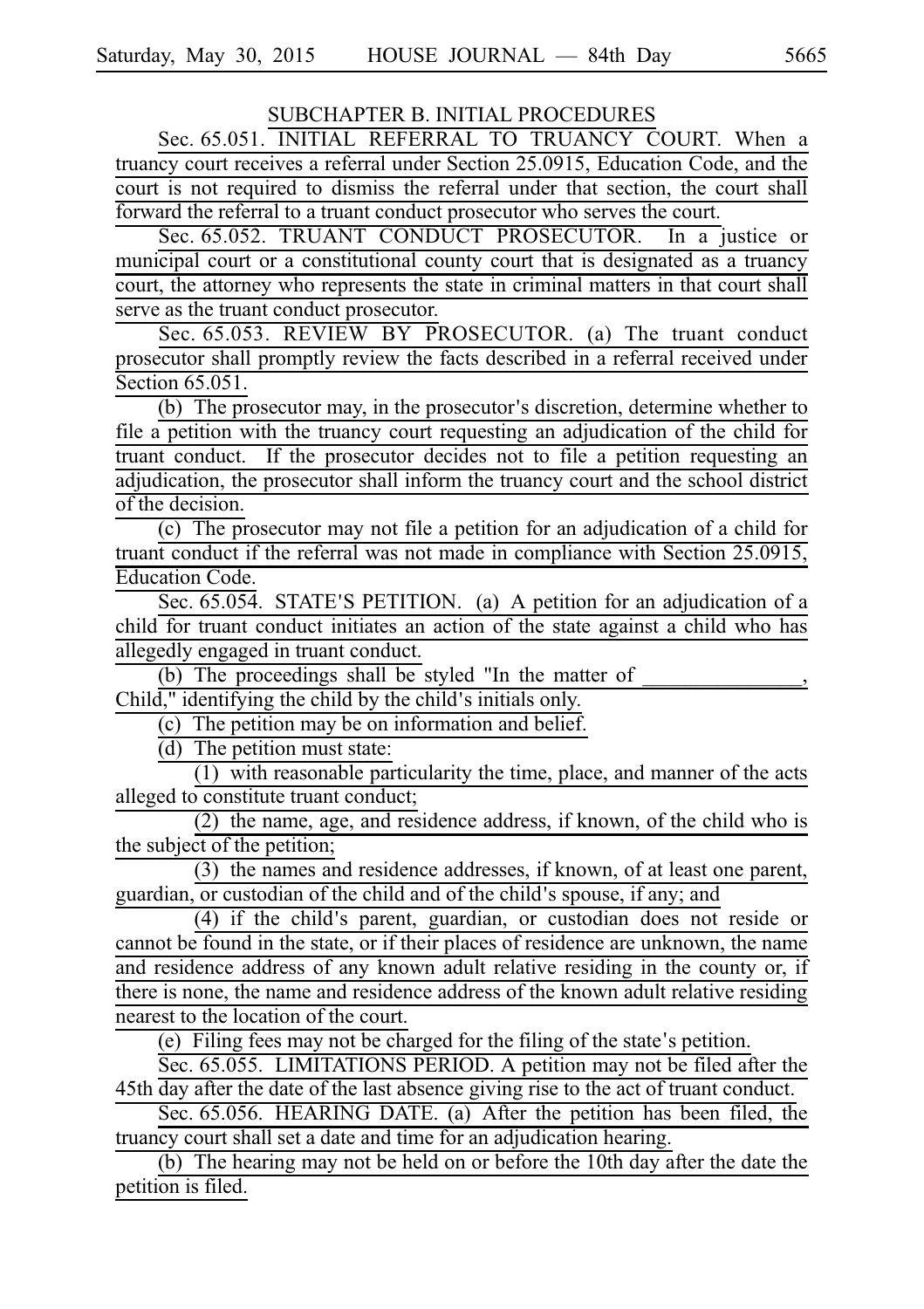Sec. 65.057. SUMMONS. (a) After setting the date and time of an adjudication hearing, the truancy court shall direct the issuance of a summons to:

 $(1)$  the child named in the petition;

 $(2)$  the child's parent, guardian, or custodian;

 $(3)$  the child's guardian ad litem, if any; and

 $(4)$  any other person who appears to the court to be a proper or necessary party to the proceeding.

(b) The summons must require the persons served to appear before the court at the place, date, and time of the adjudication hearing to answer the allegations of the petition. A copy of the petition must accompany the summons. If a person, other than the child, required to appear under this section fails to attend a hearing, the truancy court may proceed with the hearing.

 $(c)$  The truancy court may endorse on the summons an order directing the person having the physical custody or control of the child to bring the child to the hearing.

(d) A party, other than the child, may waive service of summons by written stipulation or by voluntary appearance at the hearing.

Sec. 65.058. SERVICE OF SUMMONS. (a) If a person to be served with a summons is in this state and can be found, the summons shall be served on the person personally or by registered or certified mail, return receipt requested, at least five days before the date of the adjudication hearing.

(b) Service of the summons may be made by any suitable person under the direction of the court.

Sec. 65.059. REPRESENTATION BY ATTORNEY. (a) A child may be represented by an attorney in a case under this chapter. Representation by an attorney is not required.

 $(b)$  A child is not entitled to have an attorney appointed to represent the child, but the court may appoint an attorney if the court determines it is in the best interest of the child.

 $(c)$  The court may order a child's parent or other responsible person to pay for the cost of an attorney appointed under this section if the court determines that the person has sufficient financial resources.

Sec. 65.060. CHILD'S ANSWER. After the petition has been filed, the child may answer, orally or in writing, the petition at or before the commencement of the hearing. If the child does not answer, a general denial of the alleged truant conduct is assumed.

Sec. 65.061. GUARDIAN AD LITEM. (a) If a child appears before the truancy court without a parent or guardian, or it appears to the court that the child's parent or guardian is incapable or unwilling to make decisions in the best interest of the child with respect to proceedings under this chapter, the court may appoint a guardian ad litem to protect the interests of the child in the proceedings.

(b) An attorney for a child may also be the child's guardian ad litem. A law enforcement officer, probation officer, or other employee of the truancy court may not be appointed as a guardian ad litem.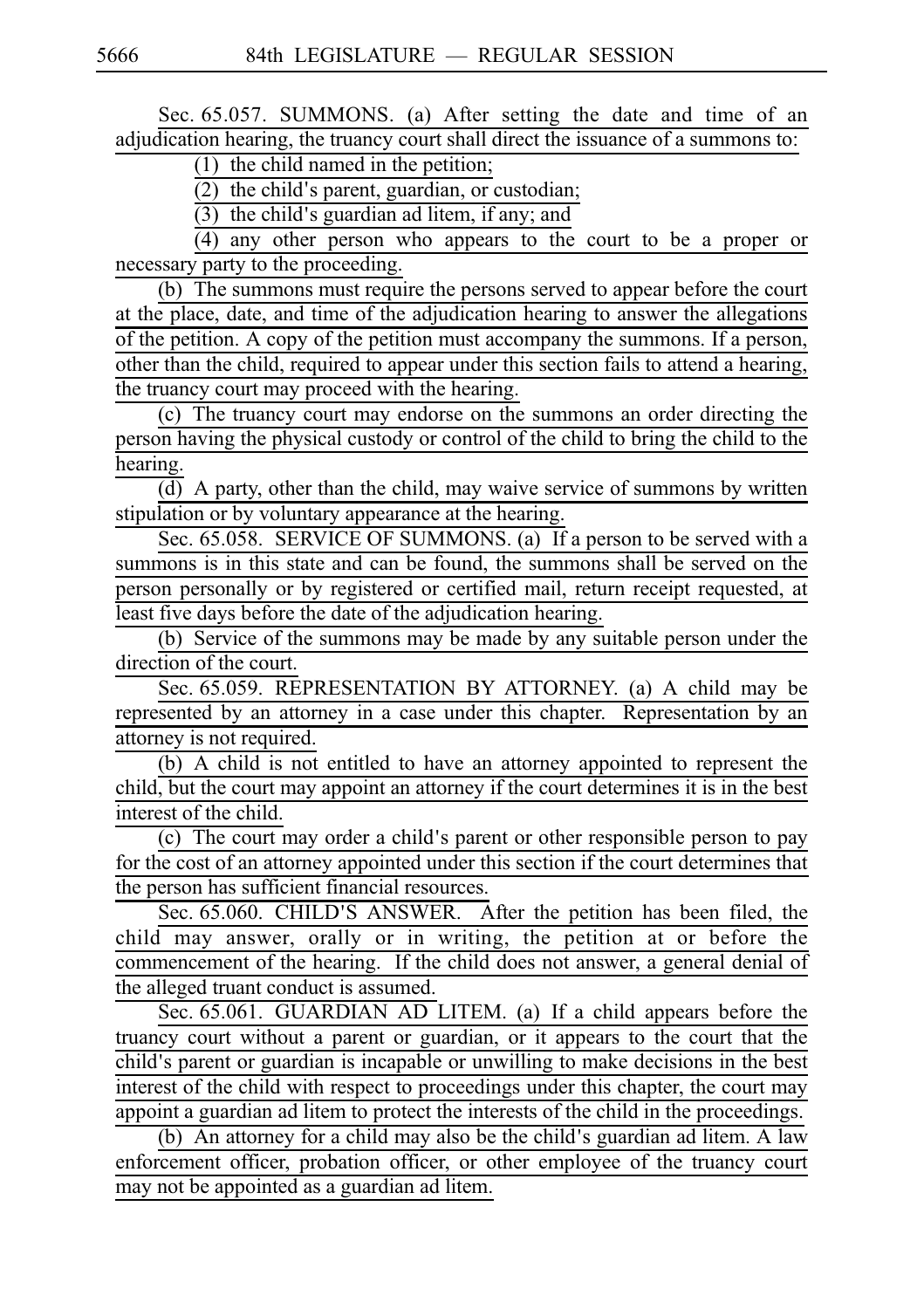(c) The court may order a child's parent or other person responsible to support the child to reimburse the county or municipality for the cost of the guardian ad litem. The court may issue the order only after determining that the parent or other responsible person has sufficient financial resources to offset the cost of the child's guardian ad litem wholly or partly.

Sec. 65.062. ATTENDANCE AT HEARING. (a) The child must be personally present at the adjudication hearing. The truancy court may not proceed with the adjudication hearing in the absence of the child.

 $(b)$  A parent or guardian of a child and any court-appointed guardian ad litem of a child is required to attend the adjudication hearing.

(c) Subsection (b) does not apply to:

 $(1)$  a person for whom, for good cause shown, the court excuses attendance;

 $\overline{(2)}$  a person who is not a resident of this state; or

 $\frac{1}{(3)}$  a parent of a child for whom a managing conservator has been appointed and the parent is not a conservator of the child.

Sec. 65.063. RIGHT TO REEMPLOYMENT. (a) An employer may not terminate the employment of a permanent employee because the employee is required under Section 65.062(b) to attend a hearing.

 $(b)$  Notwithstanding any other law, an employee whose employment is terminated in violation of this section is entitled to return to the same employment that the employee held when notified of the hearing if the employee, as soon as practical after the hearing, gives the employer actual notice that the employee intends to return.

 $(c)$  A person who is injured because of a violation of this section is entitled to:

 $(1)$  reinstatement to the person's former position;

 $(2)$  damages not to exceed an amount equal to six times the amount of monthly compensation received by the person on the date of the hearing; and

 $(3)$  reasonable attorney's fees in an amount approved by the court.

(d) It is a defense to an action brought under this section that the employer's circumstances changed while the employee attended the hearing and caused reemployment to be impossible or unreasonable. To establish a defense under this subsection, an employer must prove that the termination of employment was because of circumstances other than the employee's attendance at the hearing.

Sec. 65.064. SUBPOENA OF WITNESS. A witness may be subpoenaed in accordance with the procedures for the subpoena of a witness under the Code of Criminal Procedure.

Sec. 65.065. CHILD ALLEGED TO BE MENTALLY ILL. (a) A party may make a motion requesting that a petition alleging a child to have engaged in truant conduct be dismissed because the child has a mental illness, as defined by Section 571.003, Health and Safety Code. In response to the motion, the truancy court shall temporarily stay the proceedings to determine whether probable cause exists to believe the child has a mental illness. In making a determination, the court may: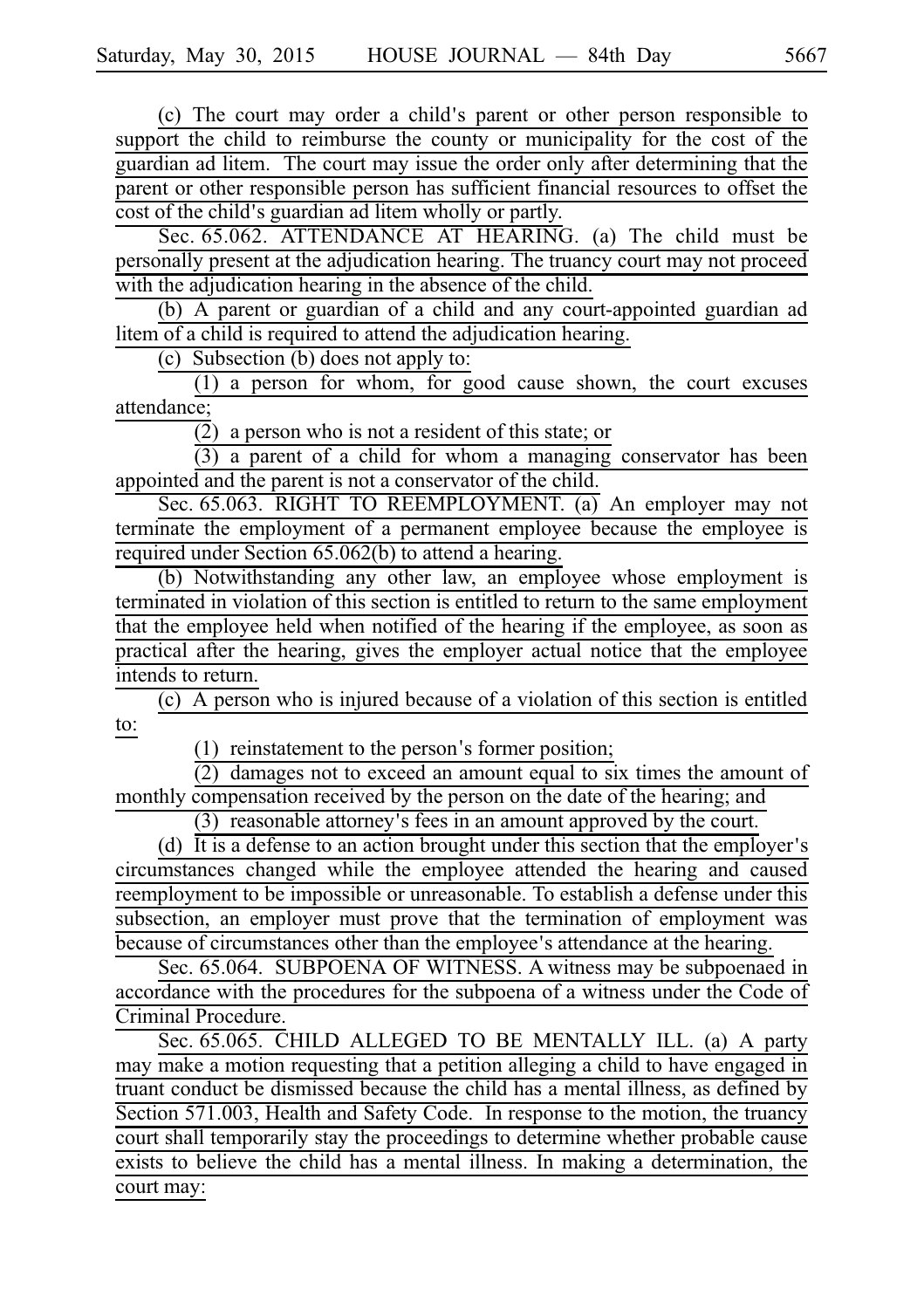(1) consider the motion, supporting documents, professional statements of counsel, and witness testimony; and

 $(2)$  observe the child.

(b)  $\overline{If}$  the court determines that probable cause exists to believe that the child has a mental illness, the court shall dismiss the petition. If the court determines that evidence does not exist to support a finding that the child has a mental illness, the court shall dissolve the stay and continue with the truancy court proceedings.

SUBCHAPTER C. ADJUDICATION HEARING AND REMEDIES

Sec. 65.101. ADJUDICATION HEARING; JUDGMENT. (a) A child may be found to have engaged in truant conduct only after an adjudication hearing conducted in accordance with the provisions of this chapter.

 $(b)$  At the beginning of the adjudication hearing, the judge of the truancy court shall explain to the child and the child's parent, guardian, or guardian ad litem:

 $(1)$  the allegations made against the child;

 $\overline{(2)}$  the nature and possible consequences of the proceedings;

 $(3)$  the child's privilege against self-incrimination;

 $\overline{(4)}$  the child's right to trial and to confrontation of witnesses;

 $(5)$  the child's right to representation by an attorney if the child is not already represented; and

 $\overline{(6)}$  the child's right to a jury trial.

(c) Trial is by jury unless jury is waived in accordance with Section  $65.008$ . Jury verdicts under this chapter must be unanimous.

(d) The Texas Rules of Evidence do not apply in a truancy proceeding under this chapter except:

 $(1)$  when the judge hearing the case determines that a particular rule of evidence applicable to criminal cases must be followed to ensure that the proceedings are fair to all parties; or

 $\frac{6}{(2)}$  as otherwise provided by this chapter.

(e)  $\overrightarrow{A}$  child alleged to have engaged in truant conduct need not be a witness against nor otherwise incriminate himself or herself. An extrajudicial statement of the child that was obtained in violation of the constitution of this state or the United States may not be used in an adjudication hearing. A statement made by the child out of court is insufficient to support a finding of truant conduct unless it is corroborated wholly or partly by other evidence.

(f) At the conclusion of the adjudication hearing, the court or jury shall find whether the child has engaged in truant conduct. The finding must be based on competent evidence admitted at the hearing. The child shall be presumed to have not engaged in truant conduct and no finding that a child has engaged in truant conduct may be returned unless the state has proved the conduct beyond a reasonable doubt. In all jury cases the jury will be instructed that the burden is on the state to prove that a child has engaged in truant conduct beyond a reasonable doubt.

 $\overline{(g)}$  If the court or jury finds that the child did not engage in truant conduct, the court shall dismiss the case with prejudice.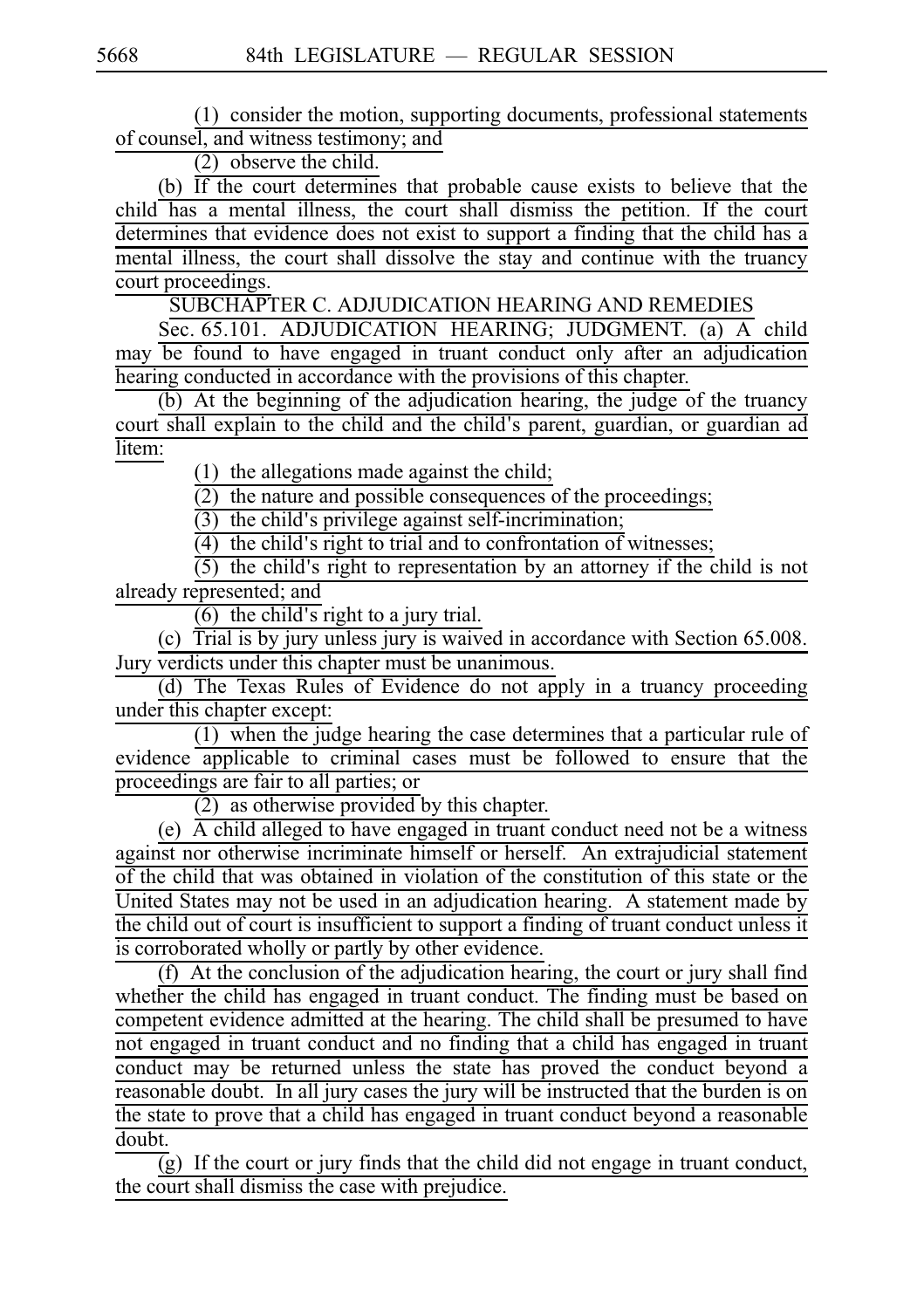(h) If the court or jury finds that the child did engage in truant conduct, the court shall proceed to issue a judgment finding the child has engaged in truant conduct and order the remedies the court finds appropriate under Section 65.103. The jury is not involved in ordering remedies for a child who has been adjudicated as having engaged in truant conduct.

Sec. 65.102. REMEDIAL ACTIONS. (a) The truancy court shall determine and order appropriate remedial actions in regard to a child who has been found to have engaged in truant conduct.

 $(b)$  The truancy court shall orally pronounce the court's remedial actions in the child's presence and enter those actions in a written order.

 $(c)$  After pronouncing the court's remedial actions, the court shall advise the child and the child's parent, guardian, or guardian ad litem of:

 $(1)$  the child's right to appeal, as detailed in Subchapter D; and

 $(2)$  the procedures for the sealing of the child's records under Section  $6\overline{5.201}$ .

Sec. 65.103. REMEDIAL ORDER. (a) A truancy court may enter a remedial order requiring a child who has been found to have engaged in truant conduct to:

 $\overline{(1)}$  attend school without unexcused absences;

 $(2)$  attend a preparatory class for the high school equivalency examination administered under Section 7.111, Education Code, if the court determines that the individual is unlikely to do well in a formal classroom environment due to the individual's age;

 $(3)$  if the child is at least  $16$  years of age, take the high school equivalency examination administered under Section 7.111, Education Code, if that is in the best interest of the child;

(4) attend a nonprofit, community-based special program that the court determines to be in the best interest of the child, including:

 $(A)$  an alcohol and drug abuse program;

 $(B)$  a rehabilitation program;

 $(C)$  a counseling program, including a self-improvement program;

 $(D)$  a program that provides training in self-esteem and leadership;

 $(E)$  a work and job skills training program;

 $\frac{C_1}{F_1}$  is  $\frac{C_2}{F_2}$  in parenting, including parental responsibility;

 $(G)$  a program that provides training in manners;

 $\overrightarrow{H}$  a program that provides training in violence avoidance;

 $\overline{I}$  a program that provides sensitivity training; and

 $(J)$  a program that provides training in advocacy and mentoring;

 $(5)$  complete not more than 50 hours of community service on a project acceptable to the court; and

 $(6)$  participate for a specified number of hours in a tutorial program covering the academic subjects in which the child is enrolled that are provided by the school the child attends.

(b) A truancy court may not order a child who has been found to have engaged in truant conduct to: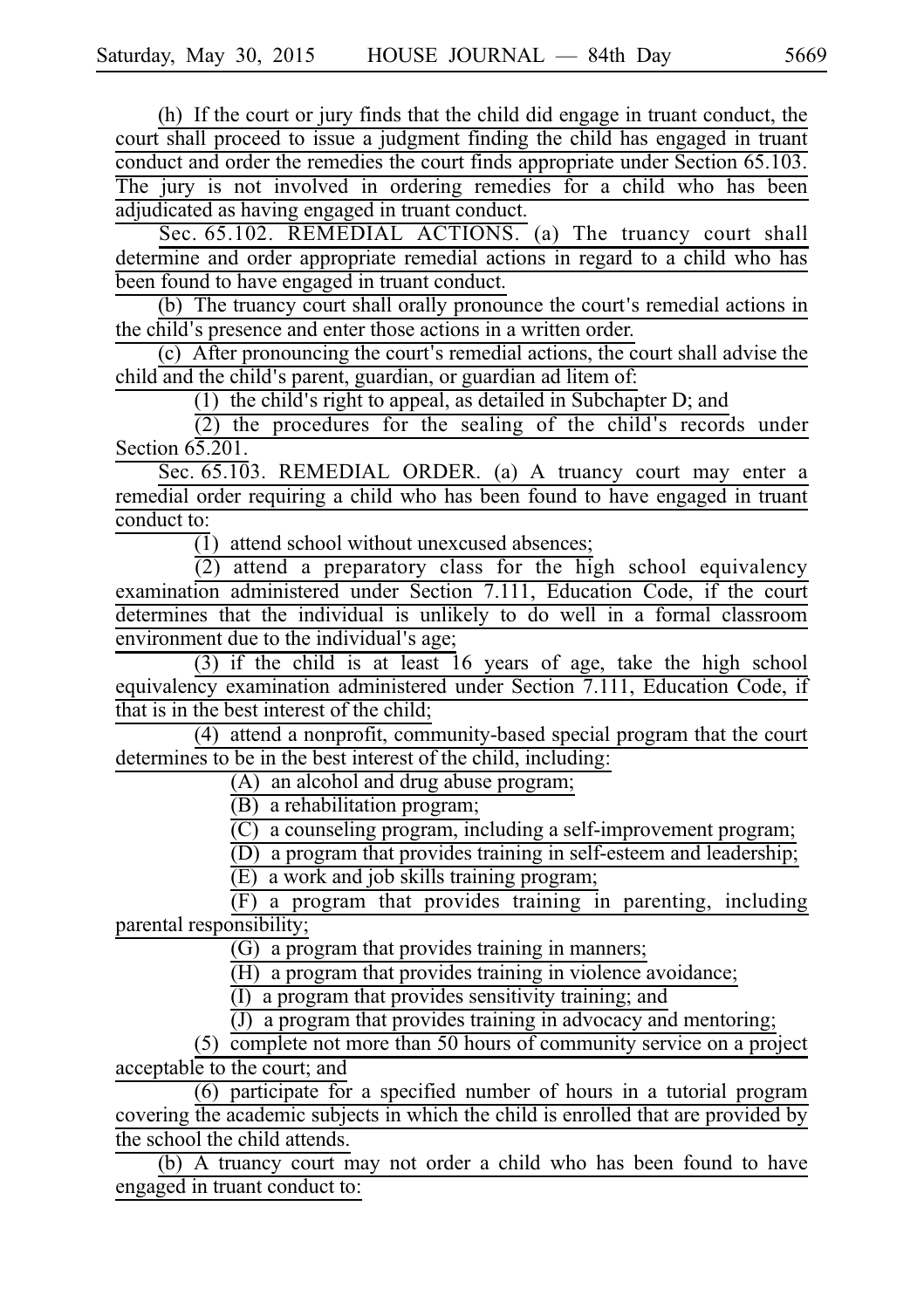$(1)$  attend a juvenile justice alternative education program, a boot camp, or a for-profit truancy class; or

 $(2)$  perform more than 16 hours of community service per week under this section.

 $(c)$  In addition to any other order authorized by this section, a truancy court may order the Department of Public Safety to suspend the driver's license or permit of a child who has been found to have engaged in truant conduct. If the child does not have a driver's license or permit, the court may order the Department of Public Safety to deny the issuance of a license or permit to the child. The period of the license or permit suspension or the order that the issuance of a license or permit be denied may not extend beyond the maximum time period that a remedial order is effective as provided by Section 65.104.

Sec. 65.104. MAXIMUM TIME REMEDIAL ORDER IS EFFECTIVE. A truancy court's remedial order under Section 65.103 is effective until the later of:  $(1)$  the date specified by the court in the order, which may not be later

than the 180th day after the date the order is entered; or

(2) the last day of the school year in which the order was entered.

Sec. 65.105. ORDERS AFFECTING PARENTS AND OTHERS. (a) If a child has been found to have engaged in truant conduct, the truancy court may:

 $(1)$  order the child and the child's parent to attend a class for students at risk of dropping out of school that is designed for both the child and the child's parent;

(2) order any person found by the court to have, by a wilful act or omission, contributed to, caused, or encouraged the child's truant conduct to do any act that the court determines to be reasonable and necessary for the welfare of the child or to refrain from doing any act that the court determines to be injurious to the child's welfare;

 $(3)$  enjoin all contact between the child and a person who is found to be a contributing cause of the child's truant conduct, unless that person is related to the child within the third degree by consanguinity or affinity, in which case the court may contact the Department of Family and Protective Services, if necessary;

 $\overline{4}$ ) after notice to, and a hearing with, all persons affected, order any person living in the same household with the child to participate in social or psychological counseling to assist in the child's rehabilitation;

 $(5)$  order the child's parent or other person responsible for the child's support to pay all or part of the reasonable costs of treatment programs in which the child is ordered to participate if the court finds the child's parent or person responsible for the child's support is able to pay the costs;

 $(6)$  order the child's parent to attend a program for parents of students with unexcused absences that provides instruction designed to assist those parents in identifying problems that contribute to the child's unexcused absences and in developing strategies for resolving those problems; and

 $(7)$  order the child's parent to perform not more than 50 hours of community service with the child.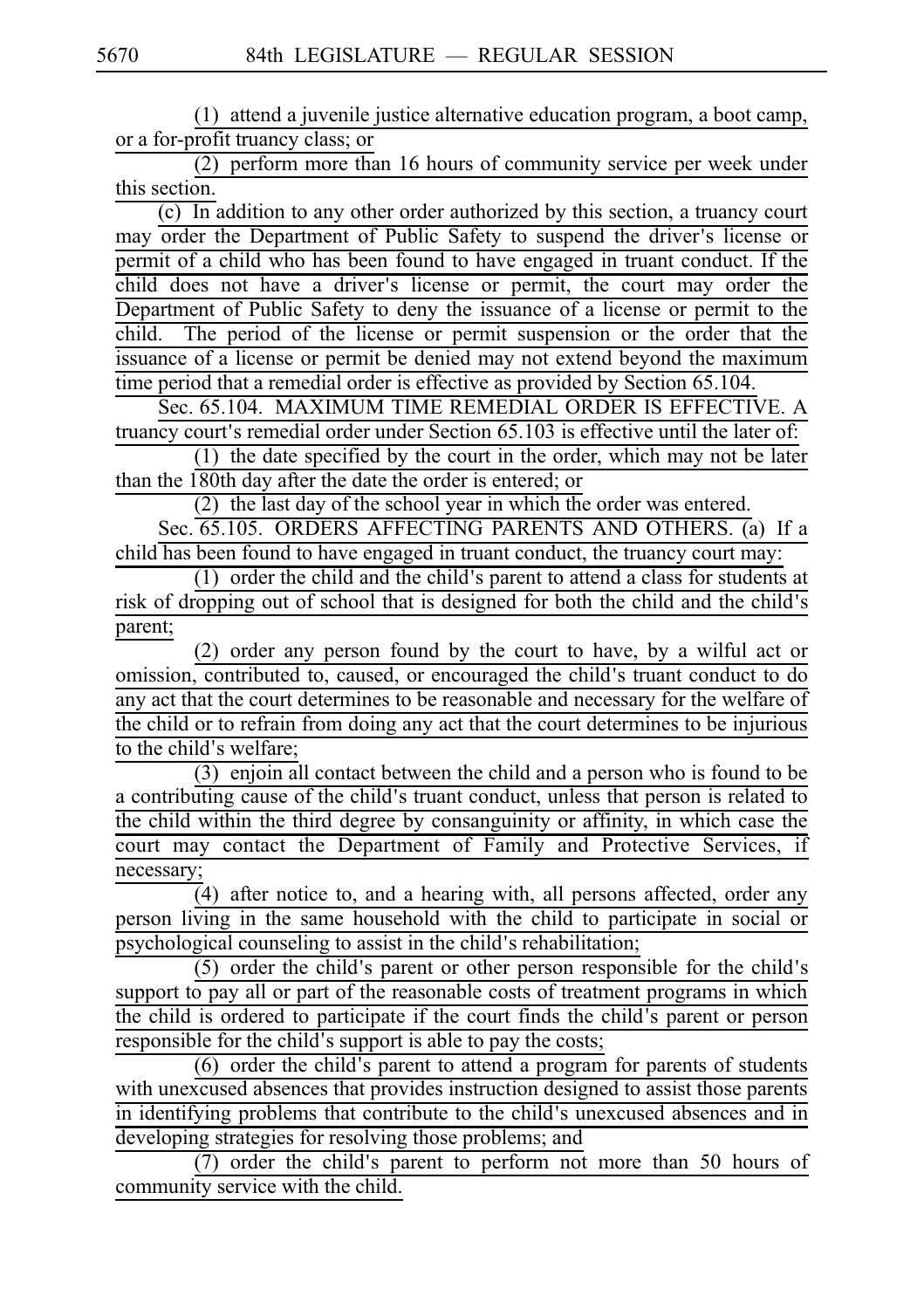(b) A person subject to an order proposed under Subsection (a) is entitled to a hearing before the order is entered by the court.

(c) On a finding by the court that a child's parents have made a reasonable good faith effort to prevent the child from engaging in truant conduct and that, despite the parents' efforts, the child continues to engage in truant conduct, the court shall waive any requirement for community service that may be imposed on a parent under this section.

Sec. 65.106. LIABILITY FOR CLAIMS ARISING FROM COMMUNITY SERVICE. (a) A municipality or county that establishes a program to assist children and their parents in rendering community service under this subchapter may purchase an insurance policy protecting the municipality or county against a claim brought by a person other than the child or the child's parent for a cause of action that arises from an act of the child or parent while rendering the community service. The municipality or county is not liable for the claim to the extent that damages are recoverable under a contract of insurance or under a plan of self-insurance authorized by statute.

(b) The liability of the municipality or county for a claim that arises from an action of the child or the child's parent while rendering community service may not exceed \$100,000 to a single person and \$300,000 for a single occurrence in the case of personal injury or death, and \$10,000 for a single occurrence of property damage. Liability may not extend to punitive or exemplary damages.

(c) This section does not waive a defense, immunity, or jurisdictional bar available to the municipality or county or its officers or employees, nor shall this section be construed to waive, repeal, or modify any provision of Chapter 101, Civil Practice and Remedies Code.

Sec. 65.107. COURT COST. (a) If a child is found to have engaged in truant conduct, the truancy court, after giving the child, parent, or other person responsible for the child's support a reasonable opportunity to be heard, shall order the child, parent, or other person, if financially able to do so, to pay a court cost of \$50 to the clerk of the court.

(b) The court's order to pay the  $$50$  court cost is not effective unless the order is reduced to writing and signed by the judge. The written order to pay the court cost may be part of the court's order detailing the remedial actions in the case.

(c) The clerk of the court shall keep a record of the court costs collected under this section and shall forward the funds to the county treasurer, municipal treasurer, or person fulfilling the role of a county treasurer or municipal treasurer, as appropriate.

 $(d)$  The court costs collected under this section shall be deposited in a special account that can be used only to offset the cost of the operations of the truancy court.

Sec. 65.108. HEARING TO MODIFY REMEDY. (a) A truancy court may hold a hearing to modify any remedy imposed by the court. A remedy may only be modified during the period the order is effective under Section 65.104.

(b) There is no right to a jury at a hearing under this section.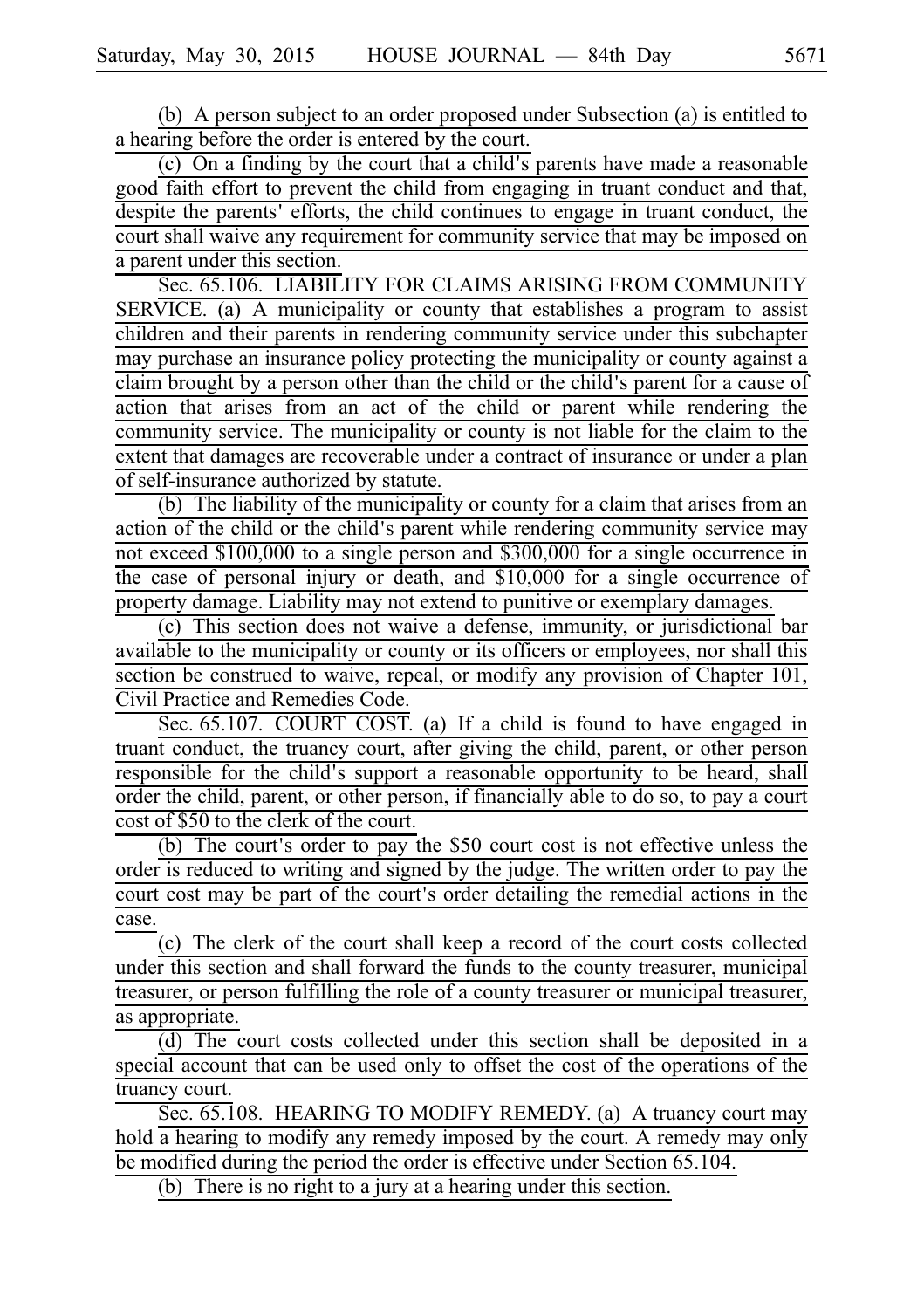(c) A hearing to modify a remedy imposed by the court shall be held on the petition of the state, the court, or the child and the child's parent, guardian, guardian ad litem, or attorney. Reasonable notice of a hearing to modify disposition shall be given to all parties.

(d) Notwithstanding any other law, in considering a motion to modify a remedy imposed by the court, the truancy court may consider a written report from a school district official or employee, juvenile case manager, or professional consultant in addition to the testimony of witnesses. The court shall provide the attorney for the child and the prosecuting attorney with access to all written matters to be considered by the court. The court may order counsel not to reveal items to the child or to the child's parent, guardian, or guardian ad litem if the disclosure would materially harm the treatment and rehabilitation of the child or would substantially decrease the likelihood of receiving information from the same or similar sources in the future.

(e) The truancy court shall pronounce in court, in the presence of the child, the court's changes to the remedy, if any. The court shall specifically state the new remedy and the court's reasons for modifying the remedy in a written order. The court shall furnish a copy of the order to the child.

Sec. 65.109. MOTION FOR NEW TRIAL. The order of a truancy court may be challenged by filing a motion for new trial. Rules 505.3(c) and (e), Texas Rules of Civil Procedure, apply to a motion for new trial.

SUBCHAPTER D. APPEAL

Sec.  $65.151$ . RIGHT TO APPEAL. (a) The child, the child's parent or guardian, or the state may appeal any order of a truancy court. A person subject to an order entered under Section 65.105 may appeal that order.

 $(b)$  An appeal from a truancy court shall be to a juvenile court. The case must be tried de novo in the juvenile court. This chapter applies to the de novo trial in the juvenile court. On appeal, the judgment of the truancy court is vacated.

(c) A judgment of a juvenile court in a trial conducted under Subsection  $(b)$ may be appealed in the same manner as an appeal under Chapter 56.

Sec. 65.152. GOVERNING LAW. Rule 506, Texas Rules of Civil Procedure, applies to the appeal of an order of a truancy court to a juvenile court in the same manner as the rule applies to an appeal of a judgment of a justice court to a county court, except an appeal bond is not required.

Sec. 65.153. COUNSEL ON APPEAL. (a) A child may be represented by counsel on appeal.

 $\overline{(b)}$  If the child and the child's parent, guardian, or guardian ad litem request an appeal, the attorney who represented the child before the truancy court, if any, shall file a notice of appeal with the court that will hear the appeal and inform that court whether that attorney will handle the appeal.

 $(c)$  An appeal serves to vacate the order of the truancy court.

SUBCHAPTER E. RECORDS

Sec. 65.201. SEALING OF RECORDS. (a) A child who has been found to have engaged in truant conduct may apply, on or after the child's 18th birthday, to the truancy court that made the finding to seal the records relating to the allegation and finding of truant conduct held by: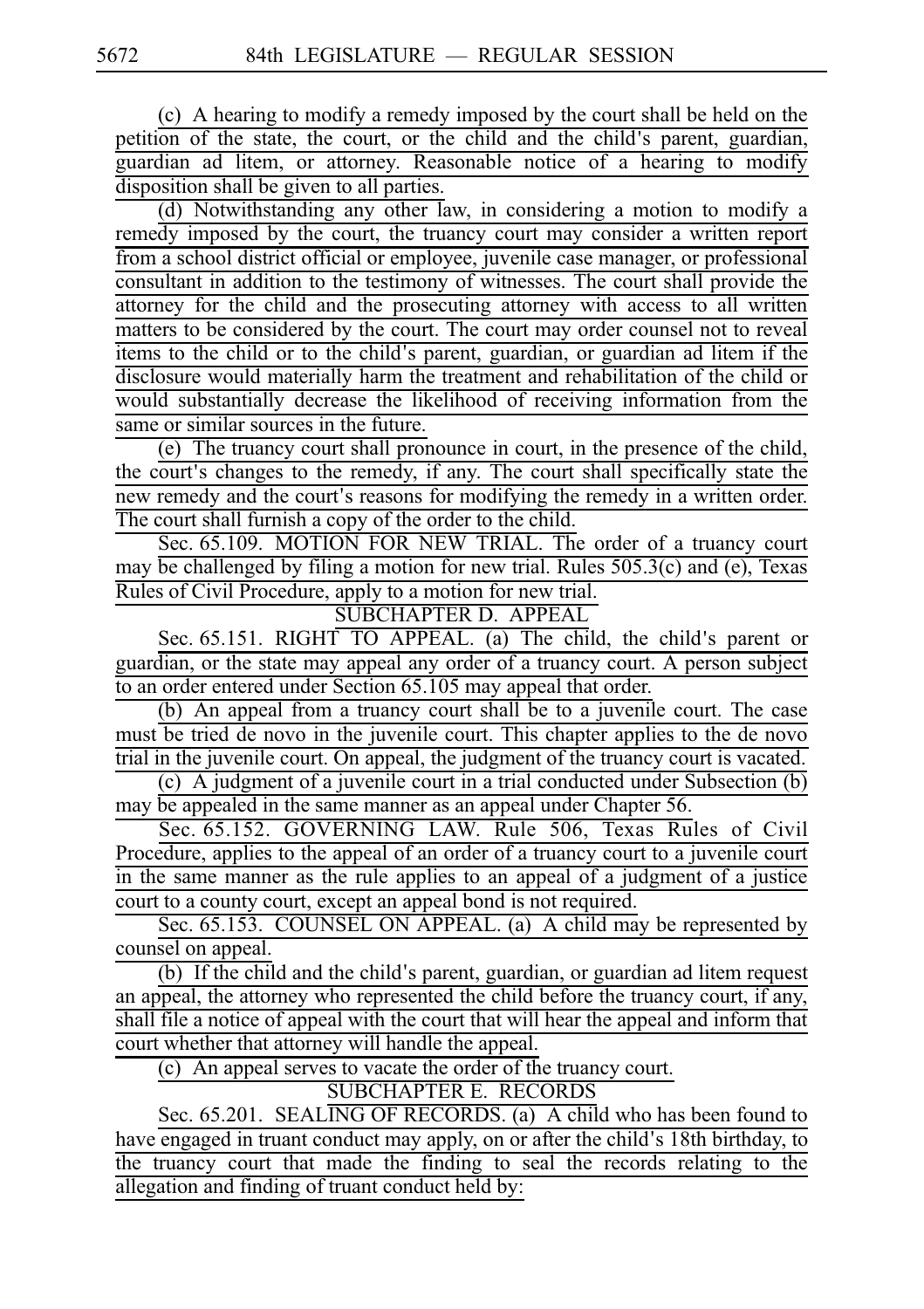$\overline{(2)}$  the truant conduct prosecutor; and

 $(3)$  the school district.

(b) The application must include the following information or an explanation of why one or more of the following is not included:

 $(1)$  the child's:

 $(A)$  full name;

 $(B)$  sex;

 $(C)$  race or ethnicity;

(D) date of birth;

 $(E)$  driver's license or identification card number; and

(F) social security number;

(2)  $\overline{the}$  dates on which the truant conduct was alleged to have occurred;

and

(3) if known, the cause number assigned to the petition and the court and county in which the petition was filed.

 $(c)$  The truancy court shall order that the records be sealed after determining the child complied with the remedies ordered by the court in the case.

(d) All index references to the records of the truancy court that are ordered sealed shall be deleted not later than the 30th day after the date of the sealing order.

(e) A truancy court, clerk of the court, truant conduct prosecutor, or school district shall reply to a request for information concerning a child's sealed truant conduct case that no record exists with respect to the child.

(f) Inspection of the sealed records may be permitted by an order of the truancy court on the petition of the person who is the subject of the records and only by those persons named in the order.

 $(g)$  A person whose records have been sealed under this section is not required in any proceeding or in any application for employment, information, or licensing to state that the person has been the subject of a proceeding under this chapter. Any statement that the person has never been found to have engaged in truant conduct may not be held against the person in any criminal or civil proceeding.

(h) On or after the fifth anniversary of a child's 16th birthday, on the motion of the child or on the truancy court's own motion, the truancy court may order the destruction of the child's records that have been sealed under this section if the child has not been convicted of a felony.

Sec. 65.202. CONFIDENTIALITY OF RECORDS. Records and files created under this chapter may be disclosed only to:

 $(1)$  the judge of the truancy court, the truant conduct prosecutor, and the staff of the judge and prosecutor;

(2) the child or an attorney for the child;

 $\overline{(3)}$  a governmental agency if the disclosure is required or authorized by

law;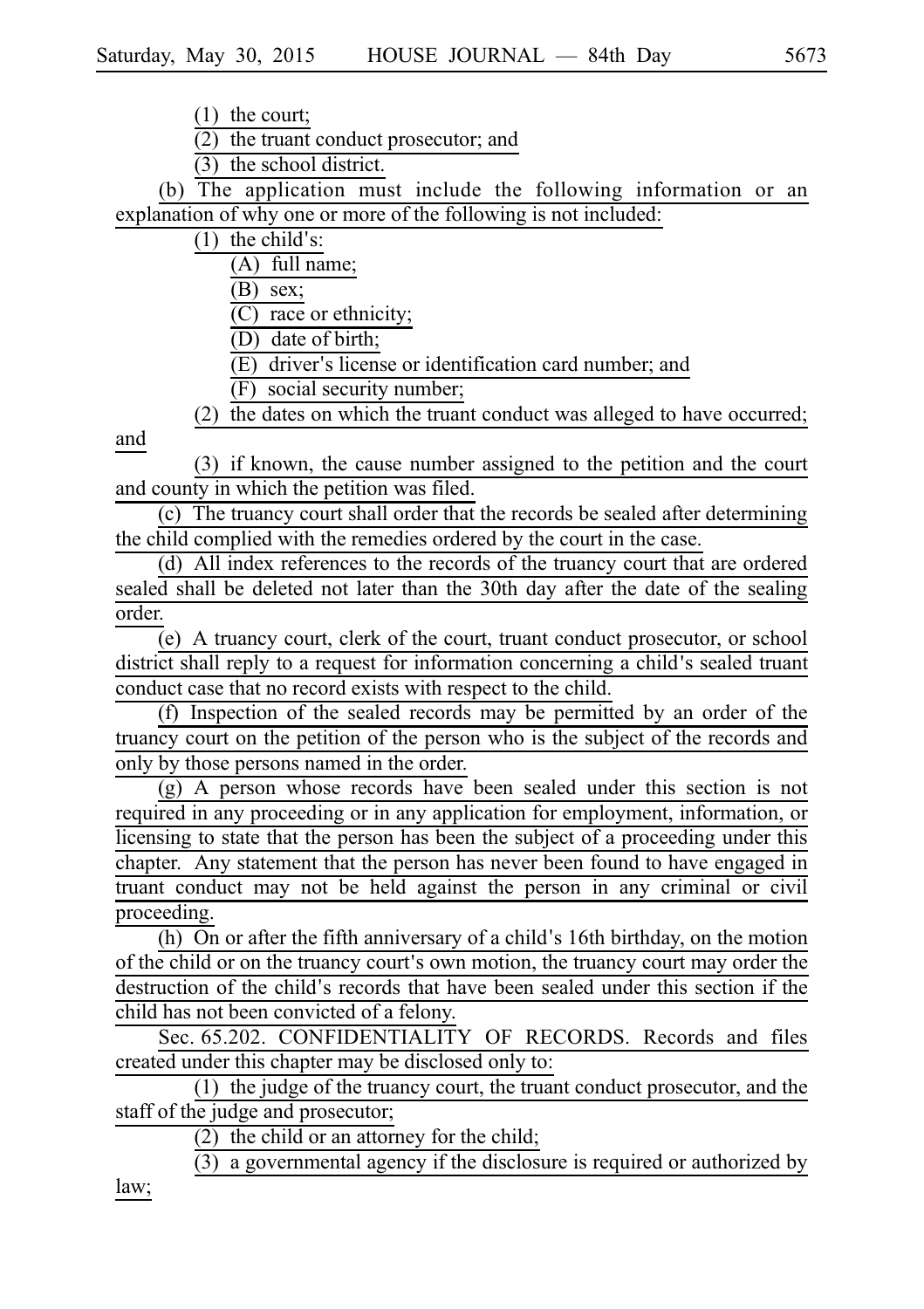(4) a person or entity to whom the child is referred for treatment or services if the agency or institution disclosing the information has entered into a written confidentiality agreement with the person or entity regarding the protection of the disclosed information;

 $(5)$  the Texas Department of Criminal Justice and the Texas Juvenile Justice Department for the purpose of maintaining statistical records of recidivism and for diagnosis and classification;

 $(6)$  the agency; or

 $(7)$  with leave of the truancy court, any other person, agency, or institution having a legitimate interest in the proceeding or in the work of the court.

Sec. 65.203. DESTRUCTION OF CERTAIN RECORDS. A truancy court shall order the destruction of records relating to allegations of truant conduct that are held by the court or by the prosecutor if a prosecutor decides not to file a petition for an adjudication of truant conduct after a review of the referral under Section 65.053.

SUBCHAPTER F. ENFORCEMENT OF ORDERS

Sec. 65.251. FAILURE TO OBEY TRUANCY COURT ORDER; CHILD IN CONTEMPT OF COURT. (a) If a child fails to obey an order issued by a truancy court under Section 65.103(a) or a child is in direct contempt of court, the truancy court, after providing notice and an opportunity for a hearing, may hold the child in contempt of court and order either or both of the following:

(1) that the child pay a fine not to exceed  $$100$ ; or

 $\overline{2}$ ) that the Department of Public Safety suspend the child's driver's license or permit or, if the child does not have a license or permit, order that the Department of Public Safety deny the issuance of a license or permit to the child until the child fully complies with the court's orders.

(b) If a child fails to obey an order issued by a truancy court under Section  $65.103(a)$  or a child is in direct contempt of court and the child has failed to obey an order or has been found in direct contempt of court on two or more previous occasions, the truancy court, after providing notice and an opportunity for a hearing, may refer the child to the juvenile probation department as a request for truancy intervention, unless the child failed to obey the truancy court order or was in direct contempt of court while 17 years of age or older.

(c) On referral of the child to the juvenile probation department, the truancy court shall provide to the juvenile probation department:

 $\overline{11}$  documentation of all truancy prevention measures taken by the originating school district;

 $\frac{6}{(2)}$  documentation of all truancy orders for each of the child's previous truancy referrals, including:

 $(A)$  court remedies and documentation of the child's failure to comply with the truancy court's orders, if applicable, demonstrating all interventions that were exhausted by the truancy court; and

 $(B)$  documentation describing the child's direct contempt of court, if applicable;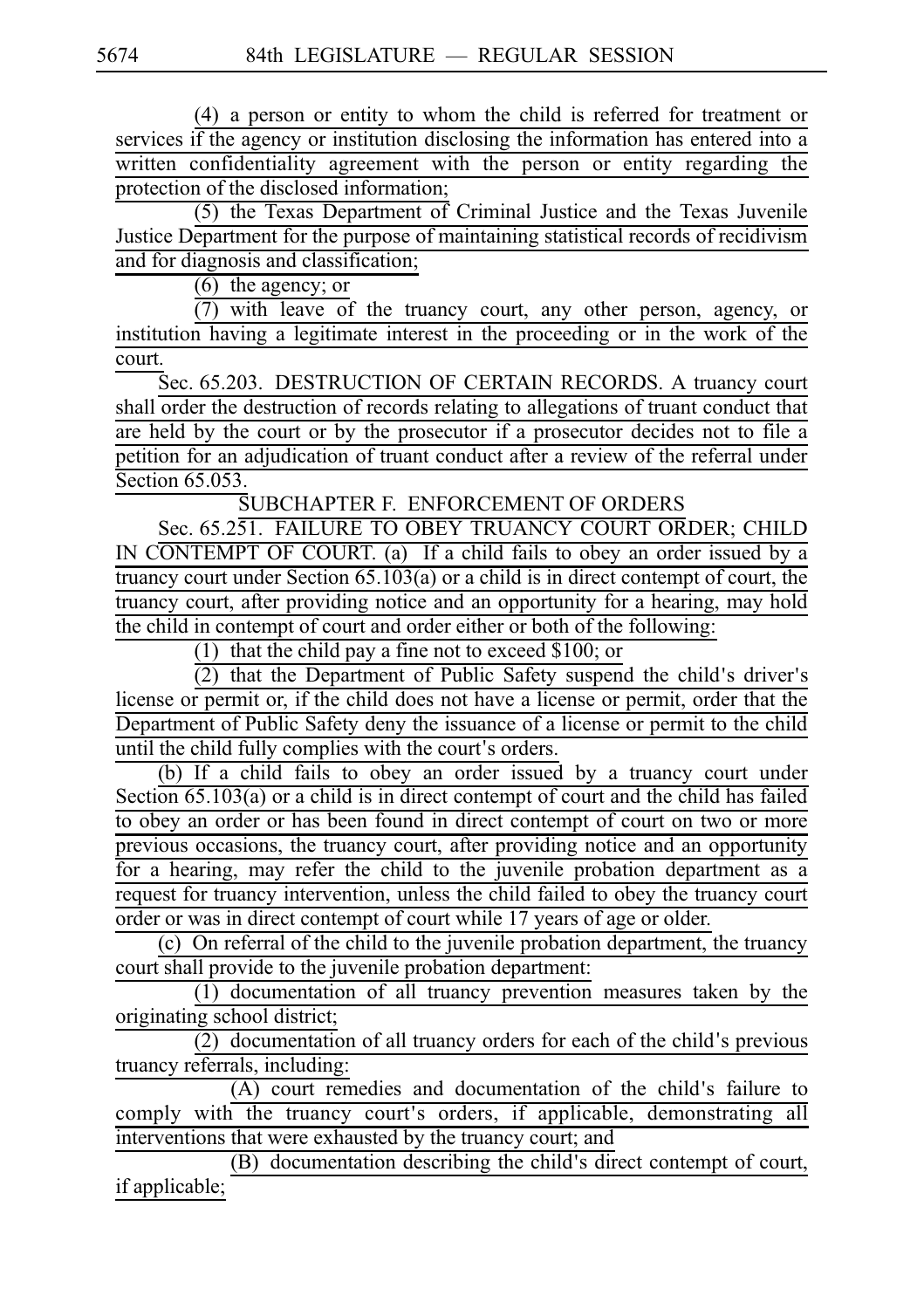(3) the name, birth date, and last known address of the child and the school in which the child is enrolled; and

 $(4)$  the name and last known address of the child's parent or guardian.

(d) The juvenile probation department may, on review of information provided under Subsection (c):

 $(1)$  offer further remedies related to the local plan for truancy intervention strategies adopted under Section 25.0916, Education Code; or

 $(2)$  refer the child to a juvenile court for a hearing to be conducted under Section 65.252.

(e) A truancy court may not order the confinement of a child for the child's failure to obey an order of the court issued under Section 65.103(a).

Sec. 65.252. PROCEEDINGS IN JUVENILE COURT. (a) After a referral by the local juvenile probation department, the juvenile court prosecutor shall determine if probable cause exists to believe that the child engaged in direct contempt of court or failed to obey an order of the truancy court under circumstances that would constitute contempt of court. On a finding that probable cause exists, the prosecutor shall determine whether to request an adjudication. Not later than the 20th day after the date the juvenile court receives a request for adjudication from the prosecutor, the juvenile court shall conduct a hearing to determine if the child engaged in conduct that constitutes contempt of the order issued by the truancy court or engaged in direct contempt of court.

 $(b)$  If the juvenile court finds that the child engaged in conduct that constitutes contempt of the order issued by the truancy court or direct contempt of court, the juvenile court shall:

 $(1)$  enter an order requiring the child to comply with the truancy court's order;

 $(2)$  forward a copy of the order to the truancy court within five days; and

(3) admonish the child, orally and in writing, of the consequences of subsequent referrals to the juvenile court, including:

 $(A)$  a possible charge of delinquent conduct for contempt of the truancy court's order or direct contempt of court; and

(B) a possible detention hearing.

(c) If the juvenile court prosecutor finds that probable cause does not exist to believe that the child engaged in direct contempt or in conduct that constitutes contempt of the order issued by the truancy court, or if the juvenile probation department finds that extenuating circumstances caused the original truancy referral, the juvenile court shall enter an order requiring the child's continued compliance with the truancy court's order and notify the truancy court not later than the fifth day after the date the order is entered.

 $(d)$  This section does not limit the discretion of a juvenile prosecutor or juvenile court to prosecute a child for conduct under Section 51.03.

Sec. 65.253. PARENT OR OTHER PERSON IN CONTEMPT OF  $COUTRT.$  (a) A truancy court may enforce the following orders by contempt: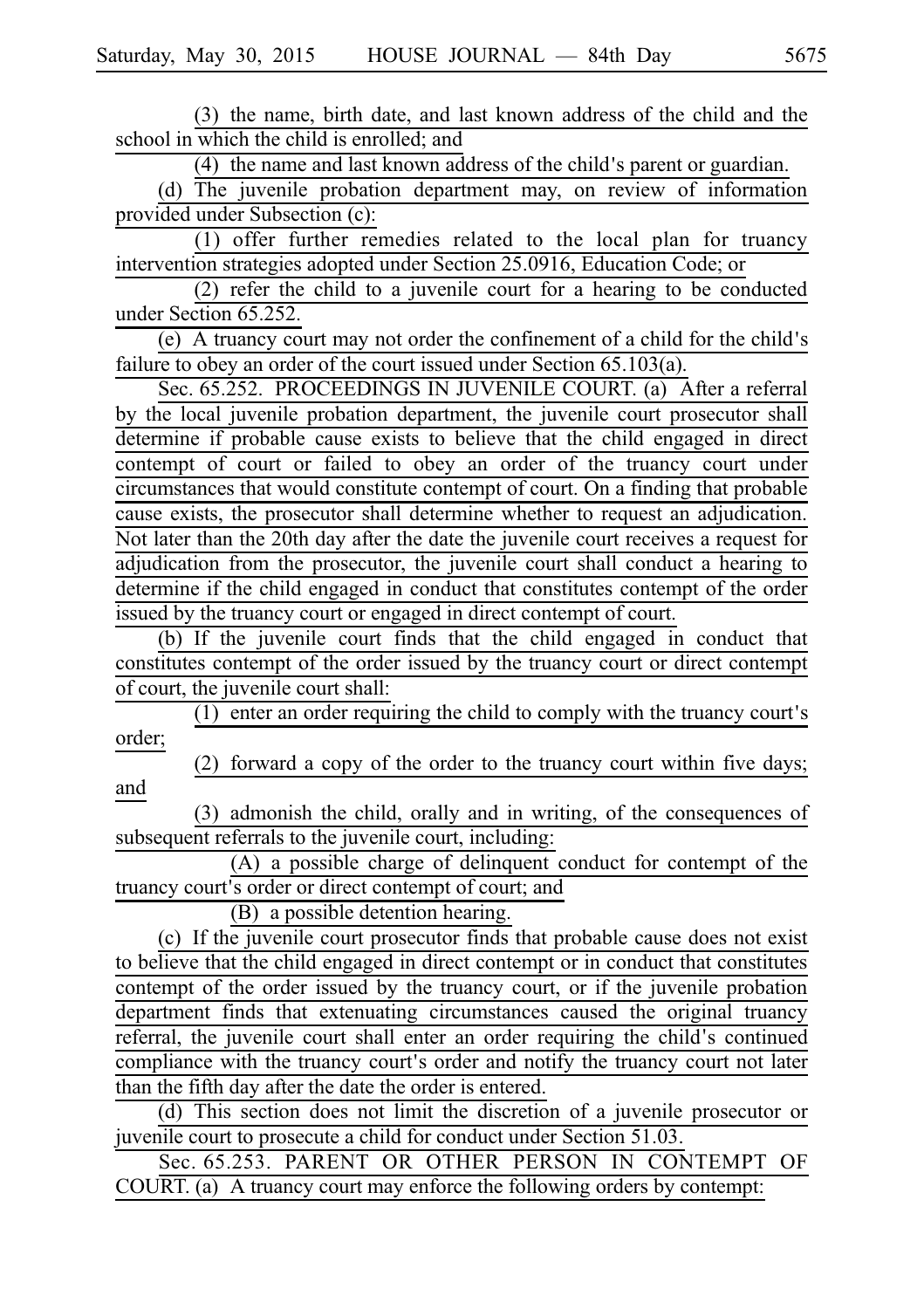$(1)$  an order that a parent of a child, guardian of a child, or any court-appointed guardian ad litem of a child attend an adjudication hearing under Section  $65.062(b)$ ;

 $(2)$  an order requiring a person other than a child to take a particular action under Section 65.105(a);

 $(3)$  an order that a child's parent, or other person responsible to support the child, reimburse the municipality or county for the cost of the guardian ad litem appointed for the child under Section 65.061(c); and

(4) an order that a parent, or person other than the child, pay the \$50 court cost under Section 65.107.

(b) A truancy court may find a parent or person other than the child in direct contempt of the court.

 $(c)$  The penalty for a finding of contempt under Subsection (a) or (b) is a fine in an amount not to exceed \$100.

 $(d)$  In addition to the assessment of a fine under Subsection (c), direct contempt of the truancy court by a parent or person other than the child is punishable by:

 $\overline{(1)}$  confinement in jail for a maximum of three days;

(2) a maximum of 40 hours of community service; or

 $(3)$  both confinement and community service.

Sec. 65.254. WRIT OF ATTACHMENT. A truancy court may issue a writ of attachment for a person who violates an order entered under Section 65.057(c). The writ of attachment is executed in the same manner as in a criminal proceeding as provided by Chapter 24, Code of Criminal Procedure.

Sec. 65.255. ENTRY OF TRUANCY COURT ORDER AGAINST PARENT OR OTHER ELIGIBLE PERSON. (a) The truancy court shall:

(1) provide notice to a person who is the subject of a proposed truancy court order under Section 65.253; and

 $(2)$  provide a sufficient opportunity for the person to be heard regarding the proposed order.

(b) A truancy court order under Section  $65.253$  must be in writing and a copy promptly furnished to the parent or other eligible person.

(c) The truancy court may require the parent or other eligible person to provide suitable identification to be included in the court's file. Suitable identification includes fingerprints, a driver's license number, a social security number, or similar indicia of identity.

Sec. 65.256. APPEAL. (a) The parent or other eligible person against whom a final truancy court order has been entered under Section 65.253 may appeal as provided by law from judgments entered by a justice court in civil cases.

 $(b)$  Rule 506, Texas Rules of Civil Procedure, applies to an appeal under this section, except an appeal bond is not required.

 $(c)$  The pendency of an appeal initiated under this section does not abate or otherwise affect the proceedings in the truancy court involving the child.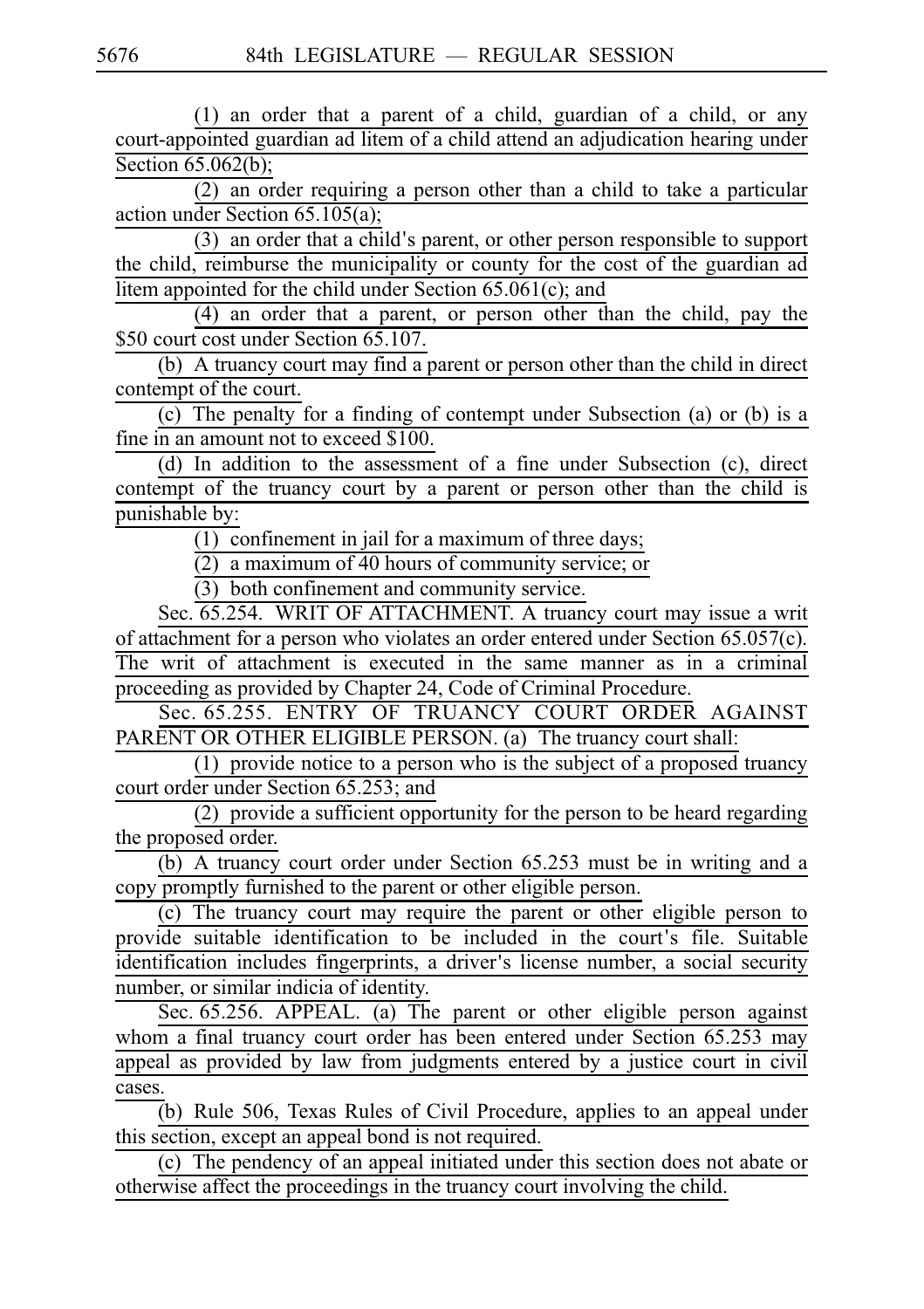Sec. 65.257. MOTION FOR ENFORCEMENT. (a) The state may initiate enforcement of a truancy court order under Section 65.253 against a parent or person other than the child by filing a written motion. In ordinary and concise language, the motion must:

 $(1)$  identify the provision of the order allegedly violated and sought to be enforced;

 $\overline{(2)}$  state specifically and factually the manner of the person's alleged noncompliance;

 $(3)$  state the relief requested; and

 $(4)$  contain the signature of the party filing the motion.

(b) The state must allege the particular violation by the person of the truancy court order that the state had a reasonable basis for believing the person was violating when the motion was filed.

(c) The truancy court may also initiate enforcement of an order under this section on its own motion.

Sec. 65.258. NOTICE AND APPEARANCE. (a) On the filing of a motion for enforcement, the truancy court shall by written notice set the date, time, and place of the hearing and order the person against whom enforcement is sought to appear and respond to the motion.

(b) The notice must be given by personal service or by certified mail, return receipt requested, on or before the 10th day before the date of the hearing on the motion. The notice must include a copy of the motion for enforcement. Personal service must comply with the Code of Criminal Procedure.

(c) If a person moves to strike or specially excepts to the motion for enforcement, the truancy court shall rule on the exception or motion to strike before the court hears evidence on the motion for enforcement. If an exception is sustained, the court shall give the movant an opportunity to replead and continue the hearing to a designated date and time without the requirement of additional service.

 $\overline{d}$  If a person who has been personally served with notice to appear at the hearing does not appear, the truancy court may not hold the person in contempt, but may issue a warrant for the arrest of the person.

Sec. 65.259. CONDUCT OF ENFORCEMENT HEARING. (a) The movant must prove beyond a reasonable doubt that the person against whom enforcement is sought engaged in conduct constituting contempt of a reasonable and lawful court order as alleged in the motion for enforcement.

(b) The person against whom enforcement is sought has a privilege not to be called as a witness or otherwise to incriminate himself or herself.

(c) The truancy court shall conduct the enforcement hearing without a jury.

 $(d)$  The truancy court shall include in the court's judgment:

 $(1)$  findings for each violation alleged in the motion for enforcement; and

(2) the punishment, if any, to be imposed.

(e)  $\overline{If}$  the person against whom enforcement is sought was not represented by counsel during any previous court proceeding involving a motion for enforcement, the person may, through counsel, raise any defense or affirmative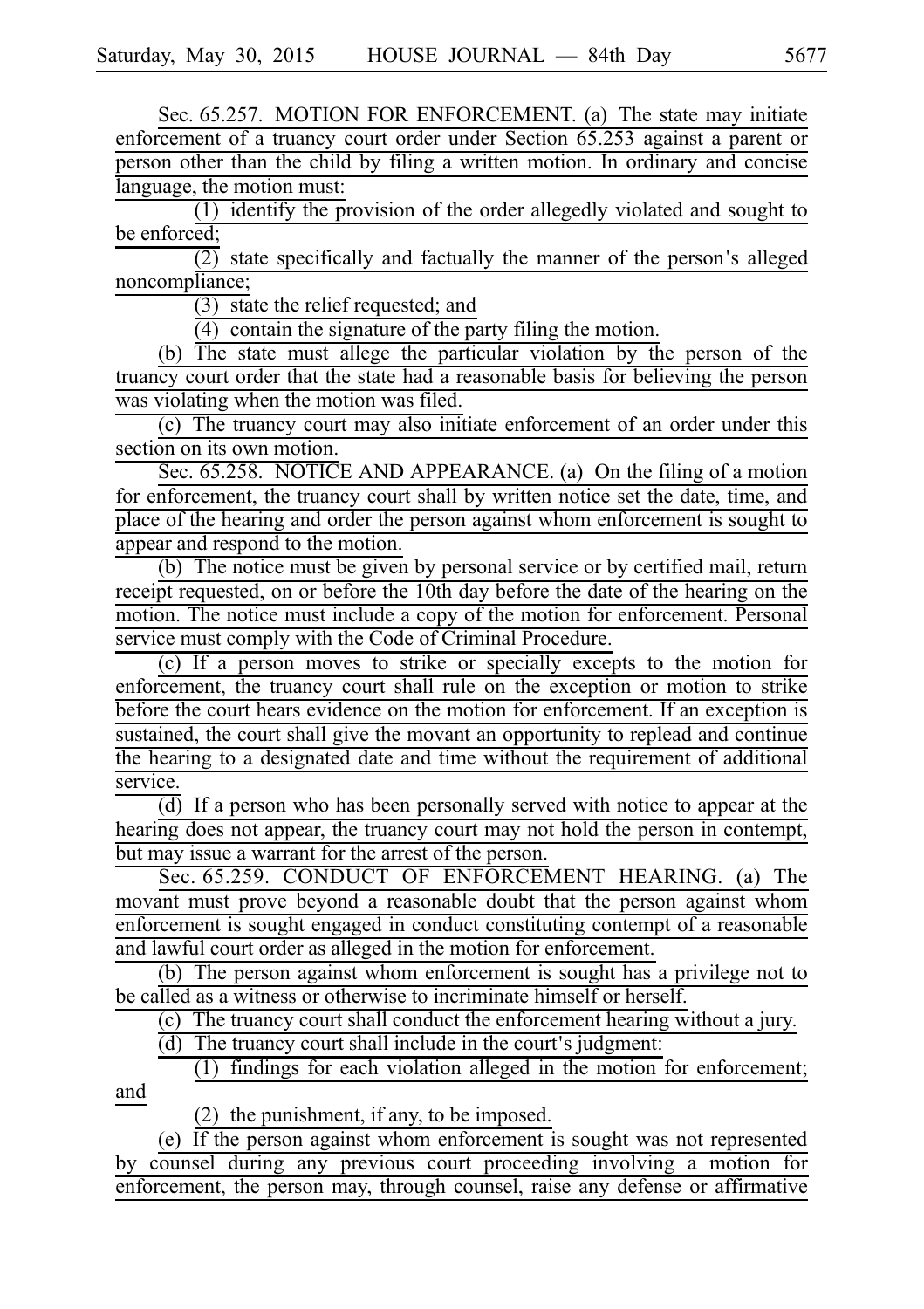defense to the proceeding that could have been asserted in the previous court proceeding that was not asserted because the person was not represented by counsel.

 $\overline{(f)}$  It is an affirmative defense to enforcement of a truancy court order under Section 65.253 that the court did not provide the parent or other eligible person with due process of law in the proceeding in which the court entered the order.

SECTION 28. Section  $264.304(c)$ , Family Code, is amended to read as follows:

(c) The court shall determine that the child is an at-risk child if the court finds that the child has engaged in the following conduct:

 $(1)$  conduct, other than a traffic offense and except as provided by Subsection (d), that violates:

 $(A)$  the penal laws of this state; or

(B) the penal ordinances of any political subdivision of this state;

(2) the unexcused voluntary absence of the child on  $10$  or more days or parts of days within a six-month period [or three or more days or parts of days within a four-week period] from school without the consent of the child's parent, managing conservator, or guardian;

 $(3)$  the voluntary absence of the child from the child's home without the consent of the child's parent, managing conservator, or guardian for a substantial length of time or without intent to return;

 $(4)$  conduct that violates the laws of this state prohibiting driving while intoxicated or under the influence of intoxicating liquor (first or second offense) or driving while under the influence of any narcotic drug or of any other drug to a degree that renders the child incapable of safely driving a vehicle (first or second offense); or

(5) conduct that evidences a clear and substantial intent to engage in any behavior described by Subdivisions (1)-(4).

SECTION 29. Section 26.045(d), Government Code, is amended to read as follows:

(d) A county court in a county with a population of  $1.75$  million or more has original jurisdiction over cases alleging a violation of Section 25.093 [ $\Theta$ f  $25.094$ ], Education Code, or alleging truant conduct under Section  $65.003(a)$ , Family Code.

SECTION 30. Section 29.003(i), Government Code, is amended to read as follows:

 $(i)$  A municipality may enter into an agreement with a contiguous municipality or a municipality with boundaries that are within one-half mile of the municipality seeking to enter into the agreement to establish concurrent jurisdiction of the municipal courts in the municipalities and provide original jurisdiction to a municipal court in which a case is brought as if the municipal court were located in the municipality in which the case arose, for:

(1) all cases in which either municipality has jurisdiction under Subsection (a); and

 $(2)$  cases that arise under Section 821.022, Health and Safety Code, or Section 65.003(a) [25.094], Family [Education] Code.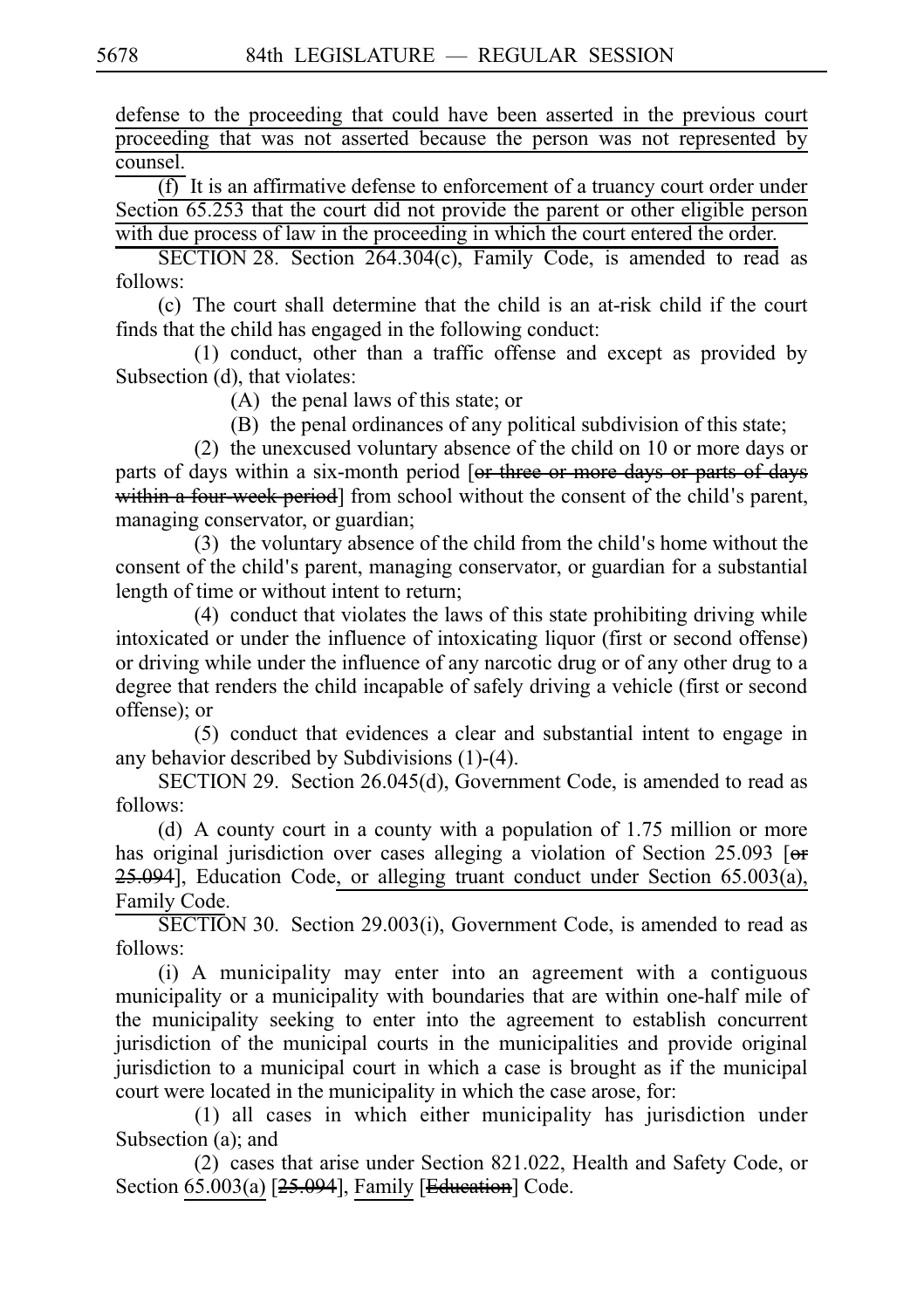SECTION 31. Subtitle B, Title 2, Government Code, is amended by adding Chapter 36 to read as follows:

CHAPTER 36. JUDICIAL DONATION TRUST FUNDS

Sec. 36.001. ESTABLISHMENT OF TRUST FUNDS. (a) The governing body of a municipality or the commissioners court of a county may establish a judicial donation trust fund as a separate account held outside the municipal or county treasury to be used in accordance with this chapter.

(b) The governing body of a municipality or the commissioners court of a county may accept a gift, grant, donation, or other consideration from a public or private source that is designated for the judicial donation trust fund.

(c) Money received under Subsection (b) shall be deposited in the judicial donation trust fund and may only be disbursed in accordance with this chapter.

(d) Interest and income from the assets of the judicial donation trust fund shall be credited to and deposited in the trust fund.

Sec. 36.002. PROCEDURES AND ELIGIBILITY. The governing body of a municipality or the commissioners court of a county shall:

 $(1)$  adopt the procedures necessary to receive and disburse money from the judicial donation trust fund under this chapter; and

 $(2)$  establish eligibility requirements for disbursement of money under this chapter to assist needy children or families who appear before a county, justice, or municipal court for a criminal offense or truant conduct, as applicable, by providing money for resources and services that eliminate barriers to school attendance or that seek to prevent criminal behavior.

Sec. 36.003. USE OF FUNDS IN ACCOUNT. (a) The judge of a county, justice, or municipal court, in accordance with Section 36.002, may award money from a judicial donation trust fund established under Section 36.001 to eligible children or families who appear before the court for a truancy or curfew violation or in another misdemeanor offense proceeding before the court.

 $(b)$  A judge of a county, justice, or municipal court may order the municipal or county treasurer to issue payment from the judicial donation trust fund for money awarded under this section.

SECTION 32. Section  $54.1172(a)$ , Government Code, is amended to read as follows:

(a) The county judge may appoint one or more part-time or full-time magistrates to hear a matter alleging a violation of Section 25.093 [or  $25.094$ ], Education Code, or alleging truant conduct under Section 65.003(a), Family Code.

SECTION 33. Section 54.1952(a), Government Code, is amended to read as follows:

(a) The county judge may appoint one or more part-time or full-time magistrates to hear a matter alleging a violation of Section 25.093 [or  $25.094$ ], Education Code, or alleging truant conduct under Section 65.003(a), Family Code, referred to the magistrate by a court having jurisdiction over the matter.

SECTION 34. Section 54.1955, Government Code, is amended to read as follows: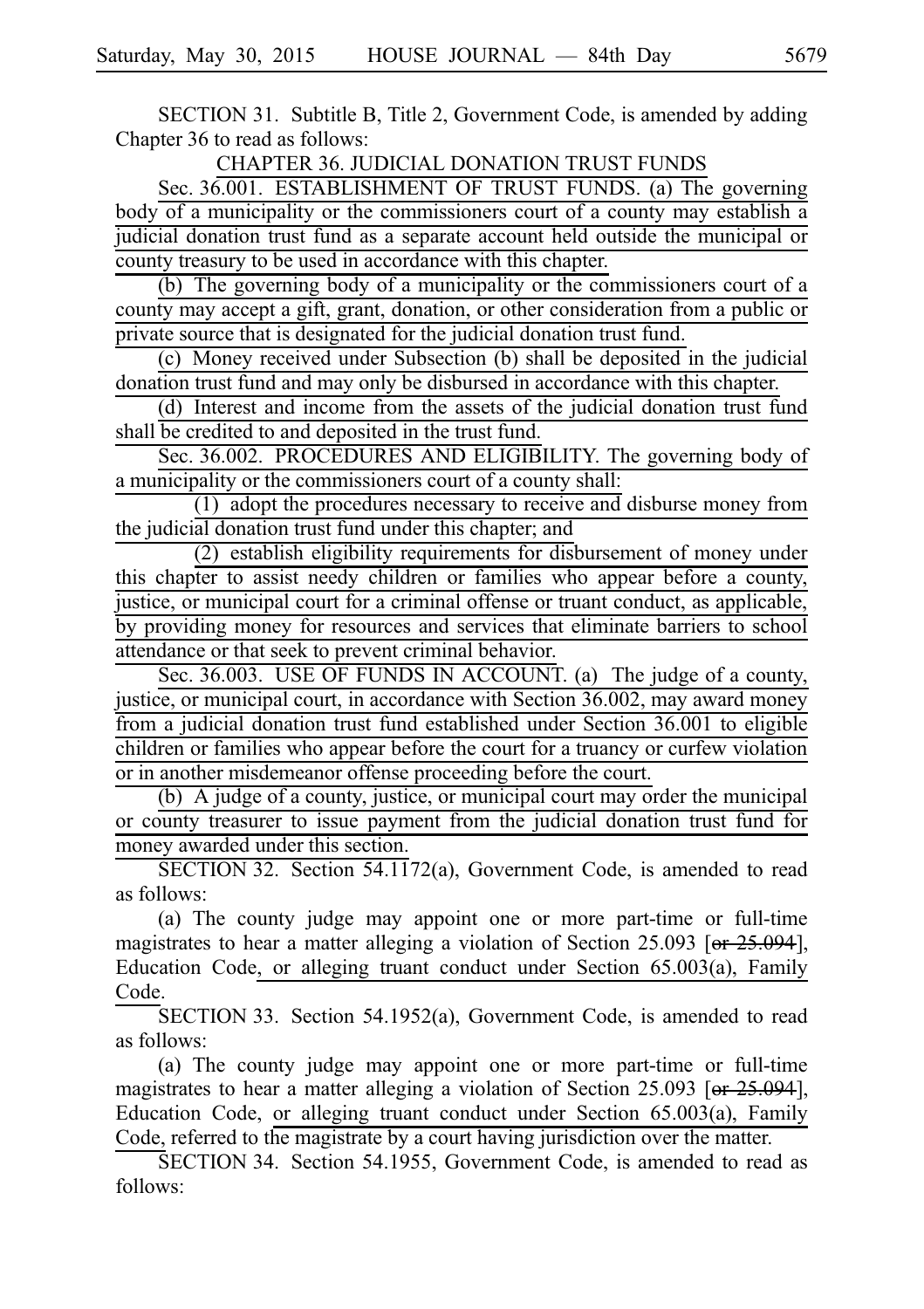Sec. 54.1955. POWERS. (a) Except as limited by an order of the county judge, a magistrate appointed under this subchapter may:

- $(1)$  conduct hearings;
- (2) hear evidence:
- (3) issue summons for the appearance of witnesses;
- (4) examine witnesses:
- $(5)$  swear witnesses for hearings;
- $(6)$  recommend rulings or orders or a judgment in a case;
- $(7)$  regulate proceedings in a hearing;

 $(8)$  accept a plea of guilty or nolo contendere in a case alleging a violation of Section 25.093 [or 25.094], Education Code, and assess a fine or court costs or order community service in satisfaction of a fine or costs in accordance with Article 45.049, Code of Criminal Procedure;

(9) for a violation of Section 25.093, Education Code, enter an order suspending a sentence or deferring a final disposition that includes at least one of the requirements listed in Article 45.051, Code of Criminal Procedure;

 $(10)$  for an uncontested adjudication of truant conduct under Section  $65.003$ , Family Code, accept a plea to the petition or a stipulation of evidence, and take any other action authorized under Chapter 65, Family Code; and

 $(11)$  perform any act and take any measure necessary and proper for the efficient performance of the duties required by the referral order, including the entry of an order that includes at least one of the remedial options [requirements] in Section 65.103, Family Code [Article 45.054, Code of Criminal Procedure;  $and$ 

 $[(11)$  if the magistrate finds that a child as defined by Article 45.058, Code of Criminal Procedure, has violated an order under Article 45.054, Code Criminal Procedure, proceed as authorized by Article 45.050, Code of Criminal Procedure].

(b) With respect to an issue of law or fact the ruling on which could result in the dismissal of a prosecution under Section 25.093  $\overline{[or 25.094]}$ , Education Code, or a case of truant conduct under Section 65.003, Family Code, a magistrate may not rule on the issue but may make findings, conclusions, and recommendations on the issue.

SECTION 35. Section 54.1956, Government Code, is amended to read as follows:

Sec. 54.1956. NOT GUILTY PLEA ENTERED OR DENIAL OF ALLEGED CONDUCT. (a) On entry of a not guilty plea for a violation of Section 25.093, Education Code, the magistrate shall refer the case back to the referring court for all further pretrial proceedings and a full trial on the merits before the court or a jury.

(b) On denial by a child of truant conduct, as defined by Section  $65.003(a)$ , Family Code, the magistrate shall refer the case to the appropriate truancy court for adjudication.

SECTION 36. Section 71.0352, Government Code, is amended to read as follows: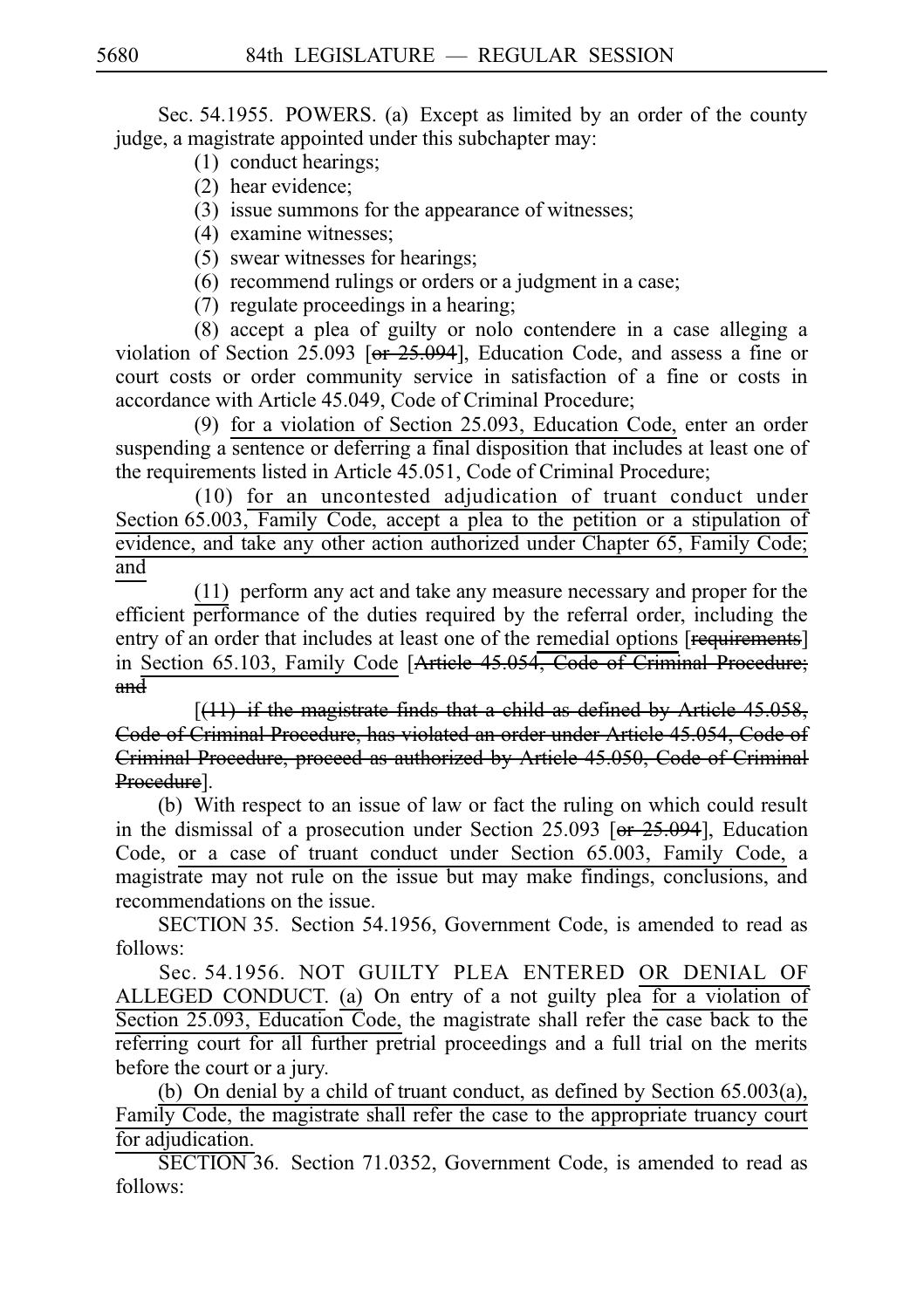Sec. 71.0352. JUVENILE DATA [<del>DATE</del>]: JUSTICE, MUNICIPAL, AND TRUANCY [JUVENILE] COURTS. As a component of the official monthly report submitted to the Office of Court Administration of the Texas Judicial System:

(1) a justice court,  $[and]$  municipal court, or truancy court  $[counts]$  shall report the number of cases filed for [the following offenses]:

(A) truant conduct under Section 65.003(a), Family Code [ $f$ ailure to attend school under Section 25.094, Education Code];

(B) the offense of parent contributing to nonattendance under Section 25.093, Education Code; and

(C) a violation of a local daytime curfew ordinance adopted under Section 341.905 or 351.903, Local Government Code; and

 $(2)$  in cases in which a child fails to obey an order of a justice court, [or] municipal court, or truancy court under circumstances that would constitute contempt of court, the justice court,  $\overline{[\Theta^*]}$  municipal court, or truancy court shall report the number of incidents in which the child is:

(A) referred to the appropriate juvenile court for delinquent conduct as provided by Article 45.050(c)(1), Code of Criminal Procedure, or [and] Section 65.251 [ $\frac{51.03(a)(2)}{2}$ ], Family Code; or

 $(B)$  held in contempt, fined, or denied driving privileges as provided by Article 45.050(c)(2), Code of Criminal Procedure, or Section 65.251, Family Code.

SECTION 37. Section 102.021, Government Code, is amended to read as follows:

Sec. 102.021. COURT COSTS ON CONVICTION: CODE OF CRIMINAL PROCEDURE. A person convicted of an offense shall pay the following under the Code of Criminal Procedure, in addition to all other costs:

 $(1)$  court cost on conviction of any offense, other than a conviction of an offense relating to a pedestrian or the parking of a motor vehicle (Art. 102.0045, Code of Criminal Procedure) ...  $$4;$ 

(2) a fee for services of prosecutor (Art. 102.008, Code of Criminal Procedure $)\ldots$ \$25;

 $(3)$  fees for services of peace officer:

 $(A)$  issuing a written notice to appear in court for certain violations (Art. 102.011, Code of Criminal Procedure)  $\ldots$  \$5;

(B) executing or processing an issued arrest warrant, capias, or capias pro fine (Art. 102.011, Code of Criminal Procedure)  $\ldots$  \$50;

 $(C)$  summoning a witness (Art. 102.011, Code of Criminal Procedure $)\ldots$ \$5;

(D) serving a writ not otherwise listed (Art. 102.011, Code of Criminal Procedure) ... \$35;

 $(E)$  taking and approving a bond and, if necessary, returning the bond to courthouse (Art. 102.011, Code of Criminal Procedure)... \$10;

 $(F)$  commitment or release (Art. 102.011, Code of Criminal Procedure $)\ldots$ \$5;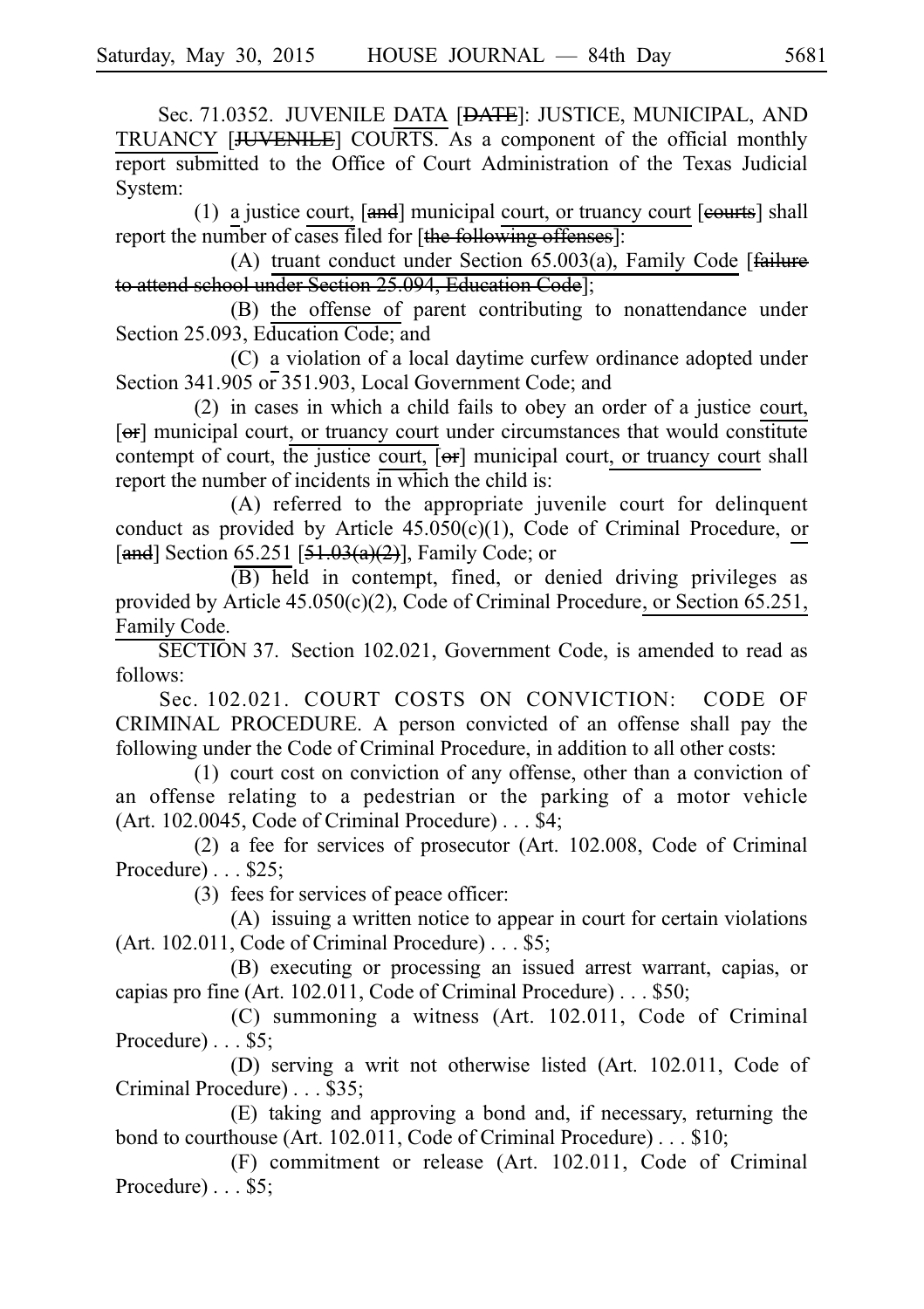(G) summoning a jury (Art. 102.011, Code of Criminal Procedure)

 $\ldots$  \$5;

(H) attendance of a prisoner in habeas corpus case if prisoner has been remanded to custody or held to bail (Art. 102.011, Code of Criminal Procedure) . . . \$8 each day;

(I) mileage for certain services performed (Art. 102.011, Code of Criminal Procedure) . . . \$0.29 per mile; and

(J) services of a sheriff or constable who serves process and attends examining trial in certain cases (Art.  $102.011$ , Code of Criminal Procedure) ... not to exceed \$5;

 $(4)$  services of a peace officer in conveying a witness outside the county (Art. 102.011, Code of Criminal Procedure)  $\ldots$  \$10 per day or part of a day, plus actual necessary travel expenses;

 $(5)$  overtime of peace officer for time spent testifying in the trial or traveling to or from testifying in the trial (Art. 102.011, Code of Criminal Procedure) . . . actual cost;

 $(6)$  court costs on an offense relating to rules of the road, when offense occurs within a school crossing zone (Art. 102.014, Code of Criminal Procedure)  $\ldots$  \$25;

 $(7)$  court costs on an offense of passing a school bus (Art. 102.014, Code of Criminal Procedure) . . . \$25;

 $(8)$  court costs on an offense of parent contributing to student nonattendance  $[\frac{$ Huaney or contributing to truancy (Art. 102.014, Code of Criminal Procedure) . . . \$20;

 $(9)$  cost for visual recording of intoxication arrest before conviction (Art. 102.018, Code of Criminal Procedure)  $\ldots$  \$15;

 $(10)$  cost of certain evaluations (Art. 102.018, Code of Criminal Procedure) . . . actual cost;

 $(11)$  additional costs attendant to certain intoxication convictions under Chapter 49, Penal Code, for emergency medical services, trauma facilities, and trauma care systems (Art. 102.0185, Code of Criminal Procedure)  $\ldots$  \$100;

 $(12)$  additional costs attendant to certain child sexual assault and related convictions, for child abuse prevention programs (Art. 102.0186, Code of Criminal Procedure) . . . \$100;

(13) court cost for DNA testing for certain felonies (Art.  $102.020(a)(1)$ , Code of Criminal Procedure) . . . \$250;

(14) court cost for DNA testing for the offense of public lewdness or indecent exposure (Art.  $102.020(a)(2)$ , Code of Criminal Procedure)... \$50;

(15) court cost for DNA testing for certain felonies (Art.  $102.020(a)(3)$ , Code of Criminal Procedure) . . . \$34;

 $(16)$  if required by the court, a restitution fee for costs incurred in collecting restitution installments and for the compensation to victims of crime fund (Art. 42.037, Code of Criminal Procedure)  $\ldots$  \$12;

 $(17)$  if directed by the justice of the peace or municipal court judge hearing the case, court costs on conviction in a criminal action (Art. 45.041, Code of Criminal Procedure) . . . part or all of the costs as directed by the judge; and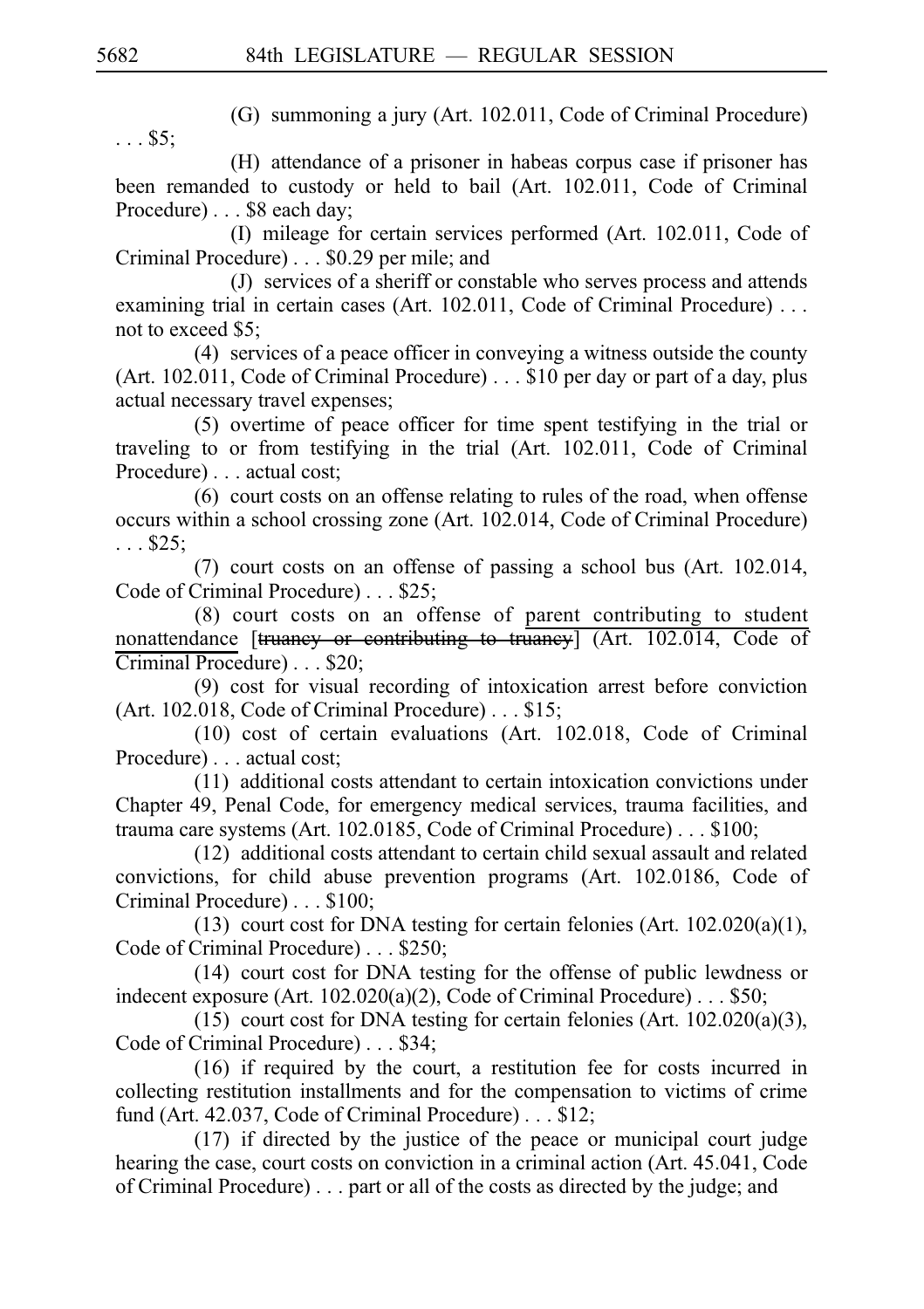(18) costs attendant to convictions under Chapter 49, Penal Code, and under Chapter 481, Health and Safety Code, to help fund drug court programs established under Chapter 122, 123, 124, or 125, Government Code, or former law (Art. 102.0178, Code of Criminal Procedure)  $\ldots$  \$60.

SECTION 38. Section 103.021, Government Code, is amended to read as follows:

Sec. 103.021. ADDITIONAL FEES AND COSTS IN CRIMINAL OR CIVIL CASES: CODE OF CRIMINAL PROCEDURE. An accused or defendant, or a party to a civil suit, as applicable, shall pay the following fees and costs under the Code of Criminal Procedure if ordered by the court or otherwise required:

(1) a personal bond fee (Art. 17.42, Code of Criminal Procedure)  $\dots$ the greater of \$20 or three percent of the amount of the bail fixed for the accused;

 $(2)$  cost of electronic monitoring as a condition of release on personal bond (Art. 17.43, Code of Criminal Procedure) ... actual cost;

 $(3)$  a fee for verification of and monitoring of motor vehicle ignition interlock (Art. 17.441, Code of Criminal Procedure) . . . not to exceed \$10;

 $(3-a)$  costs associated with operating a global positioning monitoring system as a condition of release on bond (Art. 17.49(b)(2), Code of Criminal Procedure) . . . actual costs, subject to a determination of indigency;

 $(3-b)$  costs associated with providing a defendant's victim with an electronic receptor device as a condition of the defendant's release on bond  $(Art. 17.49(b)(3), Code of Criminal Procedure) \ldots$  actual costs, subject to a determination of indigency;

(4) repayment of reward paid by a crime stoppers organization on conviction of a felony (Art. 37.073, Code of Criminal Procedure)  $\dots$  amount ordered;

 $(5)$  reimbursement to general revenue fund for payments made to victim of an offense as condition of community supervision (Art. 42.12, Code of Criminal Procedure) . . . not to exceed \$50 for a misdemeanor offense or \$100 for a felony offense;

 $(6)$  payment to a crime stoppers organization as condition of community supervision (Art.  $42.12$ , Code of Criminal Procedure) ... not to exceed \$50;

 $(7)$  children's advocacy center fee (Art. 42.12, Code of Criminal Procedure) . . . not to exceed \$50;

(8) family violence center fee (Art.  $42.12$ , Code of Criminal Procedure)  $\ldots$ \$100;

(9) community supervision fee (Art.  $42.12$ , Code of Criminal Procedure) . . . not less than \$25 or more than \$60 per month;

 $(10)$  additional community supervision fee for certain offenses (Art. 42.12, Code of Criminal Procedure) ... \$5 per month;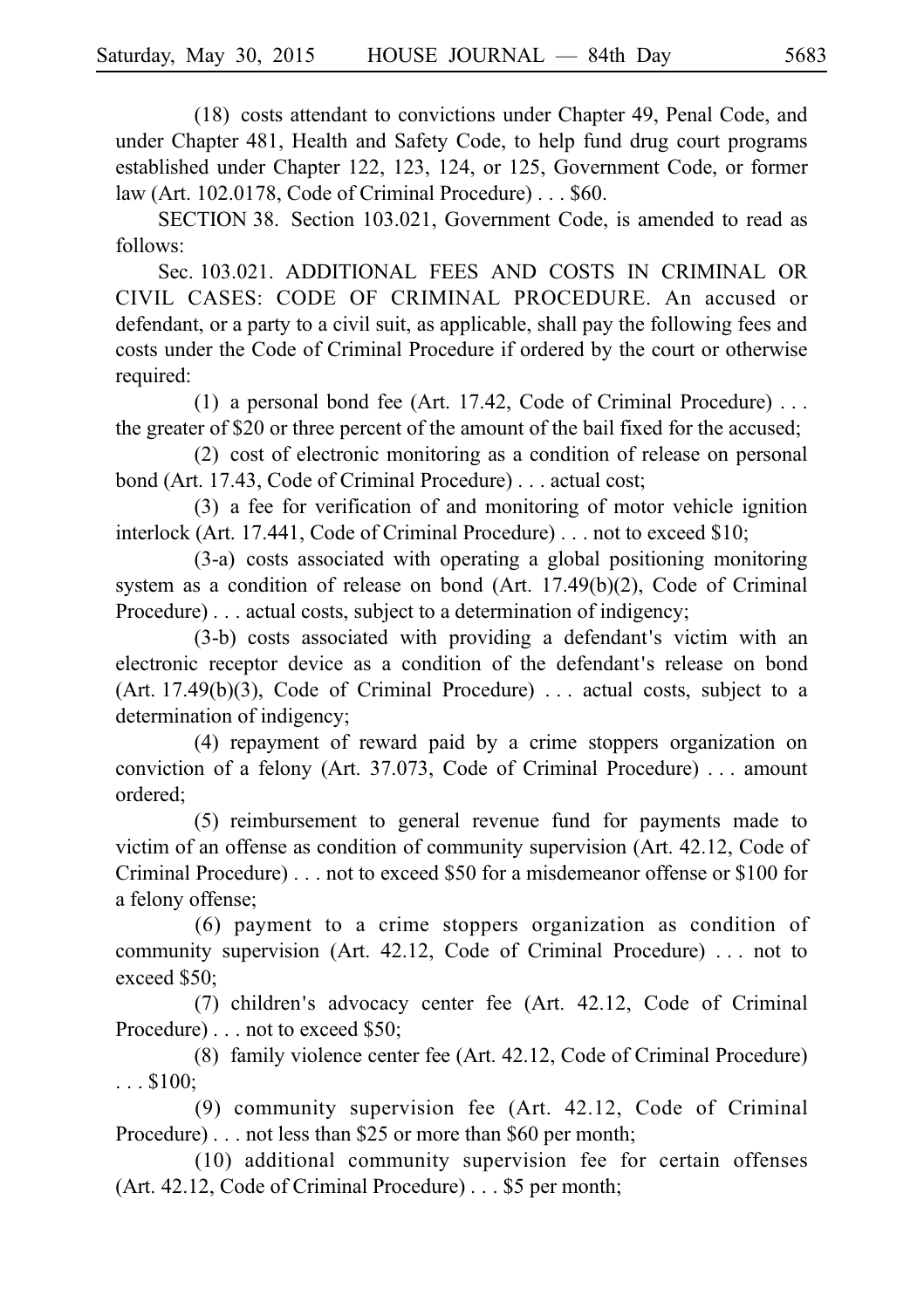$(11)$  for certain financially able sex offenders as a condition of community supervision, the costs of treatment, specialized supervision, or rehabilitation (Art. 42.12, Code of Criminal Procedure) ... all or part of the reasonable and necessary costs of the treatment, supervision, or rehabilitation as determined by the judge;

 $(12)$  fee for failure to appear for trial in a justice or municipal court if a jury trial is not waived (Art.  $45.026$ , Code of Criminal Procedure) ... costs incurred for impaneling the jury;

 $(13)$  costs of certain testing, assessments, or programs during a deferral period (Art. 45.051, Code of Criminal Procedure) ... amount ordered;

 $(14)$  special expense on dismissal of certain misdemeanor complaints (Art.  $45.051$ , Code of Criminal Procedure) ... not to exceed amount of fine assessed;

 $(15)$  an additional fee:

 $(A)$  for a copy of the defendant's driving record to be requested from the Department of Public Safety by the judge (Art. 45.0511(c-1), Code of Criminal Procedure)  $\ldots$  amount equal to the sum of the fee established by Section 521.048, Transportation Code, and the state electronic Internet portal fee;

(B) as an administrative fee for requesting a driving safety course or a course under the motorcycle operator training and safety program for certain traffic offenses to cover the cost of administering the article (Art.  $45.0511(f)(1)$ , Code of Criminal Procedure) . . . not to exceed \$10; or

 $(C)$  for requesting a driving safety course or a course under the motorcycle operator training and safety program before the final disposition of the case (Art.  $45.0511(f)(2)$ , Code of Criminal Procedure) ... not to exceed the maximum amount of the fine for the offense committed by the defendant;

 $(16)$  a request fee for teen court program (Art. 45.052, Code of Criminal Procedure)  $\ldots$  \$20, if the court ordering the fee is located in the Texas-Louisiana border region, but otherwise not to exceed \$10;

 $(17)$  a fee to cover costs of required duties of teen court (Art. 45.052, Code of Criminal Procedure)  $\dots$  \$20, if the court ordering the fee is located in the Texas-Louisiana border region, but otherwise \$10;

 $(18)$  a mileage fee for officer performing certain services (Art. 102.001, Code of Criminal Procedure) . . . \$0.15 per mile;

(19) certified mailing of notice of hearing date (Art. 102.006, Code of Criminal Procedure) . . . \$1, plus postage;

 $(20)$  certified mailing of certified copies of an order of expunction (Art. 102.006, Code of Criminal Procedure) ... \$2, plus postage;

 $(20-a)$  a fee to defray the cost of notifying state agencies of orders of expungement (Art.  $45.0216$ , Code of Criminal Procedure) ... \$30 per application;

 $(20 b)$  a fee to defray the cost of notifying state agencies of orders of expunction (Art. 45.055, Code of Criminal Procedure)  $\ldots$  \$30 per application;]  $(21)$  sight orders:

(A) if the face amount of the check or sight order does not exceed \$10 (Art. 102.007, Code of Criminal Procedure) . . . not to exceed \$10;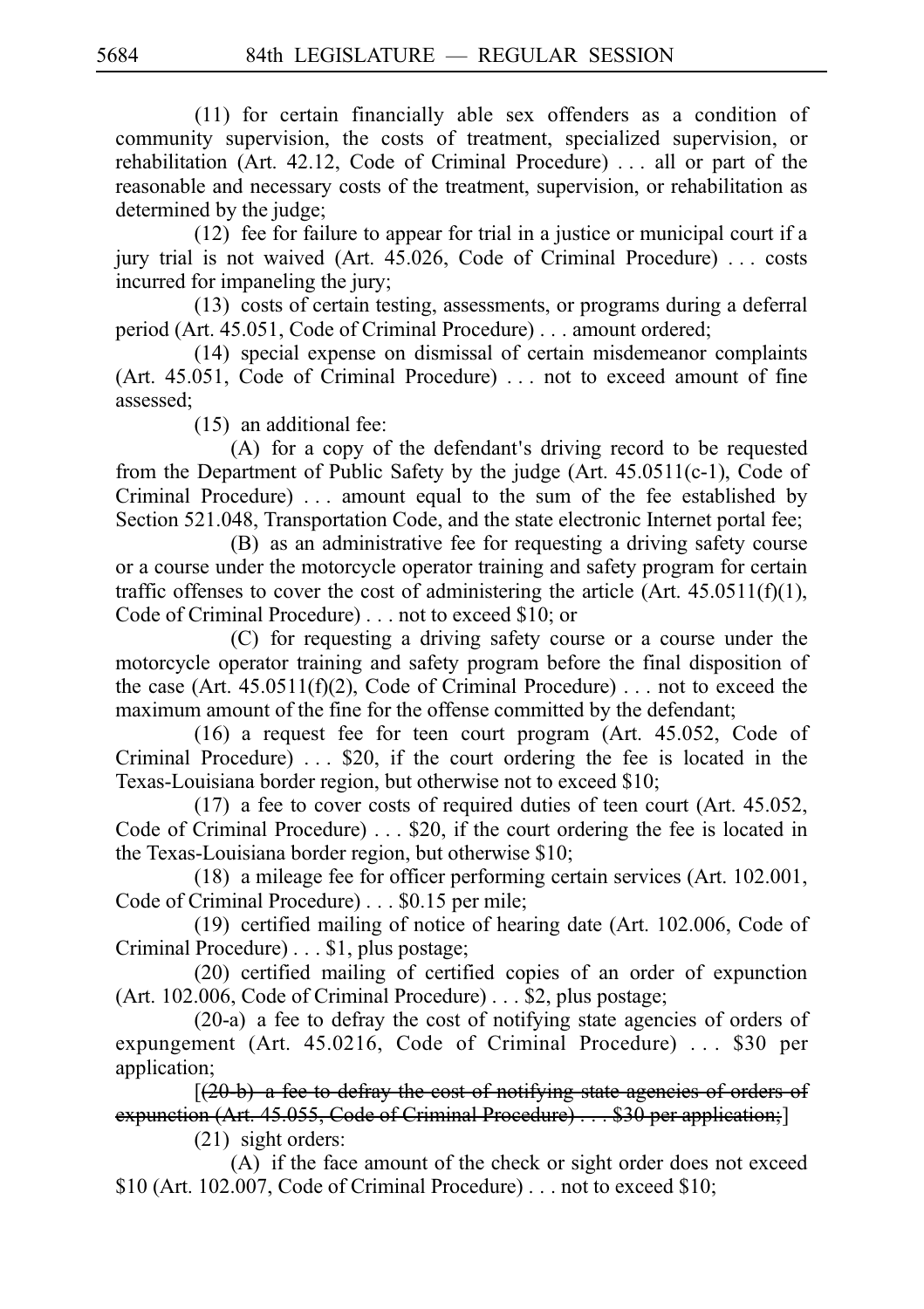(B) if the face amount of the check or sight order is greater than \$10 but does not exceed \$100 (Art. 102.007, Code of Criminal Procedure) ... not to exceed \$15;

(C) if the face amount of the check or sight order is greater than \$100 but does not exceed \$300 (Art. 102.007, Code of Criminal Procedure) ... not to exceed \$30;

(D) if the face amount of the check or sight order is greater than \$300 but does not exceed \$500 (Art. 102.007, Code of Criminal Procedure) ... not to exceed \$50; and

(E) if the face amount of the check or sight order is greater than  $$500$  (Art. 102.007, Code of Criminal Procedure) ... not to exceed \$75;

 $(22)$  fees for a pretrial intervention program:

(A) a supervision fee (Art.  $102.012(a)$ , Code of Criminal Procedure)...  $$60$  a month plus expenses; and

(B) a district attorney, criminal district attorney, or county attorney administrative fee (Art. 102.0121, Code of Criminal Procedure) ... not to exceed \$500;

 $(23)$  parking fee violations for child safety fund in municipalities with populations:

(A) greater than  $850,000$  (Art. 102.014, Code of Criminal Procedure) . . . not less than \$2 and not to exceed \$5; and

(B) less than 850,000 (Art. 102.014, Code of Criminal Procedure) ... not to exceed \$5;

 $(24)$  an administrative fee for collection of fines, fees, restitution, or other costs (Art. 102.072, Code of Criminal Procedure) ... not to exceed \$2 for each transaction; and

 $(25)$  a collection fee, if authorized by the commissioners court of a county or the governing body of a municipality, for certain debts and accounts receivable, including unpaid fines, fees, court costs, forfeited bonds, and restitution ordered paid (Art. 103.0031, Code of Criminal Procedure)...30 percent of an amount more than  $60$  days past due.

SECTION 39. Subchapter B, Chapter 103, Government Code, is amended by adding Section 103.035 to read as follows:

Sec. 103.035. ADDITIONAL COSTS IN TRUANCY CASES: FAMILY CODE. A party to a truancy case in a truancy court shall pay court costs of \$50 under Section 65.107, Family Code, if ordered by the truancy court.

SECTION 40. Section 81.032, Local Government Code, is amended to read as follows:

Sec. 81.032. ACCEPTANCE OF DONATIONS AND BEQUESTS. The commissioners court may accept a gift, grant, donation, bequest, or devise of money or other property on behalf of the county, including a donation under Chapter 36, Government Code, for the purpose of performing a function conferred by law on the county or a county officer.

SECTION 41. The following laws are repealed:

 $(1)$  Articles 45.054 and 45.055, Code of Criminal Procedure;

(2) Sections  $25.094$  and  $25.0916(d)$ , Education Code; and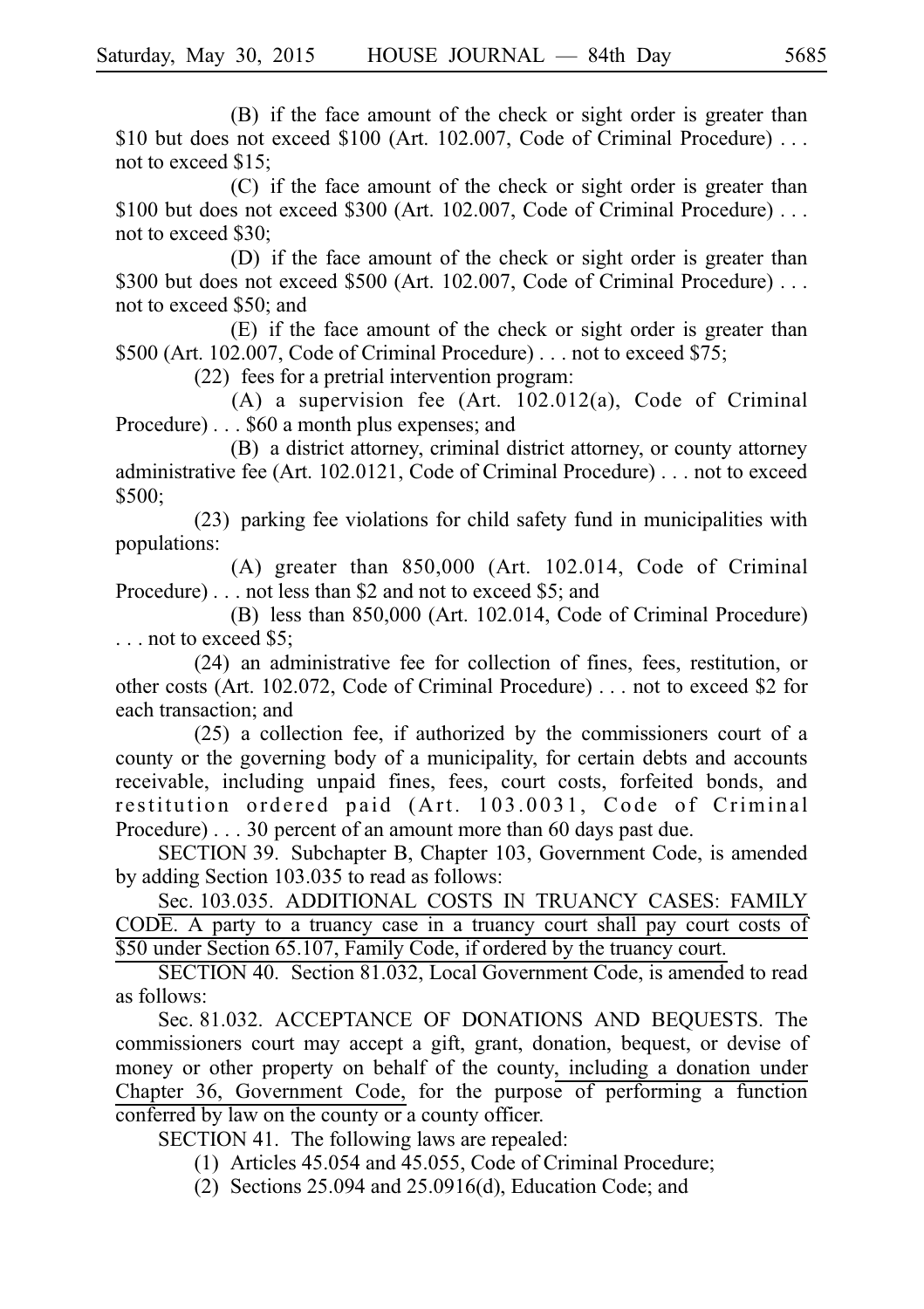(3) Sections 51.03(d), (e-1), and (g), 51.04(h), 51.08(e), 54.021, 54.0402, 54.041(f) and (g), and 54.05(a-1), Family Code.

 $SECTION 42$ . The changes in law made by this Act apply only to an offense committed or conduct that occurs on or after the effective date of this Act. An offense committed or conduct that occurs before the effective date of this Act is governed by the law in effect on the date the offense was committed or the conduct occurred, and the former law is continued in effect for that purpose. For purposes of this section, an offense is committed or conduct occurs before the effective date of this Act if any element of the offense or conduct occurs before that date.

SECTION 43. To the extent of any conflict, this Act prevails over another Act of the 84th Legislature, Regular Session, 2015, relating to nonsubstantive additions to and corrections in enacted codes.

SECTION 44. This Act takes effect September 1, 2015.

#### **HB 2398 - POINT OF ORDER**

Representative Sanford raised a point of order against further consideration of HB 2398 under Rule 11, Section 3 of the House Rules on the grounds that the senate amendments would change the original purpose of the bill.

The chair overruled the point of order and submitted the following statement:

Representative Sanford raised a point of order against further consideration of HB 2398 pursuant to Rule 11, Section 3 of the House Rules on the grounds that the lengthy amendment added by the senate changes the original purpose of the bill. The point of order was respectfully overruled.

**HB 2398** left the house with four sections that addressed truancy. Among other things, the bill permitted the governing body of a municipality or the commissioners court of a county to establish a trust fund to be used to assist needy children in accordance with the bill's provisions, required the governing body of a municipality or the commissioners court to set eligibility requirements for disbursement of money to assist needy children or families who appear in court for criminal offenses by providing money for resources that eliminate barriers to school attendance, provided for dismissal of a charge against a parent contributing to nonattendance or failure to attend school, and provided for expunction of truancy records. In short, **HB 2398** was an omnibus bill aimed at addressing truancy. The conference committee report added a variety of other provisions, including some that changed truancy from a criminal to a civil offense, all of which related to how to address truancy. Because the amendments to **HBi2398** were all aimed at addressing the issue of truancy, the amendments did not impermissibly change the original purpose of the bill. See 83 H.J. Reg. 2442-2443 (2013) (Walle point of order on **CSHB 972**).

Representative J. White moved to adopt the conference committee report on **HBi2398**.

The motion to adopt the conference committee report on **HB 2398** prevailed by (Record 1754): 118 Yeas, 27 Nays, 2 Present, not voting.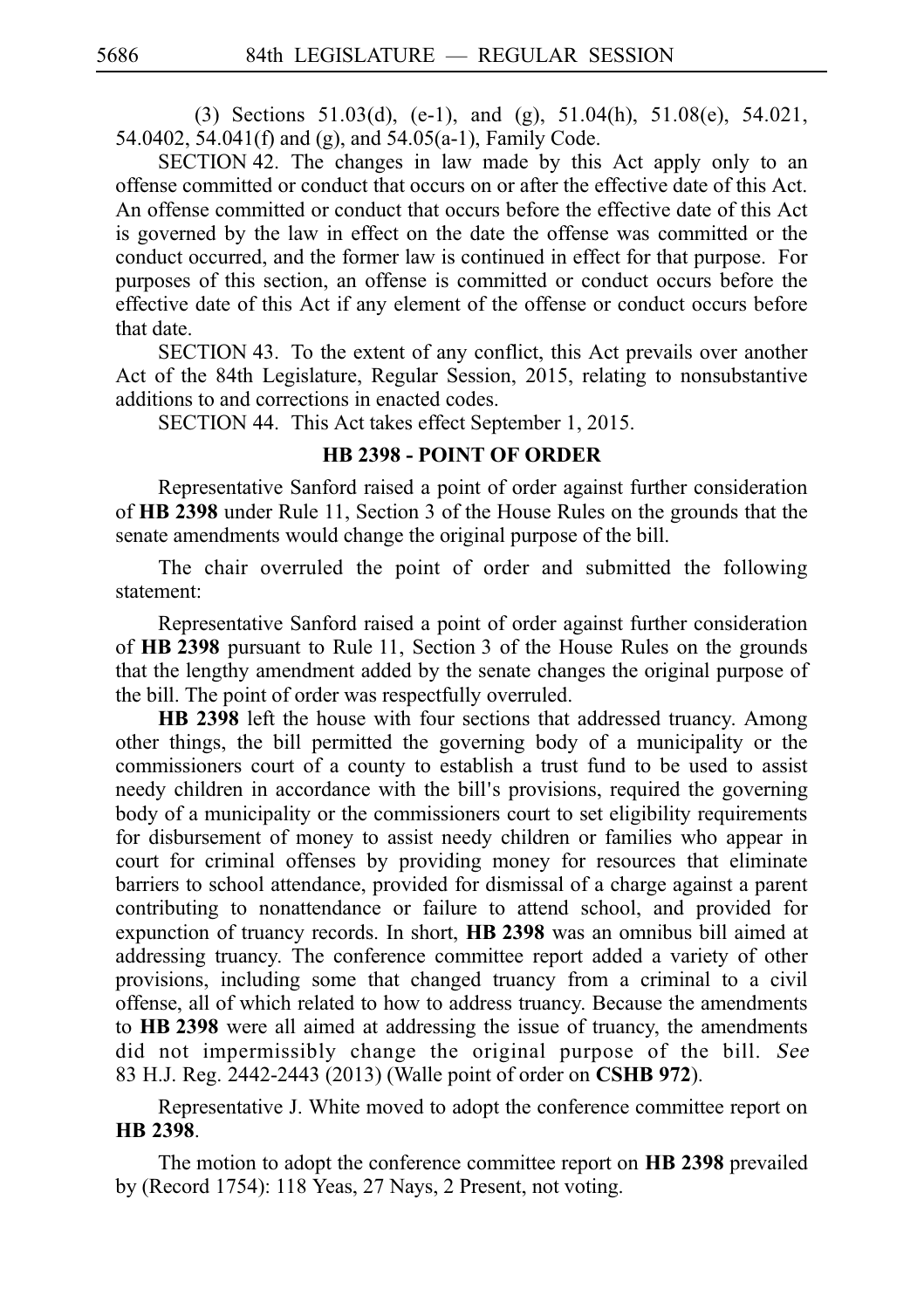Yeas — Allen; Alonzo; Alvarado; Anchia; Ashby; Aycock; Bernal; Blanco; Bohac; Burkett; Burns; Burrows; Button; Canales; Capriglione; Clardy; Coleman; Collier; Cook; Craddick; Crownover; Cyrier; Darby; Davis, S.; Davis, Y.; Deshotel; Elkins; Faircloth; Fallon; Farias; Farney; Farrar; Fletcher; Flynn; Frank; Frullo; Galindo; Geren; Giddings; Gonzales; González; Guerra; Guillen; Gutierrez; Harless; Hernandez; Herrero; Howard; Huberty; Hughes; Isaac; Israel; Johnson; Kacal; King, K.; King, P.; King, S.; King, T.; Klick; Koop; Kuempel; Landgraf; Larson; Longoria; Lozano; Lucio; Márquez; Martinez; Martinez Fischer; McClendon; Meyer; Miles; Miller, D.; Miller, R.; Minjarez; Moody; Morrison; Muñoz; Murphy; Naishtat; Nevárez; Oliveira; Otto; Paddie; Paul; Peña; Phillips; Pickett; Price; Raney; Raymond; Reynolds; Riddle; Rinaldi; Rodriguez, E.; Rodriguez, J.; Romero; Rose; Schaefer; Schofield; Schubert; Sheffield; Simpson; Smith; Smithee; Stephenson; Thompson, S.; Turner, C.; Turner, S.; VanDeaver; Vo; Walle; White, J.; White, M.; Workman; Wray; Wu; Zerwas.

Nays — Anderson, R.; Bell; Bonnen, D.; Bonnen, G.; Dale; Dutton; Goldman; Hunter; Keffer; Keough; Krause; Laubenberg; Leach; Metcalf; Murr; Phelan; Sanford; Shaheen; Sheets; Spitzer; Springer; Stickland; Thompson, E.; Tinderholt; Turner, E.S.; Villalba; Zedler.

Present, not voting — Mr. Speaker; Simmons(C).

Absent, Excused — Anderson, C.

Absent — Dukes; Parker.

#### **STATEMENTS OF VOTE**

When Record No. 1754 was taken, I was shown voting no. I intended to vote yes.

R. Anderson

When Record No. 1754 was taken, I was shown voting yes. I intended to vote no.

Burns

When Record No. 1754 was taken, I was shown voting yes. I intended to vote no.

**Button** 

When Record No. 1754 was taken, I was shown voting yes. I intended to vote no.

Kuempel

When Record No. 1754 was taken, I was shown voting yes. I intended to vote no.

#### D. Miller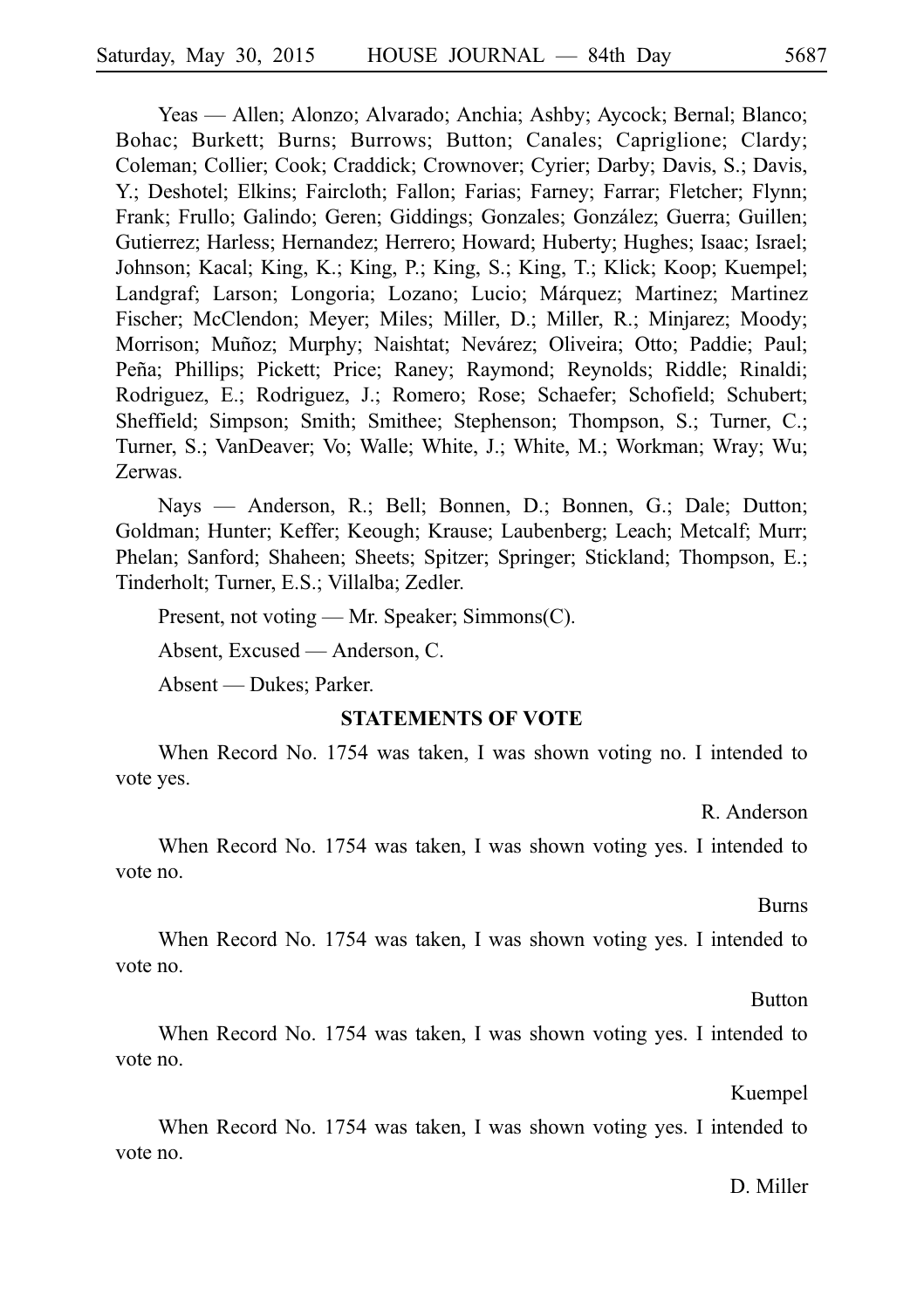When Record No. 1754 was taken, I was shown voting no. I intended to vote yes.

Sheets

When Record No. 1754 was taken, I was shown voting no. I intended to vote yes.

Tinderholt

#### **RESOLUTIONS ADOPTED**

Representative Canales moved to suspend all necessary rules to take up and consider at this time the following congratulatory resolutions.

The motion prevailed.

The following resolutions were laid before the house:

**HR 3132** (by Canales, Muñoz, and Guerra), Honoring Jacqueline Sandoval for her participation in the Rio Grande Valley Legislative Internship Program.

HR 3133 (by Canales, Muñoz, and Guerra), Honoring Lesley Andrea Marin for her participation in the Rio Grande Valley Legislative Internship Program.

**HR 3275** (by Canales, Muñoz, and Guerra), Honoring Carlos Aguayo for his participation in the Rio Grande Valley Legislative Internship Program.

**HR 3276** (by Canales, Muñoz, and Guerra), Honoring Shauna Miller for her participation in the Rio Grande Valley Legislative Internship Program.

The resolutions were adopted.

## **HR 2843 - PREVIOUSLY ADOPTED (by Guerra and Muñoz)**

The chair laid out the following previously adopted resolution:

**HR 2843**, Congratulating Johnathan Simcha Weisfeld-Hinojosa on his service in the office of State Representative Bobby Guerra as a participant in the Rio Grande Valley Legislative Internship Program.

## **SB 459 - CONFERENCE COMMITTEE REPORT ADOPTED**

Representative Alvarado submitted the conference committee report on **SBi459**.

Representative Alvarado moved to adopt the conference committee report on **SBi459**.

The motion to adopt the conference committee report on SB 459 prevailed by (Record 1755): 95 Yeas, 48 Nays, 2 Present, not voting.

Yeas — Allen; Alonzo; Alvarado; Anchia; Aycock; Bernal; Blanco; Bohac; Burkett; Capriglione; Clardy; Coleman; Collier; Crownover; Dale; Darby; Davis, Y.; Deshotel; Dutton; Elkins; Faircloth; Farias; Farney; Farrar; Fletcher; Flynn; Frank; Frullo; Galindo; Geren; Giddings; Gonzales; González; Guerra; Guillen; Gutierrez; Harless; Hernandez; Herrero; Howard; Isaac; Israel; Johnson; Kacal; Keffer; King, K.; King, P.; King, S.; King, T.; Koop; Kuempel; Larson; Longoria;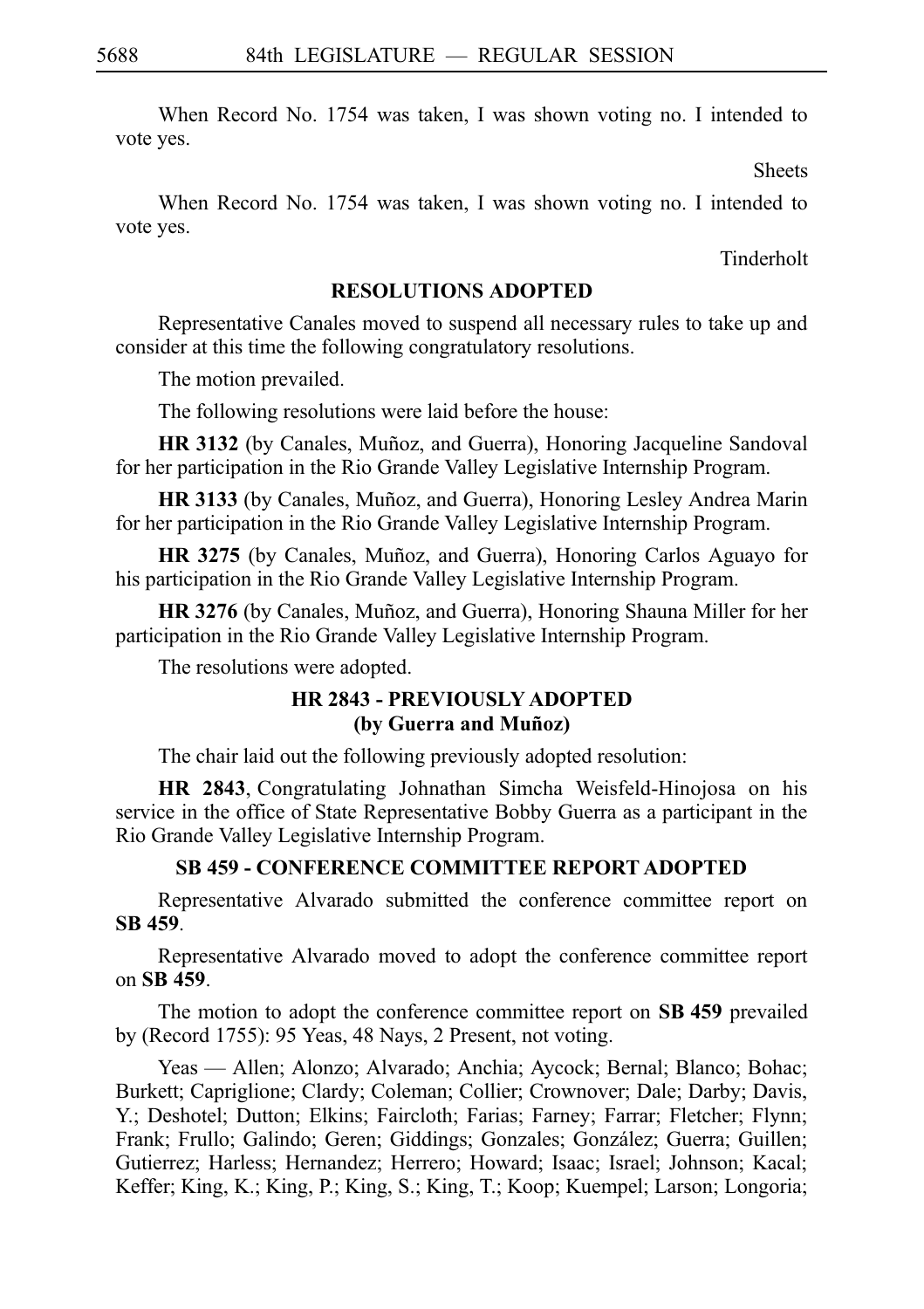Lozano; Lucio; Márquez; Martinez; Martinez Fischer; McClendon; Miles; Minjarez; Moody; Morrison; Muñoz; Murphy; Naishtat; Nevárez; Oliveira; Otto; Paddie; Phelan; Pickett; Price; Raney; Raymond; Reynolds; Rodriguez, E.; Rodriguez, J.; Romero; Rose; Sheffield; Smith; Smithee; Stephenson; Thompson, S.; Turner, C.; Turner, S.; Villalba; Vo; Walle; Workman; Wray; Wu; Zedler; Zerwas.

Nays — Anderson, R.; Ashby; Bell; Bonnen, D.; Bonnen, G.; Burns; Burrows; Button; Canales; Craddick; Cyrier; Fallon; Goldman; Huberty; Hughes; Hunter; Keough; Klick; Krause; Landgraf; Laubenberg; Leach; Metcalf; Meyer; Miller, D.; Miller, R.; Murr; Parker; Paul; Peña; Riddle; Rinaldi; Sanford; Schaefer; Schofield; Schubert; Shaheen; Sheets; Simpson; Spitzer; Springer; Stickland; Thompson, E.; Tinderholt; Turner, E.S.; VanDeaver; White, J.; White, M.

Present, not voting — Mr. Speaker; Simmons(C).

Absent, Excused — Anderson, C.

Absent — Cook; Davis, S.; Dukes; Phillips.

## **STATEMENTS OF VOTE**

When Record No. 1755 was taken, I was shown voting no. I intended to vote yes.

Canales

When Record No. 1755 was taken, I was shown voting yes. I intended to vote no.

Capriglione

When Record No. 1755 was taken, I was shown voting yes. I intended to vote no.

Elkins

When Record No. 1755 was taken, I was shown voting yes. I intended to vote no.

Flynn

When Record No. 1755 was taken, I was shown voting yes. I intended to vote no.

Frank

When Record No. 1755 was taken, I was shown voting yes. I intended to vote no.

Isaac

When Record No. 1755 was taken, I was in the house but away from my desk. I would have voted no.

#### Phillips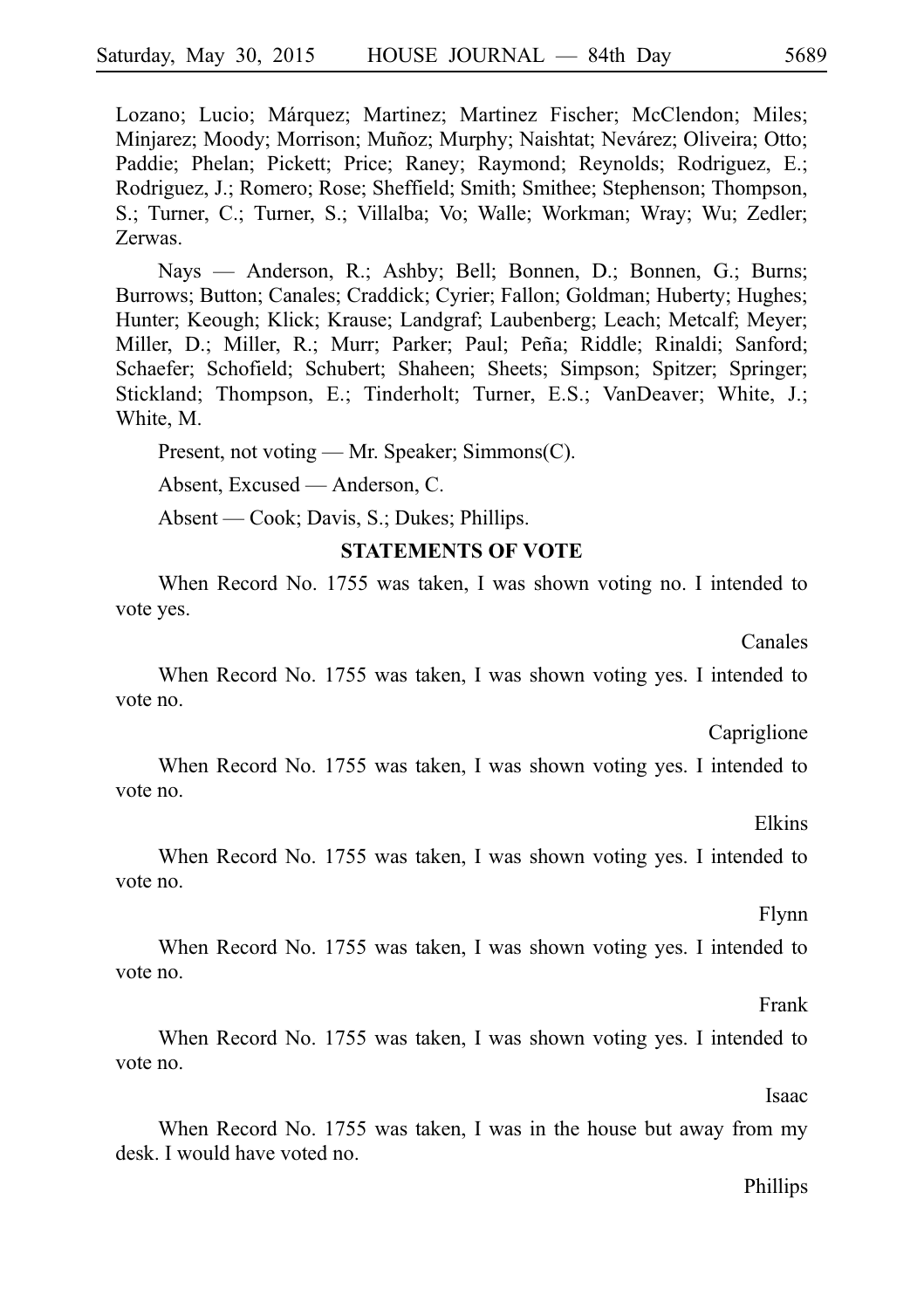When Record No. 1755 was taken, I was shown voting yes. I intended to vote no.

Wray

When Record No. 1755 was taken, I was shown voting yes. I intended to vote no.

Zedler

# **SB 1316 - REQUEST OF SENATE GRANTED CONFERENCE COMMITTEE APPOINTED**

On motion of Representative Alvarado, the house granted the request of the senate for the appointment of a Conference Committee on **SB 1316**.

The chair announced the appointment of the following conference committee, on the part of the house, on **SBi1316**: Alvarado, chair; Bernal, Johnson, Koop, and Elkins.

# **HR 3466 - NOTICE OF INTRODUCTION**

Pursuant to the provisions of Rule 13, Section  $9(f)$  of the House Rules, the chair announced the introduction of **HR 3466**, suspending the limitations on the conferees for **SBi1191**.

## **HR 3395 - NOTICE OF INTRODUCTION**

Pursuant to the provisions of Rule 13, Section  $9(f)$  of the House Rules, the chair announced the introduction of **HR 3395**, suspending the limitations on the conferees for **HB** 2645.

## **HR 3430 - NOTICE OF INTRODUCTION**

Pursuant to the provisions of Rule 13, Section  $9(f)$  of the House Rules, the chair announced the introduction of **HR 3430**, suspending the limitations on the conferees for **SBi1465**.

# **HR 3439 - NOTICE OF INTRODUCTION**

Pursuant to the provisions of Rule 13, Section  $9(f)$  of the House Rules, the chair announced the introduction of **HR 3439**, suspending the limitations on the conferees for **HBi2968**.

## **HR 3437 - NOTICE OF INTRODUCTION**

Pursuant to the provisions of Rule 13, Section  $9(f)$  of the House Rules, the chair announced the introduction of **HR 3437**, suspending the limitations on the conferees for **SBi1882**.

## **HR 3467 - NOTICE OF INTRODUCTION**

Pursuant to the provisions of Rule 13, Section  $9(f)$  of the House Rules, the chair announced the introduction of **HR 3467**, suspending the limitations on the conferees for **SBi11**.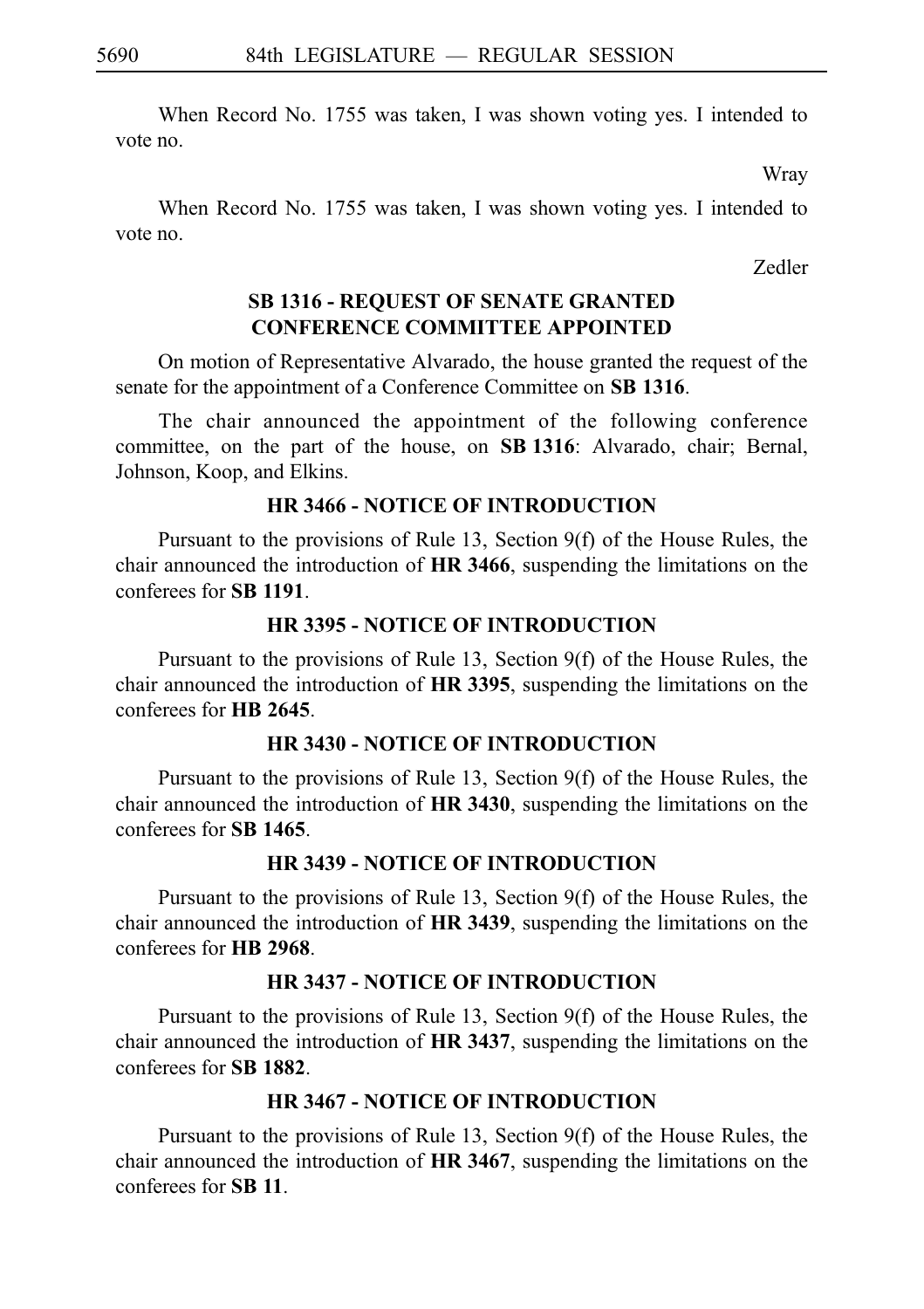## **HR 3475 - NOTICE OF INTRODUCTION**

Pursuant to the provisions of Rule 13, Section  $9(f)$  of the House Rules, the chair announced the introduction of **HR 3475**, suspending the limitations on the conferees for **HB** 2641.

#### **PARLIAMENTARY INQUIRY**

REPRESENTATIVE TINDERHOLT: I want to understand Rule 13, Section 9 and what all these privileged resolutions mean. Because what I feel like is happening—and correct me if I'm wrong—I feel like we're asking for permission after these things have been talked about outside the bounds. Is this asking for permission to do these things? Is that what these resolutions are?

CHAIR (Simmons in the chair): Yes. It's granting the permission to conferees that have done this already. This is the custom of the house as we discussed yesterday, and that is what we're asking to be done.

TINDERHOLT: Well, I have real concern with that, and I m not going to make a ' big deal out of it, but I would like the fact that I think that this is wrong placed in the journal—reduced to writing and put in the journal. Because the way the rules read right now is that we're supposed to give them permission to talk outside the bounds and then they go do it. But it seems like what's happening quite frequently is they re talking outside the bounds and then they come and ask for ' permission. I disagree with that, and I respectfully request that that be put in writing and put into the journal.

#### **REMARKS ORDERED PRINTED**

Representative Tinderholt moved to print remarks between the chair and Representative Tinderholt.

The motion prevailed.

#### **PROVIDING FOR RECESS**

At 2:46 p.m., Representative S. Thompson moved that, at the conclusion of the reading of bills and resolutions on first reading and referral to committees, the signing of bills and resolutions, and the receipt of messages from the senate, the house recess until 2 p.m. tomorrow in memory of the Honorable Gordon "Doc" Arnold, Jr., of Austin.

The motion prevailed.

(G. Bonnen in the chair)

#### **MESSAGE FROM THE SENATE**

A message from the senate was received at this time (see the addendum to the daily journal, Messages from the Senate, Message No. 5).

## **BILLS AND RESOLUTIONS SIGNED BY THE SPEAKER**

Notice was given at this time that the speaker had signed bills and resolutions in the presence of the house (see the addendum to the daily journal, Signed by the Speaker, Senate List No. 32).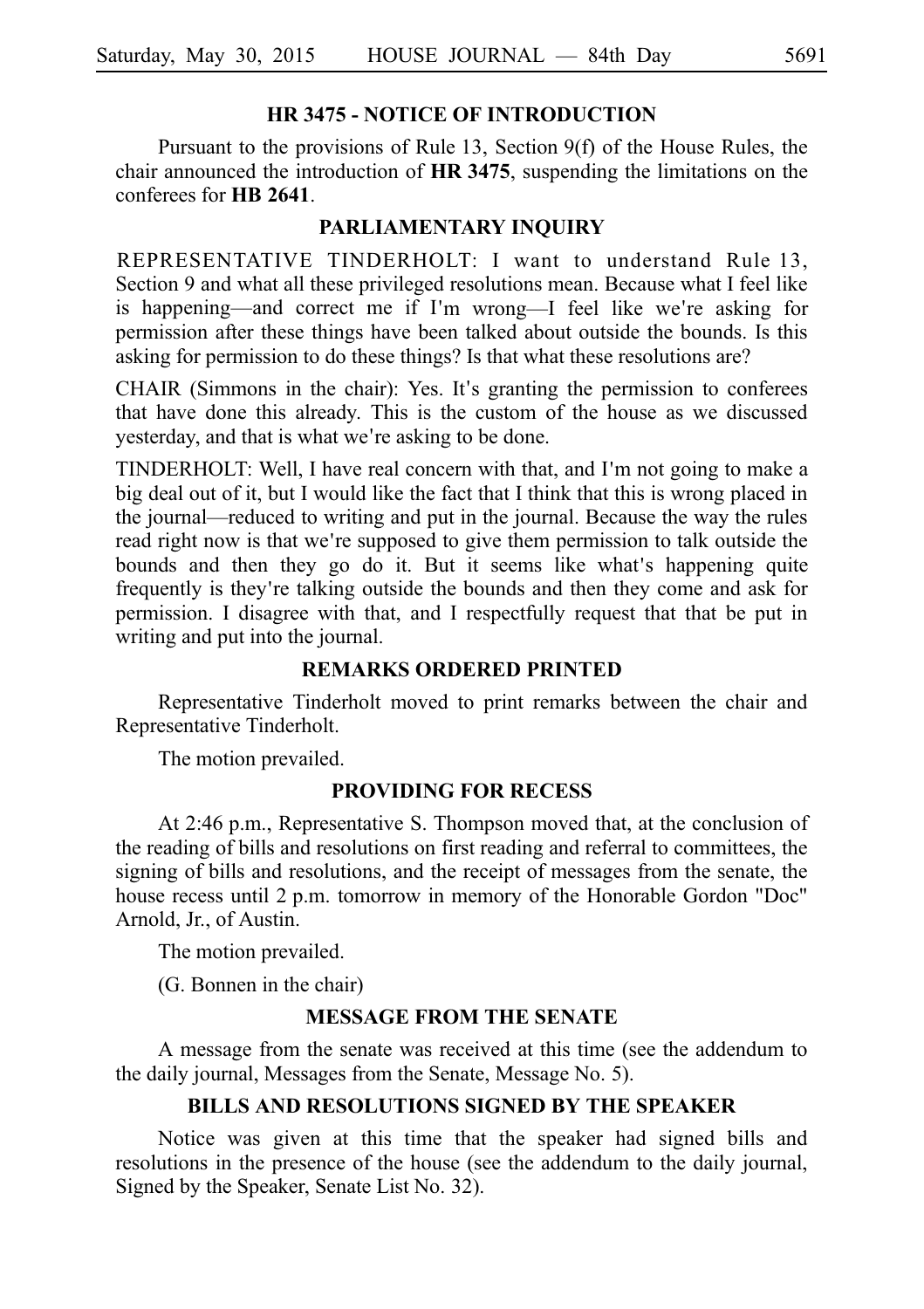(Geren in the chair)

## **RECESS**

In accordance with a previous motion, the house, at  $1:33$  p.m. Sunday, May 31, recessed until 2 p.m. today.

#### ADDENDUM

#### **SIGNED BY THE SPEAKER**

The following bills and resolutions were today signed in the presence of the house by the speaker:

**House List No. 33**

**HB**i**1**, **HB**i**2**, **HB**i**11**, **HB**i**48**, **HB**i**114**, **HB**i**263**, **HB**i**281**, **HB**i**324**, **HB**i**781**, **HB**i**870**, **HB**i**885**, **HB**i**1094**, **HB**i**1363**, **HB**i**1438**, **HB**i**1738**, **HB**i**1832**, **HB**i**1887**, **HB**i**1888**, **HB**i**1927**, **HB**i**2070**, **HB**i**2131**, **HB**i**2280**, **HB**i**2439**, **HB**i**2573**, **HB**i**2574**, **HB**i**2588**, **HB**i**2590**, **HB**i**2630**, **HB**i**2896**, **HB**i**2965**, **HB**i**3311**, **HB**i**3576**, **HB**i**3666**, **HB**i**3777**, **HB**i**3781**, **HB**i**4025**, **HB**i**4037**, **HCR**i**128**, **HCR**i**136**, **HCR**i**141**

**Senate List No. 32**

**SB**i**27**, **SB**i**37**, **SB**i**57**, **SB**i**58**, **SB**i**59**, **SB**i**107**, **SB**i**147**, **SB**i**158**, **SB**i**168**, **SB**i**183**, **SB**i**189**, **SB**i**195**, **SB**i**200**, **SB**i**239**, **SB**i**267**, **SB**i**304**, **SB**i**382**, **SB**i**386**, **SB**i**394**, **SB**i**453**, **SB**i**530**, **SB**i**550**, **SB**i**610**, **SB**i**631**, **SB**i**638**, **SB**i**674**, **SB**i**735**, **SB**i**752**, **SB**i**760**, **SB**i**791**, **SB**i**806**, **SB**i**813**, **SB**i**818**, **SB**i**821**, **SB**i**830**, **SB**i**833**, **SB**i**873**, **SB**i**876**, **SB**i**900**, **SB**i**965**, **SB**i**996**, **SB**i**1001**, **SB**i**1002**, **SB**i**1060**, **SB**i**1132**, **SB**i**1162**, **SB**i**1168**, **SB**i**1171**, **SB**i**1174**, **SB**i**1189**, **SB**i**1196**, **SB**i**1227**, **SB**i**1228**, **SB**i**1237**, **SB**i**1259**, **SB**i**1304**, **SB**i**1305**, **SB**i**1307**, **SB**i**1313**, **SB**i**1315**, **SB**i**1362**, **SB**i**1385**, **SB**i**1394**, **SB**i**1436**, **SB**i**1453**, **SB**i**1455**, **SB**i**1461**, **SB**i**1468**, **SB**i**1494**, **SB**i**1512**, **SB**i**1540**, **SB**i**1543**, **SB**i**1560**, **SB**i**1664**, **SB**i**1707**, **SB**i**1716**, **SB**i**1726**, **SB**i**1743**, **SB**i**1831**, **SB**i**1852**, **SB**i**1853**, **SB**i**1881**, **SB**i**1899**, **SB**i**1908**, **SB**i**1940**, **SB**i**1978**, **SB**i**1982**, **SB**i**2007**, **SB**i**2008**, **SB**i**2009**, **SB**i**2013**, **SB**i**2019**, **SB**i**2025**, **SB**i**2026**, **SB**i**2037**, **SB**i**2041**, **SB**i**2044**, **SB**i**2057**, **SB**i**2062**, **SB**i**2064**, **SB**i**2074**, **SB**i**2075**

#### **MESSAGES FROM THE SENATE**

The following messages from the senate were today received by the house:

**Message No. 1**

MESSAGE FROM THE SENATE SENATE CHAMBER Austin, Texas Saturday, May 30, 2015 - 1

The Honorable Speaker of the House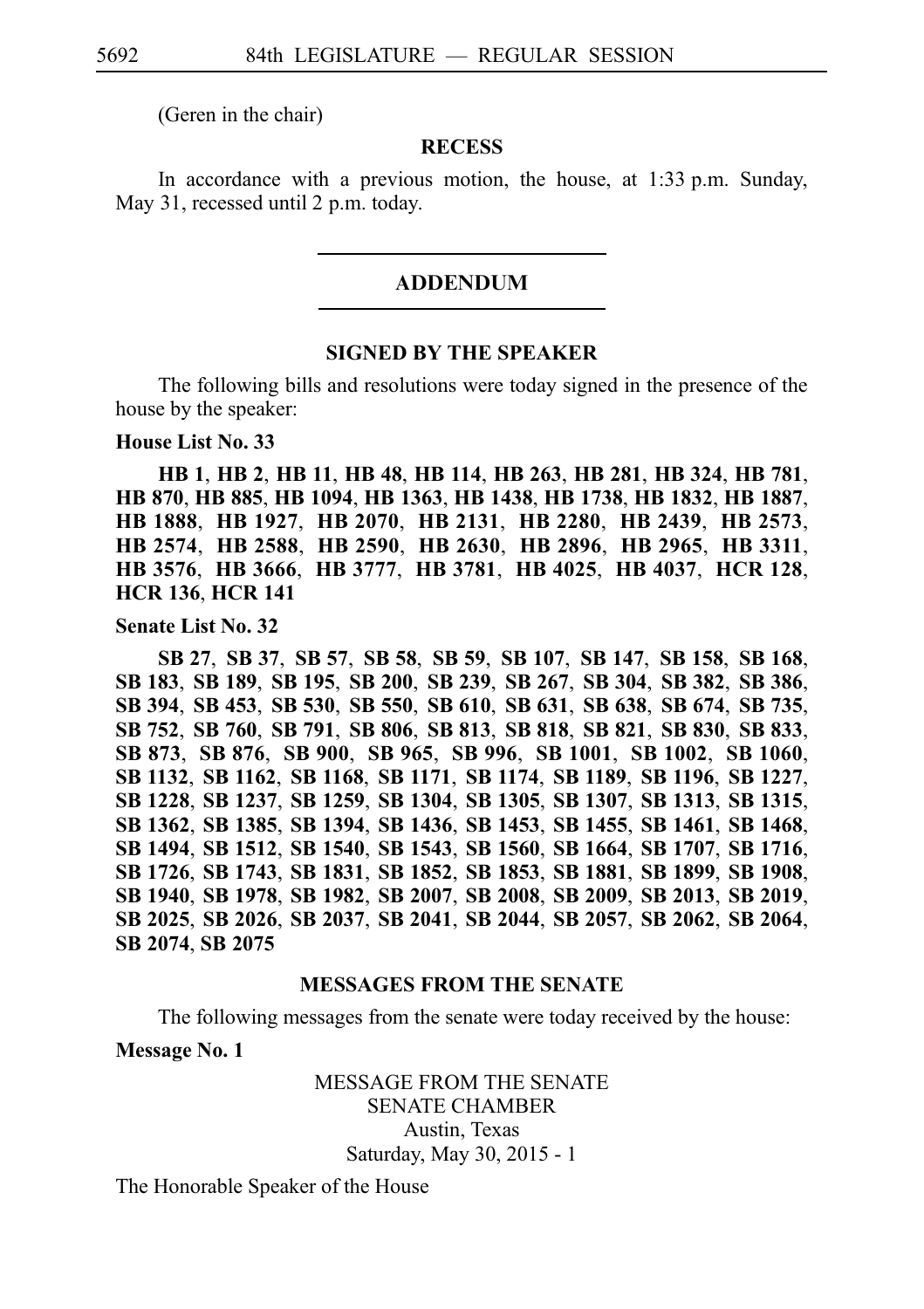House Chamber Austin, Texas

Mr. Speaker:

I am directed by the senate to inform the house that the senate has taken the following action:

THE SENATE HAS CONCURRED IN THE HOUSE AMENDMENTS TO THE FOLLOWING MEASURES:

**SB 206** (31 Yeas, 0 Nays)

**SB 496** (30 Yeas, 1 Nay)

THE SENATE HAS GRANTED THE REQUEST OF THE HOUSE FOR THE APPOINTMENT OF A CONFERENCE COMMITTEE ON THE FOLLOWING MEASURES:

## **HB 15**

Senate Conferees: Eltife - Chair/Hancock/Huffman/Nelson/Uresti

# **HB 18**

Senate Conferees: Perry - Chair/Bettencourt/Garcia/Seliger/Taylor, Larry

## **HB 991**

Senate Conferees: Huffines - Chair/Estes/Hinojosa/Nichols/Perry

# **HB 1396**

Senate Conferees: Burton - Chair/Hinojosa/Huffman/Perry/Whitmire

# **HB 1490**

Senate Conferees: Whitmire - Chair/Huffman/Nelson/Nichols/West

# **HB 1842**

Senate Conferees: Taylor, Larry - Chair/Bettencourt/Campbell/Huffines/ **Rodríguez** 

# **HB 2162**

Senate Conferees: Campbell - Chair/Nelson/Nichols/Schwertner/Watson

# **HB 2206**

Senate Conferees: Hancock - Chair/Eltife/Nelson/Watson/Whitmire

# **HB 2291**

Senate Conferees: Perry - Chair/Burton/Creighton/Huffman/Whitmire

# **HB 3474**

Senate Conferees: Schwertner - Chair/Bettencourt/Perry/Taylor, Van/Uresti

# **HB 4175**

Senate Conferees: Taylor, Larry - Chair/Campbell/Creighton/Garcia/Kolkhorst

Respectfully, Patsy Spaw Secretary of the Senate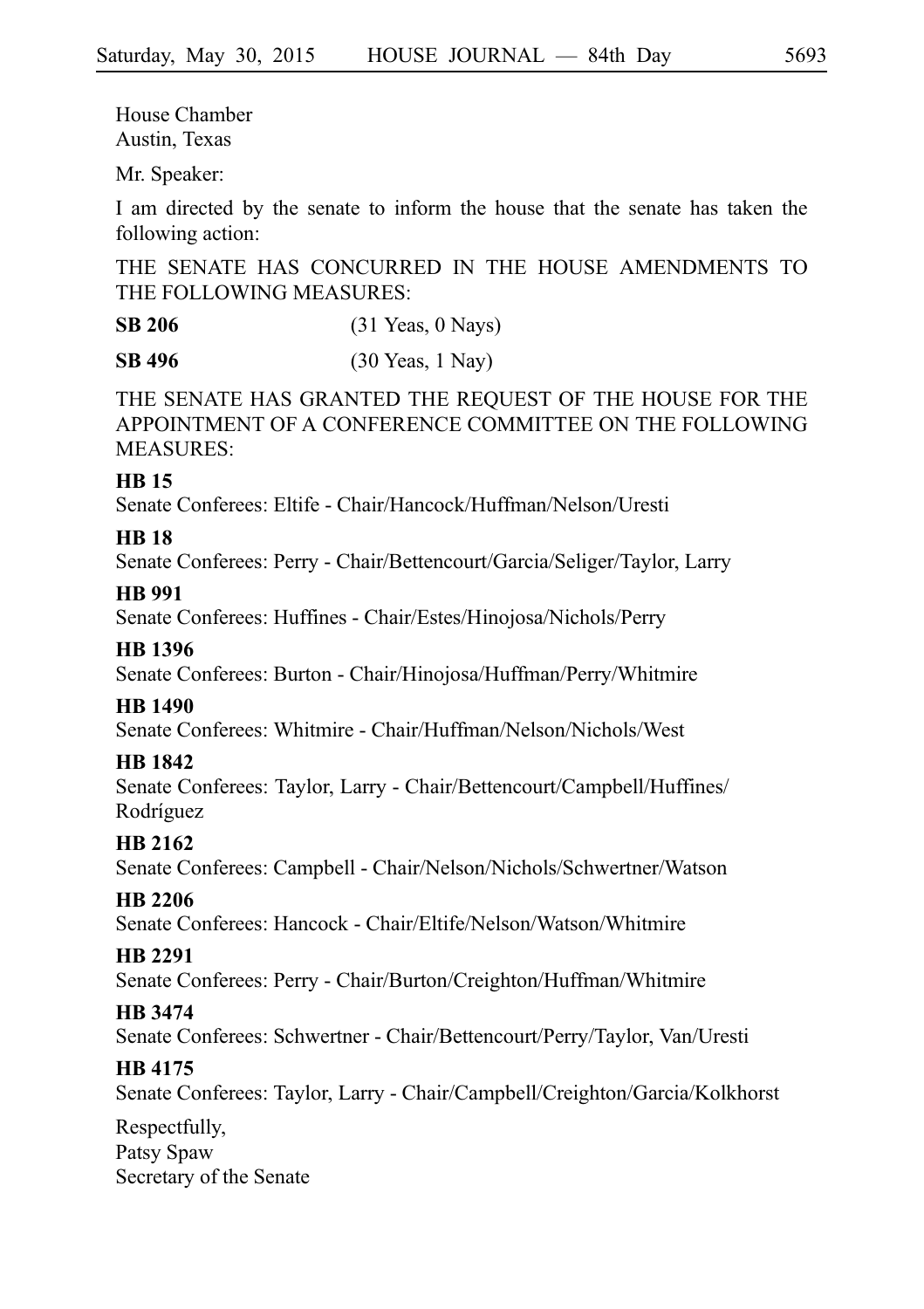## **Message No. 2**

# MESSAGE FROM THE SENATE SENATE CHAMBER Austin, Texas Saturday, May 30, 2015 - 2

The Honorable Speaker of the House House Chamber Austin, Texas

Mr. Speaker:

I am directed by the senate to inform the house that the senate has taken the following action:

THE SENATE HAS PASSED THE FOLLOWING MEASURES:

**HCR 137** Hughes SPONSOR: Eltife In memory of the Honorable Leo Berman of Tyler.

THE SENATE HAS GRANTED THE REQUEST OF THE HOUSE FOR THE APPOINTMENT OF A CONFERENCE COMMITTEE ON THE FOLLOWING MEASURES:

# **HB 6**

Senate Conferees: Hinojosa - Chair/Eltife/Hancock/Nelson/Nichols

THE SENATE HAS ADOPTED THE FOLLOWING CONFERENCE COMMITTEE REPORTS:

**HB 1690** (20 Yeas, 11 Nays)

Respectfully, Patsy Spaw Secretary of the Senate

**Message No. 3**

## MESSAGE FROM THE SENATE SENATE CHAMBER Austin, Texas Saturday, May 30, 2015 - 3

The Honorable Speaker of the House House Chamber Austin, Texas

Mr. Speaker:

I am directed by the senate to inform the house that the senate has taken the following action:

THE SENATE HAS CONCURRED IN THE HOUSE AMENDMENTS TO THE FOLLOWING MEASURES:

| <b>SB 108</b> | $(31 \text{ Years}, 0 \text{ Nays})$ |
|---------------|--------------------------------------|
| SB 142        | $(30 \text{ Years}, 1 \text{ Navy})$ |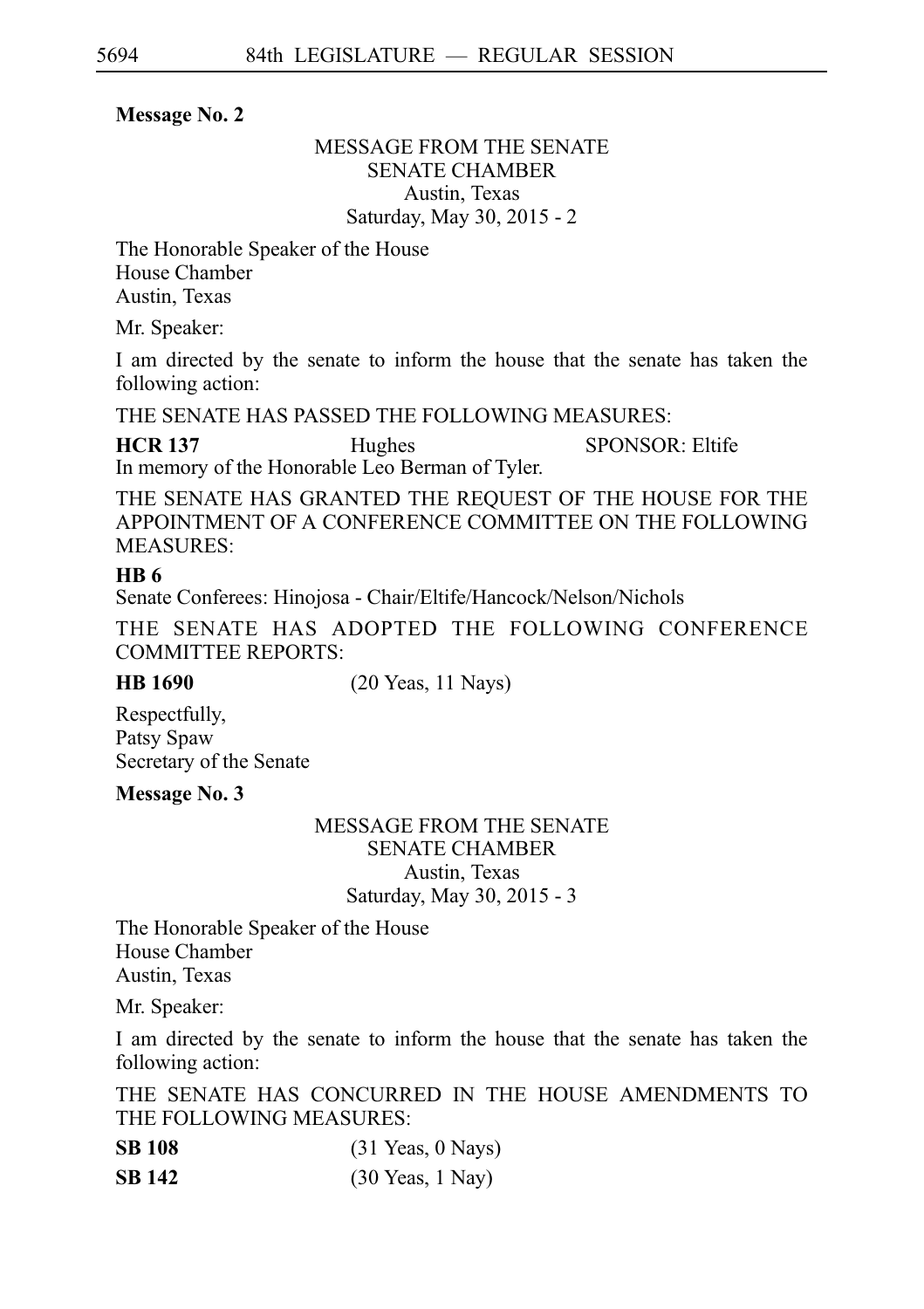| <b>SB 287</b>  | (31 Yeas, 0 Nays)                    |
|----------------|--------------------------------------|
| <b>SB 630</b>  | $(31 \text{ Years}, 0 \text{ Nays})$ |
| <b>SB 740</b>  | $(31$ Yeas, $0$ Nays)                |
| <b>SB 825</b>  | $(31 \text{ Years}, 0 \text{ Nays})$ |
| <b>SB 907</b>  | $(31 \text{ Years}, 0 \text{ Nays})$ |
| SB 995         | $(31$ Yeas, $0$ Nays)                |
| <b>SB 1004</b> | $(31 \text{ Years}, 0 \text{Nays})$  |
| <b>SB 1034</b> | $(30 \text{ Years}, 1 \text{May})$   |
| <b>SB 1073</b> | $(31$ Yeas, $0$ Nays)                |
| <b>SB 1309</b> | $(30 \text{ Years}, 1 \text{May})$   |
| <b>SB 1317</b> | $(31 \text{ Years}, 0 \text{Nays})$  |
| <b>SB</b> 1364 | $(31$ Yeas, $0$ Nays)                |
| <b>SB 1369</b> | $(30 \text{ Years}, 1 \text{May})$   |
| <b>SB 1459</b> | $(31$ Yeas, $0$ Nays)                |
| <b>SB 1510</b> | $(31$ Yeas, $0$ Nays)                |
| SB 1624        | $(20$ Yeas, 11 Nays)                 |
| <b>SB 1812</b> | $(31 \text{ Years}, 0 \text{Nays})$  |
| <b>SB 1824</b> | $(31$ Yeas, $0$ Nays)                |
| <b>SB 1867</b> | $(31 \text{ Years}, 0 \text{ Nays})$ |
| <b>SB 1913</b> | $(31 \text{ Years}, 0 \text{Nays})$  |
| <b>SB</b> 1928 | $(31 \text{ Years}, 0 \text{Nays})$  |
| <b>SB 2002</b> | $(30 \text{ Years}, 1 \text{ Navy})$ |

THE SENATE HAS GRANTED THE REQUEST OF THE HOUSE FOR THE APPOINTMENT OF A CONFERENCE COMMITTEE ON THE FOLLOWING MEASURES:

## **HB 928**

Senate Conferees: Hinojosa - Chair/Campbell/Kolkhorst/Perry/Taylor, Larry

Respectfully, Patsy Spaw Secretary of the Senate

#### **Message No. 4**

# MESSAGE FROM THE SENATE SENATE CHAMBER Austin, Texas Saturday, May 30, 2015 - 4

The Honorable Speaker of the House House Chamber Austin, Texas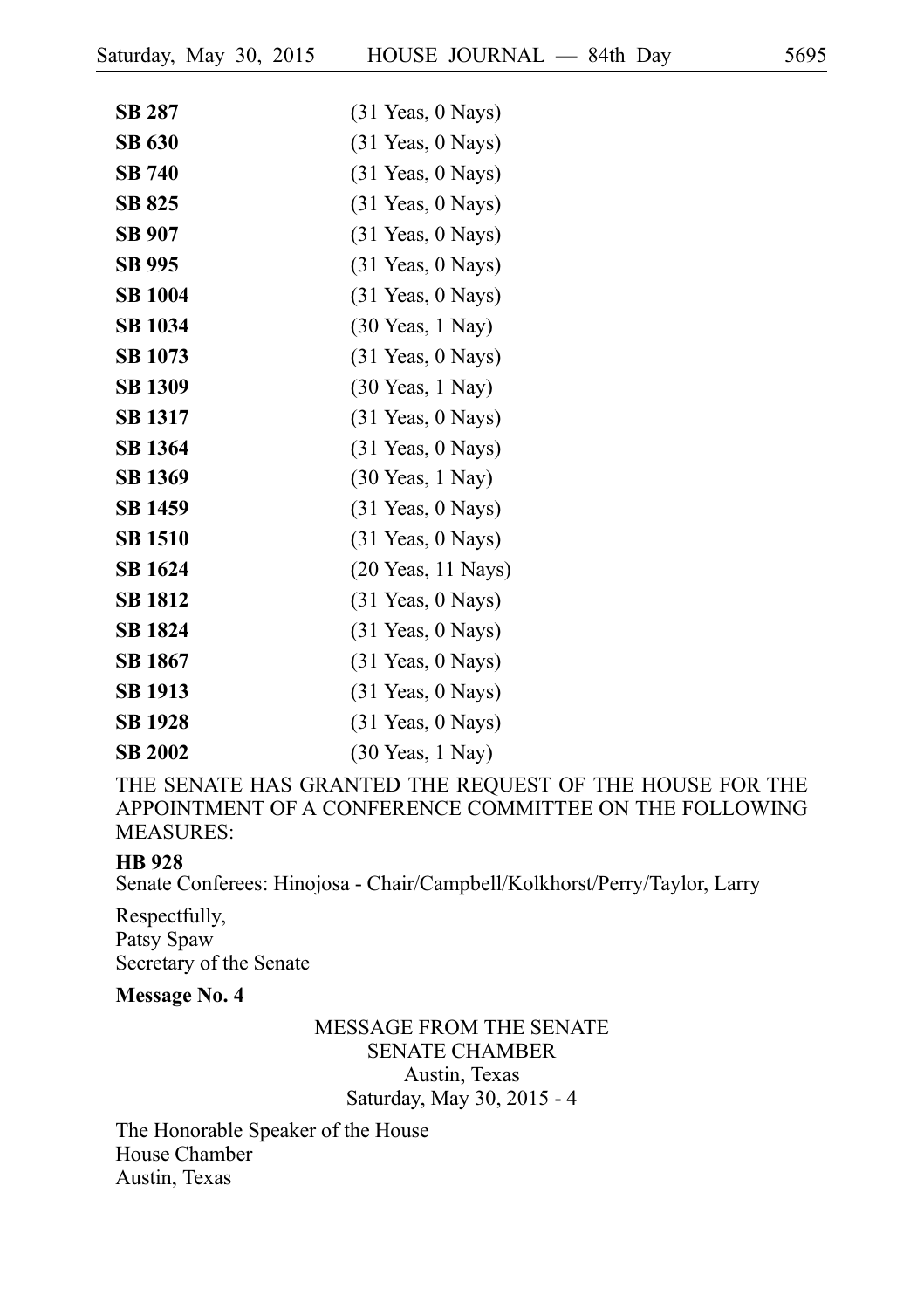# Mr. Speaker:

I am directed by the senate to inform the house that the senate has taken the following action:

THE SENATE HAS GRANTED THE REQUEST OF THE HOUSE FOR THE APPOINTMENT OF A CONFERENCE COMMITTEE ON THE FOLLOWING MEASURES:

# **HB 603**

Senate Conferees: Garcia - Chair/Creighton/Huffman/Perry/Whitmire

Respectfully, Patsy Spaw Secretary of the Senate

# **Message No. 5**

# MESSAGE FROM THE SENATE SENATE CHAMBER Austin, Texas Saturday, May 30, 2015 - 5

The Honorable Speaker of the House House Chamber Austin, Texas

Mr. Speaker:

I am directed by the senate to inform the house that the senate has taken the following action:

THE SENATE HAS PASSED THE FOLLOWING MEASURES:

**HCR 134** Darby SPONSOR: Seliger Instructing the enrolling clerk of the house to make corrections in H.B. No. 3078.

**HCR 135** Morrison SPONSOR: Kolkhorst In memory of U.S. Army Specialist Kerry Danyluk.

**HCR 139** Larson SPONSOR: Perry Instructing the enrolling clerk of the house to make corrections in H.B. No. 30.

**HCR 142** Kacal SPONSOR: Fraser Recalling H.B. 1926 from the Senate for further consideration.

**SCR 51** Hinojosa

Instructing the enrolling clerk of the senate to make corrections in S.B. No. 1356.

THE SENATE HAS TAKEN THE FOLLOWING OTHER ACTION:

# **HB 1926**

The Senate returns H.B. 1926 to the House of Representatives for further consideration pursuant to HCR 142.

Respectfully, Patsy Spaw Secretary of the Senate